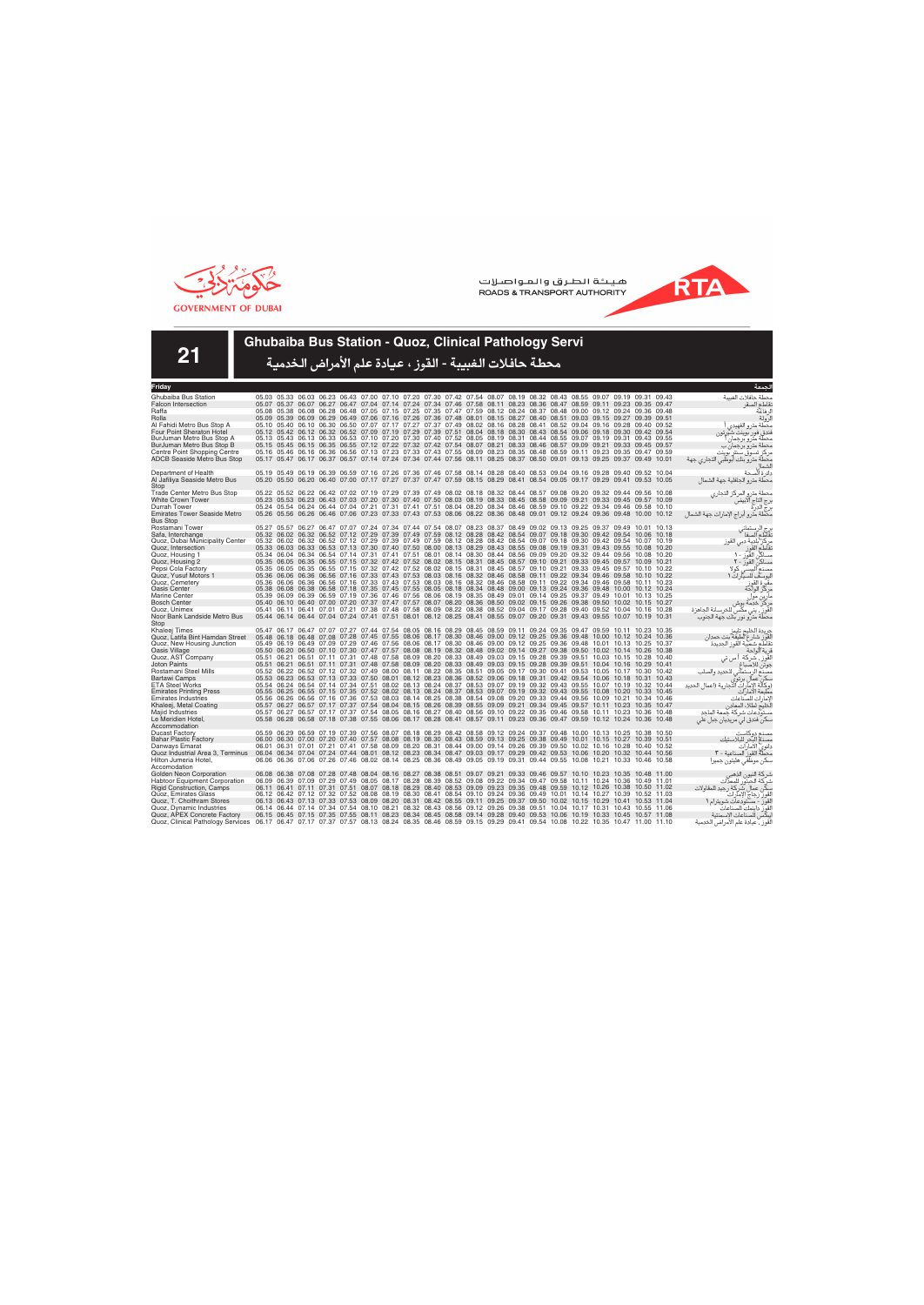



**21**

### **Ghubaiba Bus Station - Quoz, Clinical Pathology Servi**

| Friday                                                                                                                                                    |                                                                                                                   |  |  |                                                                                                                                                                                                                                                    |  |  |  |  |  |             |       | الحمعة                                                                                    |
|-----------------------------------------------------------------------------------------------------------------------------------------------------------|-------------------------------------------------------------------------------------------------------------------|--|--|----------------------------------------------------------------------------------------------------------------------------------------------------------------------------------------------------------------------------------------------------|--|--|--|--|--|-------------|-------|-------------------------------------------------------------------------------------------|
| Ghubaiba Bus Station                                                                                                                                      |                                                                                                                   |  |  | 09.55 10.07 10.19 10.33 10.43 10.55 11.08 11.20 11.32 11.43 11.55 12.08 12.19 12.33 12.43 12.55 13.07 13.19 13.32 13.43                                                                                                                            |  |  |  |  |  |             |       | محطة حافلات الغسة                                                                         |
| <b>Falcon Intersection</b>                                                                                                                                |                                                                                                                   |  |  | 09.59 10.11 10.23 10.37 10.47 10.59 11.12 11.24 11.36 11.47 11.59 12.12 12.23 12.37 12.47 12.59 13.11 13.23 13.36 13.47                                                                                                                            |  |  |  |  |  |             |       | نقاطع الصقر                                                                               |
| Raffa                                                                                                                                                     |                                                                                                                   |  |  | 10.00 10.12 10.24 10.38 10.48 11.00 11.13 11.25 11.37 11.48 12.00 12.13 12.24 12.38 12.48 13.00 13.12 13.24 13.37 13.48                                                                                                                            |  |  |  |  |  |             |       | لر فاعة                                                                                   |
| Rolla                                                                                                                                                     |                                                                                                                   |  |  | 10.03 10.15 10.27 10.41 10.51 11.03 11.16 11.28 11.40 11.51 12.03 12.16 12.27 12.41 12.51 13.03 13.15 13.27 13.40 13.51                                                                                                                            |  |  |  |  |  |             |       | لرولة                                                                                     |
| Al Fahidi Metro Bus Stop A                                                                                                                                |                                                                                                                   |  |  | 10.04 10.16 10.28 10.42 10.52 11.04 11.17 11.29 11.41 11.52 12.04 12.17 12.28 12.42 12.52 13.04 13.16 13.28 13.41 13.52                                                                                                                            |  |  |  |  |  |             |       | محطة مترو الفهيدى                                                                         |
| Four Point Sheraton Hotel                                                                                                                                 |                                                                                                                   |  |  | 10.06 10.18 10.30 10.44 10.54 11.06 11.19 11.31 11.43 11.54 12.06 12.19 12.30 12.44 12.54 13.06 13.18 13.30 13.43 13.54                                                                                                                            |  |  |  |  |  |             |       | فندق فور بوينت شيرتون                                                                     |
| BurJuman Metro Bus Stop A                                                                                                                                 |                                                                                                                   |  |  | 10.08 10.20 10.32 10.46 10.56 11.08 11.21 11.33 11.45 11.56 12.08 12.21 12.32 12.46 12.56 13.08 13.20 13.32 13.45 13.56                                                                                                                            |  |  |  |  |  |             |       | محطة مترو برجمان                                                                          |
| BurJuman Metro Bus Stop B                                                                                                                                 |                                                                                                                   |  |  | 10.10 10.22 10.34 10.48 10.58 11.10 11.23 11.35 11.47 11.58 12.10 12.23 12.34 12.48 12.58 13.10 13.22 13.34 13.47 13.58                                                                                                                            |  |  |  |  |  |             |       | محطة مترو برجمان ب                                                                        |
| Centre Point Shopping Centre                                                                                                                              |                                                                                                                   |  |  | 10.11 10.23 10.35 10.49 10.59 11.12 11.25 11.37 11.49 12.00 12.12 12.25 12.36 12.50 13.00 13.12 13.24 13.36 13.49 14.00                                                                                                                            |  |  |  |  |  |             |       | مر کز  تسوق سنتر  بوینت                                                                   |
| <b>ADCB Seaside Metro Bus Stop</b>                                                                                                                        |                                                                                                                   |  |  | 10.13 10.25 10.37 10.51 11.01 11.14 11.27 11.39 11.51 12.02 12.14 12.27 12.38 12.52 13.02 13.14 13.26 13.38 13.51 14.02                                                                                                                            |  |  |  |  |  |             |       | محطة مترو بنك أبوظبي التجاري جهة                                                          |
|                                                                                                                                                           |                                                                                                                   |  |  |                                                                                                                                                                                                                                                    |  |  |  |  |  |             |       | الشماا                                                                                    |
| Department of Health<br>Al Jafiliya Seaside Metro Bus                                                                                                     |                                                                                                                   |  |  | 10.16 10.28 10.40 10.54 11.04 11.17 11.30 11.42 11.54 12.05 12.17 12.30 12.41 12.55 13.05 13.17 13.29 13.41 13.54 14.05<br>10.17 10.29 10.41 10.55 11.05 11.18 11.31 11.43 11.55 12.06 12.18 12.31 12.42 12.56 13.06 13.18 13.30 13.42 13.55 14.06 |  |  |  |  |  |             |       | دائرة ألصحة                                                                               |
|                                                                                                                                                           |                                                                                                                   |  |  |                                                                                                                                                                                                                                                    |  |  |  |  |  |             |       | محطة مترو الجافلية جهة الشمال                                                             |
| Stop<br>Trade Center Metro Bus Stop                                                                                                                       |                                                                                                                   |  |  | 10.20 10.32 10.44 10.58 11.08 11.21 11.34 11.46 11.58 12.09 12.21 12.34 12.45 12.59 13.09 13.21 13.33 13.45 13.58 14.09                                                                                                                            |  |  |  |  |  |             |       | محطة مترو المركز التجاري                                                                  |
| <b>White Crown Tower</b>                                                                                                                                  |                                                                                                                   |  |  | 10.22 10.34 10.46 11.00 11.10 11.22 11.35 11.47 11.59 12.10 12.22 12.35 12.46 13.00 13.10 13.22 13.35 13.47 14.00 14.11                                                                                                                            |  |  |  |  |  |             |       | برج إلتاج الآبيض                                                                          |
| Durrah Tower                                                                                                                                              |                                                                                                                   |  |  | 10.23 10.35 10.47 11.01 11.11 11.23 11.36 11.48 12.00 12.11 12.23 12.36 12.47 13.01 13.11 13.23 13.36 13.48 14.01 14.12                                                                                                                            |  |  |  |  |  |             |       | برج الدرة<br>برج الدرة                                                                    |
| <b>Emirates Tower Seaside Metro</b>                                                                                                                       |                                                                                                                   |  |  | 10.24 10.36 10.48 11.02 11.12 11.25 11.38 11.50 12.02 12.13 12.25 12.38 12.49 13.03 13.13 13.25 13.38 13.50 14.03 14.14                                                                                                                            |  |  |  |  |  |             |       | محطة مترو أبراج الإمارات جهة الشمال                                                       |
| <b>Bus Stop</b>                                                                                                                                           |                                                                                                                   |  |  |                                                                                                                                                                                                                                                    |  |  |  |  |  |             |       |                                                                                           |
| Rostamani Tower                                                                                                                                           |                                                                                                                   |  |  | 10.25 10.37 10.49 11.03 11.13 11.26 11.39 11.51 12.03 12.14 12.26 12.39 12.50 13.04 13.14 13.26 13.39 13.51 14.04 14.15                                                                                                                            |  |  |  |  |  |             |       |                                                                                           |
| Safa, Interchange                                                                                                                                         |                                                                                                                   |  |  | 10.31 10.43 10.55 11.09 11.19 11.31 11.44 11.56 12.08 12.19 12.31 12.44 12.55 13.09 13.19 13.31 13.43 13.55 14.08 14.19                                                                                                                            |  |  |  |  |  |             |       | رج الرستماني<br>نقاطع الصفا                                                               |
| Quoz, Dubai Municipality Center                                                                                                                           |                                                                                                                   |  |  | 10.31 10.43 10.55 11.09 11.19 11.32 11.45 11.57 12.09 12.20 12.32 12.45 12.56 13.10 13.20 13.31 13.44 13.56                                                                                                                                        |  |  |  |  |  | 14.09 14.20 |       | مركز بلدية دبي القوز                                                                      |
| Quoz, Intersection                                                                                                                                        |                                                                                                                   |  |  | 10.32 10.44 10.56 11.10 11.20 11.33 11.46 11.58 12.10 12.21 12.33 12.46 12.57 13.11 13.21 13.32 13.45 13.57 14.10 14.21                                                                                                                            |  |  |  |  |  |             |       | نقاطع القوز                                                                               |
| Quoz, Housing 1                                                                                                                                           |                                                                                                                   |  |  | 10.33 10.45 10.57 11.11 11.21 11.33 11.46 11.58 12.10 12.21 12.33 12.46 12.57 13.11 13.21 13.33 13.46 13.58 14.11 14.22                                                                                                                            |  |  |  |  |  |             |       | مساكن القوز - ١                                                                           |
| Quoz, Housing 2                                                                                                                                           |                                                                                                                   |  |  | 10.34 10.46 10.58 11.12 11.22 11.34 11.47 11.59 12.11 12.22 12.34 12.47 12.58 13.12 13.22 13.34 13.47 13.59 14.12 14.23                                                                                                                            |  |  |  |  |  |             |       | مساكن القوز - ٢                                                                           |
| Pepsi Cola Factory                                                                                                                                        |                                                                                                                   |  |  | 10.34 10.46 10.58 11.12 11.22 11.35 11.48 12.00 12.12 12.23 12.35 12.48 12.59 13.13 13.23 13.35 13.47 13.59 14.12 14.23                                                                                                                            |  |  |  |  |  |             |       | مصنع البستی کولا                                                                          |
| Quoz, Yusuf Motors 1                                                                                                                                      |                                                                                                                   |  |  | 10.35 10.47 10.59 11.13 11.23 11.35 11.48 12.00 12.12 12.23 12.35 12.48 12.59 13.13 13.23 13.35 13.48 14.00 14.13 14.24                                                                                                                            |  |  |  |  |  |             |       | ليوسف للسيارات ١                                                                          |
| Quoz, Cemetery                                                                                                                                            |                                                                                                                   |  |  | 10.35 10.47 10.59 11.13 11.23 11.36 11.49 12.01 12.13 12.24 12.36 12.49 13.00 13.14 13.24 13.36 13.48 14.00 14.13 14.24                                                                                                                            |  |  |  |  |  |             |       | مقبِّرة القوز<br>مركز الواحة                                                              |
| Oasis Center                                                                                                                                              |                                                                                                                   |  |  | 10.37 10.49 11.01 11.15 11.25 11.37 11.50 12.02 12.14 12.25 12.37 12.50 13.01 13.15 13.25 13.37 13.50 14.02 14.15 14.26<br>10.38 10.50 11.02 11.16 11.26 11.38 11.51 12.03 12.15 12.26 12.38 12.51 13.02 13.16 13.26 13.38 13.51 14.03 14.16 14.27 |  |  |  |  |  |             |       |                                                                                           |
| <b>Marine Center</b><br><b>Bosch Center</b>                                                                                                               |                                                                                                                   |  |  | 10.39 10.51 11.03 11.17 11.27 11.40 11.53 12.05 12.17 12.28 12.40 12.53 13.04 13.18 13.28 13.40 13.52 14.04 14.17 14.28                                                                                                                            |  |  |  |  |  |             |       | مارين موا                                                                                 |
| Quoz, Unimex                                                                                                                                              |                                                                                                                   |  |  | 10.41 10.53 11.05 11.19 11.29 11.41 11.54 12.06 12.18 12.29 12.41 12.54 13.05 13.19 13.29 13.41 13.54 14.06 14.19 14.30                                                                                                                            |  |  |  |  |  |             |       | مركز خدمه بوش<br>القورِ ۖ، يني مكَّس للخرسانة الجاهزة                                     |
| Noor Bank Landside Metro Bus                                                                                                                              |                                                                                                                   |  |  | 10.44 10.56 11.08 11.22 11.32 11.44 11.57 12.09 12.21 12.32 12.44 12.57 13.08 13.22 13.32 13.44 13.57 14.09 14.22 14.33                                                                                                                            |  |  |  |  |  |             |       | محطة مترو نور بنك جهة الجنوب                                                              |
| Stop                                                                                                                                                      |                                                                                                                   |  |  |                                                                                                                                                                                                                                                    |  |  |  |  |  |             |       |                                                                                           |
| Khaleej Times                                                                                                                                             |                                                                                                                   |  |  | 10.48 11.00 11.12 11.26 11.36 11.48 12.01 12.13 12.25 12.36 12.48 13.01 13.12 13.26 13.36 13.48 14.01 14.13 14.26 14.37                                                                                                                            |  |  |  |  |  |             |       | جريدة الخليج تايمز                                                                        |
| Quoz, Latifa Bint Hamdan Street                                                                                                                           |                                                                                                                   |  |  | 10.49 11.01 11.13 11.27 11.37 11.49 12.02 12.14 12.26 12.37 12.49 13.02 13.13 13.27 13.37 13.49 14.02 14.14 14.27 14.38                                                                                                                            |  |  |  |  |  |             |       | لْقَوْز شارع لطيفة بنت حمدان<br>نقاطع شعبية القوز الجديدة                                 |
| Quoz, New Housing Junction                                                                                                                                |                                                                                                                   |  |  | 10.50 11.01 11.13 11.27 11.37 11.50 12.03 12.15 12.27 12.38 12.50 13.03 13.14 13.28 13.38 13.50 14.03 14.15 14.28 14.39                                                                                                                            |  |  |  |  |  |             |       |                                                                                           |
| Oasis Village                                                                                                                                             |                                                                                                                   |  |  | 10.51 11.03 11.15 11.29 11.39 11.51 12.04 12.16 12.28 12.39 12.51 13.04 13.15 13.29 13.40 13.52 14.04 14.16 14.29 14.40                                                                                                                            |  |  |  |  |  |             |       | قرية الواحة                                                                               |
| Quoz, AST Company                                                                                                                                         |                                                                                                                   |  |  | 10.52 11.04 11.16 11.30 11.40 11.52 12.05 12.17 12.29 12.40 12.52 13.05 13.16 13.30 13.41 13.53 14.06 14.18 14.31 14.42                                                                                                                            |  |  |  |  |  |             |       | القَوز ، شركة أ س تي                                                                      |
| <b>Joton Paints</b>                                                                                                                                       |                                                                                                                   |  |  | 10.53 11.05 11.17 11.31 11.41 11.53 12.06 12.18 12.30 12.41 12.53 13.06 13.17 13.31 13.42 13.54 14.06 14.18 14.31 14.42                                                                                                                            |  |  |  |  |  |             |       | جوتن للاصباغ                                                                              |
| Rostamani Steel Mills                                                                                                                                     |                                                                                                                   |  |  | 10.54 11.06 11.18 11.32 11.42 11.54 12.07 12.19 12.31 12.42 12.54 13.07 13.18 13.32 13.43 13.55 14.07 14.19 14.32 14.43                                                                                                                            |  |  |  |  |  |             |       | مصنّع الرستماني للحديد والصلب<br>سكن عمال برتوي<br>(وكالة الإمارات التجارية (اعمال الحديد |
| Bartawi Camps                                                                                                                                             |                                                                                                                   |  |  | 10.55 11.07 11.19 11.33 11.43 11.55 12.08 12.20 12.32 12.43 12.55 13.08 13.19 13.33 13.44 13.56 14.08 14.20 14.33 14.44                                                                                                                            |  |  |  |  |  |             |       |                                                                                           |
| <b>ETA Steel Works</b><br><b>Emirates Printing Press</b>                                                                                                  |                                                                                                                   |  |  | 10.56 11.08 11.20 11.34 11.44 11.56 12.09 12.21 12.33 12.44 12.56 13.09 13.20 13.34 13.45 13.57 14.09 14.21 14.34 14.45<br>10.57 11.09 11.21 11.35 11.45 11.57 12.10 12.22 12.34 12.45 12.57 13.10 13.21 13.34 13.45 13.57 14.10 14.22 14.35 14.46 |  |  |  |  |  |             |       | مطبعة الأمار أت                                                                           |
| <b>Emirates Industries</b>                                                                                                                                |                                                                                                                   |  |  | 10.58 11.10 11.22 11.36 11.46 11.58 12.11 12.23 12.35 12.46 12.58 13.11 13.22 13.35 13.46 13.58 14.11 14.23 14.36 14.47                                                                                                                            |  |  |  |  |  |             |       | لامار ات للصناعات                                                                         |
| Khaleej, Metal Coating                                                                                                                                    |                                                                                                                   |  |  | 10.59 11.11 11.23 11.37 11.47 11.59 12.12 12.24 12.36 12.47 12.59 13.12 13.23 13.36 13.47 13.59 14.12 14.24 14.37 14.48                                                                                                                            |  |  |  |  |  |             |       | لخليج لطلاء المعادن                                                                       |
| Majid Industries                                                                                                                                          |                                                                                                                   |  |  | 11.00 11.11 11.23 11.37 11.47 12.00 12.13 12.25 12.37 12.48 13.00 13.13 13.24 13.37 13.48 14.00 14.12 14.24 14.37 14.48                                                                                                                            |  |  |  |  |  |             |       | مستودعات شركة حمعة الماحد                                                                 |
| Le Meridien Hotel,                                                                                                                                        |                                                                                                                   |  |  | 11.01 11.12 11.24 11.38 11.48 12.01 12.14 12.26 12.38 12.49 13.01 13.14 13.25 13.38 13.49 14.01 14.13 14.25 14.38 14.49                                                                                                                            |  |  |  |  |  |             |       | سکن فندق لی مریدیان جبل علی                                                               |
| Accommodation                                                                                                                                             |                                                                                                                   |  |  |                                                                                                                                                                                                                                                    |  |  |  |  |  |             |       |                                                                                           |
| <b>Ducast Factory</b>                                                                                                                                     |                                                                                                                   |  |  | 11.02 11.14 11.26 11.40 11.50 12.02 12.15 12.27 12.39 12.50 13.02 13.15 13.26 13.39 13.50 14.02 14.15 14.27 14.40 14.51                                                                                                                            |  |  |  |  |  |             |       | مصنع دوكاست                                                                               |
| <b>Bahar Plastic Factory</b>                                                                                                                              |                                                                                                                   |  |  | 11.03 11.15 11.27 11.41 11.51 12.03 12.16 12.28 12.40 12.51 13.03 13.16 13.27 13.40 13.51 14.03 14.16 14.28 14.41 14.52                                                                                                                            |  |  |  |  |  |             |       | مصذم البحر للبلاستيك                                                                      |
| Danways Emarat                                                                                                                                            |                                                                                                                   |  |  | 11.04 11.16 11.28 11.42 11.52 12.04 12.17 12.29 12.41 12.52 13.04 13.17 13.28 13.41 13.52 14.04 14.17 14.29 14.42 14.53                                                                                                                            |  |  |  |  |  |             |       | دانوي الأمارات                                                                            |
| Quoz Industrial Area 3, Terminus                                                                                                                          | 11.07 11.19 11.31 11.45 11.55 12.07 12.20 12.32 12.44 12.55 13.07 13.20 13.31 13.44 13.55 14.07 14.20 14.32 14.45 |  |  |                                                                                                                                                                                                                                                    |  |  |  |  |  |             | 14.56 | محطَّةٌ القوز ۖ الصناعية - ٣                                                              |
| Hilton Jumeria Hotel.                                                                                                                                     |                                                                                                                   |  |  | 11.09 11.20 11.32 11.46 11.56 12.09 12.22 12.34 12.46 12.57 13.09 13.22 13.33 13.46 13.57 14.09 14.21 14.33 14.46 14.58                                                                                                                            |  |  |  |  |  |             |       | سكن موظفى هليتون جميرا                                                                    |
| Accomodation                                                                                                                                              |                                                                                                                   |  |  |                                                                                                                                                                                                                                                    |  |  |  |  |  |             |       |                                                                                           |
| Golden Neon Corporation                                                                                                                                   |                                                                                                                   |  |  | 11.11 11.22 11.34 11.48 11.58 12.11 12.24 12.36 12.48 12.59 13.11 13.24 13.35 13.48 13.59 14.11 14.23 14.35 14.48 15.00                                                                                                                            |  |  |  |  |  |             |       | شركة النيون الذهبر                                                                        |
| <b>Habtoor Equipment Corporation</b>                                                                                                                      |                                                                                                                   |  |  | 11.12 11.24 11.36 11.50 12.00 12.12 12.25 12.37 12.49 13.00 13.12 13.25 13.36 13.49 14.00 14.12 14.25 14.37 14.50 15.01                                                                                                                            |  |  |  |  |  |             |       | شركة الحبتور للمعذات                                                                      |
| <b>Rigid Construction, Camps</b><br>Quoz, Emirates Glass                                                                                                  |                                                                                                                   |  |  | 11.14 11.25 11.37 11.51 12.01 12.14 12.27 12.39 12.51 13.02 13.14 13.27 13.38 13.51 14.02 14.14 14.26 14.38 14.51 15.03<br>11.15 11.26 11.38 11.52 12.02 12.15 12.28 12.40 12.52 13.03 13.15 13.28 13.39 13.52 14.03 14.15 14.28 14.40 14.53 15.04 |  |  |  |  |  |             |       | سكن عمال شركة رجيد للمقاولات                                                              |
| Quoz, T. Choithram Stores                                                                                                                                 |                                                                                                                   |  |  | 11.16 11.27 11.39 11.53 12.03 12.16 12.29 12.41 12.53 13.04 13.16 13.29 13.40 13.53 14.04 14.16 14.29 14.41 14.54 15.04                                                                                                                            |  |  |  |  |  |             |       | القوز زجاج الإمآرات                                                                       |
| Quoz, Dynamic Industries                                                                                                                                  |                                                                                                                   |  |  | 11.18 11.29 11.41 11.55 12.05 12.18 12.31 12.43 12.55 13.06 13.18 13.31 13.42 13.55 14.06 14.18 14.30 14.42 14.55                                                                                                                                  |  |  |  |  |  |             | 15.06 | القوز - مستودعات شويترام ١<br>لقوز داينمك للصناعات                                        |
| Quoz, APEX Concrete Factory                                                                                                                               |                                                                                                                   |  |  | 11.19 11.31 11.43 11.57 12.07 12.19 12.32 12.44 12.56 13.07 13.19 13.33 13.44 13.57 14.08 14.20 14.32 14.44 14.57 15.07                                                                                                                            |  |  |  |  |  |             |       | يبكس للصناعات الإسمنتية                                                                   |
| Quoz, Clinical Pathology Services 11.21 11.33 11.45 11.59 12.09 12.21 12.34 12.46 12.58 13.09 13.21 13.35 13.46 13.59 14.10 14.22 14.34 14.46 14.59 15.08 |                                                                                                                   |  |  |                                                                                                                                                                                                                                                    |  |  |  |  |  |             |       | لقوز ، عيادة علم الأمراض الخدمية                                                          |
|                                                                                                                                                           |                                                                                                                   |  |  |                                                                                                                                                                                                                                                    |  |  |  |  |  |             |       |                                                                                           |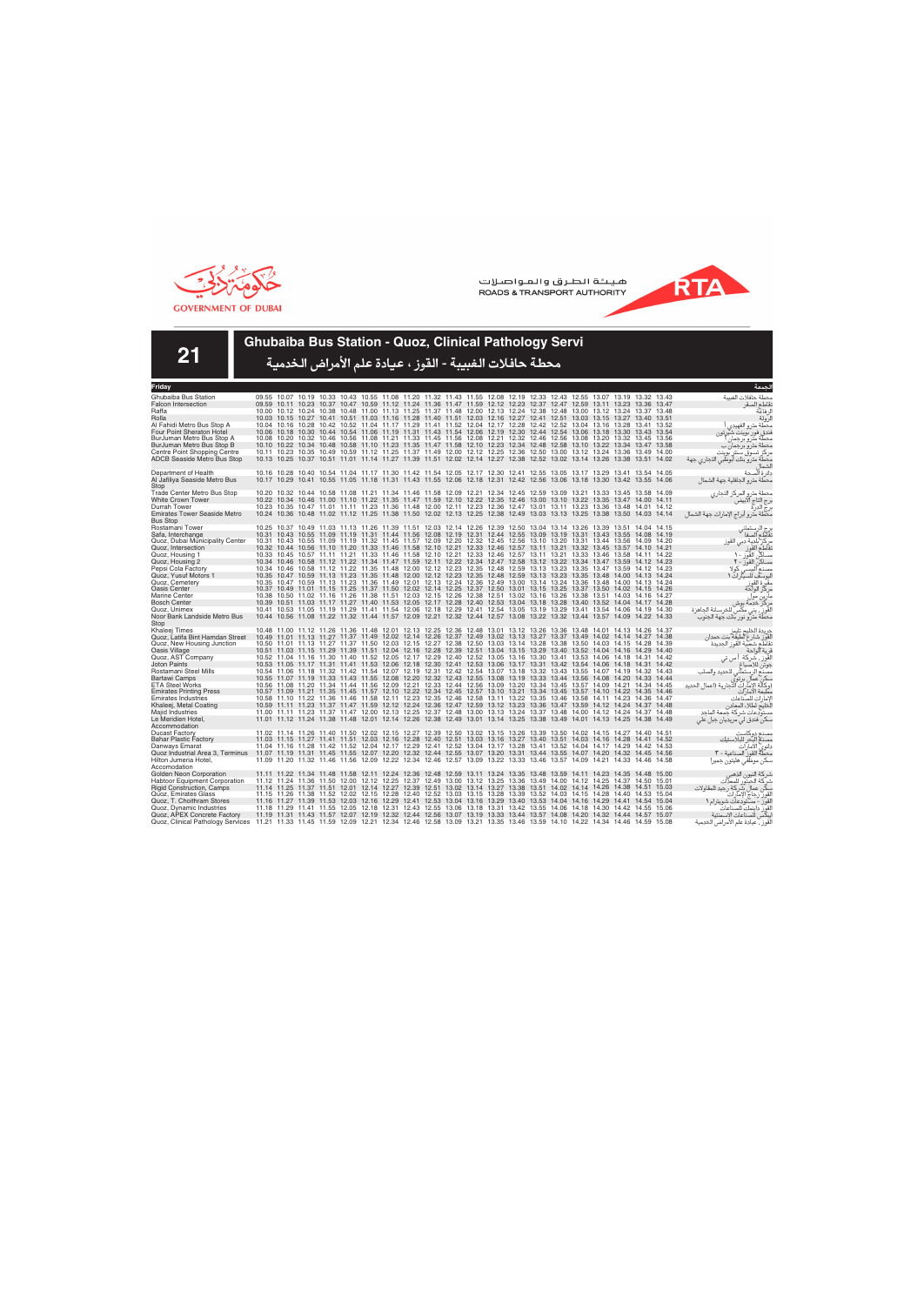



**21**

### **Ghubaiba Bus Station - Quoz, Clinical Pathology Servi**

| Friday                                                             |                                                                                                                                                                                                                                                    |                                                                                                             |  |  |                                                                                                       |  |  |  |  |  |       | لحمعة                                                                                     |
|--------------------------------------------------------------------|----------------------------------------------------------------------------------------------------------------------------------------------------------------------------------------------------------------------------------------------------|-------------------------------------------------------------------------------------------------------------|--|--|-------------------------------------------------------------------------------------------------------|--|--|--|--|--|-------|-------------------------------------------------------------------------------------------|
| Ghubaiba Bus Station                                               | 13.55 14.07 14.17 14.26 14.37 14.47 14.57 15.07 15.17 15.27 15.39 15.49 15.57 16.05 16.15 16.24 16.37 16.49 16.57 17.08                                                                                                                            |                                                                                                             |  |  |                                                                                                       |  |  |  |  |  |       | محطة حافلات الغسة                                                                         |
| <b>Falcon Intersection</b>                                         | 13.59 14.11 14.21 14.30 14.41 14.51 15.01 15.11 15.21 15.31 15.43 15.53 16.01 16.10 16.20 16.29 16.42 16.54 17.02 17.13                                                                                                                            |                                                                                                             |  |  |                                                                                                       |  |  |  |  |  |       | نقاطع الصقر                                                                               |
| Raffa                                                              | 14.00 14.12 14.22 14.31 14.42 14.52 15.02 15.12 15.22 15.32 15.44 15.54 16.03 16.11 16.21 16.30 16.43 16.55 17.04 17.15                                                                                                                            |                                                                                                             |  |  |                                                                                                       |  |  |  |  |  |       | لر فاعة                                                                                   |
| Rolla                                                              | 14.03 14.15 14.25 14.34 14.45 14.55 15.04 15.14 15.24 15.34 15.46 15.56 16.05 16.14 16.24 16.33 16.46 16.58 17.07 17.18                                                                                                                            |                                                                                                             |  |  |                                                                                                       |  |  |  |  |  |       | لرولة                                                                                     |
| Al Fahidi Metro Bus Stop A                                         | 14.04 14.16 14.26 14.35 14.46 14.56 15.05 15.15 15.25 15.35 15.47 15.57 16.06 16.15 16.25 16.34 16.47 16.59 17.08 17.20                                                                                                                            |                                                                                                             |  |  |                                                                                                       |  |  |  |  |  |       | محطة مترو الفهيدى                                                                         |
| <b>Four Point Sheraton Hotel</b>                                   | 14.06 14.18 14.28 14.37 14.48 14.58 15.07 15.17 15.27 15.37 15.49 15.59 16.08 16.17 16.27 16.36 16.49 17.02 17.11 17.23                                                                                                                            |                                                                                                             |  |  |                                                                                                       |  |  |  |  |  |       | فندق فور بوينت شيرتون                                                                     |
| BurJuman Metro Bus Stop A                                          | 14.08 14.20 14.30 14.39 14.50 15.00 15.09 15.19 15.29 15.39 15.51 16.01 16.10 16.19 16.29 16.38 16.51 17.04 17.13 17.25                                                                                                                            |                                                                                                             |  |  |                                                                                                       |  |  |  |  |  |       | محطة مترو برجمان                                                                          |
| BurJuman Metro Bus Stop B                                          | 14.10 14.22 14.32 14.41 14.52 15.02 15.11 15.21 15.31 15.41 15.53 16.03 16.12 16.21 16.31 16.40 16.53 17.06 17.16 17.27<br>14.12 14.24 14.34 14.43 14.54 15.04 15.13 15.23 15.33 15.43 15.55 16.06 16.15 16.23 16.33 16.42 16.55 17.09 17.19 17.30 |                                                                                                             |  |  |                                                                                                       |  |  |  |  |  |       | محطة مترو برجمان ب                                                                        |
| Centre Point Shopping Centre<br><b>ADCB Seaside Metro Bus Stop</b> | 14.14 14.26 14.36 14.45 14.56 15.06 15.15 15.25 15.35 15.45 15.57 16.08 16.17 16.25 16.35 16.44 16.57 17.12 17.21 17.33                                                                                                                            |                                                                                                             |  |  |                                                                                                       |  |  |  |  |  |       | مر کز تسوق سنتر بوینت                                                                     |
|                                                                    |                                                                                                                                                                                                                                                    |                                                                                                             |  |  |                                                                                                       |  |  |  |  |  |       | محطة مترو بنك أبوظبي التجاري جهة                                                          |
| Department of Health                                               | 14.17 14.29 14.39 14.48 14.59 15.09 15.18 15.28 15.38 15.48 16.00 16.11 16.20 16.29 16.39 16.48 17.01 17.15 17.25 17.36                                                                                                                            |                                                                                                             |  |  |                                                                                                       |  |  |  |  |  |       | دائرة ألصحة                                                                               |
| Al Jafiliya Seaside Metro Bus                                      | 14.18 14.30                                                                                                                                                                                                                                        | 14.40 14.49                                                                                                 |  |  | 15.00 15.10 15.19 15.29 15.39 15.49 16.01 16.12 16.21 16.30 16.40 16.49 17.02 17.16 17.26 17.37       |  |  |  |  |  |       | محطة مترو الجافلية جهة الشمال                                                             |
| Stop                                                               |                                                                                                                                                                                                                                                    |                                                                                                             |  |  |                                                                                                       |  |  |  |  |  |       |                                                                                           |
| <b>Trade Center Metro Bus Stop</b>                                 | 14.21 14.33 14.43 14.52 15.03 15.13 15.22 15.32 15.42 15.52 16.04 16.15 16.24 16.33 16.43 16.52 17.05 17.20 17.29 17.41                                                                                                                            |                                                                                                             |  |  |                                                                                                       |  |  |  |  |  |       | محطة مترو المركز التجارى                                                                  |
| <b>White Crown Tower</b>                                           | 14.23 14.35 14.45 14.54 15.04 15.14 15.24 15.34 15.44 15.54 16.06 16.17 16.26 16.34 16.44 16.53 17.07 17.21 17.31 17.42                                                                                                                            |                                                                                                             |  |  |                                                                                                       |  |  |  |  |  |       | برج التاج الآبيض                                                                          |
| Durrah Tower                                                       | 14.24 14.36 14.46 14.55 15.05 15.15 15.25 15.35 15.45 15.55 16.07 16.18 16.27 16.35 16.45 16.54 17.08 17.22 17.32 17.43                                                                                                                            |                                                                                                             |  |  |                                                                                                       |  |  |  |  |  |       | برج الدرة<br>برج الدرة                                                                    |
| <b>Emirates Tower Seaside Metro</b>                                | 14.26 14.38 14.48                                                                                                                                                                                                                                  |                                                                                                             |  |  | 14.57 15.07 15.17 15.26 15.36 15.46 15.56 16.08 16.19 16.28 16.37 16.47 16.56 17.10 17.24 17.34 17.45 |  |  |  |  |  |       | محطة مترو أبراج الإمارات جهة الشمال                                                       |
| <b>Bus Stop</b>                                                    |                                                                                                                                                                                                                                                    |                                                                                                             |  |  |                                                                                                       |  |  |  |  |  |       |                                                                                           |
| Rostamani Tower<br>Safa, Interchange                               | 14.27 14.39 14.49 14.58 15.08 15.18 15.27 15.37 15.47 15.57 16.09 16.20 16.29 16.38 16.48 16.57 17.11 17.26 17.35 17.47<br>14.31 14.43 14.53 15.02 15.12 15.22 15.32 15.42 15.52 16.02 16.15 16.26 16.35 16.43 16.53 17.02 17.17 17.31 17.41 17.52 |                                                                                                             |  |  |                                                                                                       |  |  |  |  |  |       | برج الرستماني<br>تقاطع الصفا                                                              |
| Quoz, Dubai Municipality Center                                    | 14.32 14.44 14.54 15.03 15.13 15.23 15.32 15.42 15.52 16.03 16.15 16.26 16.35 16.44 16.54 17.03 17.18 17.32 17.42 17.53                                                                                                                            |                                                                                                             |  |  |                                                                                                       |  |  |  |  |  |       |                                                                                           |
| Quoz, Intersection                                                 | 14.33 14.45 14.55 15.04 15.14 15.24 15.33 15.43 15.53 16.04 16.16 16.27 16.36 16.45 16.55 17.04 17.18 17.33 17.42 17.54                                                                                                                            |                                                                                                             |  |  |                                                                                                       |  |  |  |  |  |       | مركز بلدية دبي القوز<br>نقاطع القوز                                                       |
| Quoz, Housing 1                                                    | 14.34 14.46 14.56 15.05 15.15 15.25 15.34 15.44 15.54 16.04 16.17 16.28 16.37 16.45 16.55 17.05 17.19 17.34 17.43 17.55                                                                                                                            |                                                                                                             |  |  |                                                                                                       |  |  |  |  |  |       | مساكن القوز - ١                                                                           |
| Quoz, Housing 2                                                    | 14.35 14.47 14.57 15.06 15.16 15.26 15.35 15.45 15.55 16.05 16.18 16.29 16.38 16.46 16.56 17.06 17.20 17.35 17.44 17.56                                                                                                                            |                                                                                                             |  |  |                                                                                                       |  |  |  |  |  |       | مساكن القوز - ٢                                                                           |
| Pepsi Cola Factory                                                 | 14.35 14.47 14.57 15.06 15.16 15.26 15.36 15.46 15.56 16.06 16.18 16.29 16.38 16.47 16.57 17.07 17.21 17.36 17.45 17.57                                                                                                                            |                                                                                                             |  |  |                                                                                                       |  |  |  |  |  |       | مصنع البستى كولا                                                                          |
| Quoz, Yusuf Motors 1                                               | 14.36 14.48 14.58 15.07 15.17 15.27 15.36 15.46 15.56 16.06 16.19 16.30 16.39 16.47 16.57 17.07 17.22 17.36 17.46 17.57                                                                                                                            |                                                                                                             |  |  |                                                                                                       |  |  |  |  |  |       | ليوسف للسيار ات ١                                                                         |
| Quoz, Cemetery                                                     | 14.36 14.48 14.59                                                                                                                                                                                                                                  |                                                                                                             |  |  | 15.08 15.18 15.28 15.37 15.47 15.57 16.07 16.20 16.31 16.40 16.48 16.58 17.08 17.23 17.37 17.47 17.58 |  |  |  |  |  |       | مقبرة القوز<br>مركز الواحة                                                                |
| Oasis Center                                                       | 14.38 14.50 15.00 15.09 15.19 15.29 15.38 15.48 15.58 16.08 16.21 16.32 16.41 16.49 17.00 17.10 17.24 17.39 17.48 18.00                                                                                                                            |                                                                                                             |  |  |                                                                                                       |  |  |  |  |  |       |                                                                                           |
| <b>Marine Center</b>                                               | 14.39 14.51 15.01 15.10 15.20 15.30 15.40 15.50 16.00 16.10 16.22 16.33 16.42 16.51 17.01 17.11 17.25 17.40 17.49 18.01                                                                                                                            |                                                                                                             |  |  |                                                                                                       |  |  |  |  |  |       | مارين موا                                                                                 |
| <b>Bosch Center</b>                                                | 14.40 14.52 15.02 15.11 15.21 15.31 15.41 15.51 16.01 16.11 16.24 16.35 16.44 16.52 17.02 17.12 17.27 17.41 17.51 18.02                                                                                                                            |                                                                                                             |  |  |                                                                                                       |  |  |  |  |  |       | مركز خدمة بوش                                                                             |
| Quoz. Unimex<br>Noor Bank Landside Metro Bus                       | 14.42 14.54 15.04 15.13 15.23 15.33 15.43 15.53 16.03 16.13 16.25 16.36 16.45 16.54 17.04 17.14 17.29 17.43 17.53 18.04<br>14.45 14.57 15.07 15.16 15.26 15.36 15.46 15.56 16.06 16.16 16.29 16.40 16.49 16.57 17.08 17.18 17.32 17.47 17.56 18.08 |                                                                                                             |  |  |                                                                                                       |  |  |  |  |  |       | القوز ، يني مكسّ للخرسانة الجاهزة                                                         |
| Stop                                                               |                                                                                                                                                                                                                                                    |                                                                                                             |  |  |                                                                                                       |  |  |  |  |  |       | محطة مترو نور بنك جهة الجنوب                                                              |
| Khaleei Times                                                      | 14.49 15.01 15.11 15.20 15.30 15.40 15.49 15.59 16.10 16.20 16.33 16.44 16.53 17.01 17.12 17.22 17.37 17.51 18.01 18.12                                                                                                                            |                                                                                                             |  |  |                                                                                                       |  |  |  |  |  |       | جريدة الخليج تايمز                                                                        |
| Quoz, Latifa Bint Hamdan Street                                    | 14.50 15.02 15.12 15.21 15.31 15.41 15.50 16.00 16.11 16.21 16.34 16.45 16.54 17.02 17.13 17.23 17.38 17.52 18.02 18.13                                                                                                                            |                                                                                                             |  |  |                                                                                                       |  |  |  |  |  |       |                                                                                           |
| Quoz, New Housing Junction                                         | 14.51 15.03 15.13 15.22 15.32 15.42 15.51 16.01 16.12 16.22 16.34 16.45 16.54 17.03 17.14 17.24 17.39 17.53 18.03 18.14                                                                                                                            |                                                                                                             |  |  |                                                                                                       |  |  |  |  |  |       | لْقَوِّز شارع لطيفة بنت حمدان<br>نقاطع شعبية القوز الجديدة                                |
| Oasis Village                                                      | 14.52 15.04 15.14 15.23 15.33 15.43 15.53 16.02 16.13 16.23 16.36 16.47 16.56 17.05 17.16 17.26 17.41 17.55 18.05 18.16                                                                                                                            |                                                                                                             |  |  |                                                                                                       |  |  |  |  |  |       | قرية الواحة                                                                               |
| Quoz, AST Company                                                  | 14.54 15.06 15.16 15.25 15.35 15.45 15.54 16.03 16.14 16.24 16.37 16.48 16.57 17.07 17.18 17.28 17.42 17.57 18.06 18.18                                                                                                                            |                                                                                                             |  |  |                                                                                                       |  |  |  |  |  |       | القَوز ، شركة أ س تي                                                                      |
| <b>Joton Paints</b>                                                | 14.54 15.07 15.17 15.26 15.36 15.46 15.55 16.04 16.15 16.25 16.38 16.49 16.58 17.08 17.19 17.29 17.43 17.58 18.07 18.19                                                                                                                            |                                                                                                             |  |  |                                                                                                       |  |  |  |  |  |       | جوتن للاصباغ                                                                              |
| Rostamani Steel Mills                                              | 14.55 15.08 15.18 15.27 15.37 15.47 15.56 16.05 16.16 16.26 16.39 16.50 16.59 17.09 17.20 17.30 17.44 17.59 18.08 18.20                                                                                                                            |                                                                                                             |  |  |                                                                                                       |  |  |  |  |  |       |                                                                                           |
| <b>Bartawi Camps</b>                                               | 14.56 15.09 15.19 15.28 15.38 15.48 15.57 16.07 16.18 16.28 16.40 16.51 17.00 17.10 17.21 17.31 17.46 18.00 18.10 18.21                                                                                                                            |                                                                                                             |  |  |                                                                                                       |  |  |  |  |  |       | مصنّع الرستماني للحديد والصلب<br>سكن عمال برتوي<br>(وكالة الإمارات التجارية (اعمال الحديد |
| <b>ETA Steel Works</b><br><b>Emirates Printing Press</b>           | 14.57 15.10 15.20 15.29 15.39 15.49 15.58 16.08 16.19 16.29 16.41 16.52 17.01 17.11 17.22 17.32 17.47 18.01 18.11 18.22<br>14.58 15.11 15.21 15.30 15.40 15.50 15.59 16.09 16.20 16.30 16.42 16.53 17.02 17.12 17.23 17.33 17.48 18.02 18.12 18.23 |                                                                                                             |  |  |                                                                                                       |  |  |  |  |  |       | مطبعة الامار آت                                                                           |
| <b>Emirates Industries</b>                                         | 14.59 15.12 15.22 15.31 15.41 15.51 16.00 16.10 16.21 16.31 16.43 16.54 17.03 17.13 17.24 17.34 17.49 18.03 18.13 18.24                                                                                                                            |                                                                                                             |  |  |                                                                                                       |  |  |  |  |  |       | لإمار ات للصّناعات                                                                        |
| Khaleej, Metal Coating                                             | 15.00 15.13 15.23 15.32 15.42 15.52 16.02 16.11 16.22 16.32 16.45 16.56 17.05 17.15 17.26 17.36 17.50 18.05 18.14 18.26                                                                                                                            |                                                                                                             |  |  |                                                                                                       |  |  |  |  |  |       | لَخليج لطلاء المعادن                                                                      |
| Majid Industries                                                   | 15.00 15.13 15.23                                                                                                                                                                                                                                  |                                                                                                             |  |  | 15.32 15.42 15.52 16.02 16.12 16.23 16.33 16.45 16.56 17.05 17.15 17.26 17.36 17.51 18.05 18.15 18.26 |  |  |  |  |  |       | مستودعات شركة جمعة الماجد                                                                 |
| Le Meridien Hotel,                                                 | 15.01 15.14 15.24 15.33 15.43 15.53 16.03 16.12 16.23 16.33 16.46 16.57 17.06 17.16 17.27 17.37 17.52 18.06 18.16 18.27                                                                                                                            |                                                                                                             |  |  |                                                                                                       |  |  |  |  |  |       | سکن فندق لي مريديان جبل علي                                                               |
| Accommodation                                                      |                                                                                                                                                                                                                                                    |                                                                                                             |  |  |                                                                                                       |  |  |  |  |  |       |                                                                                           |
| <b>Ducast Factory</b>                                              | 15.03 15.16 15.26 15.35 15.45 15.55 16.04 16.14 16.25 16.35 16.47 16.58 17.08 17.18 17.29 17.39 17.53 18.08 18.17 18.29                                                                                                                            |                                                                                                             |  |  |                                                                                                       |  |  |  |  |  |       | مصنع دوكاست                                                                               |
| <b>Bahar Plastic Factory</b>                                       | 15.04 15.17 15.27 15.36 15.46 15.56 16.06 16.15 16.26 16.36 16.49 17.00 17.09 17.19 17.30 17.40 17.55 18.09 18.19 18.30                                                                                                                            |                                                                                                             |  |  |                                                                                                       |  |  |  |  |  |       | مصذم البحر للبلاستيك                                                                      |
| Danways Emarat                                                     | 15.05 15.18 15.28 15.37 15.47 15.57 16.07 16.16 16.27 16.37 16.50 17.01 17.11 17.21 17.32 17.42 17.56 18.11 18.20 18.32                                                                                                                            |                                                                                                             |  |  |                                                                                                       |  |  |  |  |  |       | دانوي الأمارات                                                                            |
| Quoz Industrial Area 3, Terminus                                   | 15.08 15.21 15.31 15.40 15.50 16.00 16.10 16.19 16.30 16.40 16.53 17.05 17.14 17.24 17.35 17.45 18.00 18.14 18.24 18.35                                                                                                                            |                                                                                                             |  |  |                                                                                                       |  |  |  |  |  |       | محطَّةٌ القوز ۖ الصناعية - ٣                                                              |
| Hilton Jumeria Hotel,                                              | 15.10 15.23 15.33 15.42 15.52 16.01 16.11 16.21 16.32 16.42 16.54 17.06 17.16 17.26 17.37 17.47 18.01 18.16 18.25 18.37                                                                                                                            |                                                                                                             |  |  |                                                                                                       |  |  |  |  |  |       | سكن موظفى هليتون جميرا                                                                    |
| Accomodation<br>Golden Neon Corporation                            | 15.12 15.25 15.35 15.44 15.54 16.03 16.13 16.23 16.34 16.44 16.56 17.08 17.18 17.28 17.39 17.49 18.03 18.18 18.27 18.39                                                                                                                            |                                                                                                             |  |  |                                                                                                       |  |  |  |  |  |       |                                                                                           |
| <b>Habtoor Equipment Corporation</b>                               | 15.14 15.27 15.37 15.46 15.56 16.05 16.15 16.24 16.35 16.45 16.58 17.10 17.19 17.29 17.40 17.50 18.05 18.19 18.29 18.40                                                                                                                            |                                                                                                             |  |  |                                                                                                       |  |  |  |  |  |       | شركة النيون الذهبر<br>شركة الحبتور للمعدات                                                |
| <b>Rigid Construction, Camps</b>                                   | 15.16 15.29                                                                                                                                                                                                                                        | 15.39 15.48 15.58 16.06 16.16 16.26 16.37 16.47 16.59 17.11 17.21 17.31 17.42 17.52 18.06 18.21 18.30 18.42 |  |  |                                                                                                       |  |  |  |  |  |       | سكن عمال شركة رجيد للمقاولات                                                              |
| Quoz, Emirates Glass                                               | 15.17 15.30 15.40 15.49 15.59 16.08 16.18 16.28 16.39 16.49 17.01 17.13 17.22 17.32 17.43 17.53 18.08 18.22 18.32 18.43                                                                                                                            |                                                                                                             |  |  |                                                                                                       |  |  |  |  |  |       | القوز زجاج الإمآراتُ                                                                      |
| Quoz, T. Choithram Stores                                          | 15.17 15.30 15.40 15.49 16.01 16.10 16.20 16.29 16.40 16.50 17.02 17.14 17.23 17.33 17.44 17.54 18.09 18.23 18.33 18.44                                                                                                                            |                                                                                                             |  |  |                                                                                                       |  |  |  |  |  |       | القوز - مستودعات شويترام ١                                                                |
| Quoz, Dynamic Industries                                           | 15.19 15.32 15.42                                                                                                                                                                                                                                  |                                                                                                             |  |  | 15.51 16.03 16.12 16.22 16.32 16.43 16.53 17.03 17.15 17.25 17.35 17.46 17.56 18.10 18.25 18.34       |  |  |  |  |  | 18.46 | القور داينمك للصناعات                                                                     |
| Quoz, APEX Concrete Factory                                        | 15.20 15.33 15.43 15.52 16.05 16.15 16.25 16.34 16.45 16.55 17.05 17.17 17.27 17.37 17.48 17.58 18.12 18.27 18.36 18.48                                                                                                                            |                                                                                                             |  |  |                                                                                                       |  |  |  |  |  |       | يبكس للصناعات الإسمنتية                                                                   |
| Quoz, Clinical Pathology Services                                  | 15.21 15.34 15.44 15.53 16.07 16.18 16.28 16.37 16.48 16.58 17.07 17.19 17.29 17.39 17.50 18.00 18.14 18.29 18.38 18.50                                                                                                                            |                                                                                                             |  |  |                                                                                                       |  |  |  |  |  |       | لقوز ، عيادة علم الأمراض الخدمية                                                          |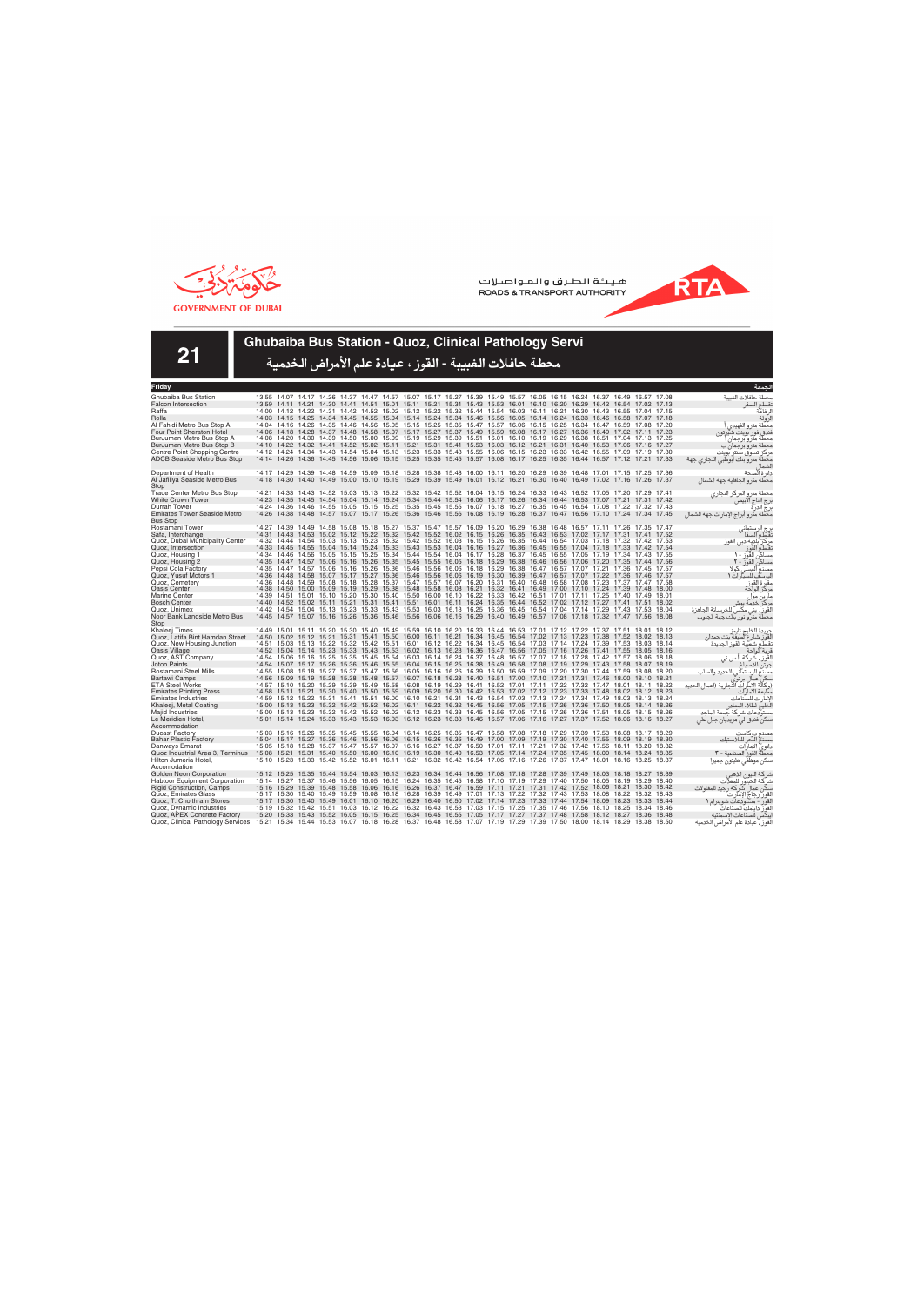



**21**

### **Ghubaiba Bus Station - Quoz, Clinical Pathology Servi**

| Friday                                   |       |                                                                                                                                                                                                                                                    |                                                                                                                   |  |  |  |  |  |                                                                                                       |  |  | الحمعة                                                                                        |
|------------------------------------------|-------|----------------------------------------------------------------------------------------------------------------------------------------------------------------------------------------------------------------------------------------------------|-------------------------------------------------------------------------------------------------------------------|--|--|--|--|--|-------------------------------------------------------------------------------------------------------|--|--|-----------------------------------------------------------------------------------------------|
| Ghubaiba Bus Station                     |       | 17.16 17.27 17.37 17.47 17.57 18.07 18.17 18.27 18.37 18.47 18.57 19.08 19.18 19.27 19.39 19.48 19.57 20.08 20.19 20.30                                                                                                                            |                                                                                                                   |  |  |  |  |  |                                                                                                       |  |  | محطة حافلات الغسة                                                                             |
| <b>Falcon Intersection</b>               |       | 17.21 17.32 17.42 17.52 18.02 18.12 18.22 18.32 18.42 18.52 19.02 19.13 19.23 19.32 19.44 19.53 20.02 20.13 20.24 20.35                                                                                                                            |                                                                                                                   |  |  |  |  |  |                                                                                                       |  |  | نقاطع الصقر                                                                                   |
| Raffa                                    |       | 17.23 17.34 17.44 17.54 18.04 18.14 18.24 18.34 18.44 18.54 19.04 19.15 19.25 19.34 19.46 19.55 20.04 20.15 20.26 20.37                                                                                                                            |                                                                                                                   |  |  |  |  |  |                                                                                                       |  |  | لر فاعة                                                                                       |
| Rolla                                    |       | 17.26 17.37 17.47 17.57 18.07 18.17 18.27 18.37 18.47 18.57 19.07 19.18 19.28 19.37 19.49 19.58 20.07 20.18 20.29 20.40                                                                                                                            |                                                                                                                   |  |  |  |  |  |                                                                                                       |  |  | لرولة                                                                                         |
| Al Fahidi Metro Bus Stop A               |       | 17.28 17.39 17.49 17.59 18.09 18.19 18.29 18.39 18.49 18.59 19.09 19.20 19.30 19.39 19.51 20.00 20.09 20.20 20.31 20.41                                                                                                                            |                                                                                                                   |  |  |  |  |  |                                                                                                       |  |  | محطة مترو الفهيدى                                                                             |
| <b>Four Point Sheraton Hotel</b>         |       | 17.31 17.42 17.52 18.02 18.12 18.22 18.32 18.42 18.52 19.02 19.12 19.23 19.33 19.42 19.54 20.03 20.12 20.23 20.34 20.45                                                                                                                            |                                                                                                                   |  |  |  |  |  |                                                                                                       |  |  | فندق فور بوينت شيرتون                                                                         |
| BurJuman Metro Bus Stop A                |       | 17.33 17.44 17.54 18.04 18.14 18.24 18.34 18.44 18.54 19.04 19.14 19.25 19.35 19.44 19.56 20.05 20.14 20.25 20.37 20.47                                                                                                                            |                                                                                                                   |  |  |  |  |  |                                                                                                       |  |  | محطه مترو برجمار                                                                              |
| BurJuman Metro Bus Stop B                |       | 17.35 17.46 17.56 18.06 18.16 18.26 18.36 18.46 18.56 19.06 19.16 19.27 19.37 19.46 19.58 20.07 20.16 20.27 20.39 20.50                                                                                                                            |                                                                                                                   |  |  |  |  |  |                                                                                                       |  |  | محطة مترو برجمان ب                                                                            |
| Centre Point Shopping Centre             |       | 17.38 17.49 17.59 18.09 18.19 18.29 18.39 18.49 18.59 19.09 19.19 19.30 19.40 19.49 20.01 20.10 20.19 20.30 20.42 20.53                                                                                                                            |                                                                                                                   |  |  |  |  |  |                                                                                                       |  |  | مركز تسوق سنتر بوينت                                                                          |
| <b>ADCB Seaside Metro Bus Stop</b>       |       | 17.41 17.52 18.02 18.12 18.22 18.32 18.42 18.52 19.02 19.12 19.22 19.33 19.43 19.52 20.04 20.13 20.22 20.33 20.45 20.55                                                                                                                            |                                                                                                                   |  |  |  |  |  |                                                                                                       |  |  | محطة مترو بنك أبوظبي التجاري جهة                                                              |
| Department of Health                     |       | 17.44 17.55 18.05 18.15 18.25 18.35 18.45 18.55 19.05 19.15 19.25 19.36 19.46 19.55 20.07 20.16 20.25 20.36 20.48 20.59                                                                                                                            |                                                                                                                   |  |  |  |  |  |                                                                                                       |  |  | دائر ة ألصحة                                                                                  |
| Al Jafiliya Seaside Metro Bus            |       | 17.45 17.56 18.06 18.16 18.26 18.36 18.46 18.56 19.06 19.16 19.26 19.37 19.47 19.56 20.08 20.17 20.26 20.37 20.49 21.00                                                                                                                            |                                                                                                                   |  |  |  |  |  |                                                                                                       |  |  | محطة مترو الجافلية جهة الشمال                                                                 |
| Stop                                     |       |                                                                                                                                                                                                                                                    |                                                                                                                   |  |  |  |  |  |                                                                                                       |  |  |                                                                                               |
| Trade Center Metro Bus Stop              |       | 17.49 18.00 18.10 18.20 18.30 18.40 18.50 19.00 19.10 19.20 19.30 19.41 19.51 20.00 20.12 20.21 20.30 20.42 20.54 21.04                                                                                                                            |                                                                                                                   |  |  |  |  |  |                                                                                                       |  |  | محطة مترو المركز التجاري                                                                      |
| <b>White Crown Tower</b>                 |       | 17.50 18.01 18.11 18.21 18.31 18.41 18.51 19.01 19.11 19.21 19.31 19.42 19.52 20.01 20.13 20.22 20.32 20.43 20.55 21.06                                                                                                                            |                                                                                                                   |  |  |  |  |  |                                                                                                       |  |  | .رج التاج آلآبيضً                                                                             |
| Durrah Tower                             |       | 17.51 18.02 18.12 18.22 18.32 18.42 18.52 19.02 19.12 19.22 19.32 19.43 19.53 20.02 20.14 20.23 20.33 20.45 20.57 21.07                                                                                                                            |                                                                                                                   |  |  |  |  |  |                                                                                                       |  |  | برج الدرة<br>برج الدرة                                                                        |
| <b>Emirates Tower Seaside Metro</b>      |       | 17.53 18.04 18.14 18.24 18.34 18.44 18.54 19.04 19.14 19.24 19.34 19.45 19.55 20.04 20.16 20.25 20.35 20.47 20.59 21.10                                                                                                                            |                                                                                                                   |  |  |  |  |  |                                                                                                       |  |  | مكطة مترو أبراج الإمارات جهة الشمال                                                           |
| <b>Bus Stop</b>                          |       |                                                                                                                                                                                                                                                    |                                                                                                                   |  |  |  |  |  |                                                                                                       |  |  |                                                                                               |
| Rostamani Tower                          |       | 17.55 18.06 18.16 18.26 18.36 18.46 18.56 19.06 19.16 19.26 19.36 19.47 19.57 20.06 20.18 20.27 20.37 20.49 21.01 21.11                                                                                                                            |                                                                                                                   |  |  |  |  |  |                                                                                                       |  |  | برج الرستماني<br>تقاطع الصفا                                                                  |
| Safa, Interchange                        |       | 18.00 18.11 18.21 18.31 18.41 18.51 19.01 19.11 19.21 19.31 19.41 19.52 20.02 20.11 20.23 20.32 20.42 20.54 21.06 21.17                                                                                                                            |                                                                                                                   |  |  |  |  |  |                                                                                                       |  |  |                                                                                               |
| Quoz, Dubai Municipality Center          |       | 18.01 18.12 18.22 18.32 18.42 18.52 19.02 19.12 19.22 19.32 19.42 19.53 20.03 20.12 20.24 20.33 20.43 20.55 21.07 21.17                                                                                                                            |                                                                                                                   |  |  |  |  |  |                                                                                                       |  |  | مركز بلدية دبي القوز                                                                          |
| Quoz, Intersection                       |       | 18.02 18.13 18.23 18.33 18.43 18.53 19.03 19.13 19.23 19.33 19.43 19.54 20.04 20.13 20.25 20.33 20.43 20.55 21.07 21.18                                                                                                                            |                                                                                                                   |  |  |  |  |  |                                                                                                       |  |  | تقاطع القوز                                                                                   |
| Quoz, Housing 1                          |       | 18.03 18.14 18.24 18.34 18.44 18.54 19.04 19.14 19.24 19.34 19.44 19.55 20.05 20.14 20.26 20.34 20.44 20.56 21.08 21.19<br>18.04 18.15 18.25 18.35 18.45 18.55 19.05 19.15 19.25 19.35 19.45 19.56 20.06 20.15 20.27 20.35 20.45 20.57 21.09 21.19 |                                                                                                                   |  |  |  |  |  |                                                                                                       |  |  | مساكن القوز - ١                                                                               |
| Quoz. Housing 2<br>Pepsi Cola Factory    |       | 18.05 18.16 18.26 18.36 18.46 18.56 19.06 19.16 19.26 19.36 19.46 19.57 20.07 20.16 20.28 20.35 20.45 20.57 21.09 21.20                                                                                                                            |                                                                                                                   |  |  |  |  |  |                                                                                                       |  |  | مساكن القوز - ٢<br>مصدم الببسى                                                                |
| Quoz. Yusuf Motors 1                     |       | 18.05 18.16 18.26 18.36 18.46 18.56 19.06 19.16 19.26 19.36 19.46 19.57 20.07 20.16 20.28 20.36 20.46 20.58 21.10 21.20                                                                                                                            |                                                                                                                   |  |  |  |  |  |                                                                                                       |  |  | . که لا<br>اليوسف للسيارات ١                                                                  |
| Quoz, Cemetery                           |       | 18.06 18.17 18.27                                                                                                                                                                                                                                  |                                                                                                                   |  |  |  |  |  | 18.37 18.47 18.57 19.07 19.17 19.27 19.37 19.47 19.58 20.08 20.17 20.29 20.37 20.47 20.59 21.11 21.21 |  |  |                                                                                               |
| Oasis Center                             |       | 18.08 18.19 18.29 18.39 18.49 18.59 19.09 19.19 19.29 19.39 19.49 20.00 20.10 20.19 20.30 20.38 20.48 21.00 21.12 21.22                                                                                                                            |                                                                                                                   |  |  |  |  |  |                                                                                                       |  |  | مقبرة القوز<br>مركز الواحة                                                                    |
| Marine Center                            |       | 18.09 18.20 18.30 18.40 18.50 19.00 19.10 19.20 19.30 19.40 19.50 20.01 20.11 20.20 20.32 20.39 20.49 21.01 21.13 21.24                                                                                                                            |                                                                                                                   |  |  |  |  |  |                                                                                                       |  |  | مارين مول                                                                                     |
| <b>Bosch Center</b>                      |       | 18.10 18.21 18.31 18.41 18.51 19.01 19.11 19.21 19.31 19.41 19.51 20.02 20.12 20.21 20.33 20.41 20.51 21.03 21.15 21.25                                                                                                                            |                                                                                                                   |  |  |  |  |  |                                                                                                       |  |  | مركز خدمة بوش                                                                                 |
| Quoz, Unimex                             |       | 18.12 18.23 18.33 18.43 18.53 19.03 19.13 19.23 19.33 19.43 19.53 20.04 20.14 20.23 20.35 20.42 20.52 21.04 21.16 21.27                                                                                                                            |                                                                                                                   |  |  |  |  |  |                                                                                                       |  |  | القَوزِ ۖ، يني مكَّس للخرسانة الجاهزة                                                         |
| Noor Bank Landside Metro Bus             |       | 18.16 18.27 18.37 18.47 18.57 19.07 19.17 19.27 19.37 19.47 19.57 20.08 20.18 20.27 20.38 20.46 20.56 21.08 21.20 21.30                                                                                                                            |                                                                                                                   |  |  |  |  |  |                                                                                                       |  |  | محطة مترو نور بنك جهة الجنوب                                                                  |
| Stop                                     |       |                                                                                                                                                                                                                                                    |                                                                                                                   |  |  |  |  |  |                                                                                                       |  |  |                                                                                               |
| Khaleei Times                            |       | 18.20 18.31 18.41 18.51 19.01 19.11 19.21 19.31 19.41 19.51 20.01 20.12 20.22 20.31 20.43 20.50 21.00 21.12 21.24 21.37                                                                                                                            |                                                                                                                   |  |  |  |  |  |                                                                                                       |  |  | جريدة الخليج تايمز                                                                            |
| Quoz. Latifa Bint Hamdan Street          |       | 18.21 18.32 18.42 18.52 19.02 19.12 19.22 19.32 19.42 19.52 20.02 20.13 20.23 20.32 20.44 20.51 21.01 21.13 21.25 21.38                                                                                                                            |                                                                                                                   |  |  |  |  |  |                                                                                                       |  |  | لْقوِّز شارع لطيفة بنت حمدان<br>نقاطع شعبية القوز الجديدة                                     |
| Quoz, New Housing Junction               |       | 18.22 18.33 18.43 18.53 19.03 19.13 19.23 19.33 19.43 19.53 20.03 20.14 20.24 20.33 20.45 20.52 21.02 21.14 21.26 21.39                                                                                                                            |                                                                                                                   |  |  |  |  |  |                                                                                                       |  |  |                                                                                               |
| Oasis Village                            |       | 18.24 18.35 18.45 18.55 19.05 19.15 19.25 19.35 19.45 19.55 20.05 20.16 20.26 20.35 20.47 20.54 21.04 21.16 21.28 21.40                                                                                                                            |                                                                                                                   |  |  |  |  |  |                                                                                                       |  |  | قرية الواحة                                                                                   |
| Quoz, AST Company<br><b>Joton Paints</b> |       | 18.26 18.37 18.47 18.57 19.07 19.17 19.27 19.37 19.47 19.57 20.07 20.18 20.28 20.37 20.48 20.56 21.06 21.18 21.30 21.41<br>18.27 18.38 18.48 18.58 19.08 19.18 19.28 19.38 19.48 19.58 20.08 20.19 20.29 20.38 20.49 20.57 21.07 21.19 21.31 21.42 |                                                                                                                   |  |  |  |  |  |                                                                                                       |  |  | القَوز ، شركة أ س تي                                                                          |
| Rostamani Steel Mills                    |       | 18.28 18.39 18.49 18.59 19.09 19.19 19.29 19.39 19.49 19.59 20.09 20.20 20.30 20.39 20.51 20.58 21.08 21.20 21.32 21.43                                                                                                                            |                                                                                                                   |  |  |  |  |  |                                                                                                       |  |  | جوتن للاصباغ                                                                                  |
| <b>Bartawi Camps</b>                     |       | 18.29 18.40 18.50 19.00 19.10 19.20 19.30 19.40 19.50 20.00 20.10 20.21 20.31 20.40 20.52 20.59 21.09 21.21 21.33 21.45                                                                                                                            |                                                                                                                   |  |  |  |  |  |                                                                                                       |  |  | .<br>مصنع الرستماني للحديد والصلب<br>سكن عمال برتوي<br>(وكالة الإمارات التجارية (اعمال الحديد |
| <b>ETA Steel Works</b>                   |       | 18.30 18.41 18.51 19.01 19.11 19.21 19.31 19.41 19.51 20.01 20.11 20.22 20.33 20.42 20.53 21.01 21.11 21.23 21.34 21.46                                                                                                                            |                                                                                                                   |  |  |  |  |  |                                                                                                       |  |  |                                                                                               |
| <b>Emirates Printing Press</b>           |       | 18.31 18.42 18.52 19.02 19.12 19.22 19.32 19.42 19.52 20.02 20.12 20.23 20.34 20.43 20.54 21.02 21.12 21.24 21.35 21.47                                                                                                                            |                                                                                                                   |  |  |  |  |  |                                                                                                       |  |  | مطبعة الامار آت                                                                               |
| <b>Emirates Industries</b>               |       | 18.32 18.43 18.53 19.03 19.13 19.23 19.33 19.43 19.53 20.03 20.13 20.24 20.35 20.44 20.55 21.03 21.13 21.25 21.36 21.48                                                                                                                            |                                                                                                                   |  |  |  |  |  |                                                                                                       |  |  | لإمار ات للصناعات                                                                             |
| Khaleej, Metal Coating                   |       | 18.34 18.45 18.55 19.05 19.15 19.25 19.35 19.45 19.55 20.05 20.15 20.26 20.36 20.45 20.57 21.04 21.14 21.26 21.38 21.49                                                                                                                            |                                                                                                                   |  |  |  |  |  |                                                                                                       |  |  | الخليج لطلاء المعادن                                                                          |
| <b>Maild Industries</b>                  |       | 18.34 18.45 18.55                                                                                                                                                                                                                                  |                                                                                                                   |  |  |  |  |  | 19.05 19.15 19.25 19.35 19.45 19.55 20.05 20.15 20.26 20.37 20.46 20.58 21.05 21.15 21.27 21.38 21.50 |  |  | مستودعات شركة جمعة الماحد                                                                     |
| Le Meridien Hotel,                       |       | 18.35 18.46 18.56 19.06 19.16 19.26 19.36 19.46 19.56 20.06 20.16 20.27 20.38 20.47 20.58 21.06 21.16 21.28 21.39 21.50                                                                                                                            |                                                                                                                   |  |  |  |  |  |                                                                                                       |  |  | سکن فندق لي مريديان جبل علي                                                                   |
| Accommodation                            |       |                                                                                                                                                                                                                                                    |                                                                                                                   |  |  |  |  |  |                                                                                                       |  |  |                                                                                               |
| <b>Ducast Factory</b>                    |       | 18.37 18.48 18.58 19.08 19.18 19.28 19.38 19.48 19.58 20.08 20.18 20.29 20.40 20.49 21.00 21.08 21.18 21.30 21.40 21.52                                                                                                                            |                                                                                                                   |  |  |  |  |  |                                                                                                       |  |  | مصنع دوكاست                                                                                   |
| <b>Bahar Plastic Factory</b>             |       | 18.38 18.49 18.59 19.09 19.19 19.29 19.39 19.49 19.59 20.09 20.19 20.30 20.41 20.50 21.02 21.09 21.19 21.31 21.42 21.53                                                                                                                            |                                                                                                                   |  |  |  |  |  |                                                                                                       |  |  | مصذم البحر للبلاستيك                                                                          |
| Danways Emarat                           |       | 18.40 18.51 19.01 19.11 19.21 19.31 19.41 19.51 20.01 20.11 20.21 20.32 20.43 20.52 21.04 21.11 21.21 21.32 21.43 21.54                                                                                                                            |                                                                                                                   |  |  |  |  |  |                                                                                                       |  |  | دانوي الأمارات                                                                                |
| Quoz Industrial Area 3, Terminus         | 18.43 |                                                                                                                                                                                                                                                    | 18.54 19.04 19.14 19.24 19.34 19.44 19.54 20.04 20.14 20.24 20.36 20.47 20.56 21.07 21.15 21.25 21.35 21.45 21.57 |  |  |  |  |  |                                                                                                       |  |  | محطة القوز الصناعية - ٣                                                                       |
| Hilton Jumeria Hotel.<br>Accomodation    |       | 18.45 18.56 19.06 19.16 19.26 19.36 19.46 19.56 20.06 20.16 20.26 20.37 20.48 20.57 21.09 21.16 21.26 21.36 21.47 21.58                                                                                                                            |                                                                                                                   |  |  |  |  |  |                                                                                                       |  |  | سكن موظفى هليتون جميرا                                                                        |
| Golden Neon Corporation                  |       | 18.47 18.58 19.08 19.18 19.28 19.38 19.48 19.58 20.08 20.18 20.28 20.39 20.50 20.59 21.11 21.18 21.28 21.38 21.49 22.00                                                                                                                            |                                                                                                                   |  |  |  |  |  |                                                                                                       |  |  |                                                                                               |
| <b>Habtoor Equipment Corporation</b>     |       | 18.48 18.59 19.09 19.19 19.29 19.39 19.49 19.59 20.09 20.19 20.29 20.41 20.52 21.01 21.12 21.20 21.30 21.39 21.50 22.01                                                                                                                            |                                                                                                                   |  |  |  |  |  |                                                                                                       |  |  | شركة النيون الذهبر<br>شركة الحبتور للمعدات                                                    |
| <b>Rigid Construction, Camps</b>         | 18.50 | 19.01                                                                                                                                                                                                                                              | 19.11 19.21 19.31 19.41 19.51 20.01 20.11 20.21 20.31 20.42 20.53 21.02 21.14 21.21 21.31 21.41 21.51 22.03       |  |  |  |  |  |                                                                                                       |  |  | سكن عمال شركة رجيد للمقاولات                                                                  |
| Quoz, Emirates Glass                     |       | 18.51 19.02 19.12 19.22 19.32 19.42 19.52 20.02 20.12 20.22 20.32 20.43 20.54 21.03 21.15 21.22 21.32 21.42 21.52 22.04                                                                                                                            |                                                                                                                   |  |  |  |  |  |                                                                                                       |  |  | القوز زجاج الإمآرات                                                                           |
| Quoz, T. Choithram Stores                |       | 18.52 19.03 19.13 19.23 19.33 19.43 19.53 20.03 20.13 20.23 20.32 20.44 20.55 21.04 21.15 21.23 21.33 21.42 21.53 22.04                                                                                                                            |                                                                                                                   |  |  |  |  |  |                                                                                                       |  |  | القور - مستودعات شويترام ١                                                                    |
| Quoz, Dynamic Industries                 |       | 18.54 19.05 19.15 19.25 19.35 19.45 19.55 20.05 20.15 20.25 20.34 20.45 20.56 21.05 21.17 21.24 21.34 21.44 21.54 22.06                                                                                                                            |                                                                                                                   |  |  |  |  |  |                                                                                                       |  |  | لقوز داينمك للصناعات                                                                          |
| Quoz, APEX Concrete Factory              |       | 18.56 19.07 19.17 19.27 19.37 19.47 19.57 20.07 20.17 20.27 20.35 20.46 20.57 21.06 21.18 21.25 21.35 21.45 21.55 22.07                                                                                                                            |                                                                                                                   |  |  |  |  |  |                                                                                                       |  |  | يبكس للصناعات الإسمنتية                                                                       |
| Quoz, Clinical Pathology Services        |       | 18.58 19.09 19.19 19.29 19.39 19.49 19.59 20.09 20.19 20.29 20.36 20.48 20.59 21.08 21.19 21.27 21.37 21.46 21.57 22.08                                                                                                                            |                                                                                                                   |  |  |  |  |  |                                                                                                       |  |  | لقوز ، عيادة علم الأمراض الخدمية                                                              |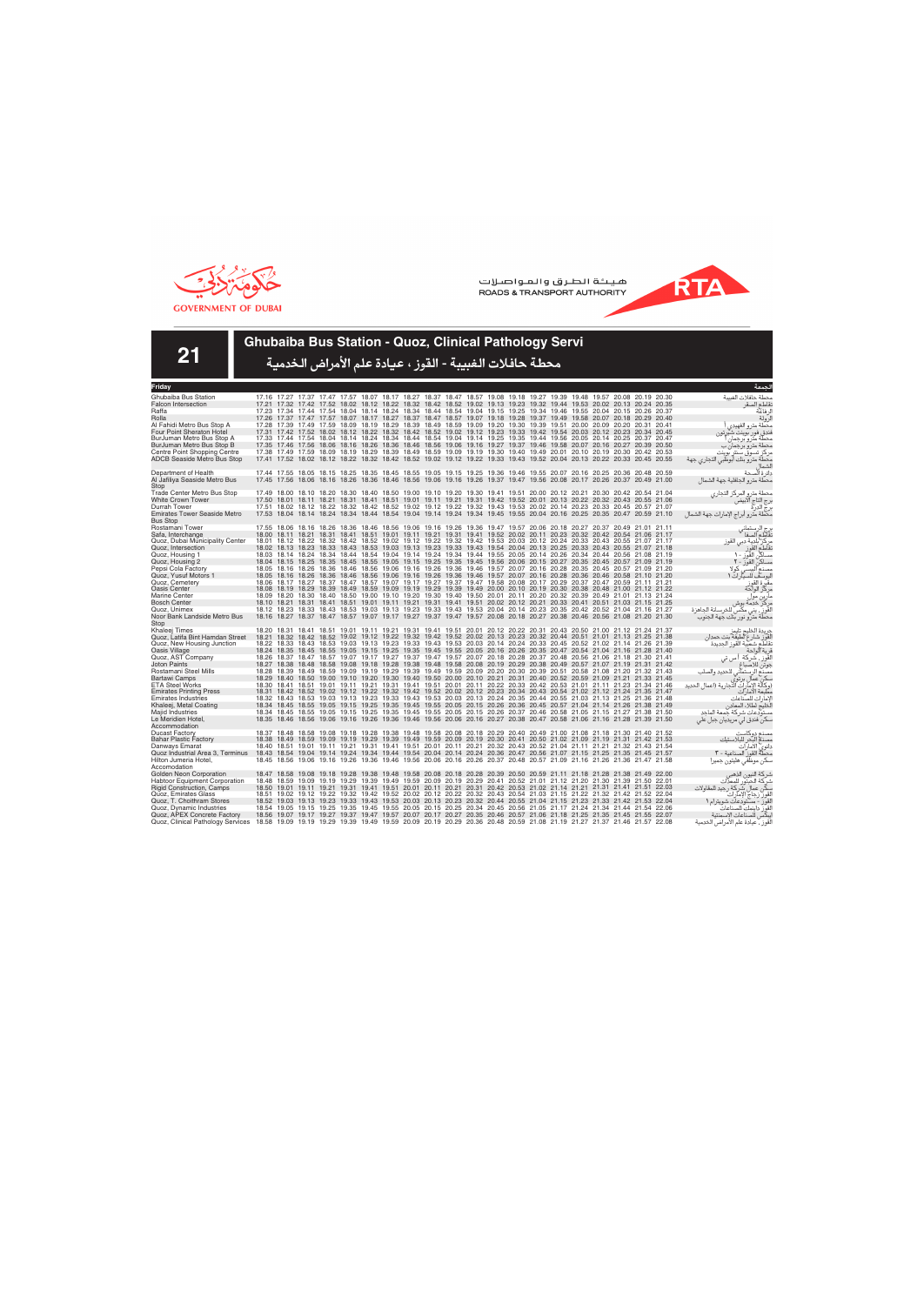



**21**

# **Ghubaiba Bus Station - Quoz, Clinical Pathology Servi**

| Friday                                                                                                                      |                                                                                                                                                                                        |  |  |  |  |  |  | لحمعة                                                     |
|-----------------------------------------------------------------------------------------------------------------------------|----------------------------------------------------------------------------------------------------------------------------------------------------------------------------------------|--|--|--|--|--|--|-----------------------------------------------------------|
| Ghubaiba Bus Station                                                                                                        | 20.41 20.53 21.02 21.14 21.26 21.39 21.54 22.07 22.22 22.37 22.54 23.07 23.24 23.37 23.53                                                                                              |  |  |  |  |  |  | محطة حافلات الغسة                                         |
| <b>Falcon Intersection</b>                                                                                                  | 20.46 20.58 21.07 21.19 21.31 21.43 21.58 22.11 22.26 22.41 22.58 23.11 23.28 23.41 23.57                                                                                              |  |  |  |  |  |  | نقاطع الصقر                                               |
| Raffa                                                                                                                       | 20.48 21.00 21.09 21.21 21.33 21.45 22.00 22.13 22.28 22.43 23.00 23.13 23.30 23.43 23.59                                                                                              |  |  |  |  |  |  | ل فاعة                                                    |
| Rolla                                                                                                                       | 20.51 21.03 21.12 21.24 21.35 21.48 22.03 22.16 22.31 22.46 23.03 23.15 23.32 23.45 00.01                                                                                              |  |  |  |  |  |  | لرولة                                                     |
| Al Fahidi Metro Bus Stop A                                                                                                  | 20.52 21.04 21.13 21.25 21.37 21.49 22.04 22.17 22.32 22.47 23.04 23.17 23.34 23.47 00.03                                                                                              |  |  |  |  |  |  | محطة مترو الفهيدى                                         |
| Four Point Sheraton Hotel                                                                                                   | 20.56 21.08 21.17 21.29 21.40 21.52 22.07 22.20 22.35 22.50 23.06 23.19 23.36 23.49 00.05                                                                                              |  |  |  |  |  |  | فندق فور بوينت شيرتون                                     |
| BurJuman Metro Bus Stop A                                                                                                   | 20.58 21.10 21.19 21.31 21.42 21.54 22.09 22.22 22.37 22.52 23.08 23.21 23.38 23.51 00.07                                                                                              |  |  |  |  |  |  | محطة مترو برجمان                                          |
| BurJuman Metro Bus Stop B                                                                                                   | 21.01 21.13 21.22 21.34 21.44 21.57 22.12 22.25 22.40 22.55 23.10 23.23 23.40 23.53 00.09                                                                                              |  |  |  |  |  |  | محطة مترو برجمان ب                                        |
| Centre Point Shopping Centre                                                                                                | 21.04 21.16 21.25 21.37 21.47 22.00 22.15 22.28 22.43 22.58 23.13 23.25 23.42 23.55 00.11                                                                                              |  |  |  |  |  |  | مركز تسوق سنتر بوينت                                      |
| <b>ADCB Seaside Metro Bus Stop</b>                                                                                          | 21.06 21.18 21.27 21.39 21.50 22.02 22.17 22.30 22.45 23.00 23.15 23.28 23.45 23.58 00.14                                                                                              |  |  |  |  |  |  | محطة مترو بنك أبوظبي التجاري جهة                          |
| Department of Health                                                                                                        | 21.10 21.22 21.31 21.43 21.53 22.06 22.21 22.34 22.49 23.03 23.18 23.31 23.48 00.01 00.17                                                                                              |  |  |  |  |  |  | الشماا<br>دائرة ألصحة                                     |
| Al Jafiliya Seaside Metro Bus                                                                                               | 21.11 21.23 21.32 21.44 21.54 22.07 22.22 22.35 22.50 23.04 23.19 23.31 23.48 00.01 00.17                                                                                              |  |  |  |  |  |  | محطة مترو الجافلية جهة الشمال                             |
| Stop                                                                                                                        |                                                                                                                                                                                        |  |  |  |  |  |  |                                                           |
| Trade Center Metro Bus Stop                                                                                                 | 21.15 21.28 21.37 21.49 22.00 22.12 22.27 22.40 22.55 23.08 23.23 23.36 23.53 00.06 00.22                                                                                              |  |  |  |  |  |  | محطة مترو المركز التجاري                                  |
| <b>White Crown Tower</b>                                                                                                    | 21.17 21.30 21.40 21.52 22.02 22.15 22.30 22.43 22.57 23.10 23.25 23.38 23.55 00.08 00.24                                                                                              |  |  |  |  |  |  | برج إلتاج الآبيض                                          |
| Durrah Tower                                                                                                                | 21.18 21.31 21.41 21.53 22.04 22.16 22.31 22.44 22.59 23.12 23.27 23.39 23.56 00.09 00.25                                                                                              |  |  |  |  |  |  | ابع<br>برج الدرة<br>محطة مترو أبراج الإمارات جهة الشمال   |
| <b>Emirates Tower Seaside Metro</b>                                                                                         | 21.21 21.34 21.44 21.56 22.07 22.19 22.34 22.47 23.02 23.14 23.29 23.42 23.59 00.12 00.28                                                                                              |  |  |  |  |  |  |                                                           |
| <b>Bus Stop</b>                                                                                                             |                                                                                                                                                                                        |  |  |  |  |  |  |                                                           |
| Rostamani Tower                                                                                                             | 21.22 21.36 21.47 21.59 22.09 22.22 22.37 22.50 23.03 23.15 23.30 23.43 00.00 00.13 00.29                                                                                              |  |  |  |  |  |  | برج الرستماني<br>تقاطع الصفا                              |
| Safa, Interchange                                                                                                           | 21.28 21.41 21.52 22.04 22.14 22.27 22.42 22.55 23.08 23.21 23.36 23.48 00.05 00.18 00.34                                                                                              |  |  |  |  |  |  |                                                           |
| Quoz, Dubai Municipality Center                                                                                             | 21.28 21.42 21.52 22.04 22.15 22.27 22.42 22.55 23.09 23.21 23.36 23.49 00.06 00.19 00.35                                                                                              |  |  |  |  |  |  | مركز بلدية دبي القوز<br>نقاطع القوز                       |
| Quoz, Intersection                                                                                                          | 21.29 21.42 21.53 22.05 22.15 22.28 22.43 22.56 23.10 23.22 23.37 23.50 00.07 00.20 00.36                                                                                              |  |  |  |  |  |  |                                                           |
| Quoz, Housing 1                                                                                                             | 21.30 21.43 21.54 22.06 22.16 22.29 22.44 22.57 23.10 23.23 23.38 23.50 00.07 00.20 00.36                                                                                              |  |  |  |  |  |  | مساكن القوز - ١                                           |
| Quoz, Housing 2                                                                                                             | 21.30 21.44 21.54 22.06 22.17 22.29 22.44 22.57 23.11 23.24 23.39 23.51 00.08 00.21 00.37                                                                                              |  |  |  |  |  |  | مساكن القوز - ٢                                           |
| Pepsi Cola Factory<br>Quoz, Yusuf Motors 1                                                                                  | 21.31 21.44 21.55 22.07 22.17 22.30 22.45 22.58 23.12 23.24 23.39 23.52 00.09 00.22 00.38<br>21.31 21.45 21.55 22.07 22.18 22.30 22.45 22.58 23.12 23.25 23.40 23.52 00.09 00.22 00.38 |  |  |  |  |  |  | مصدم الببسر<br>. که لا                                    |
| Quoz, Cemetery                                                                                                              | 21.32 21.46 21.56 22.08 22.19 22.31 22.46 22.59 23.13 23.26 23.41 23.53 00.10 00.23 00.39                                                                                              |  |  |  |  |  |  | ليوسف للسيارات ١                                          |
| Oasis Center                                                                                                                | 21.34 21.47 21.58 22.10 22.20 22.33 22.48 23.00 23.14 23.27 23.42 23.54 00.11 00.24 00.40                                                                                              |  |  |  |  |  |  | مقبرة القوز<br>مركز الواحة                                |
| <b>Marine Center</b>                                                                                                        | 21.35 21.48 21.59 22.11 22.21 22.34 22.49 23.02 23.16 23.28 23.43 23.56 00.13 00.26 00.42                                                                                              |  |  |  |  |  |  |                                                           |
| <b>Bosch Center</b>                                                                                                         | 21.36 21.50 22.00 22.12 22.23 22.35 22.50 23.03 23.17 23.30 23.45 23.57 00.14 00.27 00.43                                                                                              |  |  |  |  |  |  |                                                           |
| Quoz, Unimex                                                                                                                | 21.38 21.52 22.02 22.14 22.25 22.37 22.52 23.05 23.19 23.31 23.46 23.59 00.16 00.29 00.45                                                                                              |  |  |  |  |  |  | سركي<br>مركز خدمة بوش<br>القوز ، يني مكس للخرسانة الجاهزة |
| Noor Bank Landside Metro Bus                                                                                                | 21.42 21.55 22.06 22.18 22.28 22.41 22.56 23.08 23.22 23.35 23.50 00.02 00.19 00.32 00.48                                                                                              |  |  |  |  |  |  | محطة مترو نور بنك جهة الجنوب                              |
| Stop                                                                                                                        |                                                                                                                                                                                        |  |  |  |  |  |  |                                                           |
| Khaleej Times                                                                                                               | 21.48 22.02 22.12 22.24 22.35 22.47 23.01 23.12 23.26 23.38 23.53 00.06 00.23 00.36 00.52                                                                                              |  |  |  |  |  |  | جريدة الخليج تايمز                                        |
| Quoz, Latifa Bint Hamdan Street                                                                                             | 21.49 22.03 22.13 22.25 22.36 22.48 23.02 23.13 23.27 23.39 23.54 00.07 00.24 00.37 00.53                                                                                              |  |  |  |  |  |  | لقوز شارع لطيفة بنت حمدان                                 |
| Quoz, New Housing Junction                                                                                                  | 21.50 22.04 22.14 22.26 22.37 22.49 23.03 23.13 23.27 23.40 23.55 00.07 00.24 00.37 00.53                                                                                              |  |  |  |  |  |  | نقاطع شعبية القوز الحديدة                                 |
| Oasis Village                                                                                                               | 21.51 22.05 22.15 22.27 22.38 22.50 23.04 23.15 23.29 23.41 23.56 00.09 00.26 00.39 00.55                                                                                              |  |  |  |  |  |  | قرية الواحة                                               |
| Quoz, AST Company<br><b>Joton Paints</b>                                                                                    | 21.53 22.06 22.17 22.29 22.39 22.52 23.05 23.16 23.30 23.42 23.57 00.10 00.27 00.40 00.56<br>21.54 22.07 22.18 22.30 22.40 22.53 23.06 23.17 23.31 23.43 23.58 00.11 00.28 00.41 00.57 |  |  |  |  |  |  | القَوز ، شركة ا س تى                                      |
| Rostamani Steel Mills                                                                                                       | 21.55 22.08 22.19 22.31 22.41 22.54 23.07 23.18 23.32 23.44 23.59 00.12 00.29 00.42 00.58                                                                                              |  |  |  |  |  |  | جوتن للاصباغ                                              |
| <b>Bartawi Camps</b>                                                                                                        | 21.56 22.10 22.20 22.32 22.43 22.55 23.08 23.19 23.33 23.45 00.00 00.13 00.30 00.43 00.59                                                                                              |  |  |  |  |  |  | للحديد والصلب<br>مصنع الرستماني                           |
| <b>ETA Steel Works</b>                                                                                                      | 21.57 22.11 22.21 22.33 22.44 22.56 23.09 23.20 23.34 23.46 00.01 00.14 00.31 00.44 01.00                                                                                              |  |  |  |  |  |  | سكن عمال برتوى<br>(وكالة الإمارات التجارية (اعمال الحديد  |
| <b>Emirates Printing Press</b>                                                                                              | 21.58 22.12 22.22 22.34 22.45 22.57 23.10 23.21 23.35 23.47 00.02 00.15 00.32 00.45 01.01                                                                                              |  |  |  |  |  |  | مطبعة الامارات                                            |
| <b>Emirates Industries</b>                                                                                                  | 21.59 22.13 22.23 22.35 22.46 22.58 23.11 23.22 23.36 23.48 00.03 00.16 00.33 00.46 01.02                                                                                              |  |  |  |  |  |  | لامار ات للصناعات                                         |
| Khaleej, Metal Coating                                                                                                      | 22.01 22.14 22.25 22.37 22.47 22.59 23.12 23.23 23.37 23.49 00.04 00.17 00.34 00.47 01.03                                                                                              |  |  |  |  |  |  | لُخليج لطلاء المعادن                                      |
| Majid Industries                                                                                                            | 22.01 22.15 22.25 22.37 22.48 23.00 23.13 23.23 23.37 23.50 00.05 00.17 00.34 00.47 01.03                                                                                              |  |  |  |  |  |  | مستودعات شركة جمعة الماحد                                 |
| Le Meridien Hotel,                                                                                                          | 22.02 22.15 22.26 22.38 22.48 23.01 23.13 23.24 23.38 23.50 00.05 00.18 00.35 00.48 01.04                                                                                              |  |  |  |  |  |  | سکن فندق لي مريديان جبل علي                               |
| Accommodation                                                                                                               |                                                                                                                                                                                        |  |  |  |  |  |  |                                                           |
| <b>Ducast Factory</b>                                                                                                       | 22.03 22.17 22.27 22.39 22.50 23.02 23.15 23.25 23.39 23.52 00.07 00.19 00.36 00.49 01.05                                                                                              |  |  |  |  |  |  | مصنع دوكاست                                               |
| <b>Bahar Plastic Factory</b>                                                                                                | 22.05 22.18 22.29 22.41 22.51 23.03 23.16 23.26 23.40 23.53 00.08 00.20 00.37 00.50 01.06                                                                                              |  |  |  |  |  |  | مصنع البحر للبلاستيك                                      |
| Danways Emarat                                                                                                              | 22.06 22.19 22.30 22.42 22.52 23.04 23.17 23.27 23.41 23.54 00.09 00.21 00.38 00.51 01.07                                                                                              |  |  |  |  |  |  | دانوي الأمارات                                            |
| Quoz Industrial Area 3, Terminus 22.08 22.22 22.32 22.44 22.55 23.07 23.19 23.30 23.44 23.56 00.11 00.24 00.41 00.54 01.10  |                                                                                                                                                                                        |  |  |  |  |  |  | محطَّةٌ القوز ۖ الصناعية - ٣                              |
| Hilton Jumeria Hotel.<br>Accomodation                                                                                       | 22.10 22.23 22.34 22.46 22.56 23.08 23.20 23.31 23.45 23.57 00.12 00.25 00.42 00.55 01.11                                                                                              |  |  |  |  |  |  | سكن موظفى هليتون جميرا                                    |
| Golden Neon Corporation                                                                                                     | 22.12 22.25 22.36 22.48 22.58 23.09 23.22 23.32 23.46 23.59 00.14 00.26 00.43 00.56 01.12                                                                                              |  |  |  |  |  |  |                                                           |
| <b>Habtoor Equipment Corporation</b>                                                                                        | 22.13 22.26 22.37 22.49 22.59 23.10 23.23 23.33 23.47 00.00 00.15 00.27 00.44 00.57 01.13                                                                                              |  |  |  |  |  |  | شركة النيون الذهبي<br>شركة الحبتور للمعذات                |
| <b>Rigid Construction, Camps</b>                                                                                            | 22.14 22.28 22.38 22.50 23.01 23.11 23.24 23.34 23.48 00.01 00.16 00.28 00.45 00.58 01.14                                                                                              |  |  |  |  |  |  |                                                           |
| Quoz, Emirates Glass                                                                                                        | 22.15 22.29 22.39 22.51 23.02 23.12 23.25 23.35 23.49 00.02 00.17 00.29 00.46 00.59 01.15                                                                                              |  |  |  |  |  |  | سكِّن عمال شَّركة رجيد المقاولات<br>القوز زجاج الإمارات   |
| Quoz, T. Choithram Stores                                                                                                   | 22.16 22.29 22.40 22.52 23.02 23.13 23.25 23.36 23.50 00.02 00.17 00.30 00.47 01.00 01.16                                                                                              |  |  |  |  |  |  | القور - مستودعات شويترام ١                                |
| Quoz, Dynamic Industries                                                                                                    | 22.17 22.31 22.41 22.53 23.04 23.14 23.27 23.37 23.51 00.04 00.19 00.31 00.48 01.01 01.17                                                                                              |  |  |  |  |  |  |                                                           |
| Quoz, APEX Concrete Factory                                                                                                 | 22.18 22.32 22.42 22.54 23.05 23.15 23.28 23.38 23.52 00.05 00.20 00.32 00.49 01.02 01.18                                                                                              |  |  |  |  |  |  | القوز داينمك للصناعات<br>إيبكس للصناعات الإسمنتية         |
| Quoz, Clinical Pathology Services 22.20 22.33 22.44 22.56 23.06 23.17 23.29 23.40 23.54 00.06 00.21 00.34 00.51 01.04 01.20 |                                                                                                                                                                                        |  |  |  |  |  |  | لقوز ، عيادة علم الأمراض الخدمية                          |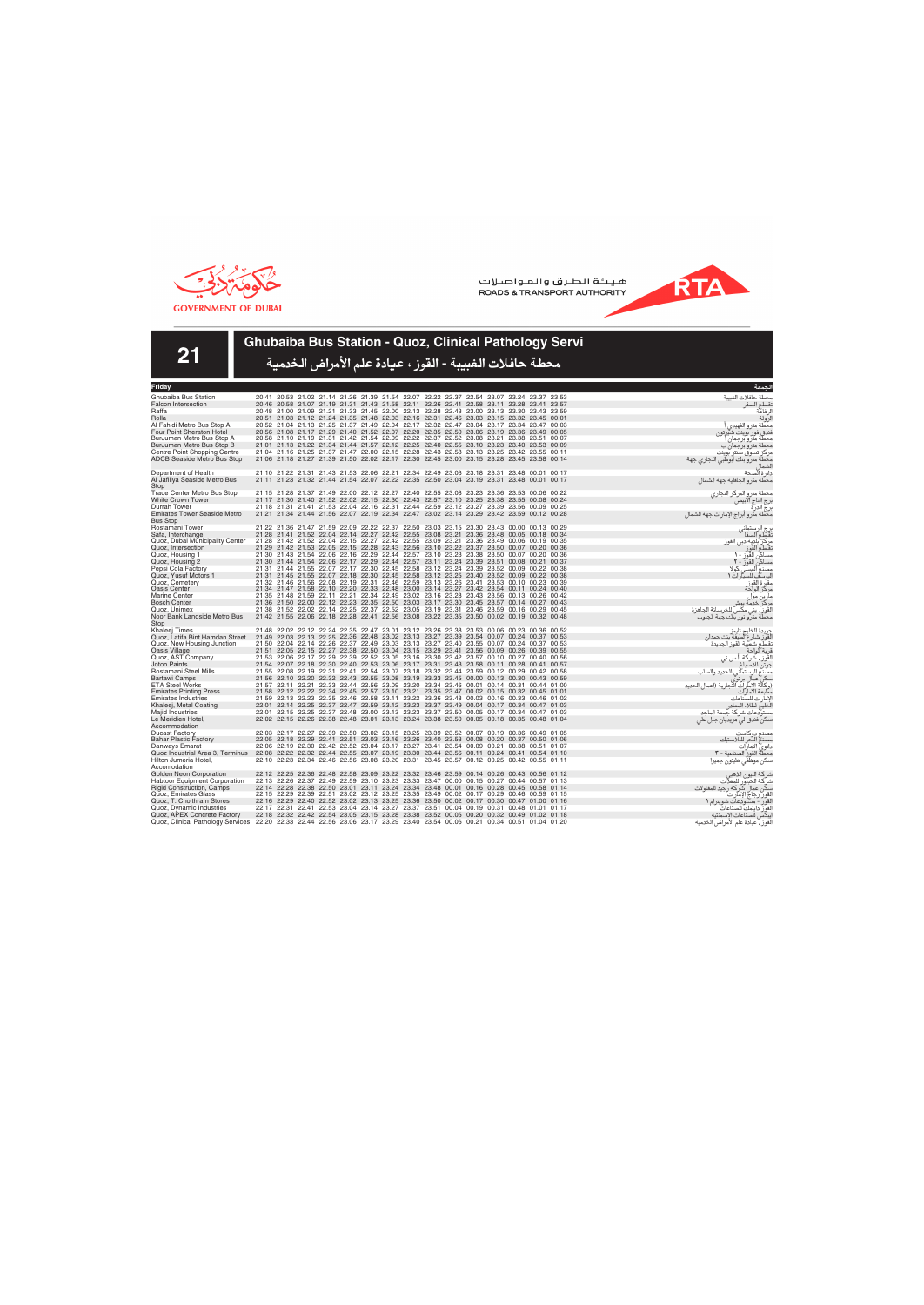



**21**

### **Ghubaiba Bus Station - Quoz, Clinical Pathology Servi**

| Sunday to Wednesday                                                                                                                                       |                   |       |                                                                                                                                                                                                                                                    |  |  |  |  |  |  |  |       | من الأحد إل <i>ى</i> الأربعاء                               |
|-----------------------------------------------------------------------------------------------------------------------------------------------------------|-------------------|-------|----------------------------------------------------------------------------------------------------------------------------------------------------------------------------------------------------------------------------------------------------|--|--|--|--|--|--|--|-------|-------------------------------------------------------------|
| Ghubaiba Bus Station                                                                                                                                      |                   |       | 05.29 05.55 06.20 06.40 07.00 07.20 07.40 08.00 08.20 08.40 09.00 09.20 09.40 10.00 10.32 11.00 11.30 12.00 12.30 13.00                                                                                                                            |  |  |  |  |  |  |  |       | محطة حافلات الغسة                                           |
| <b>Falcon Intersection</b>                                                                                                                                |                   |       | 05.33 05.59 06.24 06.44 07.04 07.24 07.44 08.04 08.24 08.44 09.04 09.24 09.44 10.04 10.36 11.04 11.34 12.04 12.34 13.04                                                                                                                            |  |  |  |  |  |  |  |       | نقاطع الصقر                                                 |
| Raffa                                                                                                                                                     |                   |       | 05.35 06.01 06.26 06.46 07.06 07.26 07.46 08.06 08.26 08.46 09.06 09.26 09.46 10.06 10.38 11.06 11.36 12.06 12.36 13.06                                                                                                                            |  |  |  |  |  |  |  |       | لر فاعة                                                     |
| Rolla                                                                                                                                                     |                   |       | 05.37 06.03 06.28 06.48 07.09 07.29 07.49 08.09 08.29 08.49 09.09 09.29 09.49 10.09 10.41 11.09 11.39 12.09 12.39 13.09                                                                                                                            |  |  |  |  |  |  |  |       | لرولة                                                       |
| Al Fahidi Metro Bus Stop A                                                                                                                                |                   |       | 05.38 06.04 06.29 06.49 07.10 07.30 07.50 08.10 08.30 08.50 09.10 09.30 09.50 10.10 10.42 11.10 11.40 12.10 12.40 13.10                                                                                                                            |  |  |  |  |  |  |  |       | محطة مترو الفهيدى                                           |
| <b>Four Point Sheraton Hotel</b>                                                                                                                          |                   |       | 05.40 06.06 06.31 06.51 07.13 07.33 07.53 08.13 08.33 08.53 09.13 09.33 09.53 10.13 10.45 11.13 11.43 12.13 12.43 13.13                                                                                                                            |  |  |  |  |  |  |  |       | فندق فور بوينت شيرتون                                       |
| BurJuman Metro Bus Stop A                                                                                                                                 |                   |       | 05.42 06.08 06.33 06.53 07.15 07.35 07.55 08.15 08.35 08.55 09.15 09.35 09.55 10.15 10.47 11.15 11.46 12.16 12.46 13.16                                                                                                                            |  |  |  |  |  |  |  |       | محطة مترو برجمان                                            |
| BurJuman Metro Bus Stop B                                                                                                                                 | 05.46 06.12 06.37 |       | 05.44 06.10 06.35 06.55 07.17 07.37 07.57 08.17 08.37 08.57 09.17 09.37 09.57 10.17 10.49 11.17 11.48 12.18 12.48 13.18                                                                                                                            |  |  |  |  |  |  |  |       | محطة مترو برجمان ب                                          |
| Centre Point Shopping Centre<br><b>ADCB Seaside Metro Bus Stop</b>                                                                                        |                   |       | 06.57 07.20 07.40 08.00 08.19 08.39 08.59 09.19 09.39 09.59 10.19 10.51 11.19 11.51 12.21 12.51 13.21<br>05.48 06.14 06.39 06.59 07.22 07.42 08.02 08.22 08.42 09.02 09.22 09.42 10.02 10.22 10.54 11.22 11.54 12.24 12.54 13.24                   |  |  |  |  |  |  |  |       | مركز تسوق سنتر بوينت                                        |
|                                                                                                                                                           |                   |       |                                                                                                                                                                                                                                                    |  |  |  |  |  |  |  |       | محطة مترو بنك أبوظبي التجاري جهة                            |
| Department of Health                                                                                                                                      |                   |       | 05.51 06.17 06.42 07.03 07.27 07.47 08.07 08.27 08.47 09.07 09.27 09.47 10.07 10.27 10.59 11.27 11.58 12.28 12.58 13.28                                                                                                                            |  |  |  |  |  |  |  |       | دائر ة الصحة                                                |
| Al Jafiliya Seaside Metro Bus                                                                                                                             |                   |       | 05.52 06.18 06.43 07.04 07.28 07.48 08.09 08.28 08.48 09.08 09.28 09.48 10.08 10.28 11.00 11.28 11.59 12.29 12.59 13.29                                                                                                                            |  |  |  |  |  |  |  |       | محطة مترو الجافلية جهة الشمال                               |
| Stop                                                                                                                                                      |                   |       |                                                                                                                                                                                                                                                    |  |  |  |  |  |  |  |       |                                                             |
| <b>Trade Center Metro Bus Stop</b>                                                                                                                        |                   |       | 05.55 06.21 06.46 07.08 07.32 07.52 08.14 08.33 08.53 09.13 09.33 09.53 10.13 10.33 11.05 11.35 12.06 12.36 13.06 13.37                                                                                                                            |  |  |  |  |  |  |  |       | محطة مترو المركز التجاري                                    |
| <b>White Crown Tower</b>                                                                                                                                  |                   |       | 05.57 06.23 06.48 07.10 07.33 07.53 08.16 08.35 08.55 09.15 09.35 09.55 10.15 10.35 11.07 11.37 12.08 12.38 13.08 13.40                                                                                                                            |  |  |  |  |  |  |  |       | برج التاج الابيض                                            |
| Durrah Tower                                                                                                                                              |                   |       | 05.58 06.24 06.49 07.11 07.34 07.54 08.18 08.37 08.57 09.17 09.37 09.57 10.17 10.37 11.09 11.39 12.10 12.40 13.10 13.43                                                                                                                            |  |  |  |  |  |  |  |       | برج الدرة                                                   |
| <b>Emirates Tower Seaside Metro</b>                                                                                                                       |                   |       | 05.59 06.25 06.50 07.13 07.36 07.56 08.20 08.40 09.00 09.20 09.40 10.00 10.20 10.40 11.12 11.42 12.14 12.44 13.14 13.47                                                                                                                            |  |  |  |  |  |  |  |       | محطة مترو أبراج الإمارات جهة الشمال                         |
| <b>Bus Stop</b>                                                                                                                                           |                   |       | 06.00 06.26 06.51 07.14 07.37 07.57 08.21 08.41 09.01 09.21 09.41 10.01 10.21 10.41 11.13 11.43 12.15 12.45 13.15 13.48                                                                                                                            |  |  |  |  |  |  |  |       |                                                             |
| Rostamani Tower<br>Safa, Interchange                                                                                                                      |                   |       | 06.05 06.31 06.56 07.21 07.44 08.03 08.27 08.46 09.06 09.26 09.46 10.06 10.26 10.46 11.18 11.49 12.20 12.50 13.20 13.54                                                                                                                            |  |  |  |  |  |  |  |       | برج الرستماني<br>تقاطع الصفا                                |
| Quoz, Dubai Municipality Center                                                                                                                           |                   |       | 06.06 06.32 06.57 07.22 07.45 08.04 08.28 08.47 09.07 09.27 09.47 10.07 10.27 10.47 11.19 11.50 12.21 12.51 13.21 13.55                                                                                                                            |  |  |  |  |  |  |  |       |                                                             |
| Quoz, Intersection                                                                                                                                        |                   |       | 06.07 06.33 06.59 07.23 07.47 08.05 08.29 08.48 09.08 09.28 09.48 10.08 10.28 10.48 11.20 11.51 12.22 12.52 13.22 13.56                                                                                                                            |  |  |  |  |  |  |  |       | مركز بلدية دبي القوز<br>نقاطع القوز                         |
| Quoz, Housing 1                                                                                                                                           |                   |       | 06.08 06.34 07.00 07.25 07.49 08.06 08.30 08.49 09.09 09.29 09.49 10.09 10.29 10.49 11.21 11.52 12.24 12.54 13.24 13.57                                                                                                                            |  |  |  |  |  |  |  |       | مساكن القور ١٠                                              |
| Quoz, Housing 2                                                                                                                                           |                   |       | 06.10 06.36 07.01 07.27 07.50 08.08 08.31 08.51 09.11 09.31 09.51 10.11 10.31 10.51 11.23 11.53 12.25 12.55 13.25                                                                                                                                  |  |  |  |  |  |  |  | 13.58 |                                                             |
| Pepsi Cola Factory                                                                                                                                        |                   |       | 06.10 06.36 07.02 07.28 07.51 08.08 08.32 08.51 09.11 09.31 09.51 10.11 10.31 10.51 11.23 11.54 12.26 12.56 13.26 13.59                                                                                                                            |  |  |  |  |  |  |  |       | مساكن القور - ٢<br>مصنع الببسي كولا                         |
| Quoz. Yusuf Motors 1                                                                                                                                      |                   |       | 06.11 06.37 07.03 07.29 07.52 08.09 08.33 08.52 09.12 09.32 09.52 10.12 10.32 10.52 11.24 11.55 12.27 12.57 13.27 14.00                                                                                                                            |  |  |  |  |  |  |  |       | ليوسف للسيارات ١                                            |
| Quoz, Cemetery                                                                                                                                            |                   |       | 06.12 06.38 07.04 07.30 07.53 08.10 08.34 08.53 09.13 09.33 09.53 10.13 10.33 10.53 11.25 11.56 12.28 12.58 13.28                                                                                                                                  |  |  |  |  |  |  |  | 14.01 | مقبرة القوز<br>مركز الواحة                                  |
| <b>Oasis Center</b>                                                                                                                                       |                   |       | 06.13 06.39 07.06 07.32 07.55 08.12 08.36 08.55 09.15 09.35 09.55 10.15 10.35 10.55 11.27 11.58 12.29 12.59 13.29 14.03                                                                                                                            |  |  |  |  |  |  |  |       |                                                             |
| <b>Marine Center</b>                                                                                                                                      |                   |       | 06.15 06.41 07.08 07.33 07.57 08.14 08.37 08.57 09.17 09.37 09.57 10.17 10.37 10.57 11.28 11.59 12.31 13.01 13.31 14.04                                                                                                                            |  |  |  |  |  |  |  |       | مارين موا                                                   |
| <b>Bosch Center</b>                                                                                                                                       |                   |       | 06.16 06.42 07.09 07.35 07.58 08.15 08.39 08.58 09.18 09.38 09.58 10.18 10.38 10.58 11.30 12.01 12.32 13.02 13.32 14.06                                                                                                                            |  |  |  |  |  |  |  |       | مركز خدمة بوش                                               |
| Quoz. Unimex                                                                                                                                              |                   |       | 06.18 06.44 07.12 07.37 08.01 08.18 08.41 09.01 09.21 09.41 10.01 10.21 10.41 11.01 11.32 12.03 12.34 13.04 13.34 14.08                                                                                                                            |  |  |  |  |  |  |  |       | القَوزِ ۖ، يني مكَّس للخرسانة الجاهزة                       |
| Noor Bank Landside Metro Bus<br>Stop                                                                                                                      |                   |       | 06.21 06.47 07.16 07.41 08.05 08.22 08.45 09.05 09.25 09.45 10.05 10.25 10.45 11.05 11.36 12.07 12.38 13.08 13.38 14.11                                                                                                                            |  |  |  |  |  |  |  |       | محطة مترو نور بنك جهة الجنوب                                |
| Khaleej Times                                                                                                                                             |                   |       | 06.24 06.50 07.20 07.45 08.09 08.26 08.50 09.09 09.29 09.49 10.09 10.29 10.49 11.09 11.41 12.12 12.43 13.13 13.43 14.16                                                                                                                            |  |  |  |  |  |  |  |       |                                                             |
| Quoz, Latifa Bint Hamdan Street                                                                                                                           |                   |       | 06.25 06.51 07.21 07.46 08.11 08.28 08.51 09.11 09.31 09.51 10.11 10.31 10.51 11.11 11.43 12.13 12.45 13.15 13.44 14.18                                                                                                                            |  |  |  |  |  |  |  |       | جريدة الخليج تايمز<br>لقوز شارع لطيفة بنت حمدان             |
| Quoz, New Housing Junction                                                                                                                                |                   |       | 06.26 06.52 07.22 07.47 08.12 08.29 08.53 09.12 09.32 09.52 10.12 10.32 10.52 11.12 11.45 12.15 12.47 13.17 13.46 14.19                                                                                                                            |  |  |  |  |  |  |  |       | نقاطع شعبية القوز الحديدة                                   |
| Oasis Village                                                                                                                                             |                   |       | 06.27 06.53 07.23 07.48 08.15 08.32 08.55 09.15 09.35 09.55 10.15 10.35 10.55 11.15 11.47 12.18 12.49 13.19 13.48 14.22                                                                                                                            |  |  |  |  |  |  |  |       | قرية الواحة                                                 |
| Quoz, AST Company                                                                                                                                         |                   |       | 06.29 06.55 07.24 07.50 08.17 08.34 08.57 09.17 09.37 09.57 10.17 10.37 10.57 11.17 11.50 12.20 12.52 13.22 13.50 14.24                                                                                                                            |  |  |  |  |  |  |  |       | القَوز ، شركة أ س تي                                        |
| <b>Joton Paints</b>                                                                                                                                       |                   |       | 06.30 06.56 07.25 07.51 08.18 08.35 08.58 09.18 09.38 09.58 10.18 10.38 10.58 11.18 11.51 12.21 12.53 13.23 13.51 14.25                                                                                                                            |  |  |  |  |  |  |  |       | جوتن للاصباغ                                                |
| Rostamani Steel Mills                                                                                                                                     |                   |       | 06.31 06.57 07.27 07.52 08.19 08.36 09.00 09.19 09.39 09.59 10.19 10.39 10.59 11.19 11.53 12.23 12.55 13.25 13.53 14.26                                                                                                                            |  |  |  |  |  |  |  |       | .<br>مصنع الرستماني للحديد والصلب                           |
| <b>Bartawi Camps</b>                                                                                                                                      |                   |       | 06.32 06.58 07.28 07.54 08.21 08.38 09.01 09.21 09.41 10.01 10.21 10.41 11.01 11.21 11.54 12.25 12.56 13.26 13.54 14.27                                                                                                                            |  |  |  |  |  |  |  |       | سكن عمال برتوى<br>(وكالة الإمارات التجارية (اعمال الحديد    |
| <b>ETA Steel Works</b>                                                                                                                                    |                   |       | 06.33 06.59 07.29 07.55 08.22 08.39 09.03 09.22 09.42 10.02 10.22 10.42 11.02 11.22 11.56 12.26 12.58 13.28 13.55 14.29                                                                                                                            |  |  |  |  |  |  |  |       |                                                             |
| <b>Emirates Printing Press</b>                                                                                                                            |                   |       | 06.34 07.00 07.30 07.56 08.23 08.40 09.04 09.23 09.43 10.03 10.23 10.43 11.03 11.23 11.57 12.27 12.59 13.29 13.56 14.30                                                                                                                            |  |  |  |  |  |  |  |       | مطبعة الامار ات                                             |
| <b>Emirates Industries</b>                                                                                                                                |                   |       | 06.35 07.01 07.32 07.57 08.25 08.42 09.05 09.25 09.45 10.05 10.25 10.45 11.05 11.25 11.58 12.29 13.00 13.30 13.57 14.31                                                                                                                            |  |  |  |  |  |  |  |       | لإمار ات للصناعات                                           |
| Khaleej, Metal Coating<br>Majid Industries                                                                                                                |                   |       | 06.36 07.03 07.33 07.59 08.26 08.43 09.06 09.26 09.46 10.06 10.26 10.46 11.06 11.26 11.59 12.30 13.01 13.31 13.58 14.32<br>06.37 07.04 07.34 07.59 08.26 08.43 09.07 09.26 09.46 10.06 10.26 10.46 11.06 11.26 12.00 12.30 13.02 13.31 13.58 14.32 |  |  |  |  |  |  |  |       | الخليج لطلاء المعادن<br>مستودعات شركة جمعة الماحد           |
| Le Meridien Hotel,                                                                                                                                        |                   |       | 06.37 07.05 07.35 08.00 08.27 08.44 09.08 09.27 09.47 10.07 10.27 10.47 11.07 11.27 12.01 12.31 13.03 13.32 13.59                                                                                                                                  |  |  |  |  |  |  |  | 14.32 | سکن فندق لی مریدیان جبل علی                                 |
| Accommodation                                                                                                                                             |                   |       |                                                                                                                                                                                                                                                    |  |  |  |  |  |  |  |       |                                                             |
| <b>Ducast Factory</b>                                                                                                                                     |                   |       | 06.38 07.07 07.37 08.01 08.29 08.46 09.09 09.29 09.49 10.09 10.29 10.49 11.09 11.29 12.02 12.33 13.04 13.33 14.00 14.33                                                                                                                            |  |  |  |  |  |  |  |       | مصنع دوكاست                                                 |
| <b>Bahar Plastic Factory</b>                                                                                                                              | 06.39 07.08 07.39 |       | 08.03 08.30 08.47 09.10 09.30 09.50 10.10 10.30 10.50 11.10 11.30 12.03 12.34 13.05 13.34 14.01 14.34                                                                                                                                              |  |  |  |  |  |  |  |       | مصذع البحر للبلاستيك                                        |
| Danways Emarat                                                                                                                                            |                   |       | 06.41 07.10 07.40 08.05 08.32 08.49 09.12 09.32 09.52 10.12 10.32 10.52 11.12 11.32 12.05 12.36 13.07 13.35 14.02 14.35                                                                                                                            |  |  |  |  |  |  |  |       | دانوى الأمارات                                              |
| Quoz Industrial Area 3. Terminus                                                                                                                          |                   |       | 06.46 07.14 07.45 08.09 08.36 08.53 09.17 09.36 09.56 10.16 10.36 10.56 11.16 11.38 12.11 12.42 13.13 13.39 14.06                                                                                                                                  |  |  |  |  |  |  |  | 14.39 | محطةٌ القور ۖ الصناعية - ٣                                  |
| Hilton Jumeria Hotel,                                                                                                                                     | 06.47 07.16 07.46 |       | 08.11 08.38 08.55 09.18 09.38 09.58 10.18 10.38 10.58 11.18 11.40 12.13 12.44 13.15 13.40 14.07                                                                                                                                                    |  |  |  |  |  |  |  | 14.41 | سكن موظفى هليتون جميرا                                      |
| Accomodation                                                                                                                                              |                   |       |                                                                                                                                                                                                                                                    |  |  |  |  |  |  |  |       |                                                             |
| Golden Neon Corporation                                                                                                                                   |                   |       | 06.49 07.18 07.48 08.13 08.40 08.57 09.20 09.40 10.00 10.20 10.40 11.00 11.20 11.42 12.16 12.46 13.18 13.42 14.09 14.42                                                                                                                            |  |  |  |  |  |  |  |       | شركة النيون الذهبى                                          |
| <b>Habtoor Equipment Corporation</b>                                                                                                                      |                   |       | 06.50 07.19 07.50 08.14 08.41 08.58 09.22 09.41 10.01 10.21 10.41 11.01 11.21 11.44 12.17 12.48 13.19 13.43 14.10 14.44                                                                                                                            |  |  |  |  |  |  |  |       | شركة الحبتور للمعذات                                        |
| <b>Rigid Construction, Camps</b>                                                                                                                          | 06.51 07.21       | 07.51 | 08.16 08.43 09.00 09.23 09.43 10.03 10.23 10.43 11.03 11.23 11.45 12.19 12.49 13.21 13.44 14.11 14.45                                                                                                                                              |  |  |  |  |  |  |  |       | سكن عمال شركة رجيد للمقاولات                                |
| Quoz, Emirates Glass                                                                                                                                      |                   |       | 06.52 07.22 07.52 08.18 08.45 09.02 09.25 09.45 10.05 10.25 10.45 11.05 11.24 11.47 12.20 12.51 13.22 13.46 14.13 14.46                                                                                                                            |  |  |  |  |  |  |  |       | القوز زجاج الإمارات منتقد<br>القوز - مستودعات شويترام ١     |
| Quoz. T. Choithram Stores                                                                                                                                 |                   |       | 06.53 07.23 07.53 08.19 08.46 09.03 09.27 09.46 10.06 10.26 10.46 11.06 11.26 11.48 12.21 12.52 13.23 13.47 14.14 14.47                                                                                                                            |  |  |  |  |  |  |  |       |                                                             |
| Quoz, Dynamic Industries<br>Quoz, APEX Concrete Factory                                                                                                   | 06.54 07.24 07.55 |       | 08.22 08.49 09.06 09.29 09.49 10.09 10.29 10.49 11.09 11.28 11.50 12.23 12.54 13.25 13.48 14.15 14.49<br>06.56 07.26 07.56 08.24 08.51 09.08 09.32 09.51 10.11 10.31 10.51 11.11 11.31 11.52 12.25 12.56 13.27 13.50 14.17 14.51                   |  |  |  |  |  |  |  |       | لقوز داينمك للصناعات                                        |
| Quoz, Clinical Pathology Services 06.57 07.27 07.58 08.27 08.54 09.11 09.35 09.54 10.14 10.34 10.54 11.14 11.33 11.54 12.27 12.58 13.29 13.52 14.19 14.53 |                   |       |                                                                                                                                                                                                                                                    |  |  |  |  |  |  |  |       | يبكس للصناعات الإسمنتية<br>لقوز ، عيادة علم الأمراض الخدمية |
|                                                                                                                                                           |                   |       |                                                                                                                                                                                                                                                    |  |  |  |  |  |  |  |       |                                                             |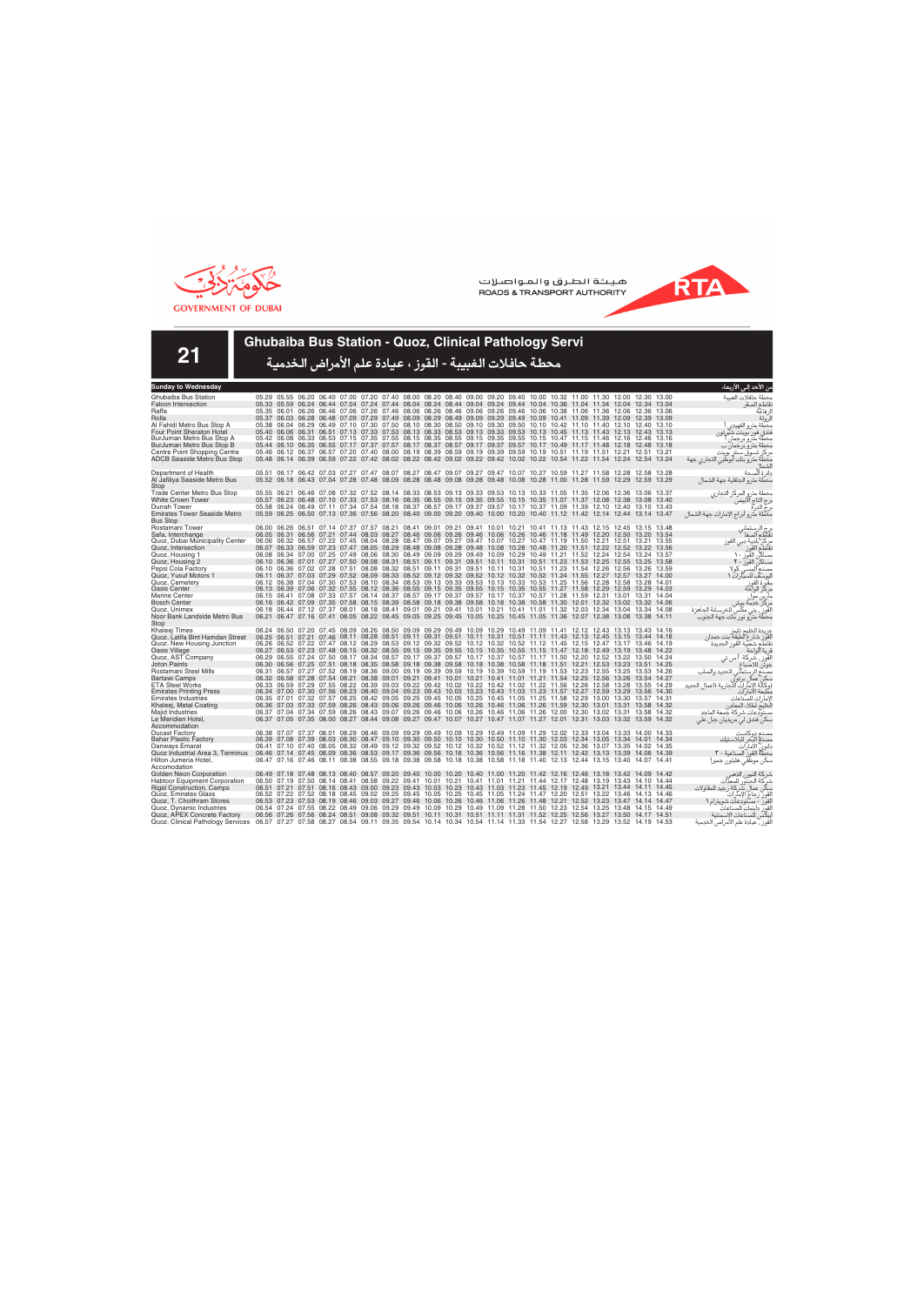



**21**

### **Ghubaiba Bus Station - Quoz, Clinical Pathology Servi**

| Sunday to Wednesday                                       |       |                                                                                                                                              |       |       |                                                                                                       |  |  |  |  |                                                       |  |  | من الأحد إل <i>ى</i> الأربعاء                            |
|-----------------------------------------------------------|-------|----------------------------------------------------------------------------------------------------------------------------------------------|-------|-------|-------------------------------------------------------------------------------------------------------|--|--|--|--|-------------------------------------------------------|--|--|----------------------------------------------------------|
| Ghubaiba Bus Station                                      |       | 13.30 14.00 14.30 15.00 15.30 16.00 16.20 16.40 17.00 17.20 17.40 18.00 18.20 18.40 19.05 19.30 19.50 20.12 20.37 21.00                      |       |       |                                                                                                       |  |  |  |  |                                                       |  |  | محطة حافلات الغسة                                        |
| <b>Falcon Intersection</b>                                |       | 13.34 14.04 14.34 15.04 15.34 16.04 16.24 16.44 17.05 17.25 17.45 18.05 18.25 18.45 19.10 19.35 19.55 20.17 20.42 21.05                      |       |       |                                                                                                       |  |  |  |  |                                                       |  |  | نقاطع الصقر                                              |
| Raffa                                                     |       | 13.36 14.06 14.36                                                                                                                            |       |       | 15.06 15.36 16.06 16.26 16.46 17.07 17.27 17.47 18.07 18.27 18.47 19.12 19.37 19.57 20.19 20.44 21.07 |  |  |  |  |                                                       |  |  | لر فاعة                                                  |
| Rolla                                                     |       | 13.39 14.09 14.39 15.09 15.39 16.09 16.29 16.49 17.10 17.30 17.50 18.10 18.30 18.49 19.14 19.39 19.59 20.21 20.46 21.09                      |       |       |                                                                                                       |  |  |  |  |                                                       |  |  | الرولة                                                   |
| Al Fahidi Metro Bus Stop A                                |       | 13.40 14.10 14.40 15.10 15.40 16.10 16.30 16.50 17.11 17.31 17.51 18.11 18.31 18.51 19.16 19.41 20.01 20.23 20.48 21.11                      |       |       |                                                                                                       |  |  |  |  |                                                       |  |  | محطة مترو الفهيدى                                        |
| <b>Four Point Sheraton Hotel</b>                          |       | 13.43 14.13 14.43 15.13 15.43 16.13 16.33 16.53 17.14 17.34 17.54 18.14 18.35                                                                |       |       |                                                                                                       |  |  |  |  | 18.54 19.19 19.44 20.04 20.26 20.51 21.14             |  |  | فندق فور بوينت شيرتون                                    |
| BurJuman Metro Bus Stop A                                 |       | 13.45 14.15 14.45 15.15 15.45 16.15 16.35 16.55 17.17 17.37 17.57 18.17 18.38 18.57 19.22 19.46 20.06 20.28 20.53 21.16                      |       |       |                                                                                                       |  |  |  |  |                                                       |  |  | محطة مترو برجمان                                         |
| BurJuman Metro Bus Stop B<br>Centre Point Shopping Centre |       | 13.48 14.18 14.48 15.18 15.48 16.18 16.38 16.58 17.19 17.39 17.59 18.19 18.40 19.00 19.25 19.48 20.08 20.30 20.55 21.18<br>13.50 14.20       | 14.50 |       | 15.21 15.51 16.21 16.41 17.01 17.23 17.43 18.03 18.23 18.44 19.03 19.28 19.51 20.11 20.33 20.58 21.21 |  |  |  |  |                                                       |  |  | محطة مترو برجمان ب                                       |
| <b>ADCB Seaside Metro Bus Stop</b>                        |       | 13.53 14.23 14.53 15.24 15.54 16.24 16.44 17.04 17.25 17.45 18.05 18.25 18.46 19.06 19.31 19.53 20.13 20.35 21.00 21.23                      |       |       |                                                                                                       |  |  |  |  |                                                       |  |  | مركز تسوق سنتر بوينت<br>محطة مترو بنك أبوظبي التجاري جهة |
|                                                           |       |                                                                                                                                              |       |       |                                                                                                       |  |  |  |  |                                                       |  |  |                                                          |
| Department of Health                                      |       | 13.58 14.28 14.58 15.29 15.59 16.29 16.49 17.08 17.30 17.50 18.10 18.30 18.51 19.10 19.34 19.57 20.17 20.39 21.04 21.27                      |       |       |                                                                                                       |  |  |  |  |                                                       |  |  | دائر ة ألصحة                                             |
| Al Jafiliya Seaside Metro Bus                             |       | 13.59 14.29 14.59 15.31 16.01 16.31 16.51 17.09 17.31 17.51 18.11 18.31 18.52 19.11 19.35 19.58 20.18 20.40 21.05 21.28                      |       |       |                                                                                                       |  |  |  |  |                                                       |  |  | محطة مترو الجافلية جهة الشمال                            |
| Stop                                                      |       |                                                                                                                                              |       |       |                                                                                                       |  |  |  |  |                                                       |  |  |                                                          |
| <b>Trade Center Metro Bus Stop</b>                        |       | 14.07 14.37 15.05 15.37 16.07 16.37 16.57 17.15 17.37 17.57 18.17 18.35 18.56 19.16 19.39 20.02 20.22 20.44 21.09 21.32                      |       |       |                                                                                                       |  |  |  |  |                                                       |  |  | محطة مترو المركز التجاري                                 |
| <b>White Crown Tower</b>                                  |       | 14.10 14.40 15.08 15.39 16.09 16.39 16.59 17.18 17.39 17.59 18.19 18.37 18.58 19.17 19.41 20.03 20.23 20.45 21.10 21.33                      |       |       |                                                                                                       |  |  |  |  |                                                       |  |  | .رج التاج آلآبيضً                                        |
| Durrah Tower                                              |       | 14.13 14.43 15.10                                                                                                                            |       | 15.41 | 16.11 16.41 17.01 17.20 17.41 18.01 18.21 18.38 18.59 19.19 19.42 20.04 20.24 20.46 21.11 21.34       |  |  |  |  |                                                       |  |  | برج الدرة                                                |
| <b>Emirates Tower Seaside Metro</b><br><b>Bus Stop</b>    |       | 14.17 14.47 15.13 15.44 16.14 16.44 17.04 17.23 17.44 18.04 18.24 18.40 19.01 19.21 19.44 20.06 20.26 20.48 21.13 21.36                      |       |       |                                                                                                       |  |  |  |  |                                                       |  |  | محطة مترو أبراج الإمارات جهة الشمال                      |
| Rostamani Tower                                           |       | 14.18 14.48 15.14 15.45 16.15 16.45 17.05 17.23 17.45 18.05 18.25 18.43 19.04 19.23 19.45 20.08 20.28 20.50 21.15 21.38                      |       |       |                                                                                                       |  |  |  |  |                                                       |  |  |                                                          |
| Safa, Interchange                                         |       | 14.24 14.54 15.19 15.51 16.21 16.51 17.12 17.30 17.52 18.12 18.31 18.48 19.09 19.29 19.51 20.13 20.33 20.55 21.20 21.43                      |       |       |                                                                                                       |  |  |  |  |                                                       |  |  | برج الرستماني<br>تقاطع الصفا                             |
| Quoz, Dubai Municipality Center                           |       | 14.25 14.55 15.20 15.52 16.22 16.52 17.13 17.31 17.53 18.13 18.32 18.49 19.10 19.30 19.52 20.14 20.34 20.56 21.21 21.44                      |       |       |                                                                                                       |  |  |  |  |                                                       |  |  |                                                          |
| Quoz, Intersection                                        |       | 14.26 14.56 15.21 15.53 16.23 16.53 17.14 17.32 17.54 18.14 18.34 18.51 19.12 19.31 19.52 20.15 20.35 20.57 21.22 21.45                      |       |       |                                                                                                       |  |  |  |  |                                                       |  |  | مركز بلدية دبي القوز<br>نقاطع القوز                      |
| Quoz, Housing 1                                           |       | 14.27 14.57 15.23 15.54 16.24 16.54 17.15 17.34 17.55 18.15 18.35 18.52 19.13 19.32 19.53 20.16 20.36 20.58 21.23 21.46                      |       |       |                                                                                                       |  |  |  |  |                                                       |  |  | مساكن القور ١٠                                           |
| Quoz, Housing 2                                           |       | 14.28 14.58 15.24 15.55 16.25 16.55 17.16 17.35 17.56 18.16 18.37 18.54 19.15 19.33 19.54 20.17 20.37 20.59 21.24 21.47                      |       |       |                                                                                                       |  |  |  |  |                                                       |  |  |                                                          |
| Pepsi Cola Factory                                        |       | 14.29 14.59 15.25 15.56 16.26 16.56 17.17 17.36 17.57 18.17 18.38 18.55 19.16 19.33 19.55 20.18 20.38 21.00 21.25 21.48                      |       |       |                                                                                                       |  |  |  |  |                                                       |  |  | مساكن القور - ٢<br>مصنع الببسي كولا                      |
| Quoz. Yusuf Motors 1                                      |       | 14.30 15.00 15.26 15.57 16.27 16.57 17.18 17.37 17.58 18.18 18.39 18.56 19.17 19.34 19.56 20.18 20.38 21.00 21.25 21.48                      |       |       |                                                                                                       |  |  |  |  |                                                       |  |  | ليوسف للسيارات ١                                         |
| Quoz, Cemetery                                            |       | 14.31 15.01 15.27 15.58 16.28 16.58 17.19 17.38 17.59 18.19 18.40 18.57 19.18 19.35 19.57 20.19 20.39 21.01 21.26 21.49                      |       |       |                                                                                                       |  |  |  |  |                                                       |  |  | مقبرة القوز<br>مركز الواحة                               |
| <b>Oasis Center</b>                                       |       | 14.33 15.03 15.28                                                                                                                            |       |       | 16.00 16.30 17.00 17.21 17.40 18.01 18.21 18.41 18.58 19.19 19.37 19.58 20.21 20.41 21.03 21.28 21.51 |  |  |  |  |                                                       |  |  |                                                          |
| <b>Marine Center</b>                                      |       | 14.34 15.04 15.30 16.01 16.31 17.01 17.23 17.41 18.03 18.23 18.43 19.00 19.21 19.38 19.59 20.22 20.42 21.04 21.29 21.52                      |       |       |                                                                                                       |  |  |  |  |                                                       |  |  | مارين موا                                                |
| <b>Bosch Center</b>                                       |       | 14.36 15.06 15.31 16.03 16.33 17.03 17.24 17.43 18.04 18.24 18.44 19.01 19.22 19.39 20.01 20.23 20.43 21.05 21.30 21.53                      |       |       |                                                                                                       |  |  |  |  |                                                       |  |  | مركز خدمة بوش                                            |
| Quoz. Unimex                                              |       | 14.38 15.08 15.33 16.05 16.35 17.05 17.27 17.45 18.07 18.27 18.46 19.03 19.24 19.41 20.03 20.25 20.45 21.07 21.32 21.55                      |       |       |                                                                                                       |  |  |  |  |                                                       |  |  | القَوزِ ۖ، يني مكَّس للخرسانة الجاهزة                    |
| Noor Bank Landside Metro Bus<br>Stop                      |       | 14.41 15.11 15.37 16.08 16.38 17.09 17.31 17.49 18.11 18.31 18.50 19.07 19.28 19.45 20.06 20.29 20.49 21.11 21.36 21.59                      |       |       |                                                                                                       |  |  |  |  |                                                       |  |  | محطة مترو نور بنك جهة الجنوب                             |
| Khaleej Times                                             |       | 14.46 15.16 15.41 16.13 16.43 17.13 17.34 17.53 18.14 18.37 18.56 19.13 19.32 19.48 20.09 20.32 20.52 21.14 21.39 22.02                      |       |       |                                                                                                       |  |  |  |  |                                                       |  |  |                                                          |
| Quoz, Latifa Bint Hamdan Street                           |       | 14.48 15.17 15.43 16.14 16.44 17.15 17.36 17.55 18.16 18.38 18.58 19.15 19.34 19.49 20.11 20.33 20.53 21.15 21.40 22.03                      |       |       |                                                                                                       |  |  |  |  |                                                       |  |  | جريدة الخليج تايمز<br>لقوز شارع لطيفة بنت حمدان          |
| Quoz, New Housing Junction                                |       | 14.49 15.19 15.44 16.16 16.46 17.17 17.38 17.57 18.18 18.40 19.00 19.17 19.35 19.51 20.12 20.35 20.55 21.17 21.42 22.04                      |       |       |                                                                                                       |  |  |  |  |                                                       |  |  | تقاطع شعبية القوز الجديدة                                |
| Oasis Village                                             |       | 14.52 15.21 15.47 16.18 16.48 17.20 17.41 18.00 18.21 18.43 19.03 19.20 19.37 19.53 20.14 20.37 20.57 21.19 21.44 22.05                      |       |       |                                                                                                       |  |  |  |  |                                                       |  |  | فرية آلواحة                                              |
| Quoz, AST Company                                         |       | 14.54 15.23 15.49 16.20 16.50 17.22 17.44 18.02 18.24 18.46 19.05 19.22 19.39 19.55 20.16 20.39 20.59 21.21 21.46 22.06                      |       |       |                                                                                                       |  |  |  |  |                                                       |  |  | القَوز ، شركة أ س تي                                     |
| <b>Joton Paints</b>                                       |       | 14.55 15.24 15.50 16.21 16.51 17.23 17.45 18.03 18.25 18.47 19.06 19.23 19.40 19.56 20.17 20.40 21.00 21.22 21.47 22.07                      |       |       |                                                                                                       |  |  |  |  |                                                       |  |  | جوتن للاصباغ                                             |
| Rostamani Steel Mills                                     |       | 14.56 15.25 15.51 16.22 16.52 17.24 17.46 18.04 18.26 18.49 19.08 19.25 19.41 19.57 20.18 20.41 21.01 21.23 21.48 22.08                      |       |       |                                                                                                       |  |  |  |  |                                                       |  |  | .<br>مصنع الرستماني للحديد والصلب                        |
| <b>Bartawi Camps</b>                                      |       | 14.57 15.27 15.52                                                                                                                            |       |       | 16.24 16.54 17.26 17.47 18.06 18.27 18.50 19.10 19.27 19.43 19.58 20.20 20.42 21.02 21.24 21.49 22.09 |  |  |  |  |                                                       |  |  | سكن عمال برتوى<br>(وكالة الإمارات التجارية (اعمال الحديد |
| <b>ETA Steel Works</b>                                    |       | 14.59 15.28 15.53 16.25 16.55 17.27 17.48 18.07 18.28 18.52 19.11 19.28 19.44 19.59 20.21 20.43 21.03 21.25 21.50 22.10                      |       |       |                                                                                                       |  |  |  |  |                                                       |  |  |                                                          |
| <b>Emirates Printing Press</b>                            |       | 15.00 15.29 15.54 16.26 16.56 17.28 17.49 18.08 18.29 18.53 19.13 19.29 19.45 20.00 20.22 20.44 21.04 21.26 21.51 22.11                      |       |       |                                                                                                       |  |  |  |  |                                                       |  |  | مطبعة الامار ات                                          |
| <b>Emirates Industries</b>                                |       | 15.01 15.30 15.55                                                                                                                            |       |       | 16.27 16.57 17.29 17.50 18.09 18.30 18.55 19.14 19.31 19.46 20.01 20.23 20.45 21.05 21.27 21.52 22.12 |  |  |  |  |                                                       |  |  | لإمار ات للصناعات                                        |
| Khaleej, Metal Coating                                    |       | 15.02 15.31 15.56 16.28 16.58 17.30 17.51 18.10 18.32 18.56 19.16 19.32 19.47 20.02 20.24 20.46 21.06 21.28 21.53 22.13                      |       |       |                                                                                                       |  |  |  |  |                                                       |  |  | الخليج لطلاء المعادن                                     |
| Majid Industries<br>Le Meridien Hotel,                    |       | 15.02 15.31 15.57 16.28 16.58 17.30 17.52 18.10 18.32 18.57 19.16 19.32 19.47 20.03 20.24 20.47 21.07 21.29 21.54 22.14<br>15.03 15.32 15.58 |       |       | 16.29 16.59 17.31 17.53 18.11 18.33 18.58 19.17 19.33 19.48 20.03 20.25 20.47 21.07 21.29 21.54 22.14 |  |  |  |  |                                                       |  |  | مستودعات شركة جمعة الماحد                                |
| Accommodation                                             |       |                                                                                                                                              |       |       |                                                                                                       |  |  |  |  |                                                       |  |  | سکن فندق لی مریدیان جبل علی                              |
| <b>Ducast Factory</b>                                     |       | 15.05 15.34 15.59 16.31 17.01 17.33 17.54 18.13 18.35 18.59 19.19 19.34 19.49 20.05 20.26 20.49 21.09 21.31 21.56 22.15                      |       |       |                                                                                                       |  |  |  |  |                                                       |  |  |                                                          |
| <b>Bahar Plastic Factory</b>                              |       | 15.06 15.35                                                                                                                                  | 16.00 |       | 16.32 17.02 17.34 17.55 18.14 18.36 19.01 19.20 19.35 19.50 20.06 20.27 20.50 21.10 21.32 21.57 22.16 |  |  |  |  |                                                       |  |  | مصنع دوكاست<br>مصذع البحر للبلاستيك                      |
| Danways Emarat                                            |       | 15.08 15.37 16.02 16.34 17.03 17.35 17.56 18.15 18.40 19.05 19.24 19.37 19.52 20.07 20.29 20.51 21.11 21.33 21.58 22.17                      |       |       |                                                                                                       |  |  |  |  |                                                       |  |  | دانوى الأمارات                                           |
| Quoz Industrial Area 3. Terminus                          |       | 15.13 15.42 16.08 16.39 17.06 17.38 18.00 18.18 18.43 19.07 19.27 19.41 19.56 20.11 20.33 20.55 21.15 21.37 22.01 22.19                      |       |       |                                                                                                       |  |  |  |  |                                                       |  |  | محطةٌ القور ۖ الصناعية - ٣                               |
| Hilton Jumeria Hotel,                                     |       | 15.15 15.44 16.10                                                                                                                            |       |       | 16.41 17.08 17.40 18.01 18.20 18.44 19.09 19.28 19.42 19.57 20.13 20.34 20.57 21.17 21.39 22.03 22.21 |  |  |  |  |                                                       |  |  | سكن موظفى هليتون جميرا                                   |
| Accomodation                                              |       |                                                                                                                                              |       |       |                                                                                                       |  |  |  |  |                                                       |  |  |                                                          |
| Golden Neon Corporation                                   |       | 15.18 15.47 16.12 16.44 17.10 17.42 18.03 18.22 18.46 19.11 19.30 19.44 19.59 20.15 20.36 20.59 21.19 21.41 22.04 22.22                      |       |       |                                                                                                       |  |  |  |  |                                                       |  |  | شركة النيون الذهبى                                       |
| <b>Habtoor Equipment Corporation</b>                      |       | 15.19 15.48 16.14 16.45 17.11 17.43 18.04 18.23 18.48 19.12 19.31 19.45 20.00 20.16 20.37 21.00 21.20 21.42 22.06 22.24                      |       |       |                                                                                                       |  |  |  |  |                                                       |  |  | شركة الحبتور للمعذات                                     |
| <b>Rigid Construction, Camps</b>                          | 15.21 | 15.50                                                                                                                                        |       |       | 16.16 16.47 17.12 17.44 18.06 18.24 18.49 19.14 19.33                                                 |  |  |  |  | 19.47 20.02 20.17 20.39 21.01 21.21 21.43 22.07 22.25 |  |  | سكن عمال شركة رجيد للمقاولات                             |
| Quoz, Emirates Glass                                      |       | 15.22 15.51 16.17 16.48 17.14 17.46 18.07 18.26 18.50 19.15 19.34 19.48 20.03 20.19 20.40 21.03 21.23 21.45 22.08 22.26                      |       |       |                                                                                                       |  |  |  |  |                                                       |  |  | لقور زجاج الإمآرات                                       |
| Quoz. T. Choithram Stores                                 |       | 15.23 15.52 16.18 16.49 17.15 17.47 18.09 18.27 18.51 19.16 19.35 19.49 20.04 20.20 20.41 21.04 21.24 21.46 22.08 22.26                      |       |       |                                                                                                       |  |  |  |  |                                                       |  |  | القور - مستودعات شويترام ١                               |
| Quoz, Dynamic Industries                                  |       | 15.25 15.54 16.19 16.51 17.17 17.49 18.11 18.29 18.53 19.17 19.37 19.51 20.06 20.22 20.43 21.06 21.26 21.48 22.10 22.28                      |       |       |                                                                                                       |  |  |  |  |                                                       |  |  | لقوز داينمك للصناعات                                     |
| Quoz, APEX Concrete Factory                               |       | 15.26 15.55 16.21 16.52 17.19 17.51 18.13 18.31 18.54 19.19 19.39 19.53 20.08 20.24 20.45 21.08 21.28 21.50 22.11 22.29                      |       |       |                                                                                                       |  |  |  |  |                                                       |  |  | يبكس للصناعات الإسمنتية                                  |
| Quoz, Clinical Pathology Services                         |       | 15.28 15.57 16.23 16.54 17.22 17.54 18.15 18.33 18.56 19.21 19.41 19.55 20.10 20.26 20.47 21.10 21.30 21.52 22.12 22.30                      |       |       |                                                                                                       |  |  |  |  |                                                       |  |  | لقوز ، عيادة علم الأمراض الخدمية                         |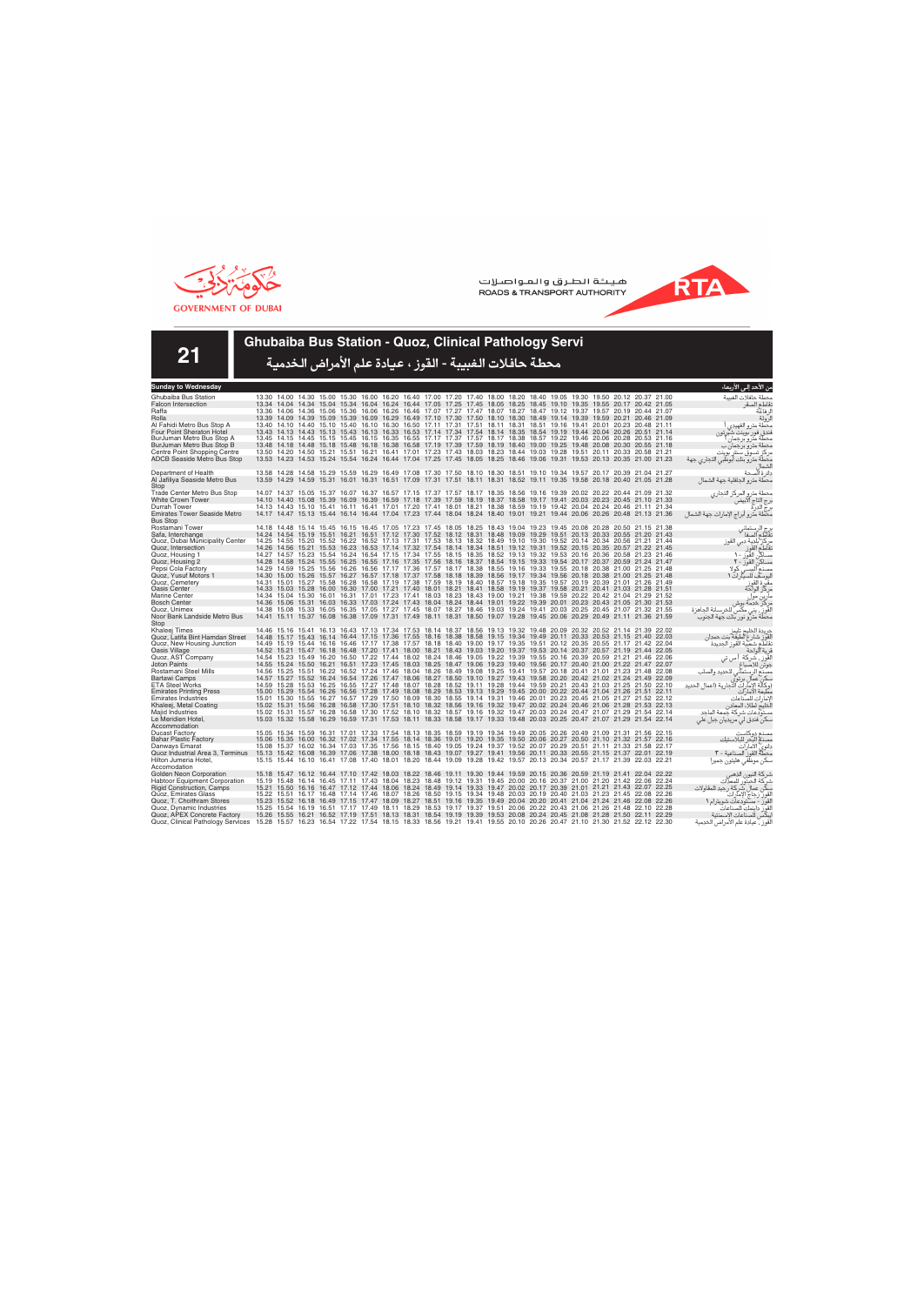

**RTA** 



## **Ghubaiba Bus Station - Quoz, Clinical Pathology Servi**

| <b>Sunday to Wednesday</b>                                            |                                                                            | من الأحد إل <i>ى</i> الأربعاء                                                                                                 |
|-----------------------------------------------------------------------|----------------------------------------------------------------------------|-------------------------------------------------------------------------------------------------------------------------------|
| Ghubaiba Bus Station                                                  | 21.30 22.00 22.30 23.00 23.30 00.10                                        | محطة حافلات الغبيبة                                                                                                           |
| <b>Falcon Intersection</b>                                            | 21.35 22.05 22.35 23.05 23.35 00.15                                        | نقاطع الصقر                                                                                                                   |
| Raffa                                                                 | 21.37 22.07 22.37 23.07 23.37 00.17                                        | لر فاعة                                                                                                                       |
| Rolla                                                                 | 21.39 22.09 22.39 23.09 23.39 00.19                                        | لرولة                                                                                                                         |
| Al Fahidi Metro Bus Stop A                                            | 21.41 22.11 22.41 23.11 23.41 00.21                                        | محطة مترو الفهيدى                                                                                                             |
| Four Point Sheraton Hotel                                             | 21.44 22.13 22.43 23.13 23.43 00.23                                        | فندق فور بوينت شيرتون                                                                                                         |
| BurJuman Metro Bus Stop A                                             | 21.46 22.14 22.44 23.14 23.44 00.24                                        | محطة مترو برجمان ا                                                                                                            |
| BurJuman Metro Bus Stop B                                             | 21.48 22.16 22.46 23.16 23.46 00.26                                        | محطة مترو برجمان ب                                                                                                            |
| Centre Point Shopping Centre                                          | 21.51 22.19 22.49 23.19 23.49 00.29                                        | مركز تسوق سنتر بوينت                                                                                                          |
| <b>ADCB Seaside Metro Bus Stop</b>                                    | 21.53 22.21 22.51 23.21 23.51 00.31                                        | محطة مترو بنك أبوظبي التجاري جهة<br>لشماإ                                                                                     |
| Department of Health                                                  | 21.57 22.25 22.55 23.25 23.55 00.35                                        | دائرة الصحة                                                                                                                   |
| Al Jafiliya Seaside Metro Bus                                         | 21.58 22.26 22.56 23.26 23.56 00.36                                        | محطة مترو الجافلية جهة الشمال                                                                                                 |
| Stop                                                                  |                                                                            |                                                                                                                               |
| Trade Center Metro Bus Stop                                           | 22.02 22.30 23.00 23.30 00.00 00.40                                        | محطة مترو المركز التجارى                                                                                                      |
| <b>White Crown Tower</b>                                              | 22.03 22.31 23.01 23.31 00.01 00.41                                        |                                                                                                                               |
| Durrah Tower                                                          | 22.04 22.32 23.02 23.32 00.02 00.42                                        | رج التاج الآبيضّ<br>رج الدرة                                                                                                  |
| <b>Emirates Tower Seaside Metro</b><br><b>Bus Stop</b>                | 22.06 22.34 23.04 23.34 00.04 00.44                                        | مكطة مترو أبراج الإمارات جهة الشمال                                                                                           |
| Rostamani Tower                                                       | 22.07 22.35 23.05 23.35 00.05 00.45                                        |                                                                                                                               |
| Safa, Interchange                                                     | 22.12 22.40 23.10 23.40 00.10 00.50                                        | رج الرستماني<br>نقاطع الصفا                                                                                                   |
| Quoz, Dubai Municipality Center                                       | 22.13 22.41 23.11 23.41 00.11 00.51                                        |                                                                                                                               |
| Quoz, Intersection                                                    | 22.14 22.42 23.12 23.42 00.12 00.52                                        | مركز بلدية دبي القوز<br>تقاطع القوز                                                                                           |
| Quoz, Housing 1                                                       | 22.15 22.43 23.13 23.43 00.13 00.53                                        |                                                                                                                               |
| Quoz, Housing 2                                                       | 22.16 22.44 23.14 23.44 00.14 00.54                                        | سسكي<br>مساكن القوز - 1<br>مساكن القوز - ٢<br>مصنع البيسي كوا                                                                 |
| Pepsi Cola Factory                                                    | 22.16 22.44 23.14 23.44 00.14 00.54                                        | کولا                                                                                                                          |
| Quoz, Yusuf Motors 1                                                  | 22.17 22.45 23.15 23.45 00.15 00.55                                        |                                                                                                                               |
| Quoz, Cemetery                                                        | 22.18 22.46 23.16 23.46 00.16 00.56                                        |                                                                                                                               |
| Oasis Center                                                          | 22.19 22.47 23.17 23.47 00.17 00.57                                        |                                                                                                                               |
| <b>Marine Center</b>                                                  | 22.20 22.48 23.18 23.48 00.18 00.58                                        |                                                                                                                               |
| <b>Bosch Center</b>                                                   | 22.21 22.49 23.19 23.49 00.19 00.59                                        | يوست سيورت<br>بركز الواحة<br>مركز الواحة<br>مركز خدمة بوش<br>مراتي بني مكس للخرسانة الجاهزة<br>مراتي بني مكس للخرسانة الجاهزة |
| Quoz, Unimex                                                          | 22.23 22.51 23.21 23.51 00.21 01.01                                        |                                                                                                                               |
| Noor Bank Landside Metro Bus<br>Stop                                  | 22.26 22.54 23.24 23.54 00.24 01.04                                        | محطة مترو نور بنك جهة الجنوب                                                                                                  |
| Khaleej Times                                                         | 22.30 22.58 23.28 23.58 00.28 01.08                                        | جريدة الخليج تايمز                                                                                                            |
| Quoz, Latifa Bint Hamdan Street                                       | 22.31 22.59 23.29 23.59 00.29 01.09                                        | لقوز شارع لطيفة بنت حمدان                                                                                                     |
| Quoz, New Housing Junction                                            | 22.32 23.00 23.30 00.00 00.30 01.10                                        | تقاطع شعبية القوز الجديدة                                                                                                     |
| Oasis Village                                                         | 22.33 23.01 23.31 00.01 00.31 01.11                                        | فرية الواحة                                                                                                                   |
| Quoz, AST Company                                                     | 22.34 23.02 23.32 00.02 00.32 01.12                                        | القور سُركة ا<br>ا س تى                                                                                                       |
| <b>Joton Paints</b>                                                   | 22.35 23.03 23.33 00.03 00.33 01.13                                        | جوتن للاصباغ                                                                                                                  |
| Rostamani Steel Mills                                                 | 22.36 23.04 23.34 00.04 00.34 01.14                                        | . ر.<br>مصنع الرستماني للحديد والصلب<br>سكن عمال برتوي<br>(وكالة الإمارات التجارية (اعمال الحديد                              |
| Bartawi Camps                                                         | 22.37 23.05 23.35 00.05 00.35 01.15                                        |                                                                                                                               |
| <b>ETA Steel Works</b>                                                | 22.38 23.06 23.36 00.06 00.36 01.16<br>22.39 23.07 23.37 00.07 00.37 01.17 | مطبعة الأمارات                                                                                                                |
| <b>Emirates Printing Press</b><br><b>Emirates Industries</b>          | 22.40 23.08 23.38 00.08 00.38 01.18                                        | لامار ات للصّناعات                                                                                                            |
| Khaleej, Metal Coating                                                | 22.41 23.09 23.39 00.09 00.39 01.19                                        | لأخليج لطلاء المعادن                                                                                                          |
| Majid Industries                                                      | 22.42 23.10 23.40 00.10 00.40 01.20                                        | مستودعات شركة جمعة الملحد                                                                                                     |
| Le Meridien Hotel,                                                    | 22.42 23.10 23.40 00.10 00.40 01.20                                        | سکن فندق لی مریدیان جبل علی                                                                                                   |
| Accommodation                                                         |                                                                            |                                                                                                                               |
| <b>Ducast Factory</b>                                                 | 22.43 23.11 23.41 00.11 00.41 01.21                                        | مصنع دوكاست                                                                                                                   |
| <b>Bahar Plastic Factory</b>                                          | 22.44 23.12 23.42 00.12 00.42 01.22                                        |                                                                                                                               |
| Danways Emarat                                                        | 22.45 23.13 23.43 00.13 00.43 01.23                                        | مصنع البحر للبلاستيك<br>دانوي الامارات                                                                                        |
| Quoz Industrial Area 3, Terminus                                      | 22.47 23.15 23.45 00.15 00.45 01.25                                        | محطَّةٌ القوز ۖ الصناعية - ٣                                                                                                  |
| Hilton Jumeria Hotel,<br>Accomodation                                 | 22.49 23.17 23.47 00.17 00.47 01.27                                        | .<br>سكن موظفي هليتون جميرا                                                                                                   |
| Golden Neon Corporation                                               | 22.50 23.18 23.48 00.18 00.48 01.28                                        |                                                                                                                               |
| <b>Habtoor Equipment Corporation</b>                                  | 22.52 23.20 23.50 00.20 00.50 01.30                                        | شركة النيون الذهبي<br>شركة الحبتور للمعذات                                                                                    |
| <b>Rigid Construction, Camps</b>                                      | 22.53 23.21 23.51 00.21 00.51 01.31                                        | سكن عمال شركة رجيد للمقاولات                                                                                                  |
| Quoz, Emirates Glass                                                  | 22.54 23.22 23.52 00.22 00.52 01.32                                        | لقوز زجاج الإمارات                                                                                                            |
| Quoz, T. Choithram Stores                                             | 22.54 23.22 23.52 00.22 00.52 01.32                                        | لقوز - مستودعات شويترام ١                                                                                                     |
| Quoz, Dynamic Industries                                              | 22.56 23.24 23.54 00.24 00.54 01.34                                        | القوِّز داينمك الصناعات                                                                                                       |
| Quoz, APEX Concrete Factory                                           | 22.57 23.25 23.55 00.25 00.55 01.35                                        | ايبكس للصناعات الإسمنتية                                                                                                      |
| Quoz, Clinical Pathology Services 22.58 23.26 23.56 00.26 00.56 01.36 |                                                                            | لقوز ، عيادة علم الأمراض الخدمية                                                                                              |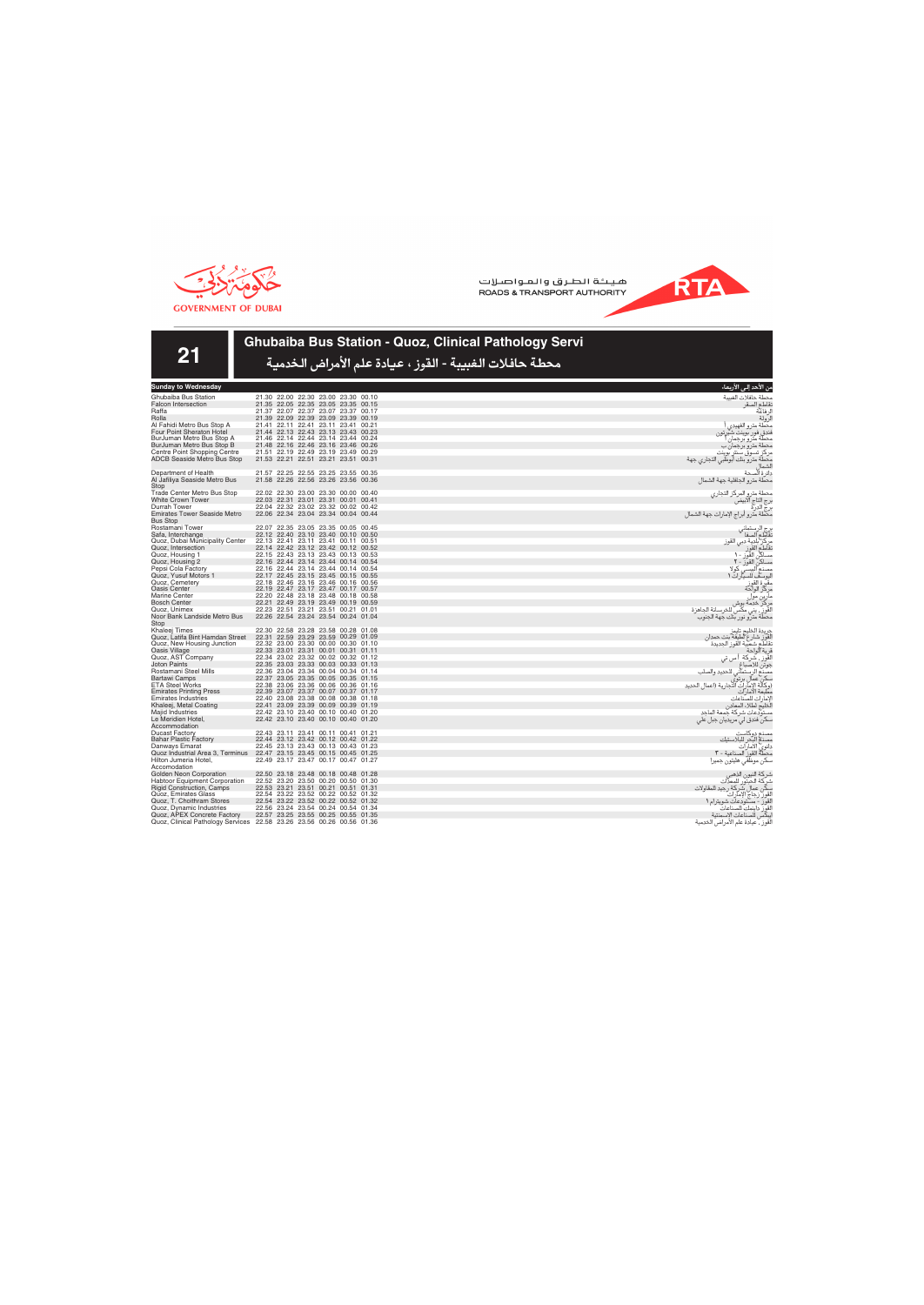



**21**

### **Ghubaiba Bus Station - Quoz, Clinical Pathology Servi**

| Thursdays                                                                                                                                                 |  |                   |       |                                                                                                                                                                                                                                                    |  |  |  |  |                                                                                                 |  |  |       | من الاحد إلى الخميس                                      |
|-----------------------------------------------------------------------------------------------------------------------------------------------------------|--|-------------------|-------|----------------------------------------------------------------------------------------------------------------------------------------------------------------------------------------------------------------------------------------------------|--|--|--|--|-------------------------------------------------------------------------------------------------|--|--|-------|----------------------------------------------------------|
| Ghubaiba Bus Station                                                                                                                                      |  |                   |       | 05.29 05.55 06.20 06.40 07.00 07.20 07.40 08.00 08.20 08.40 09.00 09.20 09.40 10.00 10.30 11.00 11.30 12.00 12.30 13.00                                                                                                                            |  |  |  |  |                                                                                                 |  |  |       | محطة حافلات الغسة                                        |
| <b>Falcon Intersection</b>                                                                                                                                |  |                   |       | 05.34 06.00 06.25 06.45 07.05 07.25 07.45 08.05 08.25 08.45 09.05 09.25 09.45 10.05 10.35 11.05 11.35 12.05 12.35 13.05                                                                                                                            |  |  |  |  |                                                                                                 |  |  |       | نقاطع الصقر                                              |
| Raffa                                                                                                                                                     |  |                   |       | 05.35 06.01 06.26 06.46 07.07 07.27 07.47 08.06 08.26 08.46 09.06 09.26 09.46 10.06 10.36 11.06 11.36 12.06 12.36 13.06                                                                                                                            |  |  |  |  |                                                                                                 |  |  |       | لر فاعة                                                  |
| Rolla                                                                                                                                                     |  |                   |       | 05.37 06.03 06.28 06.48 07.09 07.29 07.49 08.09 08.29 08.49 09.09 09.29 09.49 10.09 10.39 11.09 11.39 12.09 12.39                                                                                                                                  |  |  |  |  |                                                                                                 |  |  | 13.09 | لرولة                                                    |
| Al Fahidi Metro Bus Stop A                                                                                                                                |  |                   |       | 05.38 06.04 06.29 06.49 07.10 07.30 07.50 08.10 08.30 08.50 09.10 09.30 09.50 10.10 10.40 11.10 11.40 12.10 12.40 13.10                                                                                                                            |  |  |  |  |                                                                                                 |  |  |       | محطة مترو الفهيدى                                        |
| Four Point Sheraton Hotel                                                                                                                                 |  |                   |       | 05.40 06.06 06.31 06.51 07.13 07.33 07.53 08.12 08.32 08.52 09.13 09.33 09.53 10.13 10.43 11.13 11.43 12.13 12.43 13.13                                                                                                                            |  |  |  |  |                                                                                                 |  |  |       | فندق فور بوينت شيرتون                                    |
| BurJuman Metro Bus Stop A                                                                                                                                 |  |                   |       | 05.42 06.08 06.33 06.53 07.16 07.36 07.56 08.14 08.34 08.54 09.15 09.35 09.55 10.15 10.45 11.15 11.45 12.16 12.46 13.16                                                                                                                            |  |  |  |  |                                                                                                 |  |  |       | محطة مترو برجمان                                         |
| BurJuman Metro Bus Stop B                                                                                                                                 |  |                   |       | 05.44 06.10 06.35 06.55 07.18 07.38 07.58 08.16 08.36 08.56 09.17 09.37 09.57 10.17 10.47 11.17 11.47 12.18 12.48 13.18                                                                                                                            |  |  |  |  |                                                                                                 |  |  |       | محطة مترو برجمان ب                                       |
| Centre Point Shopping Centre                                                                                                                              |  |                   |       | 05.46 06.12 06.37 06.57 07.20 07.40 08.00 08.19 08.39 08.59 09.20 09.40 10.00 10.20 10.50 11.20 11.50 12.20 12.50 13.20                                                                                                                            |  |  |  |  |                                                                                                 |  |  |       | مركز تسوق سنتر بوينت                                     |
| <b>ADCB Seaside Metro Bus Stop</b>                                                                                                                        |  |                   |       | 05.48 06.14 06.39 06.59 07.23 07.43 08.03 08.21 08.41 09.01 09.22 09.42 10.02 10.22 10.52 11.22 11.52 12.23 12.53 13.23                                                                                                                            |  |  |  |  |                                                                                                 |  |  |       | محطة مترو بنك أبوظبي التجاري جهة                         |
| Department of Health                                                                                                                                      |  |                   |       | 05.51 06.17 06.42 07.04 07.28 07.48 08.08 08.27 08.47 09.06 09.27 09.47 10.07 10.27 10.57 11.27 11.57 12.28 12.58 13.28                                                                                                                            |  |  |  |  |                                                                                                 |  |  |       | دائرة ألصحة                                              |
| Al Jafiliya Seaside Metro Bus                                                                                                                             |  |                   |       | 05.51 06.17 06.42 07.05 07.30 07.50 08.10 08.28 08.48 09.08 09.29 09.49 10.09 10.29 10.59 11.29 11.59 12.29 12.59 13.29                                                                                                                            |  |  |  |  |                                                                                                 |  |  |       | محطة مترو الجافلية جهة الشمال                            |
| Stop                                                                                                                                                      |  |                   |       |                                                                                                                                                                                                                                                    |  |  |  |  |                                                                                                 |  |  |       |                                                          |
| Trade Center Metro Bus Stop                                                                                                                               |  |                   |       | 05.55 06.21 06.46 07.08 07.33 07.53 08.17 08.35 08.55 09.13 09.34 09.54 10.14 10.34 11.04 11.34 12.07 12.38 13.08 13.38                                                                                                                            |  |  |  |  |                                                                                                 |  |  |       | محطة مترو المركز التجاري                                 |
| <b>White Crown Tower</b>                                                                                                                                  |  |                   |       | 05.56 06.22 06.47 07.10 07.35 07.55 08.19 08.38 08.57 09.15 09.36 09.56 10.16 10.36 11.06 11.36 12.11 12.41 13.11 13.41                                                                                                                            |  |  |  |  |                                                                                                 |  |  |       |                                                          |
| Durrah Tower                                                                                                                                              |  |                   |       | 05.57 06.23 06.48 07.11 07.36 07.56 08.21 08.40 08.59 09.17 09.38 09.58 10.18 10.38 11.08 11.38 12.13 12.44 13.14 13.44                                                                                                                            |  |  |  |  |                                                                                                 |  |  |       | رج التاج الابيض<br>رج الدرة                              |
| <b>Emirates Tower Seaside Metro</b>                                                                                                                       |  |                   |       | 05.59 06.25 06.50 07.13 07.38 07.58 08.25 08.43 09.02 09.19 09.40 10.00 10.20 10.40 11.10 11.40 12.18 12.49 13.19 13.49                                                                                                                            |  |  |  |  |                                                                                                 |  |  |       | محطة مترو أبراج الإمارات جهة الشمال                      |
| <b>Bus Stop</b>                                                                                                                                           |  |                   |       |                                                                                                                                                                                                                                                    |  |  |  |  |                                                                                                 |  |  |       |                                                          |
| Rostamani Tower                                                                                                                                           |  |                   |       | 05.59 06.25 06.50 07.15 07.40 08.00 08.26 08.44 09.05 09.22 09.43 10.03 10.23 10.43 11.13 11.43 12.19 12.50 13.20 13.50                                                                                                                            |  |  |  |  |                                                                                                 |  |  |       | رج الرستماني<br>نقاطع الصفا                              |
| Safa, Interchange                                                                                                                                         |  |                   |       | 06.05 06.31 06.56 07.20 07.45 08.05 08.31 08.50 09.10 09.27 09.48 10.08 10.28 10.48 11.18 11.48 12.25 12.56 13.26 13.56                                                                                                                            |  |  |  |  |                                                                                                 |  |  |       |                                                          |
| Quoz, Dubai Municipality Center                                                                                                                           |  |                   |       | 06.06 06.32 06.57 07.22 07.47 08.06 08.32 08.51 09.11 09.28 09.49 10.09 10.29 10.49 11.19 11.49 12.26 12.57 13.27 13.57                                                                                                                            |  |  |  |  |                                                                                                 |  |  |       | مركز بلدية دبي القوز                                     |
| Quoz, Intersection                                                                                                                                        |  |                   |       | 06.06 06.32 06.58 07.24 07.49 08.07 08.33 08.52 09.12 09.29 09.50 10.10 10.30 10.50 11.20 11.50 12.27 12.58 13.28 13.58                                                                                                                            |  |  |  |  |                                                                                                 |  |  |       | مركز القوز<br>تقاطع القوز<br>مساكن القوز - ل             |
| Quoz, Housing 1                                                                                                                                           |  |                   |       | 06.07 06.33 06.59 07.26 07.51 08.09 08.35 08.53 09.13 09.30 09.51 10.11 10.31 10.51 11.21 11.51 12.28 12.59 13.29 13.59                                                                                                                            |  |  |  |  |                                                                                                 |  |  |       |                                                          |
| Quoz, Housing 2<br>Pepsi Cola Factory                                                                                                                     |  |                   |       | 06.08 06.34 07.00 07.27 07.52 08.10 08.36 08.54 09.14 09.31 09.52 10.12 10.32 10.52 11.22 11.52 12.29 13.00 13.30 14.00<br>06.09 06.35 07.01 07.29 07.54 08.11 08.37 08.55 09.15 09.32 09.53 10.13 10.33 10.53 11.23 11.53 12.30 13.01 13.31 14.01 |  |  |  |  |                                                                                                 |  |  |       | مساكن القور - ٢                                          |
| Quoz, Yusuf Motors 1                                                                                                                                      |  |                   |       | 06.10 06.36 07.02 07.30 07.55 08.12 08.38 08.56 09.16 09.33 09.54 10.14 10.34 10.54 11.24 11.54 12.31 13.02 13.32 14.02                                                                                                                            |  |  |  |  |                                                                                                 |  |  |       | ر .<br>اليوسف للسيار ات ١                                |
| Quoz. Cemetery                                                                                                                                            |  |                   |       | 06.11 06.37 07.03 07.31 07.56 08.13 08.39 08.57 09.17 09.34 09.55 10.15 10.35 10.55 11.25 11.55 12.32 13.03 13.33 14.03                                                                                                                            |  |  |  |  |                                                                                                 |  |  |       | مقبّرة القوز                                             |
| <b>Oasis Center</b>                                                                                                                                       |  |                   |       | 06.13 06.39 07.04 07.33 07.58 08.15 08.41 08.59 09.18 09.35 09.56 10.16 10.36 10.56 11.26 11.56 12.34 13.05 13.35 14.05                                                                                                                            |  |  |  |  |                                                                                                 |  |  |       | مركز الواحة                                              |
| Marine Center                                                                                                                                             |  |                   |       | 06.14 06.40 07.06 07.34 08.00 08.17 08.43 09.00 09.20 09.37 09.58 10.18 10.38 10.58 11.28 11.58 12.35 13.06 13.36 14.06                                                                                                                            |  |  |  |  |                                                                                                 |  |  |       | مارين مول                                                |
| <b>Bosch Center</b>                                                                                                                                       |  |                   |       | 06.16 06.42 07.08 07.36 08.02 08.19 08.45 09.02 09.21 09.38 09.59 10.19 10.39 10.59 11.29 11.59 12.37 13.08 13.38 14.08                                                                                                                            |  |  |  |  |                                                                                                 |  |  |       | مركز خدمة بوش                                            |
| Quoz, Unimex                                                                                                                                              |  |                   |       | 06.18 06.44 07.10 07.38 08.04 08.21 08.47 09.04 09.23 09.40 10.01 10.21 10.41 11.01 11.31 12.01 12.39 13.10 13.40 14.10                                                                                                                            |  |  |  |  |                                                                                                 |  |  |       | لقوز ، يني مكّسٌ للخرسانة الجاهزة                        |
| Noor Bank Landside Metro Bus                                                                                                                              |  |                   |       | 06.23 06.49 07.14 07.42 08.09 08.26 08.52 09.08 09.27 09.44 10.05 10.25 10.45 11.05 11.35 12.05 12.42 13.13 13.43 14.13                                                                                                                            |  |  |  |  |                                                                                                 |  |  |       | محطة مترو نور بنك جهة الجنوب                             |
| Stop                                                                                                                                                      |  |                   |       |                                                                                                                                                                                                                                                    |  |  |  |  |                                                                                                 |  |  |       |                                                          |
| Khaleej Times                                                                                                                                             |  |                   |       | 06.26 06.52 07.19 07.47 08.11 08.29 08.55 09.12 09.31 09.48 10.09 10.29 10.49 11.09 11.39 12.09 12.46 13.17 13.47 14.17                                                                                                                            |  |  |  |  |                                                                                                 |  |  |       | جريدة الخليج تايمز                                       |
| Quoz, Latifa Bint Hamdan Street                                                                                                                           |  |                   |       | 06.27 06.53 07.20 07.49 08.13 08.30 08.56 09.14 09.33 09.50 10.11 10.31 10.51 11.11 11.41 12.10 12.47 13.18 13.48 14.18                                                                                                                            |  |  |  |  |                                                                                                 |  |  |       | لقوز شارع لطيفة بنت حمدان                                |
| Quoz, New Housing Junction                                                                                                                                |  |                   |       | 06.28 06.54 07.22 07.50 08.14 08.32 08.58 09.16 09.35 09.52 10.13 10.33 10.53 11.13 11.43 12.12 12.49 13.20 13.50 14.20                                                                                                                            |  |  |  |  |                                                                                                 |  |  |       | نقاطع شعبية القوز الحديدة                                |
| Oasis Village                                                                                                                                             |  |                   |       | 06.29 06.55 07.24 07.52 08.17 08.34 09.00 09.18 09.37 09.54 10.15 10.35 10.55 11.15 11.45 12.14 12.51 13.22 13.52 14.22                                                                                                                            |  |  |  |  |                                                                                                 |  |  |       | قرية الواحة                                              |
| Quoz, AST Company                                                                                                                                         |  |                   |       | 06.30 06.56 07.26 07.54 08.19 08.36 09.03 09.21 09.40 09.57 10.18 10.38 10.58 11.18 11.48 12.16 12.53 13.24 13.54 14.24                                                                                                                            |  |  |  |  |                                                                                                 |  |  |       | لقَوز ، شَركة أس تي                                      |
| <b>Joton Paints</b>                                                                                                                                       |  |                   |       | 06.31 06.57 07.27 07.55 08.20 08.37 09.04 09.22 09.41 09.58 10.19 10.39 10.59 11.19 11.49 12.17 12.54 13.25 13.55 14.25                                                                                                                            |  |  |  |  |                                                                                                 |  |  |       | جوتن للاصباغ                                             |
| Rostamani Steel Mills                                                                                                                                     |  |                   |       | 06.33 06.59 07.28 07.56 08.21 08.39 09.06 09.24 09.43 10.00 10.21 10.41 11.01 11.21 11.51 12.19 12.56 13.27 13.57 14.27<br>06.34 07.00 07.29 07.58 08.22 08.40 09.07 09.25 09.44 10.01 10.22 10.42 11.02 11.22 11.52 12.20 12.57 13.28 13.58       |  |  |  |  |                                                                                                 |  |  |       | .<br>مصنع الرستماني للحديد والصلب                        |
| Bartawi Camps<br><b>ETA Steel Works</b>                                                                                                                   |  |                   |       | 06.36 07.01 07.30 07.59 08.24 08.41 09.09 09.27 09.46 10.03 10.24 10.44 11.04 11.24 11.54 12.22 12.59 13.30 14.00 14.30                                                                                                                            |  |  |  |  |                                                                                                 |  |  | 14.28 | سكن عمال برتوى<br>(وكالة الإمارات التجارية (اعمال الحديد |
| <b>Emirates Printing Press</b>                                                                                                                            |  |                   |       | 06.37 07.02 07.31 08.00 08.25 08.42 09.10 09.28 09.47 10.04 10.25 10.45 11.05 11.25 11.55 12.23 13.00 13.31 14.01 14.31                                                                                                                            |  |  |  |  |                                                                                                 |  |  |       | مطبعة الامار ات                                          |
| <b>Emirates Industries</b>                                                                                                                                |  |                   |       | 06.38 07.03 07.32 08.01 08.26 08.43 09.12 09.30 09.49 10.06 10.27 10.47 11.07 11.27 11.57 12.24 13.01 13.32 14.02 14.32                                                                                                                            |  |  |  |  |                                                                                                 |  |  |       | لامار ات للصناعات                                        |
| Khaleej, Metal Coating                                                                                                                                    |  |                   |       | 06.40 07.04 07.33 08.02 08.27 08.44 09.13 09.31 09.50 10.07 10.28 10.48 11.08 11.28 11.58 12.25 13.02 13.33 14.03 14.33                                                                                                                            |  |  |  |  |                                                                                                 |  |  |       | الخليج لطلاء المعادن                                     |
| <b>Maild Industries</b>                                                                                                                                   |  |                   |       | 06.40 07.05 07.34 08.02 08.27 08.45 09.13 09.31 09.50 10.07 10.28 10.48 11.08 11.28 11.58 12.26 13.03 13.34 14.04 14.34                                                                                                                            |  |  |  |  |                                                                                                 |  |  |       | مستودعات شركة جمعة الماجد                                |
| Le Meridien Hotel,                                                                                                                                        |  |                   |       | 06.41 07.05 07.34 08.03 08.28 08.46 09.14 09.32 09.51 10.08 10.29 10.49 11.09 11.29 11.59 12.27 13.04 13.35 14.05 14.35                                                                                                                            |  |  |  |  |                                                                                                 |  |  |       | سکن فندق لی مریدیان جبل علی                              |
| Accommodation                                                                                                                                             |  |                   |       |                                                                                                                                                                                                                                                    |  |  |  |  |                                                                                                 |  |  |       |                                                          |
| <b>Ducast Factory</b>                                                                                                                                     |  |                   |       | 06.43 07.07 07.36 08.05 08.30 08.47 09.16 09.34 09.53 10.10 10.31 10.51 11.11 11.31 12.01 12.28 13.05 13.36 14.06 14.36                                                                                                                            |  |  |  |  |                                                                                                 |  |  |       | مصذع دوكاست                                              |
| <b>Bahar Plastic Factory</b>                                                                                                                              |  |                   |       | 06.44 07.08 07.37 08.06 08.31 08.48 09.17 09.35 09.54 10.11 10.32 10.52 11.12 11.32 12.02 12.29 13.06 13.37 14.07 14.37                                                                                                                            |  |  |  |  |                                                                                                 |  |  |       | مصذم البحر للبلاستيك                                     |
| Danways Emarat                                                                                                                                            |  |                   |       | 06.45 07.09 07.38 08.08 08.33 08.51 09.19 09.37 09.56 10.13 10.34 10.54 11.14 11.34 12.03 12.30 13.07 13.38 14.08 14.38                                                                                                                            |  |  |  |  |                                                                                                 |  |  |       | دانوي الأمارات                                           |
| Quoz Industrial Area 3, Terminus                                                                                                                          |  |                   |       | 06.50 07.13 07.42 08.15 08.40 08.57 09.26 09.44 10.03 10.20 10.41 11.01 11.21 11.41 12.07 12.35 13.12 13.43 14.13 14.43                                                                                                                            |  |  |  |  |                                                                                                 |  |  |       | محطةٌ القور ۖ الصناعية - ٣                               |
| Hilton Jumeria Hotel,                                                                                                                                     |  |                   |       | 06.53 07.15 07.44 08.17 08.42 08.59 09.28 09.46 10.05 10.22 10.43 11.03 11.23 11.43 12.09 12.37 13.14 13.45 14.15 14.45                                                                                                                            |  |  |  |  |                                                                                                 |  |  |       | سكن موظفى هليتون جميرا                                   |
| Accomodation                                                                                                                                              |  |                   |       |                                                                                                                                                                                                                                                    |  |  |  |  |                                                                                                 |  |  |       |                                                          |
| Golden Neon Corporation                                                                                                                                   |  |                   |       | 06.56 07.17 07.46 08.19 08.44 09.01 09.30 09.48 10.07 10.24 10.45 11.05 11.25 11.45 12.11 12.39 13.16 13.47 14.17 14.47                                                                                                                            |  |  |  |  |                                                                                                 |  |  |       | شركة النيون الذهبر                                       |
| <b>Habtoor Equipment Corporation</b>                                                                                                                      |  |                   |       | 06.58 07.19 07.48 08.20 08.45 09.03 09.31 09.49 10.08 10.25 10.46 11.06 11.26 11.46 12.13 12.40 13.17 13.48 14.18 14.48                                                                                                                            |  |  |  |  |                                                                                                 |  |  |       | شركة الحبتور للمعدات                                     |
| <b>Rigid Construction, Camps</b>                                                                                                                          |  | 07.01 07.20 07.49 | 08.22 | 07.02 07.21 07.50 08.23 08.48 09.06 09.34 09.52 10.11 10.28 10.49 11.09 11.29 11.49 12.16 12.43 13.20 13.51 14.21 14.51                                                                                                                            |  |  |  |  | 08.47 09.04 09.33 09.51 10.10 10.27 10.48 11.08 11.28 11.48 12.14 12.42 13.19 13.50 14.20 14.50 |  |  |       | سكن عمال شركة رجيد للمقاولات                             |
| Quoz, Emirates Glass<br>Quoz, T. Choithram Stores                                                                                                         |  |                   |       | 07.02 07.22 07.51 08.24 08.49 09.07 09.35 09.53 10.12 10.29 10.50 11.10 11.30 11.50 12.17 12.44 13.21 13.52 14.22 14.52                                                                                                                            |  |  |  |  |                                                                                                 |  |  |       | القور رجاج الإمآرات                                      |
| Quoz, Dynamic Industries                                                                                                                                  |  | 07.04 07.23 07.52 |       | 08.26 08.51 09.08 09.37 09.55 10.14 10.31 10.52 11.12 11.32 11.52 12.18 12.46 13.23 13.54 14.24                                                                                                                                                    |  |  |  |  |                                                                                                 |  |  | 14.54 | القور - مستودعات شويترام ١<br>لقوز داينمك للصناعات       |
| Quoz, APEX Concrete Factory                                                                                                                               |  |                   |       | 07.05 07.24 07.53 08.28 08.53 09.10 09.39 09.57 10.16 10.33 10.54 11.14 11.34 11.54 12.20 12.48 13.25 13.56 14.26 14.56                                                                                                                            |  |  |  |  |                                                                                                 |  |  |       | يبكس للصناعات الإسمنتية                                  |
| Quoz, Clinical Pathology Services 07.06 07.26 07.55 08.30 08.55 09.12 09.41 09.59 10.18 10.35 10.56 11.16 11.36 11.56 12.22 12.50 13.27 13.58 14.28 14.58 |  |                   |       |                                                                                                                                                                                                                                                    |  |  |  |  |                                                                                                 |  |  |       | لقوز ، عيادة علم الأمراض الخدمية                         |
|                                                                                                                                                           |  |                   |       |                                                                                                                                                                                                                                                    |  |  |  |  |                                                                                                 |  |  |       |                                                          |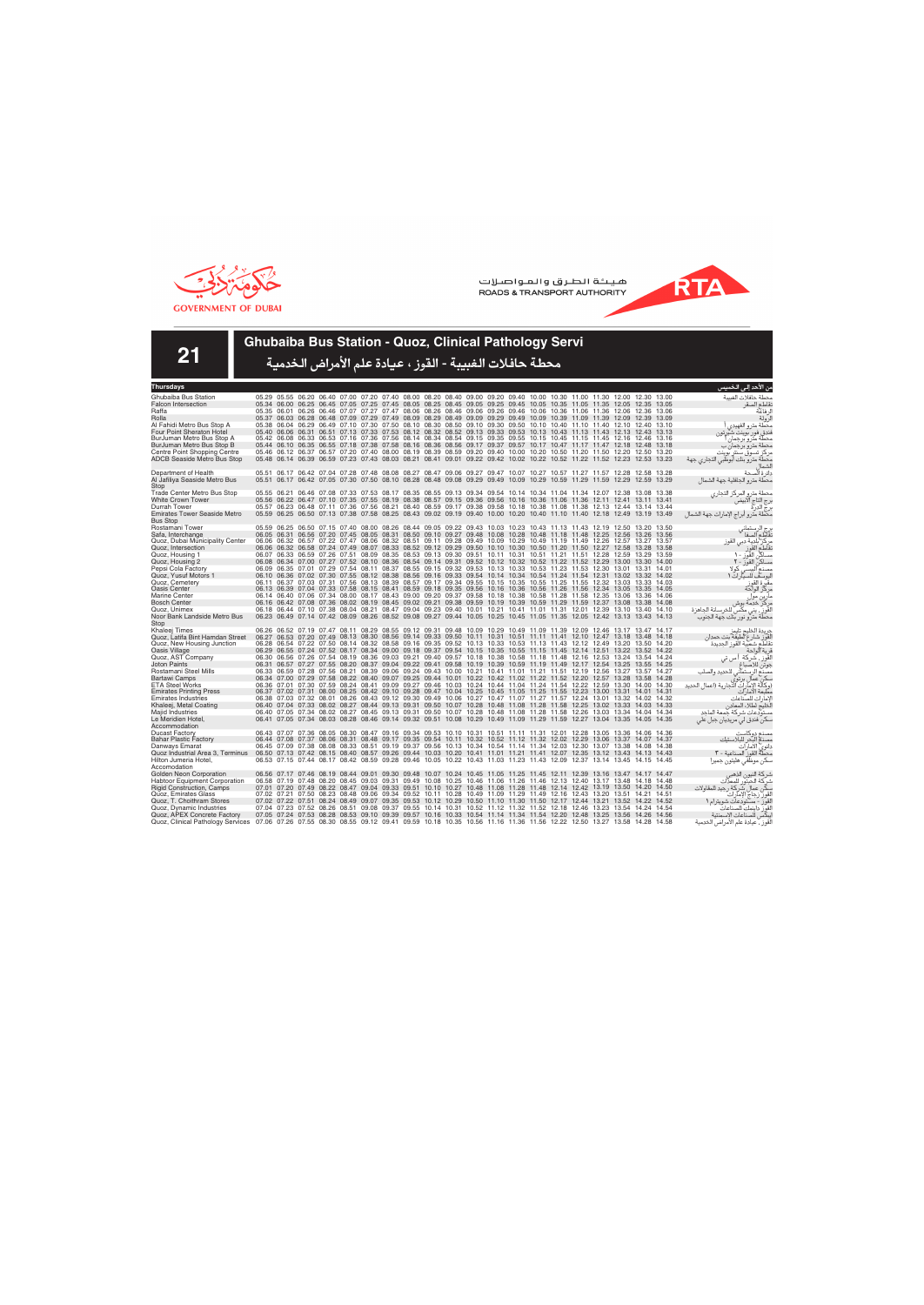



**21**

### **Ghubaiba Bus Station - Quoz, Clinical Pathology Servi**

| Thursdays                                          |       |                                                                                                                                                                                                                                                    |       |                                                                                                                   |                                                                                                       |  |                                                                                                 |  |  |  |  |  |                                                                                           | من الاحد إلى الخميس                                         |
|----------------------------------------------------|-------|----------------------------------------------------------------------------------------------------------------------------------------------------------------------------------------------------------------------------------------------------|-------|-------------------------------------------------------------------------------------------------------------------|-------------------------------------------------------------------------------------------------------|--|-------------------------------------------------------------------------------------------------|--|--|--|--|--|-------------------------------------------------------------------------------------------|-------------------------------------------------------------|
| Ghubaiba Bus Station                               |       | 13.30 14.00 14.31 15.00 15.30 16.00 16.20 16.40 17.00 17.20 17.40 18.00 18.20 18.45 19.09 19.34 19.59 20.22 20.45 21.10                                                                                                                            |       |                                                                                                                   |                                                                                                       |  |                                                                                                 |  |  |  |  |  |                                                                                           | محطة حافلات الغبيبة                                         |
| <b>Falcon Intersection</b>                         |       | 13.35 14.05 14.36 15.05 15.35 16.05 16.25 16.45 17.06 17.26 17.46 18.06 18.26 18.51 19.15 19.40 20.05 20.28 20.51 21.16                                                                                                                            |       |                                                                                                                   |                                                                                                       |  |                                                                                                 |  |  |  |  |  |                                                                                           | نقاطع الصقر                                                 |
| Raffa                                              |       | 13.36 14.06 14.37 15.06 15.36 16.06 16.26 16.46 17.08 17.28 17.48 18.08 18.28 18.53 19.17 19.41 20.06 20.29 20.52 21.17                                                                                                                            |       |                                                                                                                   |                                                                                                       |  |                                                                                                 |  |  |  |  |  |                                                                                           | لر فاعة                                                     |
| Rolla                                              |       | 13.39 14.09 14.40 15.09 15.39 16.09 16.29 16.49 17.11 17.31 17.51 18.11 18.31 18.56 19.20 19.44 20.09 20.32 20.55 21.20                                                                                                                            |       |                                                                                                                   |                                                                                                       |  |                                                                                                 |  |  |  |  |  |                                                                                           | لرولة                                                       |
| Al Fahidi Metro Bus Stop A                         |       | 13.40 14.10 14.41 15.10 15.40 16.10 16.30 16.50 17.13 17.33 17.53 18.12 18.32 18.57 19.21 19.45 20.10 20.33 20.56 21.21                                                                                                                            |       |                                                                                                                   |                                                                                                       |  |                                                                                                 |  |  |  |  |  |                                                                                           | محطة مترو الفهيدى                                           |
| <b>Four Point Sheraton Hotel</b>                   |       | 13.43 14.13 14.44 15.13 15.43 16.13 16.33 16.53 17.16 17.36 17.56 18.15 18.35 19.00 19.24 19.48 20.13 20.36 20.59 21.24                                                                                                                            |       |                                                                                                                   |                                                                                                       |  |                                                                                                 |  |  |  |  |  |                                                                                           | فندق فور بوينت شيرتون                                       |
| BurJuman Metro Bus Stop A                          |       | 13.46 14.16 14.47 15.16 15.46 16.16 16.36 16.56 17.18 17.38 17.58 18.18 18.38 19.03 19.27 19.50 20.15 20.38 21.01 21.26                                                                                                                            |       |                                                                                                                   |                                                                                                       |  |                                                                                                 |  |  |  |  |  |                                                                                           | محطة مترو برجمار                                            |
| BurJuman Metro Bus Stop B                          |       | 13.48 14.18 14.49 15.18 15.48 16.18 16.38 16.58 17.20 17.40 18.00 18.20 18.40 19.05 19.29 19.53 20.18 20.41 21.04 21.29                                                                                                                            |       |                                                                                                                   |                                                                                                       |  |                                                                                                 |  |  |  |  |  |                                                                                           | محطة مترو برجمان ب                                          |
| Centre Point Shopping Centre                       |       | 13.50 14.20                                                                                                                                                                                                                                        | 14.51 |                                                                                                                   | 15.21 15.51 16.21 16.41 17.01 17.23 17.43 18.03 18.23 18.43 19.08 19.32 19.55 20.20 20.43 21.06 21.32 |  |                                                                                                 |  |  |  |  |  |                                                                                           | مركز تسوق سنتر بوينت                                        |
| <b>ADCB Seaside Metro Bus Stop</b>                 |       | 13.53 14.23 14.54 15.23 15.53 16.23 16.43 17.03 17.26 17.46 18.05 18.25 18.45 19.10 19.34 19.58 20.23 20.46 21.09 21.34                                                                                                                            |       |                                                                                                                   |                                                                                                       |  |                                                                                                 |  |  |  |  |  |                                                                                           | محطة مترو بنك أبوظبي التجاري جهة                            |
| Department of Health                               |       | 13.58 14.28 14.59 15.28 15.58 16.28 16.48 17.08 17.30 17.50 18.10 18.30 18.50 19.15 19.37 20.00 20.25 20.48 21.11 21.38                                                                                                                            |       |                                                                                                                   |                                                                                                       |  |                                                                                                 |  |  |  |  |  |                                                                                           | دائر ة ألصحة                                                |
| Al Jafiliya Seaside Metro Bus                      |       | 13.59 14.29 15.00 15.30 16.00 16.29 16.49 17.09 17.31 17.51 18.11 18.31 18.51 19.16 19.37 20.01 20.26 20.49 21.12 21.39                                                                                                                            |       |                                                                                                                   |                                                                                                       |  |                                                                                                 |  |  |  |  |  |                                                                                           | محطة مترو الجافلية جهة الشمال                               |
| Stop                                               |       |                                                                                                                                                                                                                                                    |       |                                                                                                                   |                                                                                                       |  |                                                                                                 |  |  |  |  |  |                                                                                           |                                                             |
| Trade Center Metro Bus Stop                        |       | 14.08 14.38 15.06 15.36 16.06 16.35 16.55 17.14 17.36 17.56 18.16 18.36 18.56 19.21 19.43 20.07 20.32 20.55 21.18 21.43                                                                                                                            |       |                                                                                                                   |                                                                                                       |  |                                                                                                 |  |  |  |  |  |                                                                                           | محطة مترو المركز التجارى                                    |
| White Crown Tower                                  |       | 14.11 14.41 15.09 15.38 16.08 16.37 16.57 17.16 17.38 17.58 18.18 18.38 18.58 19.23 19.45 20.09 20.34 20.57 21.20 21.44                                                                                                                            |       |                                                                                                                   |                                                                                                       |  |                                                                                                 |  |  |  |  |  |                                                                                           |                                                             |
| Durrah Tower                                       |       | 14.14 14.44 15.11 15.40 16.10 16.39 16.59 17.18 17.40 18.00 18.20 18.40 19.00 19.25 19.47 20.11 20.36 20.59 21.22 21.45                                                                                                                            |       |                                                                                                                   |                                                                                                       |  |                                                                                                 |  |  |  |  |  |                                                                                           | رج التاج الابيض<br>رج الدرة                                 |
| <b>Emirates Tower Seaside Metro</b>                |       | 14.19 14.49 15.14 15.43 16.13 16.42 17.02 17.20 17.43 18.03 18.22 18.42 19.02 19.27 19.50 20.14 20.39 21.02 21.25 21.47                                                                                                                            |       |                                                                                                                   |                                                                                                       |  |                                                                                                 |  |  |  |  |  |                                                                                           | محطة مترو ابراج الإمارات جهة الشمال                         |
| <b>Bus Stop</b>                                    |       |                                                                                                                                                                                                                                                    |       |                                                                                                                   |                                                                                                       |  |                                                                                                 |  |  |  |  |  |                                                                                           |                                                             |
| Rostamani Tower                                    |       | 14.20 14.50 15.16 15.45 16.14 16.43 17.03 17.21 17.44 18.04 18.24 18.44 19.04 19.29 19.51 20.14 20.39 21.02 21.25 21.47                                                                                                                            |       |                                                                                                                   |                                                                                                       |  |                                                                                                 |  |  |  |  |  |                                                                                           | رج الرستماني<br>نقاطع الصفا                                 |
| Safa, Interchange                                  |       | 14.26 14.56 15.21 15.51 16.19 16.48 17.10 17.29 17.51 18.10 18.30 18.50 19.10 19.35 19.57 20.21 20.46 21.09 21.31 21.53                                                                                                                            |       |                                                                                                                   |                                                                                                       |  |                                                                                                 |  |  |  |  |  |                                                                                           |                                                             |
| Quoz, Dubai Municipality Center                    |       | 14.27 14.57 15.22 15.52 16.20 16.49 17.11 17.30 17.52 18.11 18.31 18.51 19.11 19.36 19.58 20.21 20.46 21.09 21.32 21.54                                                                                                                            |       |                                                                                                                   | 15.53 16.21 16.50 17.12 17.31 17.53 18.13 18.32 18.52 19.12 19.36 19.58 20.22 20.47 21.10 21.33 21.55 |  |                                                                                                 |  |  |  |  |  |                                                                                           | .<br>مركز بلدية دبي القوز                                   |
| Quoz, Intersection<br>Quoz, Housing 1              | 14.28 | 14.58 15.23<br>14.29 14.59 15.25 15.54 16.22 16.51 17.13 17.32 17.54 18.14 18.34 18.54 19.14 19.37 19.59 20.23 20.48 21.11 21.35 21.56                                                                                                             |       |                                                                                                                   |                                                                                                       |  |                                                                                                 |  |  |  |  |  |                                                                                           | تقآطع القوز                                                 |
| Quoz, Housing 2                                    |       | 14.30 15.00 15.26 15.55 16.23 16.52 17.15 17.33 17.56 18.16 18.35 18.55 19.15 19.38 20.00 20.23 20.48 21.11 21.36 21.57                                                                                                                            |       |                                                                                                                   |                                                                                                       |  |                                                                                                 |  |  |  |  |  |                                                                                           | مساكن القوز - ٢                                             |
| Pepsi Cola Factory                                 |       | 14.31 15.01 15.27 15.56 16.24 16.53 17.15 17.34 17.56 18.17 18.36 18.56 19.16 19.38 20.00 20.24 20.49 21.12 21.37 21.58                                                                                                                            |       |                                                                                                                   |                                                                                                       |  |                                                                                                 |  |  |  |  |  |                                                                                           | مصنع الببسي كولا                                            |
| Quoz, Yusuf Motors 1                               |       | 14.32 15.02 15.28 15.57 16.25 16.54 17.16 17.35 17.57 18.18 18.37 18.57 19.17 19.39 20.01 20.24 20.49 21.12 21.38 21.59                                                                                                                            |       |                                                                                                                   |                                                                                                       |  |                                                                                                 |  |  |  |  |  |                                                                                           | اليوسف للسيارات 1                                           |
| Quoz, Cemetery                                     |       | 14.33 15.03 15.29                                                                                                                                                                                                                                  |       |                                                                                                                   | 15.58 16.26                                                                                           |  |                                                                                                 |  |  |  |  |  | 16.55 17.17 17.36 17.58 18.19 18.38 18.58 19.18 19.40 20.02 20.25 20.50 21.13 21.39 22.00 |                                                             |
| <b>Oasis Center</b>                                |       | 14.35 15.04 15.30 16.00 16.29 16.57 17.19 17.38 18.00 18.20 18.40 19.00 19.20 19.41 20.03 20.26 20.51 21.14 21.40 22.02                                                                                                                            |       |                                                                                                                   |                                                                                                       |  |                                                                                                 |  |  |  |  |  |                                                                                           | مقبرة القوز<br>مركز الواحة                                  |
| <b>Marine Center</b>                               |       | 14.36 15.06 15.31 16.02 16.31 16.59 17.21 17.39 18.01 18.22 18.41 19.01 19.21 19.42 20.04 20.28 20.53 21.16 21.42 22.03                                                                                                                            |       |                                                                                                                   |                                                                                                       |  |                                                                                                 |  |  |  |  |  |                                                                                           | مارين موا                                                   |
| <b>Bosch Center</b>                                |       | 14.38 15.07 15.33 16.04 16.33 17.01 17.22 17.41 18.03 18.23 18.43 19.03 19.23 19.44 20.06 20.29 20.54 21.17 21.43 22.05                                                                                                                            |       |                                                                                                                   |                                                                                                       |  |                                                                                                 |  |  |  |  |  |                                                                                           | مركز خدمة بوش                                               |
| Quoz, Unimex                                       |       | 14.40 15.09 15.34 16.07 16.35 17.03 17.25 17.43 18.05 18.25 18.45 19.05 19.25 19.45 20.07 20.31 20.56 21.19 21.45 22.07                                                                                                                            |       |                                                                                                                   |                                                                                                       |  |                                                                                                 |  |  |  |  |  |                                                                                           | القوز ٍ، يني مكّسٌ للخرسانة الجاهزة                         |
| Noor Bank Landside Metro Bus                       |       | 14.43 15.12 15.38 16.11 16.40 17.08 17.29 17.47 18.09 18.29 18.49 19.09 19.29 19.49 20.11 20.34 20.59 21.22 21.49 22.11                                                                                                                            |       |                                                                                                                   |                                                                                                       |  |                                                                                                 |  |  |  |  |  |                                                                                           | محطة مترو نور بنك جهة الجنوب                                |
| Stop                                               |       |                                                                                                                                                                                                                                                    |       |                                                                                                                   |                                                                                                       |  |                                                                                                 |  |  |  |  |  |                                                                                           |                                                             |
| Khaleej Times                                      |       | 14.47 15.16 15.42 16.16 16.45 17.12 17.33 17.52 18.13 18.34 18.53 19.13 19.33 19.53 20.15 20.38 21.03 21.26 21.53 22.15                                                                                                                            |       |                                                                                                                   |                                                                                                       |  |                                                                                                 |  |  |  |  |  |                                                                                           | جريدة الخليج تايمز                                          |
| Quoz, Latifa Bint Hamdan Street                    |       | 14.48 15.18 15.43 16.17 16.46 17.14 17.35 17.53 18.16 18.36 18.56 19.16 19.34 19.54 20.16 20.40 21.05 21.27 21.54 22.16                                                                                                                            |       |                                                                                                                   |                                                                                                       |  |                                                                                                 |  |  |  |  |  |                                                                                           | لْقَوْز شارع لْطيفَة بنت حمدان<br>نقاطع شعبية القوز الجديدة |
| Quoz, New Housing Junction                         |       | 14.50 15.19 15.45 16.19 16.48 17.15 17.36 17.55 18.18 18.39 18.58 19.18 19.36 19.56 20.18 20.41 21.06 21.29 21.55 22.17                                                                                                                            |       |                                                                                                                   |                                                                                                       |  |                                                                                                 |  |  |  |  |  |                                                                                           | قرية الواحة                                                 |
| Oasis Village<br>Quoz, AST Company                 |       | 14.52 15.22 15.47 16.21 16.50 17.18 17.39 17.57 18.22 18.43 19.02 19.22 19.38 19.58 20.20 20.44 21.09 21.31 21.56 22.18<br>14.54 15.24 15.49 16.24 16.53 17.20 17.41 17.59 18.26 18.46 19.06 19.26 19.40 20.00 20.22 20.46 21.11 21.32 21.58 22.19 |       |                                                                                                                   |                                                                                                       |  |                                                                                                 |  |  |  |  |  |                                                                                           |                                                             |
| <b>Joton Paints</b>                                |       | 14.55 15.25 15.50 16.25 16.54 17.21 17.42 18.00 18.27 18.47 19.07 19.27 19.41 20.01 20.23 20.47 21.12 21.33 21.58 22.20                                                                                                                            |       |                                                                                                                   |                                                                                                       |  |                                                                                                 |  |  |  |  |  |                                                                                           | لقوز ، شركة أ س تي<br>جوتن للاصباغ                          |
| Rostamani Steel Mills                              |       | 14.56 15.26 15.52 16.26 16.56 17.23 17.44 18.02 18.28 18.49 19.08 19.28 19.43 20.03 20.25 20.48 21.13 21.33 21.59 22.20                                                                                                                            |       |                                                                                                                   |                                                                                                       |  |                                                                                                 |  |  |  |  |  |                                                                                           | .<br>مصنع الرستماني للحديد والصلب                           |
| <b>Bartawi Camps</b>                               |       | 14.58 15.28 15.53 16.28                                                                                                                                                                                                                            |       |                                                                                                                   |                                                                                                       |  | 16.57 17.25 17.46 18.03 18.30 18.50 19.10 19.30 19.44 20.04 20.26 20.50 21.15 21.34 22.00 22.21 |  |  |  |  |  |                                                                                           |                                                             |
| <b>ETA Steel Works</b>                             |       | 14.59 15.29 15.54 16.29 16.59 17.27 17.48 18.05 18.31 18.52 19.11 19.31 19.46 20.06 20.28 20.51 21.16 21.35 22.00 22.22                                                                                                                            |       |                                                                                                                   |                                                                                                       |  |                                                                                                 |  |  |  |  |  |                                                                                           | سكن عمال برتوي<br>(وكالة الإمارات التجارية (اعمال الحديد    |
| <b>Emirates Printing Press</b>                     |       | 15.00 15.30 15.55 16.30 17.00 17.28 17.49 18.06 18.32 18.53 19.12 19.32 19.47 20.07 20.29 20.52 21.17 21.35 22.01 22.22                                                                                                                            |       |                                                                                                                   |                                                                                                       |  |                                                                                                 |  |  |  |  |  |                                                                                           | مطبعة الأمارات                                              |
| <b>Emirates Industries</b>                         |       | 15.02 15.31 15.57 16.32 17.01 17.30 17.51 18.07 18.34 18.54 19.14 19.34 19.48 20.08 20.30 20.54 21.19 21.36 22.01 22.23                                                                                                                            |       |                                                                                                                   |                                                                                                       |  |                                                                                                 |  |  |  |  |  |                                                                                           | الإمار ات للصّناعات                                         |
| Khaleej, Metal Coating                             |       | 15.03 15.32 15.58 16.33 17.02 17.31 17.52 18.08 18.35 18.55 19.15 19.35 19.49 20.09 20.31 20.55 21.20 21.37 22.02 22.24                                                                                                                            |       |                                                                                                                   |                                                                                                       |  |                                                                                                 |  |  |  |  |  |                                                                                           | لَخليج لطلاء المعادن                                        |
| <b>Maild Industries</b>                            |       | 15.03 15.33 15.58                                                                                                                                                                                                                                  |       |                                                                                                                   | 16.33 17.03 17.32 17.53 18.09 18.35 18.56 19.15 19.35 19.50 20.10 20.32 20.55 21.20 21.37 22.03 22.24 |  |                                                                                                 |  |  |  |  |  |                                                                                           | مستودعات شركة جمعة الماحد                                   |
| Le Meridien Hotel,                                 |       | 15.04 15.34 15.59                                                                                                                                                                                                                                  |       |                                                                                                                   | 16.34 17.03 17.32 17.53 18.09 18.36 18.56 19.16 19.36 19.50 20.10 20.32 20.56 21.21 21.38 22.03 22.25 |  |                                                                                                 |  |  |  |  |  |                                                                                           | سکن فندق لي مريديان جبل علي                                 |
| Accommodation                                      |       |                                                                                                                                                                                                                                                    |       |                                                                                                                   |                                                                                                       |  |                                                                                                 |  |  |  |  |  |                                                                                           |                                                             |
| <b>Ducast Factory</b>                              |       | 15.06 15.35 16.01 16.35 17.05 17.34 17.55 18.11 18.37 18.58 19.17 19.37 19.52 20.12 20.34 20.57 21.22 21.39 22.05 22.26                                                                                                                            |       |                                                                                                                   |                                                                                                       |  |                                                                                                 |  |  |  |  |  |                                                                                           | مصذع دو کاست                                                |
| <b>Bahar Plastic Factory</b>                       |       | 15.07 15.36 16.02 16.36 17.06 17.35 17.56 18.12 18.38 18.59 19.18 19.38 19.53 20.13 20.35 20.58 21.23 21.40 22.06 22.27                                                                                                                            |       |                                                                                                                   |                                                                                                       |  |                                                                                                 |  |  |  |  |  |                                                                                           | مصذم البحر للبلاستيك<br>دانوي الأمارات                      |
| Danways Emarat<br>Quoz Industrial Area 3, Terminus | 15.11 | 15.09 15.38 16.04 16.38 17.07 17.36 17.57 18.13 18.39 19.00 19.19 19.43 19.58 20.18 20.40 21.03 21.28 21.43 22.09 22.30                                                                                                                            |       | 15.41 16.06 16.41 17.10 17.39 18.00 18.17 18.44 19.04 19.24 19.46 20.01 20.21 20.43 21.06 21.31 21.45 22.11 22.31 |                                                                                                       |  |                                                                                                 |  |  |  |  |  |                                                                                           | محطةٌ القور ۖ الصناعية - ٣                                  |
| Hilton Jumeria Hotel.                              |       | 15.13 15.42 16.08                                                                                                                                                                                                                                  |       |                                                                                                                   | 16.42 17.10 17.39 18.00 18.18 18.44 19.05 19.24 19.47 20.02 20.22 20.44 21.07 21.32 21.47 22.12 22.32 |  |                                                                                                 |  |  |  |  |  |                                                                                           | سكن موظفى هليتون جميرا                                      |
| Accomodation                                       |       |                                                                                                                                                                                                                                                    |       |                                                                                                                   |                                                                                                       |  |                                                                                                 |  |  |  |  |  |                                                                                           |                                                             |
| Golden Neon Corporation                            |       | 15.15 15.44 16.09 16.44 17.10 17.39 18.01 18.19 18.45 19.06 19.25 19.49 20.03 20.23 20.45 21.09 21.34 21.48 22.14 22.33                                                                                                                            |       |                                                                                                                   |                                                                                                       |  |                                                                                                 |  |  |  |  |  |                                                                                           | شركة النيون الذهبر                                          |
| <b>Habtoor Equipment Corporation</b>               |       | 15.16 15.45 16.10 16.45 17.11 17.40 18.02 18.19 18.46 19.06 19.26 19.50 20.04 20.24 20.46 21.10 21.35 21.49 22.15 22.34                                                                                                                            |       |                                                                                                                   |                                                                                                       |  |                                                                                                 |  |  |  |  |  |                                                                                           | شركة الحبتور للمعدات                                        |
| <b>Rigid Construction, Camps</b>                   | 15.17 |                                                                                                                                                                                                                                                    |       | 15.47 16.11 16.46 17.11 17.40 18.02 18.20 18.46 19.07 19.26 19.51 20.05 20.25 20.47 21.11 21.36 21.50 22.16 22.34 |                                                                                                       |  |                                                                                                 |  |  |  |  |  |                                                                                           | سكن عمال شركة رجيد للمقاولات                                |
| Quoz, Emirates Glass                               |       | 15.19 15.48 16.13 16.47 17.12 17.41 18.03 18.21 18.47 19.08 19.27 19.52 20.06 20.26 20.48 21.12 21.37 21.51 22.17 22.36                                                                                                                            |       |                                                                                                                   |                                                                                                       |  |                                                                                                 |  |  |  |  |  |                                                                                           | القور رجاج الإمآرات                                         |
| Quoz, T. Choithram Stores                          |       | 15.20 15.50 16.14 16.48 17.14 17.43 18.04 18.22 18.48 19.09 19.28 19.53 20.07 20.27 20.49 21.13 21.38 21.52 22.18 22.37                                                                                                                            |       |                                                                                                                   |                                                                                                       |  |                                                                                                 |  |  |  |  |  |                                                                                           | القور - مستودعات شويترام ١                                  |
| Quoz, Dynamic Industries                           |       | 15.22 15.52 16.16 16.50 17.16 17.45 18.06 18.23 18.50 19.10 19.30 19.54 20.09 20.29 20.51 21.14 21.39 21.54 22.19                                                                                                                                  |       |                                                                                                                   |                                                                                                       |  |                                                                                                 |  |  |  |  |  | 22.39                                                                                     | لقوز داينمك للصناعات                                        |
| Quoz, APEX Concrete Factory                        |       | 15.25 15.54 16.18 16.52 17.19 17.48 18.07 18.25 18.51 19.12 19.31 19.56 20.10 20.30 20.52 21.16 21.41 21.55 22.21 22.41                                                                                                                            |       |                                                                                                                   |                                                                                                       |  |                                                                                                 |  |  |  |  |  |                                                                                           | يبكس للصناعات الإسمنتية                                     |
| Quoz, Clinical Pathology Services                  |       | 15.27 15.57 16.20 16.55 17.21 17.50 18.09 18.27 18.53 19.14 19.33 19.58 20.12 20.32 20.54 21.18 21.43 21.57 22.23 22.43                                                                                                                            |       |                                                                                                                   |                                                                                                       |  |                                                                                                 |  |  |  |  |  |                                                                                           | لقوز ، عيادة علم الأمراض الخدمية                            |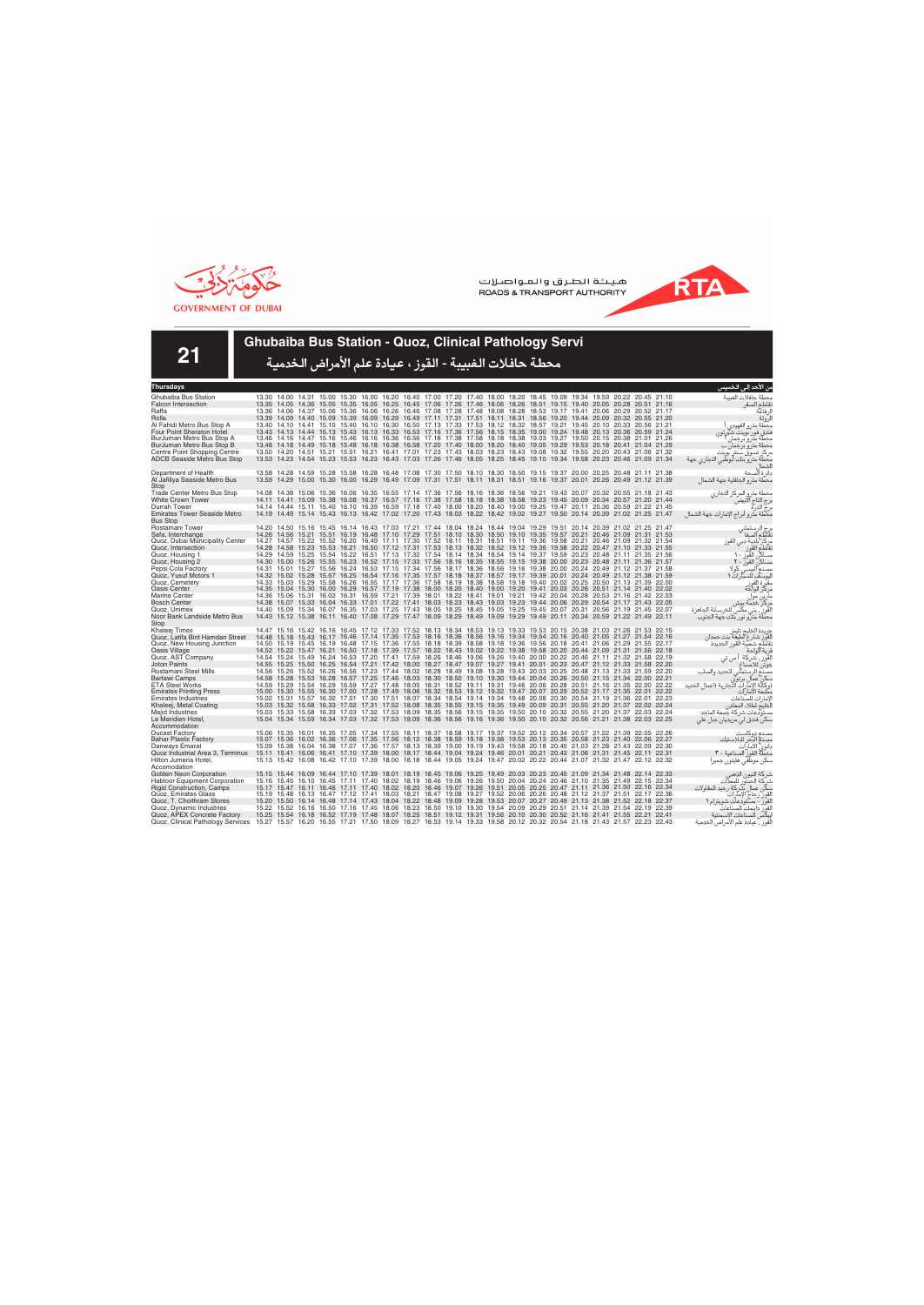

**RTA** 



## **Ghubaiba Bus Station - Quoz, Clinical Pathology Servi**

| <b>Thursdays</b>                                                         |                                                                            | من الأحد إلى الخميس                                                                              |
|--------------------------------------------------------------------------|----------------------------------------------------------------------------|--------------------------------------------------------------------------------------------------|
| Ghubaiba Bus Station                                                     | 21.35 22.00 22.25 23.00 23.30 00.10                                        | محطة حافلات الغسة                                                                                |
| <b>Falcon Intersection</b>                                               | 21.39 22.04 22.29 23.05 23.35 00.15                                        | نقاطع الصقر                                                                                      |
| Raffa                                                                    | 21.41 22.06 22.32 23.08 23.38 00.18                                        | ل فاعة                                                                                           |
| Rolla                                                                    | 21.44 22.09 22.35 23.11 23.41 00.21                                        | لرولة                                                                                            |
| Al Fahidi Metro Bus Stop A                                               | 21.46 22.11 22.37 23.13 23.43 00.23                                        | محطة مترو الفهيدى                                                                                |
| Four Point Sheraton Hotel                                                | 21.49 22.14 22.39 23.15 23.45 00.25                                        | فندق فور بوينت شيرتون                                                                            |
| BurJuman Metro Bus Stop A                                                | 21.51 22.16 22.40 23.16 23.46 00.26                                        | محطة مترو برجمان                                                                                 |
| BurJuman Metro Bus Stop B                                                | 21.53 22.18 22.43 23.19 23.49 00.29                                        | محطة مترو برجمان ب                                                                               |
| Centre Point Shopping Centre                                             | 21.56 22.21 22.46 23.22 23.52 00.32                                        | مركز تسوق سنتر بوينت                                                                             |
| <b>ADCB Seaside Metro Bus Stop</b>                                       | 21.59 22.24 22.49 23.25 23.55 00.35                                        | محطة مترو بنك أبوظبي التجاري جهة                                                                 |
| Department of Health                                                     | 22.03 22.28 22.54 23.30 00.00 00.40                                        | دائرة ألصحة                                                                                      |
| Al Jafiliya Seaside Metro Bus                                            | 22.04 22.29 22.55 23.31 00.01 00.41                                        | محطة مترو الجافلية جهة الشمال                                                                    |
| Stop                                                                     |                                                                            |                                                                                                  |
| Trade Center Metro Bus Stop                                              | 22.07 22.36 23.02 23.38 00.08 00.48                                        | محطة مترو المركز التجارى                                                                         |
| White Crown Tower                                                        | 22.08 22.38 23.05 23.41 00.11 00.51                                        |                                                                                                  |
| Durrah Tower                                                             | 22.10 22.41 23.07 23.43 00.13 00.53                                        | رج التاج الآبيضّ<br>رج الدرة                                                                     |
| <b>Emirates Tower Seaside Metro</b>                                      | 22.11 22.44 23.11 23.47 00.17 00.57                                        | بن<br>محطة مترو أبراج الإمارات جهة الشمال                                                        |
| <b>Bus Stop</b>                                                          |                                                                            |                                                                                                  |
| Rostamani Tower                                                          | 22.12 22.45 23.12 23.48 00.18 00.58                                        | برج الرستماني<br>تقاطع الصفا                                                                     |
| Safa, Interchange                                                        | 22.17 22.49 23.16 23.52 00.22 01.02                                        |                                                                                                  |
| Quoz, Dubai Municipality Center                                          | 22.18 22.50 23.17 23.53 00.23 01.03<br>22.19 22.51 23.18 23.54 00.24 01.04 | مركز بلدية دبي القوز<br>تقاطع القوز                                                              |
| Quoz, Intersection<br>Quoz, Housing 1                                    | 22.21 22.52 23.19 23.55 00.25 01.05                                        | مساكن القوز - ١                                                                                  |
| Quoz, Housing 2                                                          | 22.22 22.53 23.20 23.56 00.26 01.06                                        |                                                                                                  |
| Pepsi Cola Factory                                                       | 22.23 22.53 23.20 23.56 00.26 01.06                                        | مساکن القور - ۲<br>مصنع الببسی کوا<br>. که لا                                                    |
| Quoz, Yusuf Motors 1                                                     | 22.24 22.54 23.21 23.57 00.27 01.07                                        | اليوسف للسيارات 1                                                                                |
| Quoz, Cemetery                                                           | 22.25 22.55 23.22 23.58 00.28 01.08                                        | مقبّر ة القوز                                                                                    |
| Oasis Center                                                             | 22.26 22.56 23.23 23.59 00.29 01.09                                        | مركز الواحة                                                                                      |
| Marine Center                                                            | 22.27 22.57 23.24 00.00 00.30 01.10                                        |                                                                                                  |
| <b>Bosch Center</b>                                                      | 22.29 22.58 23.25 00.01 00.31 01.11                                        |                                                                                                  |
| Quoz, Unimex                                                             | 22.31 23.00 23.27 00.03 00.33 01.13                                        |                                                                                                  |
| Noor Bank Landside Metro Bus<br>Stop                                     | 22.34 23.03 23.30 00.06 00.36 01.16                                        | محطة مترو نور بنك جهة الجنوب                                                                     |
| Khaleej Times                                                            | 22.38 23.07 23.34 00.10 00.40 01.20                                        | جريدة الخليج تايمز                                                                               |
| Quoz, Latifa Bint Hamdan Street                                          | 22.39 23.08 23.35 00.11 00.41 01.21                                        | لقوز شار ع لطيفة بنت حمدان                                                                       |
| Quoz, New Housing Junction                                               | 22.39 23.08 23.35 00.11 00.41 01.21                                        | نقاطع شعبية القوز الجديدة                                                                        |
| Oasis Village                                                            | 22.41 23.10 23.37 00.13 00.43 01.23                                        | قرية الواحة                                                                                      |
| Quoz, AST Company                                                        | 22.42 23.11 23.38 00.14 00.44 01.24                                        | لقوز , شركة<br>ا س تى                                                                            |
| <b>Joton Paints</b>                                                      | 22.42 23.11 23.38 00.14 00.44 01.24                                        | جوتن للاصباغ                                                                                     |
| Rostamani Steel Mills                                                    | 22.44 23.13 23.40 00.16 00.46 01.26                                        |                                                                                                  |
| <b>Bartawi Camps</b><br><b>ETA Steel Works</b>                           | 22.45 23.14 23.41 00.17 00.47 01.27<br>22.46 23.15 23.42 00.18 00.48 01.28 | . ر.<br>مصنع الرستماني للحديد والصلب<br>سكن عمال برتوي<br>(وكالة الإمارات التجارية (اعمال الحديد |
| <b>Emirates Printing Press</b>                                           | 22.46 23.15 23.42 00.18 00.48 01.28                                        | مطبعة الامارات                                                                                   |
| <b>Emirates Industries</b>                                               | 22.47 23.16 23.43 00.19 00.49 01.29                                        | لإمار ات للصّناعات                                                                               |
| Khaleej, Metal Coating                                                   | 22.48 23.17 23.44 00.20 00.50 01.30                                        | الخليج لطلاء المعادن                                                                             |
| Majid Industries                                                         | 22.49 23.18 23.45 00.21 00.51 01.31                                        | مستودعات شركة جمعة الماحد                                                                        |
| Le Meridien Hotel,                                                       | 22.49 23.18 23.45 00.21 00.51 01.31                                        | سکن فندق لي مريديان جبل علي                                                                      |
| Accommodation                                                            |                                                                            |                                                                                                  |
| <b>Ducast Factory</b>                                                    | 22.51 23.20 23.47 00.23 00.53 01.33                                        | مصذع دوكاست                                                                                      |
| <b>Bahar Plastic Factory</b>                                             | 22.52 23.21 23.48 00.24 00.54 01.34                                        | مصنع البحر للبلاستيك                                                                             |
| Danways Emarat                                                           | 22.53 23.22 23.49 00.25 00.55 01.35                                        | مسمع سبر سب<br>دانوی الامارات                                                                    |
| Quoz Industrial Area 3, Terminus                                         | 22.54 23.23 23.50 00.26 00.56 01.36                                        | محطةٌ القوز الصناعية - ٣                                                                         |
| Hilton Jumeria Hotel,                                                    | 22.55 23.24 23.51 00.27 00.57 01.37                                        | سكن موظفى هليتون جميرا                                                                           |
| Accomodation                                                             |                                                                            |                                                                                                  |
| Golden Neon Corporation                                                  | 22.56 23.25 23.52 00.28 00.58 01.38                                        | شركة النيون الذهبي<br>شركة الحبتور للمعذات                                                       |
| <b>Habtoor Equipment Corporation</b><br><b>Rigid Construction, Camps</b> | 22.57 23.26 23.53 00.29 00.59 01.39<br>22.57 23.26 23.53 00.29 00.59 01.39 |                                                                                                  |
| Quoz, Emirates Glass                                                     | 22.59 23.28 23.55 00.31 01.01 01.41                                        | سكّن عمال شّركة رجيد للمقاولات<br>القوز زجاج الإمارات                                            |
| Quoz, T. Choithram Stores                                                | 23.00 23.29 23.56 00.32 01.02 01.42                                        | القور - مستودعات شويترام ١                                                                       |
| Quoz. Dynamic Industries                                                 | 23.02 23.31 23.58 00.34 01.04 01.44                                        | القور داينمك للصناعات                                                                            |
| Quoz, APEX Concrete Factory                                              | 23.04 23.33 00.00 00.36 01.06 01.46                                        | يبكس للصناعات الإسمنتية                                                                          |
|                                                                          | Quoz, Clinical Pathology Services 23.06 23.35 00.02 00.38 01.08 01.48      | لقوز ، عيادة علم الأمراض الخدمية                                                                 |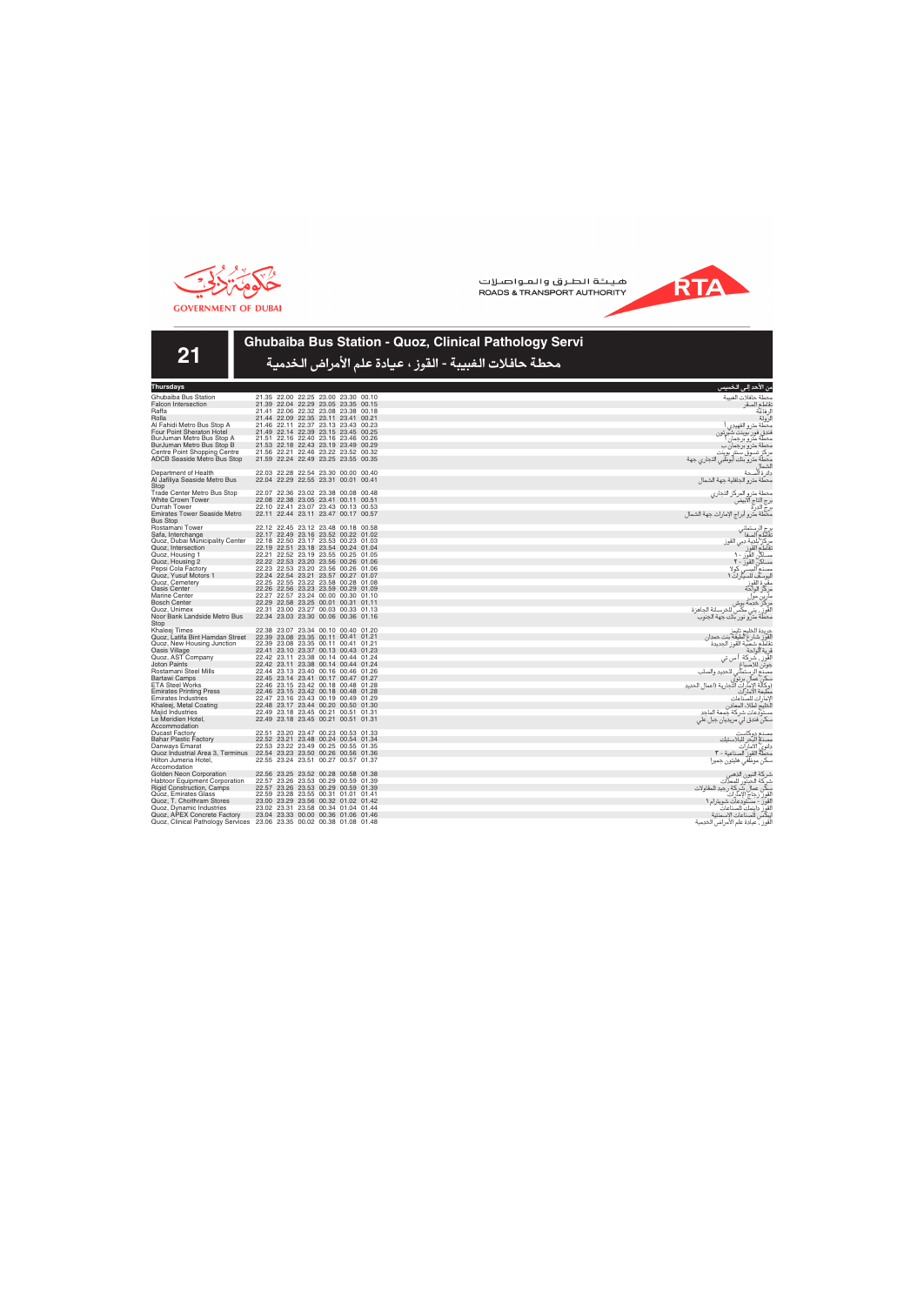



**21**

### **Ghubaiba Bus Station - Quoz, Clinical Pathology Servi**

| Saturdays                                                                |                                                                                                                         |                   |       |                                                                                                                                                                                                                                                    |                                                                                                 |  |  |  |  |  |  |       |                                                                                           |
|--------------------------------------------------------------------------|-------------------------------------------------------------------------------------------------------------------------|-------------------|-------|----------------------------------------------------------------------------------------------------------------------------------------------------------------------------------------------------------------------------------------------------|-------------------------------------------------------------------------------------------------|--|--|--|--|--|--|-------|-------------------------------------------------------------------------------------------|
| Ghubaiba Bus Station                                                     |                                                                                                                         |                   |       | 05.35 06.05 06.29 07.05 07.40 08.06 08.41 09.06 09.36 10.07 10.33 11.06 11.34 12.06 12.33 13.01 13.37 14.06 14.38 15.06                                                                                                                            |                                                                                                 |  |  |  |  |  |  |       | محطة حافلات الغسة                                                                         |
| <b>Falcon Intersection</b>                                               |                                                                                                                         |                   |       | 05.39 06.09 06.33 07.09 07.44 08.11 08.46 09.11 09.41 10.12 10.38 11.11 11.39 12.11 12.38 13.06 13.42 14.11 14.43 15.11                                                                                                                            |                                                                                                 |  |  |  |  |  |  |       | نقاطع الصقر                                                                               |
| Raffa                                                                    |                                                                                                                         |                   |       | 05.40 06.10 06.34 07.10 07.45 08.12 08.47 09.12 09.42 10.13 10.39 11.12 11.40 12.12 12.39 13.07 13.44 14.13 14.45 15.13                                                                                                                            |                                                                                                 |  |  |  |  |  |  |       | لر فاعة                                                                                   |
| Rolla                                                                    |                                                                                                                         |                   |       | 05.42 06.12 06.36 07.13 07.48 08.15 08.50 09.15 09.45 10.16 10.42 11.15 11.43 12.15 12.42 13.10 13.46 14.15 14.47 15.15                                                                                                                            |                                                                                                 |  |  |  |  |  |  |       | لرولة                                                                                     |
| Al Fahidi Metro Bus Stop A                                               |                                                                                                                         |                   |       | 05.43 06.13 06.37 07.14 07.49 08.16 08.51 09.16 09.46 10.17 10.43 11.16 11.44 12.16 12.43 13.11 13.48 14.17 14.49 15.17                                                                                                                            |                                                                                                 |  |  |  |  |  |  |       | محطة مترو الفهيدى                                                                         |
| Four Point Sheraton Hotel                                                |                                                                                                                         |                   |       | 05.45 06.15 06.39 07.16 07.51 08.19 08.54 09.19 09.49 10.20 10.46 11.19 11.47 12.19 12.46 13.14 13.50 14.19 14.51 15.19                                                                                                                            |                                                                                                 |  |  |  |  |  |  |       | فندق فور بوينت شيرتون                                                                     |
| BurJuman Metro Bus Stop A                                                |                                                                                                                         |                   |       | 05.46 06.16 06.40 07.18 07.53 08.21 08.56 09.21 09.51 10.22 10.48 11.21 11.50 12.22 12.49 13.17 13.52 14.21 14.53 15.21                                                                                                                            |                                                                                                 |  |  |  |  |  |  |       | محطة مترو برجمان                                                                          |
| BurJuman Metro Bus Stop B                                                |                                                                                                                         |                   |       | 05.48 06.18 06.42 07.20 07.55 08.23 08.58 09.23 09.53 10.24 10.50 11.23 11.52 12.24 12.51 13.19 13.54 14.23 14.55 15.23                                                                                                                            |                                                                                                 |  |  |  |  |  |  |       | محطة مترو برجمان ب                                                                        |
| Centre Point Shopping Centre                                             |                                                                                                                         |                   |       | 05.50 06.20 06.44 07.23 07.58 08.25 09.00 09.25 09.55 10.26 10.52 11.25 11.55 12.27 12.53 13.21 13.57 14.26 14.58 15.26                                                                                                                            |                                                                                                 |  |  |  |  |  |  |       | مر کز تسوق سنتر بوینت                                                                     |
| <b>ADCB Seaside Metro Bus Stop</b>                                       |                                                                                                                         |                   |       | 05.51 06.21 06.45 07.25 08.00 08.27 09.02 09.27 09.57 10.28 10.54 11.27 11.57 12.29 12.56 13.24 13.59 14.28 15.00 15.28                                                                                                                            |                                                                                                 |  |  |  |  |  |  |       | محطة مترو بنك أبوظبي التجاري جهة                                                          |
| Department of Health                                                     |                                                                                                                         |                   |       | 05.55 06.25 06.49 07.28 08.03 08.31 09.06 09.31 10.01 10.32 10.58 11.31 12.01 12.34 13.00 13.28 14.03 14.32 15.04 15.32                                                                                                                            |                                                                                                 |  |  |  |  |  |  |       | دائرة ألصحة                                                                               |
| Al Jafiliya Seaside Metro Bus                                            |                                                                                                                         |                   |       | 05.56 06.26 06.50 07.29 08.04 08.32 09.07 09.32 10.02 10.33 10.59 11.32 12.02 12.35 13.01 13.29 14.04 14.33 15.05 15.33                                                                                                                            |                                                                                                 |  |  |  |  |  |  |       | محطة مترو الجافلية جهة الشمال                                                             |
| Stop                                                                     |                                                                                                                         |                   |       |                                                                                                                                                                                                                                                    |                                                                                                 |  |  |  |  |  |  |       |                                                                                           |
| <b>Trade Center Metro Bus Stop</b>                                       |                                                                                                                         |                   |       | 05.58 06.28 06.52 07.33 08.08 08.35 09.10 09.35 10.05 10.36 11.02 11.36 12.06 12.38 13.05 13.33 14.08 14.37 15.09 15.37                                                                                                                            |                                                                                                 |  |  |  |  |  |  |       | محطة مترو المركز التجاري                                                                  |
| <b>White Crown Tower</b>                                                 |                                                                                                                         |                   |       | 05.59 06.29 06.53 07.34 08.09 08.36 09.11 09.36 10.06 10.37 11.03 11.37 12.07 12.40 13.06 13.34 14.09 14.38 15.10 15.39                                                                                                                            |                                                                                                 |  |  |  |  |  |  |       | برج التاج الآبيض                                                                          |
| Durrah Tower                                                             |                                                                                                                         |                   |       | 06.00 06.30 06.54 07.35 08.10 08.38 09.13 09.38 10.08 10.39 11.05 11.39 12.09 12.41 13.07 13.35 14.10 14.39 15.11 15.40                                                                                                                            |                                                                                                 |  |  |  |  |  |  |       | برج الدرة<br>برج الدرة                                                                    |
| <b>Emirates Tower Seaside Metro</b>                                      |                                                                                                                         |                   |       | 06.02 06.32 06.56 07.37 08.12 08.39 09.14 09.39 10.09 10.40 11.06 11.41 12.11 12.43 13.09 13.37 14.12 14.41 15.13 15.42                                                                                                                            |                                                                                                 |  |  |  |  |  |  |       | محطة مترو أبراج الإمارات جهة الشمال                                                       |
| <b>Bus Stop</b>                                                          |                                                                                                                         |                   |       |                                                                                                                                                                                                                                                    |                                                                                                 |  |  |  |  |  |  |       |                                                                                           |
| Rostamani Tower                                                          |                                                                                                                         |                   |       | 06.02 06.32 06.56 07.38 08.13 08.40 09.15 09.40 10.10 10.41 11.07 11.42 12.12 12.45 13.11 13.39 14.14 14.43 15.15 15.43                                                                                                                            |                                                                                                 |  |  |  |  |  |  |       | برج الرستماني<br>تقاطع الصفا                                                              |
| Safa, Interchange                                                        |                                                                                                                         |                   |       | 06.08 06.38 07.02 07.43 08.18 08.46 09.21 09.46 10.16 10.47 11.13 11.48 12.18 12.50 13.17 13.44 14.19 14.48 15.20 15.48                                                                                                                            |                                                                                                 |  |  |  |  |  |  |       |                                                                                           |
| Quoz, Dubai Municipality Center                                          |                                                                                                                         |                   |       | 06.09 06.39 07.03 07.44 08.19 08.47 09.22 09.47 10.17 10.48 11.14 11.49 12.19 12.51 13.18 13.45 14.20 14.49 15.21 15.49                                                                                                                            |                                                                                                 |  |  |  |  |  |  |       | مركز بلدية دبي القوز<br>نقاطع القوز                                                       |
| Quoz, Intersection                                                       |                                                                                                                         |                   |       | 06.10 06.40 07.04 07.45 08.20 08.48 09.23 09.48 10.18 10.49 11.15 11.50 12.20 12.52 13.18 13.46 14.21 14.50 15.22 15.50                                                                                                                            |                                                                                                 |  |  |  |  |  |  |       |                                                                                           |
| Quoz, Housing 1                                                          |                                                                                                                         |                   |       | 06.11 06.41 07.05 07.46 08.21 08.49 09.24 09.49 10.19 10.50 11.16 11.51 12.21 12.53 13.19 13.47 14.22 14.51 15.23 15.51                                                                                                                            |                                                                                                 |  |  |  |  |  |  |       | مساكن القوز - ١                                                                           |
| Quoz, Housing 2                                                          |                                                                                                                         |                   |       | 06.12 06.42 07.06 07.47 08.22 08.50 09.25 09.50 10.20 10.51 11.17 11.52 12.22 12.54 13.20 13.48 14.23 14.52 15.24 15.52                                                                                                                            |                                                                                                 |  |  |  |  |  |  |       | مساكن القوز - ٢                                                                           |
| Pepsi Cola Factory                                                       |                                                                                                                         |                   |       | 06.13 06.43 07.07 07.48 08.23 08.50 09.25 09.50 10.20 10.51 11.17 11.52 12.22 12.55 13.21 13.49 14.24 14.53 15.25 15.53<br>06.13 06.43 07.08 07.49 08.24 08.51 09.26 09.51 10.21 10.52 11.18 11.53 12.23 12.55 13.22 13.49 14.24 14.53 15.25       |                                                                                                 |  |  |  |  |  |  |       | مصنع البستي كولا                                                                          |
| Quoz, Yusuf Motors 1<br>Quoz, Cemetery                                   |                                                                                                                         |                   |       | 06.14 06.44 07.09 07.50 08.25 08.52 09.27 09.52 10.22 10.53 11.19 11.54 12.24 12.56 13.23 13.50 14.25 14.54 15.26 15.55                                                                                                                            |                                                                                                 |  |  |  |  |  |  | 15.54 | اليوسف للسيارات ١                                                                         |
| Oasis Center                                                             |                                                                                                                         |                   |       | 06.15 06.45 07.11 07.52 08.26 08.54 09.29 09.54 10.24 10.55 11.21 11.56 12.26 12.58 13.24 13.52 14.27 14.56 15.28 15.56                                                                                                                            |                                                                                                 |  |  |  |  |  |  |       | مقبرة القوز<br>مركز الواحة                                                                |
| Marine Center                                                            |                                                                                                                         |                   |       | 06.17 06.47 07.12 07.53 08.28 08.55 09.30 09.55 10.25 10.56 11.22 11.57 12.27 12.59 13.25 13.53 14.28 14.57 15.29 15.58                                                                                                                            |                                                                                                 |  |  |  |  |  |  |       |                                                                                           |
| <b>Bosch Center</b>                                                      |                                                                                                                         |                   |       | 06.18 06.48 07.14 07.55 08.29 08.57 09.32 09.57 10.27 10.58 11.24 11.59 12.29 13.00 13.27 13.55 14.30 14.59 15.31 15.59                                                                                                                            |                                                                                                 |  |  |  |  |  |  |       | مارين موا<br>مركز خدمة بوش                                                                |
| Quoz. Unimex                                                             |                                                                                                                         |                   |       | 06.20 06.50 07.16 07.57 08.31 08.59 09.34 09.59 10.29 11.00 11.26 12.01 12.31 13.02 13.29 13.57 14.32 15.01 15.33 16.01                                                                                                                            |                                                                                                 |  |  |  |  |  |  |       | القَوزِ ۖ، يني مكَّس للخرسانة الجاهزة                                                     |
| Noor Bank Landside Metro Bus                                             |                                                                                                                         |                   |       | 06.23 06.53 07.21 08.02 08.35 09.03 09.38 10.03 10.33 11.04 11.30 12.04 12.34 13.06 13.32 14.00 14.35 15.04 15.36 16.05                                                                                                                            |                                                                                                 |  |  |  |  |  |  |       | محطة مترو نور بنك جهة الجنوب                                                              |
| Stop                                                                     |                                                                                                                         |                   |       |                                                                                                                                                                                                                                                    |                                                                                                 |  |  |  |  |  |  |       |                                                                                           |
| Khaleei Times                                                            |                                                                                                                         |                   |       | 06.26 06.56 07.26 08.07 08.41 09.08 09.43 10.08 10.38 11.09 11.35 12.09 12.39 13.10 13.36 14.04 14.39 15.08 15.40 16.09                                                                                                                            |                                                                                                 |  |  |  |  |  |  |       | جريدة الخليج تايمز                                                                        |
| Quoz, Latifa Bint Hamdan Street                                          |                                                                                                                         |                   |       | 06.27 06.57 07.27 08.08 08.42 09.09 09.44 10.09 10.39 11.10 11.36 12.10 12.40 13.11 13.37 14.05 14.40 15.09 15.41 16.10                                                                                                                            |                                                                                                 |  |  |  |  |  |  |       | لْقَوِّز شارع لطيفة بنت حمدان<br>نقاطع شعبية القوز الجديدة                                |
| Quoz, New Housing Junction                                               |                                                                                                                         |                   |       | 06.28 06.58 07.28 08.09 08.43 09.10 09.45 10.10 10.40 11.11 11.37 12.11 12.41 13.12 13.38 14.06 14.41 15.10 15.42 16.11                                                                                                                            |                                                                                                 |  |  |  |  |  |  |       |                                                                                           |
| Oasis Village                                                            |                                                                                                                         |                   |       | 06.29 06.59 07.29 08.11 08.44 09.12 09.47 10.12 10.42 11.13 11.39 12.13 12.43 13.14 13.40 14.08 14.43 15.12 15.44 16.12                                                                                                                            |                                                                                                 |  |  |  |  |  |  |       | قرية الواحة                                                                               |
| Quoz, AST Company                                                        |                                                                                                                         |                   |       | 06.30 07.00 07.31 08.12 08.46 09.13 09.48 10.13 10.43 11.14 11.40 12.15 12.44 13.16 13.41 14.09 14.44 15.13 15.45 16.14                                                                                                                            |                                                                                                 |  |  |  |  |  |  |       | القَوز ، شركة أ س تي                                                                      |
| <b>Joton Paints</b>                                                      |                                                                                                                         |                   |       | 06.31 07.01 07.32 08.13 08.47 09.14 09.49 10.14 10.44 11.15 11.42 12.16 12.45 13.17 13.42 14.10 14.45 15.14 15.46 16.15                                                                                                                            |                                                                                                 |  |  |  |  |  |  |       | جوتن للاصباغ                                                                              |
| Rostamani Steel Mills<br><b>Bartawi Camps</b>                            |                                                                                                                         |                   |       | 06.32 07.03 07.33 08.15 08.48 09.16 09.51 10.16 10.46 11.17 11.44 12.18 12.46 13.18 13.44 14.12 14.47 15.16 15.48 16.17<br>06.33 07.04 07.34 08.16 08.49 09.17 09.52 10.17 10.47 11.18 11.45 12.20 12.47 13.19 13.46 14.14 14.49 15.18 15.50 16.18 |                                                                                                 |  |  |  |  |  |  |       | مصنّع الرستماني للحديد والصلب<br>سكن عمال برتوي<br>(وكالة الإمارات التجارية (اعمال الحديد |
| <b>ETA Steel Works</b>                                                   |                                                                                                                         |                   |       | 06.34 07.05 07.36 08.17 08.51 09.18 09.53 10.18 10.48 11.19 11.47 12.22 12.48 13.20 13.47 14.15 14.50 15.19 15.51 16.20                                                                                                                            |                                                                                                 |  |  |  |  |  |  |       |                                                                                           |
| <b>Emirates Printing Press</b>                                           |                                                                                                                         |                   |       | 06.35 07.06 07.37 08.18 08.52 09.19 09.54 10.19 10.49 11.20 11.49 12.23 12.49 13.21 13.48 14.16 14.51 15.20 15.52 16.21                                                                                                                            |                                                                                                 |  |  |  |  |  |  |       | مطبعة الامار آت                                                                           |
| <b>Emirates Industries</b>                                               |                                                                                                                         |                   |       | 06.36 07.07 07.38 08.19 08.53 09.20 09.55 10.20 10.50 11.21 11.50 12.25 12.50 13.22 13.50 14.18 14.53 15.22 15.54 16.22                                                                                                                            |                                                                                                 |  |  |  |  |  |  |       | لإمار ات للصّناعات                                                                        |
| Khaleej, Metal Coating                                                   |                                                                                                                         |                   |       | 06.37 07.09 07.39 08.21 08.54 09.22 09.57 10.22 10.52 11.23 11.52 12.26 12.52 13.23 13.50 14.18 14.53 15.22 15.55 16.24                                                                                                                            |                                                                                                 |  |  |  |  |  |  |       | لَخليج لطلاء المعادن                                                                      |
| Majid Industries                                                         |                                                                                                                         |                   |       | 06.38 07.09 07.40 08.21 08.55 09.22 09.57 10.22 10.52 11.23 11.52 12.27 12.53 13.24 13.51 14.19 14.54 15.23 15.56 16.24                                                                                                                            |                                                                                                 |  |  |  |  |  |  |       | مستودعات شركة حمعة الماحد                                                                 |
| Le Meridien Hotel,                                                       |                                                                                                                         |                   |       | 06.39 07.10 07.41 08.22 08.56 09.23 09.58 10.23 10.53 11.24 11.53 12.28 12.54 13.25 13.51 14.19 14.54 15.23 15.57 16.25                                                                                                                            |                                                                                                 |  |  |  |  |  |  |       | سکن فندق لی مریدیان جبل علی                                                               |
| Accommodation                                                            |                                                                                                                         |                   |       |                                                                                                                                                                                                                                                    |                                                                                                 |  |  |  |  |  |  |       |                                                                                           |
| <b>Ducast Factory</b>                                                    |                                                                                                                         |                   |       | 06.40 07.12 07.42 08.24 08.57 09.25 10.00 10.25 10.55 11.26 11.55 12.29 12.56 13.27 13.52 14.20 14.55 15.24 15.58 16.27                                                                                                                            |                                                                                                 |  |  |  |  |  |  |       | مصنع دوكاست                                                                               |
| <b>Bahar Plastic Factory</b>                                             |                                                                                                                         |                   |       | 06.41 07.13 07.44 08.25 08.59 09.26 10.01 10.26 10.56 11.27 11.56 12.31 12.57 13.29 13.53 14.21 14.56 15.25 16.00 16.28                                                                                                                            |                                                                                                 |  |  |  |  |  |  |       | مصذم البحر للبلاستيك                                                                      |
| Danways Emarat                                                           |                                                                                                                         |                   |       | 06.42 07.16 07.46 08.27 09.01 09.28 10.03 10.28 10.58 11.29 11.57 12.31 12.58 13.29 13.54 14.22 14.57 15.26 16.01 16.29                                                                                                                            |                                                                                                 |  |  |  |  |  |  |       | دانوي الأمارات                                                                            |
| Quoz Industrial Area 3, Terminus                                         | 06.46 07.19 07.49 08.32 09.05 09.33 10.08 10.33 11.03 11.33 12.01 12.36 13.03 13.34 13.59 14.27 15.02 15.30 16.03 16.33 |                   |       |                                                                                                                                                                                                                                                    |                                                                                                 |  |  |  |  |  |  |       | محطَّةٌ القوز ۖ الصناعية - ٣                                                              |
| Hilton Jumeria Hotel,                                                    |                                                                                                                         |                   |       | 06.48 07.20 07.51 08.33 09.07 09.34 10.09 10.34 11.04 11.35 12.03 12.37 13.04 13.36 14.00 14.28 15.03 15.32 16.05 16.35                                                                                                                            |                                                                                                 |  |  |  |  |  |  |       | سكن موظفى هليتون جميرا                                                                    |
| Accomodation                                                             |                                                                                                                         |                   |       |                                                                                                                                                                                                                                                    |                                                                                                 |  |  |  |  |  |  |       |                                                                                           |
| Golden Neon Corporation                                                  |                                                                                                                         |                   |       | 06.51 07.22 07.53 08.35 09.09 09.36 10.11 10.36 11.06 11.37 12.05 12.39 13.05 13.38 14.02 14.30 15.05 15.35 16.08 16.37<br>06.53 07.23 07.54 08.36 09.10 09.37 10.12 10.37 11.07 11.38 12.06 12.39 13.06 13.39 14.04 14.32 15.07 15.36 16.09 16.39 |                                                                                                 |  |  |  |  |  |  |       | شركة النيون الذهبر<br>شركة الحبتور للمعدات                                                |
| <b>Habtoor Equipment Corporation</b><br><b>Rigid Construction, Camps</b> |                                                                                                                         | 06.55 07.25 07.55 | 08.38 |                                                                                                                                                                                                                                                    | 09.11 09.39 10.14 10.39 11.09 11.40 12.08 12.40 13.07 13.41 14.05 14.33 15.08 15.38 16.11 16.40 |  |  |  |  |  |  |       | سكن عمال شركة رجيد للمقاولات                                                              |
| Quoz, Emirates Glass                                                     |                                                                                                                         |                   |       | 06.56 07.26 07.57 08.39 09.13 09.40 10.15 10.40 11.10 11.41 12.09 12.41 13.08 13.42 14.06 14.34 15.09 15.39 16.12 16.41                                                                                                                            |                                                                                                 |  |  |  |  |  |  |       | القوز زجاج الإمآراتُ                                                                      |
| Quoz, T. Choithram Stores                                                |                                                                                                                         |                   |       | 06.57 07.27 07.58 08.40 09.14 09.41 10.16 10.41 11.11 11.42 12.10 12.42 13.09 13.43 14.07 14.35 15.10 15.40 16.13 16.42                                                                                                                            |                                                                                                 |  |  |  |  |  |  |       | القوز - مستودعات شويترام ١                                                                |
| Quoz, Dynamic Industries                                                 |                                                                                                                         |                   |       | 06.59 07.29 07.59 08.42 09.16 09.43 10.18 10.43 11.13 11.44 12.12 12.43 13.10 13.44 14.09 14.37 15.12 15.42 16.15 16.44                                                                                                                            |                                                                                                 |  |  |  |  |  |  |       |                                                                                           |
| Quoz, APEX Concrete Factory                                              |                                                                                                                         |                   |       | 07.01 07.30 08.01 08.44 09.18 09.45 10.20 10.45 11.15 11.46 12.14 12.45 13.11 13.46 14.10 14.38 15.13 15.43 16.16 16.45                                                                                                                            |                                                                                                 |  |  |  |  |  |  |       | لقوز داينمك للصناعات<br>يبكس للصناعات الإسمنتية                                           |
| Quoz, Clinical Pathology Services                                        | 07.03 07.32 08.03 08.46 09.20 09.47 10.22 10.47 11.17 11.48 12.16 12.46 13.13 13.47 14.12 14.40 15.15 15.45 16.18 16.47 |                   |       |                                                                                                                                                                                                                                                    |                                                                                                 |  |  |  |  |  |  |       | لقوز ، عيادة علم الأمراض الخدمية                                                          |
|                                                                          |                                                                                                                         |                   |       |                                                                                                                                                                                                                                                    |                                                                                                 |  |  |  |  |  |  |       |                                                                                           |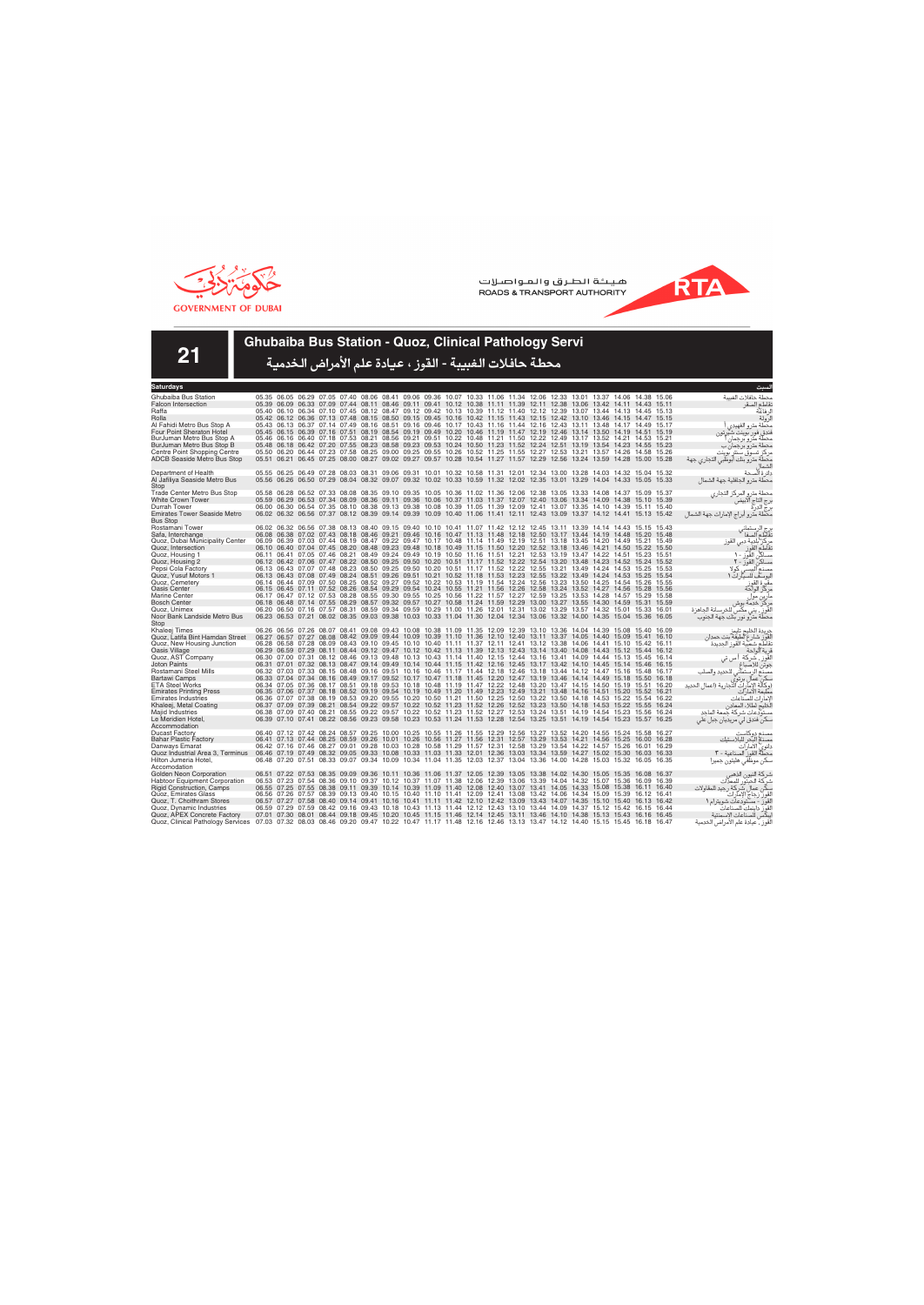



**21**

### **Ghubaiba Bus Station - Quoz, Clinical Pathology Servi**

| Saturdays                                                                                                                               |                                                                                                       |  |                                                                                                                                                                                                                |  |  |  |  |  |  |                                                          |
|-----------------------------------------------------------------------------------------------------------------------------------------|-------------------------------------------------------------------------------------------------------|--|----------------------------------------------------------------------------------------------------------------------------------------------------------------------------------------------------------------|--|--|--|--|--|--|----------------------------------------------------------|
| Ghubaiba Bus Station                                                                                                                    |                                                                                                       |  | 15.32 16.06 16.34 16.56 17.27 17.57 18.30 19.00 19.30 20.04 20.31 21.04 21.36 22.05 22.35 23.10 23.45                                                                                                          |  |  |  |  |  |  | محطة حافلات الغسة                                        |
| <b>Falcon Intersection</b>                                                                                                              |                                                                                                       |  | 15.36 16.10 16.38 17.00 17.31 18.02 18.36 19.06 19.34 20.08 20.36 21.09 21.40 22.09 22.39 23.14 23.49                                                                                                          |  |  |  |  |  |  | نقاطع الصقر                                              |
| Raffa                                                                                                                                   |                                                                                                       |  | 15.38 16.12 16.40 17.02 17.33 18.04 18.38 19.08 19.37 20.11 20.38 21.11 21.42 22.11 22.41 23.16 23.51                                                                                                          |  |  |  |  |  |  | ل فاعة                                                   |
| Rolla                                                                                                                                   |                                                                                                       |  | 15.41 16.15 16.42 17.04 17.36 18.07 18.42 19.12 19.41 20.15 20.42 21.15 21.45 22.14 22.44 23.19 23.54                                                                                                          |  |  |  |  |  |  | لرولة                                                    |
| Al Fahidi Metro Bus Stop A                                                                                                              |                                                                                                       |  | 15.42 16.16 16.44 17.06 17.37 18.08 18.43 19.13 19.43 20.17 20.43 21.16 21.47 22.16 22.46 23.21 23.56                                                                                                          |  |  |  |  |  |  | محطة مترو الفهيدى                                        |
| Four Point Sheraton Hotel                                                                                                               |                                                                                                       |  | 15.44 16.18 16.46 17.08 17.40 18.11 18.46 19.16 19.46 20.20 20.46 21.19 21.49 22.18 22.48 23.23 23.58                                                                                                          |  |  |  |  |  |  | فندق فور بوينت شيرتون                                    |
| BurJuman Metro Bus Stop A                                                                                                               |                                                                                                       |  | 15.46 16.20 16.48 17.10 17.43 18.14 18.49 19.19 19.49 20.23 20.48 21.21 21.51 22.20 22.50 23.25 00.00<br>15.49 16.23 16.51 17.13 17.45 18.16 18.51 19.21 19.51 20.25 20.50 21.23 21.53 22.22 22.52 23.27 00.02 |  |  |  |  |  |  | محطة مترو برجمان                                         |
| BurJuman Metro Bus Stop B<br>Centre Point Shopping Centre                                                                               |                                                                                                       |  | 15.51 16.25 16.53 17.15 17.46 18.17 18.54 19.24 19.55 20.29 20.54 21.27 21.55 22.24 22.54 23.29 00.04                                                                                                          |  |  |  |  |  |  | محطة مترو برجمان ب<br>مر کز تسوق سنتر بوینت              |
| <b>ADCB Seaside Metro Bus Stop</b>                                                                                                      |                                                                                                       |  | 15.54 16.28 16.56 17.18 17.48 18.19 18.57 19.27 19.57 20.31 20.56 21.29 21.57 22.26 22.56 23.31 00.06                                                                                                          |  |  |  |  |  |  | محطة مترو بنك أبوظبي التجاري جهة                         |
|                                                                                                                                         |                                                                                                       |  |                                                                                                                                                                                                                |  |  |  |  |  |  |                                                          |
| Department of Health                                                                                                                    |                                                                                                       |  | 15.58 16.31 16.59 17.21 17.52 18.23 19.01 19.31 20.02 20.36 21.01 21.33 22.01 22.30 23.00 23.35 00.10                                                                                                          |  |  |  |  |  |  | دائر ة الصحة                                             |
| Al Jafiliya Seaside Metro Bus                                                                                                           |                                                                                                       |  | 15.59 16.32 17.00 17.22 17.53 18.24 19.02 19.32 20.03 20.37 21.02 21.34 22.02 22.31 23.01 23.36 00.11                                                                                                          |  |  |  |  |  |  | محطة مترو الجافلية جهة الشماإ                            |
| Stop                                                                                                                                    |                                                                                                       |  |                                                                                                                                                                                                                |  |  |  |  |  |  |                                                          |
| <b>Trade Center Metro Bus Stop</b>                                                                                                      |                                                                                                       |  | 16.03 16.36 17.04 17.26 17.57 18.28 19.06 19.36 20.07 20.41 21.06 21.37 22.05 22.34 23.04 23.39 00.14                                                                                                          |  |  |  |  |  |  | محطة مترو المركز التجارى                                 |
| <b>White Crown Tower</b>                                                                                                                |                                                                                                       |  | 16.04 16.38 17.05 17.27 17.59 18.30 19.07 19.37 20.08 20.42 21.07 21.38 22.06 22.35 23.05 23.40 00.15                                                                                                          |  |  |  |  |  |  | برج التاج آلآبيضً                                        |
| Durrah Tower                                                                                                                            |                                                                                                       |  | 16.05 16.39 17.07 17.29 18.00 18.31 19.09 19.39 20.10 20.44 21.09 21.40 22.08 22.37 23.07 23.42 00.17                                                                                                          |  |  |  |  |  |  | برج الدرة<br>برج الدرة                                   |
| <b>Emirates Tower Seaside Metro</b>                                                                                                     |                                                                                                       |  | 16.07 16.41 17.09 17.31 18.02 18.33 19.11 19.41 20.12 20.46 21.11 21.41 22.09 22.38 23.08 23.43 00.18                                                                                                          |  |  |  |  |  |  | مكطة مترو أبراج الإمارات جهة الشمال                      |
| <b>Bus Stop</b><br>Rostamani Tower                                                                                                      |                                                                                                       |  | 16.08 16.42 17.10 17.35 18.07 18.35 19.12 19.42 20.13 20.46 21.11 21.42 22.10 22.39 23.09 23.44 00.19                                                                                                          |  |  |  |  |  |  |                                                          |
| Safa, Interchange                                                                                                                       |                                                                                                       |  | 16.14 16.48 17.15 17.41 18.12 18.40 19.18 19.47 20.18 20.52 21.17 21.47 22.15 22.44 23.14 23.49 00.24                                                                                                          |  |  |  |  |  |  | رج الرستمان <sub>،</sub><br>تقاطع الصفا                  |
| Quoz, Dubai Municipality Center                                                                                                         |                                                                                                       |  | 16.15 16.48 17.16 17.41 18.13 18.41 19.19 19.48 20.19 20.53 21.18 21.48 22.16 22.45 23.15 23.50 00.25                                                                                                          |  |  |  |  |  |  | مركز بلدية دبي القوز                                     |
| Quoz, Intersection                                                                                                                      |                                                                                                       |  | 16.16 16.49 17.16 17.42 18.13 18.42 19.20 19.49 20.20 20.54 21.19 21.49 22.17 22.46 23.16 23.51 00.26                                                                                                          |  |  |  |  |  |  | تقاطع القوز                                              |
| Quoz, Housing 1                                                                                                                         |                                                                                                       |  | 16.17 16.49 17.17 17.42 18.14 18.43 19.21 19.50 20.21 20.55 21.20 21.50 22.18 22.47 23.17 23.52 00.27                                                                                                          |  |  |  |  |  |  | مساكن القوز - ١                                          |
| Quoz, Housing 2                                                                                                                         |                                                                                                       |  | 16.18 16.50 17.17 17.43 18.14 18.45 19.22 19.51 20.22 20.56 21.21 21.51 22.19 22.48 23.18 23.53 00.28                                                                                                          |  |  |  |  |  |  | مساكن القوز - ٢                                          |
| Pepsi Cola Factory                                                                                                                      |                                                                                                       |  | 16.18 16.50 17.18 17.43 18.15 18.45 19.23 19.52 20.23 20.57 21.22 21.52 22.20 22.49 23.19 23.54 00.29                                                                                                          |  |  |  |  |  |  | مصنع البستي كولا                                         |
| Quoz, Yusuf Motors 1                                                                                                                    |                                                                                                       |  | 16.19 16.51 17.18 17.44 18.15 18.46 19.24 19.53 20.24 20.58 21.23 21.52 22.20 22.49 23.19 23.54 00.29                                                                                                          |  |  |  |  |  |  | ليوسف للسيارات ١                                         |
| Quoz, Cemetery                                                                                                                          |                                                                                                       |  | 16.20 16.52 17.19 17.45 18.16 18.47 19.25 19.54 20.25 20.59 21.24 21.53 22.21 22.50 23.20 23.55 00.30                                                                                                          |  |  |  |  |  |  | مقبرة القوز<br>مركز الواحة                               |
| Oasis Center                                                                                                                            |                                                                                                       |  | 16.22 16.54 17.21 17.46 18.18 18.49 19.26 19.55 20.26 21.00 21.25 21.54 22.22 22.51 23.21 23.56 00.31                                                                                                          |  |  |  |  |  |  |                                                          |
| Marine Center<br><b>Bosch Center</b>                                                                                                    |                                                                                                       |  | 16.23 16.56 17.23 17.48 18.19 18.51 19.28 19.56 20.27 21.02 21.26 21.56 22.24 22.53 23.23 23.58 00.33<br>16.25 16.58 17.25 17.49 18.21 18.52 19.29 19.58 20.29 21.03 21.28 21.57 22.25 22.54 23.24 23.59 00.34 |  |  |  |  |  |  | مارين مول                                                |
| Quoz. Unimex                                                                                                                            |                                                                                                       |  | 16.27 17.00 17.27 17.51 18.23 18.55 19.31 19.59 20.31 21.05 21.30 21.59 22.27 22.56 23.26 00.01 00.36                                                                                                          |  |  |  |  |  |  | مركز خدمة بوش<br>القوز ، يني مكسّ للخرسانة الجاهزة       |
| Noor Bank Landside Metro Bus                                                                                                            |                                                                                                       |  | 16.30 17.05 17.32 17.55 18.26 18.59 19.35 20.03 20.34 21.09 21.33 22.02 22.30 22.59 23.29 00.04 00.39                                                                                                          |  |  |  |  |  |  | محطة مترو نور بنك جهة الجنوب                             |
| Stop                                                                                                                                    |                                                                                                       |  |                                                                                                                                                                                                                |  |  |  |  |  |  |                                                          |
| Khaleei Times                                                                                                                           |                                                                                                       |  | 16.34 17.09 17.36 17.59 18.31 19.02 19.39 20.07 20.38 21.13 21.37 22.06 22.34 23.03 23.33 00.08 00.43                                                                                                          |  |  |  |  |  |  | جريدة الخليج تايمز                                       |
| Quoz, Latifa Bint Hamdan Street                                                                                                         |                                                                                                       |  | 16.35 17.10 17.37 18.00 18.32 19.03 19.40 20.08 20.39 21.14 21.38 22.07 22.35 23.04 23.34 00.09 00.44                                                                                                          |  |  |  |  |  |  | لقوز شارع لطيفة بنت حمدان                                |
| Quoz, New Housing Junction                                                                                                              |                                                                                                       |  | 16.36 17.11 17.38 18.01 18.33 19.05 19.41 20.09 20.41 21.16 21.39 22.08 22.36 23.05 23.35 00.10 00.45                                                                                                          |  |  |  |  |  |  | تقاطع شعبية القوز الجديدة                                |
| Oasis Village                                                                                                                           |                                                                                                       |  | 16.38 17.12 17.40 18.03 18.35 19.07 19.43 20.11 20.43 21.18 21.41 22.09 22.37 23.06 23.36 00.11 00.46                                                                                                          |  |  |  |  |  |  | قرية الواحة                                              |
| Quoz, AST Company                                                                                                                       |                                                                                                       |  | 16.39 17.14 17.41 18.04 18.37 19.09 19.45 20.13 20.44 21.19 21.42 22.11 22.39 23.08 23.38 00.13 00.48                                                                                                          |  |  |  |  |  |  | لقوز ، شركة ا س تى                                       |
| <b>Joton Paints</b>                                                                                                                     |                                                                                                       |  | 16.40 17.15 17.42 18.05 18.38 19.10 19.46 20.14 20.45 21.20 21.43 22.11 22.39 23.08 23.38 00.13 00.48                                                                                                          |  |  |  |  |  |  | جوتن للاصباغ                                             |
| Rostamani Steel Mills<br><b>Bartawi Camps</b>                                                                                           |                                                                                                       |  | 16.41 17.16 17.44 18.07 18.39 19.11 19.48 20.16 20.46 21.21 21.44 22.12 22.40 23.09 23.39 00.14 00.49<br>16.43 17.17 17.45 18.08 18.41 19.12 19.49 20.17 20.47 21.22 21.45 22.13 22.41 23.10 23.40 00.15 00.50 |  |  |  |  |  |  | مصنع الرستماني للحديد والصلب                             |
| <b>ETA Steel Works</b>                                                                                                                  |                                                                                                       |  | 16.44 17.18 17.47 18.10 18.42 19.13 19.50 20.18 20.48 21.23 21.46 22.14 22.42 23.11 23.41 00.16 00.51                                                                                                          |  |  |  |  |  |  | سكن عمال برتوي<br>(وكالة الإمارات التجارية (اعمال الحديد |
| <b>Emirates Printing Press</b>                                                                                                          |                                                                                                       |  | 16.45 17.19 17.48 18.11 18.43 19.14 19.51 20.19 20.49 21.24 21.46 22.15 22.43 23.12 23.42 00.17 00.52                                                                                                          |  |  |  |  |  |  | مطبعة الامارات                                           |
| <b>Emirates Industries</b>                                                                                                              |                                                                                                       |  | 16.46 17.20 17.49 18.12 18.44 19.15 19.52 20.20 20.50 21.25 21.47 22.16 22.44 23.13 23.43 00.18 00.53                                                                                                          |  |  |  |  |  |  | لامار ات للصّناعات                                       |
| Khaleej, Metal Coating                                                                                                                  |                                                                                                       |  | 16.47 17.22 17.51 18.14 18.45 19.17 19.54 20.22 20.52 21.27 21.48 22.17 22.45 23.14 23.44 00.19 00.54                                                                                                          |  |  |  |  |  |  | لَخليج لطلاء المعادن                                     |
| Majid Industries                                                                                                                        |                                                                                                       |  | 16.48 17.22 17.51 18.14 18.46 19.17 19.54 20.22 20.52 21.27 21.49 22.17 22.45 23.14 23.44 00.19 00.54                                                                                                          |  |  |  |  |  |  | مستودعات شركة حمعة الماحد                                |
| Le Meridien Hotel,                                                                                                                      |                                                                                                       |  | 16.48 17.23 17.52 18.15 18.46 19.18 19.55 20.23 20.53 21.28 21.50 22.18 22.46 23.15 23.45 00.20 00.55                                                                                                          |  |  |  |  |  |  | سکن فندق لي مريديان جبل علي                              |
| Accommodation                                                                                                                           |                                                                                                       |  |                                                                                                                                                                                                                |  |  |  |  |  |  |                                                          |
| <b>Ducast Factory</b>                                                                                                                   |                                                                                                       |  | 16.50 17.24 17.53 18.16 18.48 19.19 19.56 20.24 20.55 21.30 21.51 22.20 22.48 23.17 23.47 00.22 00.57                                                                                                          |  |  |  |  |  |  | مصذع دوكاست                                              |
| <b>Bahar Plastic Factory</b>                                                                                                            |                                                                                                       |  | 16.51 17.26 17.55 18.18 18.49 19.21 19.58 20.26 20.56 21.31 21.52 22.21 22.49 23.18 23.48 00.23 00.58                                                                                                          |  |  |  |  |  |  | مصنع البحر للبلاستيك                                     |
| Danways Emarat<br>Quoz Industrial Area 3, Terminus                                                                                      | 16.58 17.32 18.00 18.23 18.55 19.26 20.04 20.32 21.01 21.36 21.57 22.25 22.53 23.22 23.52 00.27 01.02 |  | 16.55 17.29 17.57 18.20 18.51 19.23 20.01 20.29 20.58 21.33 21.54 22.23 22.51 23.20 23.50 00.25 01.00                                                                                                          |  |  |  |  |  |  | دانوي الأمارات<br>محطَّةٌ القوز ۖ الصناعية – ٣           |
| Hilton Jumeria Hotel,                                                                                                                   |                                                                                                       |  | 17.00 17.34 18.02 18.25 18.56 19.28 20.05 20.33 21.03 21.37 21.58 22.27 22.55 23.24 23.54 00.29 01.04                                                                                                          |  |  |  |  |  |  | سکن موظفی هلیتون جمیرا                                   |
| Accomodation                                                                                                                            |                                                                                                       |  |                                                                                                                                                                                                                |  |  |  |  |  |  |                                                          |
| Golden Neon Corporation                                                                                                                 |                                                                                                       |  | 17.03 17.36 18.04 18.27 18.58 19.30 20.07 20.35 21.05 21.39 22.00 22.28 22.56 23.25 23.55 00.30 01.05                                                                                                          |  |  |  |  |  |  | شركة النيون الذهبر                                       |
| <b>Habtoor Equipment Corporation</b>                                                                                                    |                                                                                                       |  | 17.04 17.38 18.05 18.28 18.59 19.31 20.09 20.37 21.06 21.40 22.01 22.30 22.58 23.27 23.57 00.32 01.07                                                                                                          |  |  |  |  |  |  | شركة الحبتور للمعدات                                     |
| <b>Rigid Construction, Camps</b>                                                                                                        | 17.06                                                                                                 |  | 17.39 18.07 18.30 19.01 19.32 20.10 20.38 21.08 21.41 22.02 22.31 22.59 23.28 23.58 00.33 01.08                                                                                                                |  |  |  |  |  |  | سكن عمال شركة رجيد للمقاولات                             |
| Quoz, Emirates Glass                                                                                                                    |                                                                                                       |  | 17.07 17.40 18.08 18.31 19.02 19.33 20.11 20.39 21.09 21.42 22.03 22.32 23.00 23.29 23.59 00.34 01.09                                                                                                          |  |  |  |  |  |  | القوز زجاج الإمآرات                                      |
| Quoz, T. Choithram Stores                                                                                                               |                                                                                                       |  | 17.08 17.41 18.09 18.32 19.03 19.34 20.12 20.40 21.10 21.43 22.04 22.33 23.01 23.30 00.00 00.35 01.10                                                                                                          |  |  |  |  |  |  | القوز - مستودعات شويترام ١                               |
| Quoz, Dynamic Industries                                                                                                                |                                                                                                       |  | 17.09 17.43 18.10 18.33 19.04 19.36 20.14 20.42 21.11 21.44 22.05 22.34 23.02 23.31 00.01 00.36 01.11                                                                                                          |  |  |  |  |  |  | لقوز داينمك للصناعات<br>يبكس للصناعات الإسمنتية          |
| Quoz, APEX Concrete Factory                                                                                                             |                                                                                                       |  | 17.11 17.44 18.12 18.34 19.05 19.37 20.15 20.43 21.13 21.46 22.07 22.35 23.03 23.32 00.02 00.37 01.12                                                                                                          |  |  |  |  |  |  |                                                          |
| Quoz, Clinical Pathology Services 17.12 17.46 18.13 18.36 19.07 19.39 20.17 20.45 21.14 21.47 22.08 22.37 23.05 23.34 00.04 00.39 01.14 |                                                                                                       |  |                                                                                                                                                                                                                |  |  |  |  |  |  | لقوز ، عيادة علم الأمراض الخدمية                         |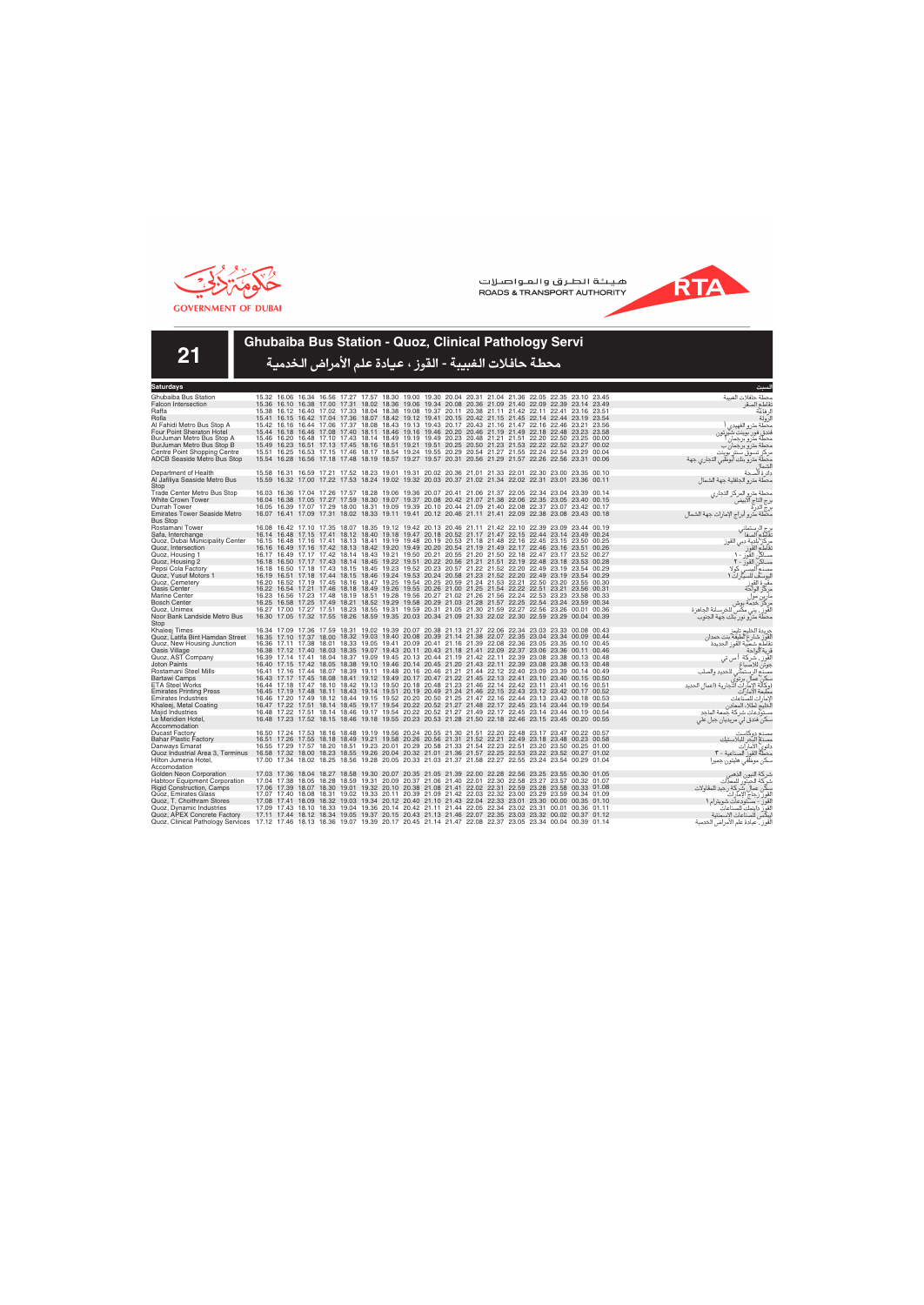



**21**

## **Quoz, Clinical Pathology Servi - Ghubaiba Bus Station**

| Fridav                                    |                                                                                                                         |  |                                                                                                                         |  |  |  |  |  |  |  | لحمعة                                   |
|-------------------------------------------|-------------------------------------------------------------------------------------------------------------------------|--|-------------------------------------------------------------------------------------------------------------------------|--|--|--|--|--|--|--|-----------------------------------------|
| Quoz, Clinical Pathology Services         | 05.00 05.30 06.00 06.20 06.37 06.53 07.09 07.22 07.36 07.48 08.00 08.12 08.24 08.36 08.48 09.02 09.16 09.26 09.40 09.52 |  |                                                                                                                         |  |  |  |  |  |  |  | القوز ، عيادة علم الأمراض الخدمية       |
| Quoz, Galaxy Paper Industries             |                                                                                                                         |  | 05.01 05.31 06.01 06.21 06.38 06.54 07.10 07.23 07.37 07.49 08.01 08.13 08.25 08.37 08.49 09.03 09.17 09.27 09.41 09.53 |  |  |  |  |  |  |  | لمحر ة للصناعات الور قبة                |
| Quoz. Emirates Glass 2                    |                                                                                                                         |  | 05.01 05.31 06.01 06.21 06.38 06.54 07.11 07.24 07.38 07.50 08.02 08.14 08.26 08.38 08.50 09.04 09.18 09.28 09.42 09.54 |  |  |  |  |  |  |  | القوز زجاج الأمارات ٢ّ                  |
| <b>Rigid Construction, Camps</b>          |                                                                                                                         |  | 05.02 05.32 06.02 06.22 06.39 06.55 07.12 07.25 07.39 07.51 08.03 08.15 08.27 08.39 08.51 09.05 09.19 09.29 09.43 09.55 |  |  |  |  |  |  |  | كن عمال شركة رجيد للمقاولات             |
| <b>Habtoor Equipment Corporation</b>      |                                                                                                                         |  | 05.03 05.33 06.03 06.23 06.40 06.56 07.13 07.26 07.40 07.52 08.04 08.16 08.28 08.40 08.52 09.06 09.20 09.30 09.44 09.56 |  |  |  |  |  |  |  | شر كّة الحبتور<br>للمعدات               |
| Golden Neon Corporation                   |                                                                                                                         |  | 05.04 05.34 06.04 06.24 06.41 06.57 07.14 07.27 07.41 07.53 08.05 08.17 08.29 08.41 08.53 09.07 09.21 09.31 09.45 09.57 |  |  |  |  |  |  |  | آلذهبي<br>شركة النيون                   |
| Danways Emarat                            |                                                                                                                         |  | 05.05 05.35 06.05 06.25 06.42 06.58 07.15 07.28 07.42 07.54 08.07 08.19 08.31 08.43 08.55 09.09 09.23 09.33 09.47 09.59 |  |  |  |  |  |  |  | دانوى الامارات                          |
| <b>Bahar Plastic Factory</b>              |                                                                                                                         |  | 05.06 05.36 06.06 06.26 06.43 06.59 07.16 07.29 07.43 07.55 08.08 08.20 08.32 08.44 08.56 09.10 09.24 09.34 09.48 10.00 |  |  |  |  |  |  |  | مصدم البحر للبلاستيك                    |
| <b>Ducast Factory</b>                     |                                                                                                                         |  | 05.08 05.38 06.08 06.28 06.45 07.01 07.18 07.31 07.45 07.57 08.10 08.22 08.34 08.46 08.58 09.12 09.26 09.36 09.50 10.02 |  |  |  |  |  |  |  | مصنع دوكآست                             |
| Le Meridien Hotel,                        |                                                                                                                         |  | 05.10 05.40 06.10 06.30 06.47 07.03 07.20 07.33 07.47 07.58 08.11 08.23 08.35 08.47 08.59 09.13 09.27 09.38 09.52 10.04 |  |  |  |  |  |  |  | سکن فندق لی مریدیان جبل علی             |
| Accommodation                             |                                                                                                                         |  |                                                                                                                         |  |  |  |  |  |  |  |                                         |
| Quoz, Gargash Construction                |                                                                                                                         |  | 05.11 05.41 06.11 06.31 06.48 07.05 07.21 07.34 07.48 08.00 08.13 08.25 08.37 08.49 09.01 09.15 09.29 09.39 09.53 10.05 |  |  |  |  |  |  |  | سكن موظى قرقاش للمقاولات                |
| Accommodation                             |                                                                                                                         |  |                                                                                                                         |  |  |  |  |  |  |  |                                         |
| Quoz, Emirates Housing Al Khail<br>Gate 2 | 05.13 05.43 06.13 06.33 06.50 07.07 07.23 07.36 07.50 08.02 08.15 08.27 08.39 08.51 09.03 09.17 09.31 09.41 09.55 10.07 |  |                                                                                                                         |  |  |  |  |  |  |  | لقوز بوابة الأسكان الخيل ٢              |
| Quoz, Gargash Construction                |                                                                                                                         |  | 05.15 05.45 06.15 06.35 06.52 07.09 07.25 07.38 07.52 08.04 08.16 08.28 08.40 08.52 09.04 09.18 09.32 09.43 09.57 10.09 |  |  |  |  |  |  |  | القوز سكن موظفى قرقاش للمقاولات ٢       |
| Accommodation 2                           |                                                                                                                         |  |                                                                                                                         |  |  |  |  |  |  |  |                                         |
| Majid Industries                          |                                                                                                                         |  | 05.16 05.46 06.16 06.36 06.53 07.10 07.26 07.39 07.53 08.05 08.18 08.30 08.42 08.54 09.06 09.20 09.34 09.44 09.58 10.10 |  |  |  |  |  |  |  | مستودعات شركة جمعة الماحد               |
| Khaleej, Metal Coating                    |                                                                                                                         |  | 05.17 05.47 06.17 06.37 06.54 07.11 07.28 07.41 07.55 08.06 08.19 08.31 08.43 08.55 09.07 09.21 09.35 09.45 09.59 10.11 |  |  |  |  |  |  |  | الخليج لطلاء المعادن                    |
| <b>Emirates Industries</b>                |                                                                                                                         |  | 05.18 05.48 06.18 06.38 06.55 07.12 07.29 07.42 07.56 08.07 08.20 08.32 08.44 08.56 09.08 09.22 09.36 09.46 10.00 10.12 |  |  |  |  |  |  |  | الإمارآت للصناعات                       |
| <b>Emirates Printing Press</b>            |                                                                                                                         |  | 05.19 05.49 06.19 06.39 06.56 07.13 07.29 07.42 07.57 08.08 08.21 08.33 08.45 08.57 09.09 09.23 09.36 09.47 10.01 10.13 |  |  |  |  |  |  |  | مطبعة الامارات                          |
| <b>ETA Steel Works</b>                    |                                                                                                                         |  | 05.20 05.50 06.20 06.40 06.57 07.14 07.31 07.44 07.58 08.09 08.22 08.34 08.46 08.58 09.10 09.24 09.38 09.48 10.02 10.14 |  |  |  |  |  |  |  | (وكالة الإمار ات التجارية (اعمال الحديد |
| <b>Bartawi Camps</b>                      |                                                                                                                         |  | 05.21 05.51 06.21 06.41 06.58 07.15 07.32 07.45 07.59 08.11 08.23 08.35 08.47 08.59 09.11 09.25 09.39 09.49 10.03 10.15 |  |  |  |  |  |  |  | سكن عمال برتوي                          |
| Rostamani Steel Mills                     |                                                                                                                         |  | 05.22 05.52 06.22 06.42 06.59 07.17 07.33 07.46 08.00 08.13 08.25 08.37 08.49 09.01 09.13 09.27 09.40 09.51 10.05 10.17 |  |  |  |  |  |  |  | للحديد والصلب<br>مصنع الرستماني         |
| <b>Joton Paints</b>                       |                                                                                                                         |  | 05.23 05.53 06.23 06.43 07.00 07.18 07.34 07.47 08.02 08.14 08.27 08.39 08.51 09.03 09.15 09.29 09.41 09.52 10.06 10.18 |  |  |  |  |  |  |  | جوتن للاصباغ                            |
| Quoz, AST Company                         |                                                                                                                         |  | 05.24 05.54 06.24 06.44 07.01 07.19 07.35 07.48 08.03 08.15 08.28 08.40 08.52 09.04 09.16 09.30 09.42 09.53 10.07 10.19 |  |  |  |  |  |  |  | القوز ، شركة أ س تى                     |
| Oasis Village                             |                                                                                                                         |  | 05.25 05.55 06.25 06.45 07.02 07.20 07.36 07.49 08.04 08.16 08.29 08.41 08.53 09.05 09.17 09.31 09.44 09.54 10.08 10.20 |  |  |  |  |  |  |  | فرية الواحة                             |
| Quoz, New Housing Junction                |                                                                                                                         |  | 05.26 05.56 06.26 06.46 07.03 07.21 07.38 07.51 08.05 08.18 08.30 08.42 08.54 09.06 09.18 09.33 09.45 09.56 10.10 10.22 |  |  |  |  |  |  |  | نقاطع شعبية القوز الجديدة               |
| Quoz, Latifa Bint Hamdan Street           |                                                                                                                         |  | 05.27 05.57 06.27 06.47 07.04 07.22 07.39 07.52 08.06 08.19 08.31 08.43 08.55 09.07 09.19 09.34 09.47 09.57 10.11 10.23 |  |  |  |  |  |  |  | لقوز شارع لطيفة بنت حمدان               |
| Khaleej Times                             |                                                                                                                         |  | 05.28 05.58 06.28 06.48 07.05 07.23 07.40 07.53 08.07 08.20 08.32 08.44 08.56 09.08 09.20 09.35 09.48 09.58 10.12 10.24 |  |  |  |  |  |  |  | جريدة الخليج تايمز                      |
| Noor Bank Landside Metro Bus<br>Stop      |                                                                                                                         |  | 05.32 06.02 06.32 06.52 07.09 07.27 07.44 07.57 08.11 08.24 08.36 08.48 09.00 09.12 09.24 09.39 09.52 10.02 10.16 10.28 |  |  |  |  |  |  |  | محطة مترو نور بنك جهة الجنوب            |
| Quoz. Yusuf Motors 2                      |                                                                                                                         |  | 05.33 06.03 06.33 06.53 07.10 07.28 07.45 07.58 08.12 08.25 08.37 08.49 09.01 09.13 09.26 09.41 09.53 10.04 10.18 10.29 |  |  |  |  |  |  |  | معرض اليوسف للسيارات ٢                  |
| Shirawi, Scania                           |                                                                                                                         |  | 05.34 06.04 06.34 06.54 07.11 07.29 07.46 07.59 08.13 08.26 08.38 08.50 09.02 09.14 09.26 09.41 09.54 10.04 10.18 10.30 |  |  |  |  |  |  |  | شرکة الشير اوي - سکانيا                 |
| Bosch Center 2                            |                                                                                                                         |  | 05.35 06.05 06.35 06.55 07.12 07.30 07.46 07.59 08.14 08.26 08.39 08.51 09.03 09.15 09.27 09.42 09.55 10.05 10.19 10.31 |  |  |  |  |  |  |  | مركز خدمة بوش                           |
| Marine Center 2                           |                                                                                                                         |  | 05.36 06.06 06.36 06.56 07.13 07.31 07.47 08.00 08.15 08.27 08.40 08.52 09.04 09.16 09.28 09.43 09.55 10.06 10.20 10.32 |  |  |  |  |  |  |  | مار ین مول ۲                            |
| Quoz, Al Futtaim Motors                   |                                                                                                                         |  | 05.36 06.06 06.36 06.56 07.13 07.31 07.48 08.01 08.15 08.28 08.40 08.52 09.04 09.16 09.28 09.44 09.56 10.07 10.21 10.32 |  |  |  |  |  |  |  | للسيار ات<br>قوز الفطيم                 |
| Oasis Center                              |                                                                                                                         |  | 05.37 06.07 06.37 06.57 07.14 07.32 07.48 08.02 08.16 08.29 08.41 08.53 09.05 09.17 09.29 09.44 09.57 10.07 10.21 10.33 |  |  |  |  |  |  |  | مركز الواحة                             |
| Al Jafiliya Landside Metro Bus<br>Stop    |                                                                                                                         |  | 05.49 06.19 06.49 07.09 07.26 07.44 08.00 08.14 08.28 08.41 08.53 09.05 09.17 09.29 09.42 09.57 10.10 10.20 10.34 10.45 |  |  |  |  |  |  |  | محطة مترو الجافلية جهة الجنوب           |
| ADCB Metro Bus Stop Landside              |                                                                                                                         |  | 05.52 06.22 06.52 07.13 07.30 07.48 08.04 08.18 08.32 08.45 08.57 09.09 09.21 09.33 09.46 10.01 10.14 10.24 10.38 10.49 |  |  |  |  |  |  |  | محطة مترو بنك أبوظبي التجاري جهة        |
| <b>Centre Point Shopping Centre</b>       |                                                                                                                         |  | 05.55 06.25 06.55 07.15 07.32 07.50 08.07 08.20 08.35 08.47 09.00 09.12 09.24 09.36 09.49 10.04 10.17 10.27 10.41 10.52 |  |  |  |  |  |  |  | مركز تسوق سنتر بوينت                    |
| BurJuman Metro Bus Stop B                 |                                                                                                                         |  | 05.56 06.26 06.56 07.16 07.33 07.51 08.08 08.21 08.36 08.48 09.01 09.13 09.25 09.38 09.50 10.06 10.18 10.29 10.42 10.53 |  |  |  |  |  |  |  | محطة متر و برجمان ب                     |
| BurJuman Metro Bus Stop A                 |                                                                                                                         |  | 05.58 06.28 06.58 07.18 07.35 07.53 08.10 08.23 08.38 08.50 09.03 09.15 09.27 09.40 09.53 10.08 10.21 10.31 10.44 10.55 |  |  |  |  |  |  |  | محطة مترو برجمان                        |
| Four Point Sheraton Hotel                 |                                                                                                                         |  | 05.59 06.29 06.59 07.19 07.36 07.54 08.11 08.24 08.39 08.51 09.04 09.16 09.28 09.41 09.54 10.09 10.22 10.33 10.46 10.57 |  |  |  |  |  |  |  | فندق فور بوينت شير تون                  |
| Al Fahidi Metro Bus Stop A                |                                                                                                                         |  | 06.01 06.31 07.01 07.21 07.38 07.56 08.13 08.26 08.41 08.53 09.06 09.18 09.30 09.44 09.57 10.12 10.25 10.35 10.48 10.59 |  |  |  |  |  |  |  | محطة مترو الفهيدي ا                     |
| Nahda Street                              |                                                                                                                         |  | 06.01 06.31 07.02 07.22 07.39 07.57 08.13 08.27 08.41 08.54 09.06 09.18 09.31 09.45 09.58 10.13 10.26 10.36 10.49 11.00 |  |  |  |  |  |  |  | شارع النهضّة<br>لرفاعة ٢                |
| Raffa 2                                   |                                                                                                                         |  | 06.02 06.32 07.02 07.22 07.39 07.57 08.14 08.28 08.42 08.55 09.07 09.19 09.32 09.46 09.59 10.14 10.27 10.37 10.50 11.01 |  |  |  |  |  |  |  |                                         |
| <b>Falcon Intersection</b>                |                                                                                                                         |  | 06.03 06.33 07.04 07.24 07.41 07.59 08.16 08.30 08.44 08.57 09.09 09.21 09.34 09.48 10.01 10.16 10.29 10.40 10.53 11.04 |  |  |  |  |  |  |  | نقاطع الصقر                             |
| Ghubaiba Bus Station                      |                                                                                                                         |  | 06.05 06.35 07.06 07.26 07.43 08.01 08.19 08.33 08.47 09.00 09.12 09.24 09.37 09.52 10.04 10.20 10.33 10.44 10.57 11.08 |  |  |  |  |  |  |  | محطة حافلات الغسة                       |
|                                           |                                                                                                                         |  |                                                                                                                         |  |  |  |  |  |  |  |                                         |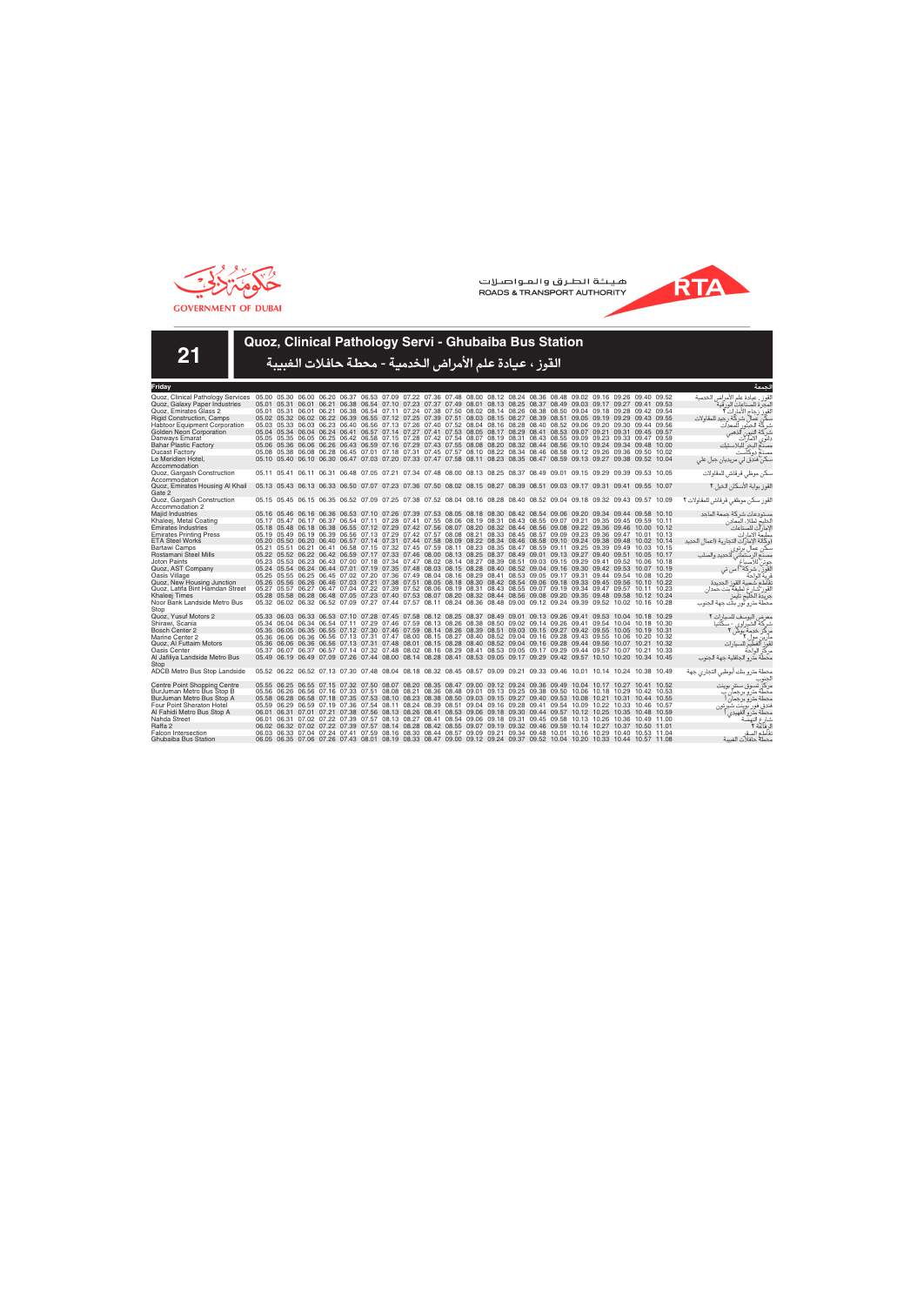



**21**

## **Quoz, Clinical Pathology Servi - Ghubaiba Bus Station**

| Friday                            |                                                                                                                         |  |  |  |  |  |  |                                                                                                                                                                                                                                                    |  |  | لحمعة                                   |
|-----------------------------------|-------------------------------------------------------------------------------------------------------------------------|--|--|--|--|--|--|----------------------------------------------------------------------------------------------------------------------------------------------------------------------------------------------------------------------------------------------------|--|--|-----------------------------------------|
| Quoz, Clinical Pathology Services | 10.05 10.15 10.27 10.40 10.52 11.04 11.16 11.28 11.40 11.52 12.04 12.16 12.28 12.40 12.52 13.01 13.12 13.24 13.36 13.48 |  |  |  |  |  |  |                                                                                                                                                                                                                                                    |  |  | القوز ، عيادة علم الأمراض الخدمية       |
| Quoz, Galaxy Paper Industries     |                                                                                                                         |  |  |  |  |  |  | 10.06 10.16 10.28 10.41 10.53 11.05 11.17 11.29 11.41 11.53 12.05 12.17 12.29 12.41 12.53 13.02 13.13 13.25 13.37 13.49                                                                                                                            |  |  | لمحر ة للصناعات الور قية                |
| Quoz. Emirates Glass 2            |                                                                                                                         |  |  |  |  |  |  | 10.07 10.17 10.29 10.42 10.54 11.06 11.18 11.30 11.42 11.54 12.06 12.18 12.30 12.42 12.54 13.03 13.14 13.26 13.38 13.50                                                                                                                            |  |  | القوز زجاج الأمارات ٢ّ                  |
| <b>Rigid Construction, Camps</b>  |                                                                                                                         |  |  |  |  |  |  | 10.08 10.18 10.30 10.43 10.55 11.07 11.19 11.31 11.43 11.55 12.07 12.19 12.31 12.43 12.55 13.04 13.15 13.27 13.39 13.51                                                                                                                            |  |  | یکن عمال شر کة رجید للمقاولات           |
| Habtoor Equipment Corporation     |                                                                                                                         |  |  |  |  |  |  | 10.09 10.19 10.31 10.44 10.56 11.08 11.20 11.32 11.44 11.56 12.08 12.20 12.32 12.44 12.56 13.05 13.16 13.28 13.40 13.52                                                                                                                            |  |  | شركة الحبتور<br>للمعدات                 |
| Golden Neon Corporation           |                                                                                                                         |  |  |  |  |  |  | 10.10 10.20 10.32 10.45 10.57 11.09 11.21 11.33 11.45 11.57 12.09 12.21 12.33 12.45 12.57 13.06 13.17 13.29 13.41 13.53                                                                                                                            |  |  | آلذهبي<br>شركة النيون                   |
| Danways Emarat                    |                                                                                                                         |  |  |  |  |  |  | 10.12 10.22 10.34 10.47 10.59 11.11 11.23 11.35 11.47 11.59 12.10 12.22 12.34 12.46 12.58 13.07 13.18 13.30 13.42 13.54                                                                                                                            |  |  | الامآرآت<br>دانوی                       |
| <b>Bahar Plastic Factory</b>      |                                                                                                                         |  |  |  |  |  |  | 10.13 10.23 10.35 10.48 11.00 11.12 11.24 11.36 11.48 12.00 12.11 12.23 12.35 12.47 12.59 13.08 13.19 13.31 13.43 13.55                                                                                                                            |  |  | مصدم البحر للبلاستيك                    |
| <b>Ducast Factory</b>             |                                                                                                                         |  |  |  |  |  |  | 10.15 10.25 10.37 10.50 11.02 11.14 11.26 11.38 11.50 12.02 12.13 12.25 12.37 12.49 13.01 13.10 13.21 13.33 13.45 13.57                                                                                                                            |  |  | مصنع دوكآست                             |
| Le Meridien Hotel,                |                                                                                                                         |  |  |  |  |  |  | 10.17 10.27 10.39 10.52 11.04 11.16 11.28 11.40 11.52 12.04 12.15 12.27 12.39 12.51 13.03 13.12 13.23 13.35 13.47 13.59                                                                                                                            |  |  | سکن فندق لی مریدیان جبل علی             |
| Accommodation                     |                                                                                                                         |  |  |  |  |  |  |                                                                                                                                                                                                                                                    |  |  |                                         |
| Quoz, Gargash Construction        |                                                                                                                         |  |  |  |  |  |  | 10.18 10.28 10.41 10.54 11.06 11.18 11.30 11.42 11.54 12.06 12.17 12.29 12.41 12.53 13.05 13.14 13.25 13.37 13.49 14.01                                                                                                                            |  |  | سكن موظى قرقاش للمقاولات                |
| Accommodation                     |                                                                                                                         |  |  |  |  |  |  |                                                                                                                                                                                                                                                    |  |  |                                         |
| Quoz, Emirates Housing Al Khail   |                                                                                                                         |  |  |  |  |  |  | 10.20 10.30 10.42 10.55 11.07 11.19 11.31 11.43 11.55 12.07 12.18 12.30 12.42 12.54 13.06 13.15 13.26 13.38 13.50 14.02                                                                                                                            |  |  | لقوز بوابة الأسكان الخيل ٢              |
| Gate 2                            |                                                                                                                         |  |  |  |  |  |  |                                                                                                                                                                                                                                                    |  |  |                                         |
| Quoz, Gargash Construction        |                                                                                                                         |  |  |  |  |  |  | 10.22 10.32 10.44 10.57 11.09 11.21 11.33 11.45 11.57 12.09 12.20 12.32 12.44 12.56 13.08 13.17 13.28 13.40 13.52 14.04                                                                                                                            |  |  | القوز سكن موظفى قرقاش للمقاولات ٢       |
| Accommodation 2                   |                                                                                                                         |  |  |  |  |  |  |                                                                                                                                                                                                                                                    |  |  |                                         |
| Majid Industries                  |                                                                                                                         |  |  |  |  |  |  | 10.23 10.33 10.46 10.59 11.11 11.23 11.35 11.47 11.59 12.11 12.22 12.34 12.46 12.58 13.10 13.19 13.30 13.42 13.54 14.06                                                                                                                            |  |  | مستودعات شركة جمعة الماحد               |
| Khaleej, Metal Coating            |                                                                                                                         |  |  |  |  |  |  | 10.24 10.34 10.47 11.00 11.12 11.24 11.36 11.48 12.00 12.12 12.23 12.35 12.47 12.59 13.11 13.20 13.31 13.43 13.55 14.07                                                                                                                            |  |  | الخليج لطلاء المعادن                    |
| <b>Emirates Industries</b>        |                                                                                                                         |  |  |  |  |  |  | 10.25 10.35 10.48 11.01 11.13 11.25 11.37 11.49 12.01 12.13 12.24 12.36 12.48 13.00 13.12 13.21 13.32 13.44 13.56 14.08                                                                                                                            |  |  | الإمارات للصناعات                       |
| <b>Emirates Printing Press</b>    |                                                                                                                         |  |  |  |  |  |  | 10.26 10.36 10.49 11.02 11.14 11.26 11.38 11.50 12.02 12.14 12.25 12.37 12.49 13.01 13.13 13.22 13.33 13.45 13.57 14.09                                                                                                                            |  |  | مطبعة الامارات                          |
| <b>ETA Steel Works</b>            |                                                                                                                         |  |  |  |  |  |  | 10.27 10.37 10.50 11.03 11.15 11.27 11.39 11.51 12.03 12.15 12.26 12.38 12.50 13.02 13.14 13.23 13.34 13.46 13.58 14.10                                                                                                                            |  |  | (وكالة الإمار ات التحارية (اعمال الحديد |
| Bartawi Camps                     |                                                                                                                         |  |  |  |  |  |  | 10.28 10.38 10.51 11.04 11.16 11.28 11.40 11.52 12.04 12.16 12.27 12.39 12.51 13.03 13.15 13.24 13.35 13.47 13.59 14.11                                                                                                                            |  |  | سکن عمال بر توی                         |
| Rostamani Steel Mills             |                                                                                                                         |  |  |  |  |  |  | 10.30 10.40 10.52 11.05 11.17 11.29 11.41 11.53 12.05 12.17 12.28 12.40 12.52 13.04 13.16 13.25 13.36 13.48 14.00 14.12                                                                                                                            |  |  | للحديد والصلب<br>مصنع الرستماني         |
| <b>Joton Paints</b>               |                                                                                                                         |  |  |  |  |  |  | 10.31 10.41 10.54 11.07 11.19 11.31 11.43 11.55 12.07 12.19 12.30 12.42 12.54 13.06 13.18 13.27 13.38 13.50 14.02 14.14                                                                                                                            |  |  | جوتن للاصداغ                            |
| Quoz, AST Company                 |                                                                                                                         |  |  |  |  |  |  | 10.32 10.42 10.55 11.08 11.20 11.32 11.44 11.56 12.08 12.20 12.31 12.43 12.55 13.07 13.19 13.28 13.39 13.51 14.03 14.15                                                                                                                            |  |  | القوز ، شركة أ س تي                     |
| Oasis Village                     |                                                                                                                         |  |  |  |  |  |  | 10.33 10.43 10.56 11.09 11.21 11.33 11.45 11.57 12.09 12.21 12.32 12.44 12.56 13.08 13.20 13.29 13.40 13.52 14.04 14.16                                                                                                                            |  |  | فرية الواحة                             |
| Quoz, New Housing Junction        |                                                                                                                         |  |  |  |  |  |  | 10.34 10.45 10.57 11.10 11.22 11.34 11.46 11.58 12.10 12.22 12.33 12.45 12.57 13.09 13.21 13.30 13.41 13.53 14.05 14.17                                                                                                                            |  |  | نقاطع شعبية القوز الجديدة               |
| Quoz, Latifa Bint Hamdan Street   |                                                                                                                         |  |  |  |  |  |  | 10.35 10.46 10.58 11.11 11.23 11.35 11.47 11.59 12.12 12.24 12.35 12.47 12.59 13.11 13.23 13.32 13.43 13.55 14.07 14.19                                                                                                                            |  |  | لقوز شارع لطيفة بنت حمدان               |
| Khaleej Times                     |                                                                                                                         |  |  |  |  |  |  | 10.36 10.47 10.59 11.12 11.24 11.36 11.48 12.00 12.13 12.25 12.36 12.48 13.00 13.12 13.24 13.33 13.44 13.56 14.08 14.20                                                                                                                            |  |  | جريدة الخليج تايمز                      |
| Noor Bank Landside Metro Bus      |                                                                                                                         |  |  |  |  |  |  | 10.41 10.52 11.04 11.17 11.29 11.41 11.53 12.04 12.17 12.29 12.40 12.52 13.04 13.16 13.28 13.37 13.48 14.00 14.12 14.24                                                                                                                            |  |  | محطة مترو نور بنك جهة الجنوب            |
| Stop                              |                                                                                                                         |  |  |  |  |  |  |                                                                                                                                                                                                                                                    |  |  |                                         |
| Quoz. Yusuf Motors 2              |                                                                                                                         |  |  |  |  |  |  | 10.42 10.53 11.05 11.18 11.30 11.42 11.54 12.05 12.18 12.30 12.41 12.53 13.05 13.17 13.29 13.38 13.49 14.01 14.13 14.25                                                                                                                            |  |  | معرض اليوسف للسيارات ٢                  |
| Shirawi, Scania                   |                                                                                                                         |  |  |  |  |  |  | 10.43 10.54 11.06 11.19 11.31 11.43 11.55 12.06 12.19 12.31 12.42 12.54 13.06 13.18 13.30 13.39 13.50 14.02 14.14 14.26                                                                                                                            |  |  | شرکة الشير اوي - سکانيا                 |
| Bosch Center 2                    |                                                                                                                         |  |  |  |  |  |  | 10.44 10.54 11.07 11.20 11.32 11.44 11.56 12.07 12.19 12.31 12.42 12.54 13.06 13.18 13.30 13.39 13.50 14.02 14.14 14.26                                                                                                                            |  |  | مركز خدمة بوش                           |
| Marine Center 2                   |                                                                                                                         |  |  |  |  |  |  | 10.45 10.55 11.08 11.21 11.33 11.45 11.57 12.08 12.20 12.32 12.43 12.55 13.07 13.19 13.31 13.40 13.51 14.03 14.15 14.27                                                                                                                            |  |  | مار بن مول ۲                            |
| Quoz, Al Futtaim Motors           |                                                                                                                         |  |  |  |  |  |  | 10.45 10.56 11.08 11.21 11.33 11.45 11.57 12.08 12.21 12.33 12.44 12.56 13.08 13.20 13.32 13.41 13.52 14.04 14.16 14.28                                                                                                                            |  |  | للسيار ات                               |
| Oasis Center                      |                                                                                                                         |  |  |  |  |  |  | 10.46 10.57 11.09 11.22 11.34 11.46 11.58 12.09 12.22 12.34 12.45 12.57 13.09 13.21 13.33 13.42 13.53 14.05 14.17 14.29                                                                                                                            |  |  | مركز الواحة                             |
| Al Jafiliya Landside Metro Bus    |                                                                                                                         |  |  |  |  |  |  | 10.58 11.09 11.21 11.34 11.46 11.58 12.10 12.21 12.34 12.46 12.57 13.09 13.21 13.33 13.45 13.54 14.05 14.17 14.29 14.41                                                                                                                            |  |  | محطة مترو الجافلية جهة الجنوب           |
| Stop                              |                                                                                                                         |  |  |  |  |  |  |                                                                                                                                                                                                                                                    |  |  |                                         |
| ADCB Metro Bus Stop Landside      |                                                                                                                         |  |  |  |  |  |  | 11.02 11.13 11.25 11.38 11.50 12.02 12.14 12.25 12.38 12.50 13.01 13.13 13.25 13.37 13.49 13.58 14.09 14.21 14.33 14.45                                                                                                                            |  |  | محطة مترو بنك أبوظبي التجاري جهة        |
|                                   |                                                                                                                         |  |  |  |  |  |  |                                                                                                                                                                                                                                                    |  |  |                                         |
| Centre Point Shopping Centre      |                                                                                                                         |  |  |  |  |  |  | 11.05 11.15 11.28 11.41 11.53 12.05 12.17 12.28 12.41 12.53 13.04 13.16 13.28 13.40 13.52 14.01 14.12 14.24 14.36 14.48                                                                                                                            |  |  | مركز تسوق سنتر بوينت                    |
| BurJuman Metro Bus Stop B         |                                                                                                                         |  |  |  |  |  |  | 11.06 11.17 11.29 11.42 11.54 12.07 12.19 12.30 12.42 12.54 13.05 13.17 13.29 13.41 13.53 14.02 14.13 14.25 14.37 14.50                                                                                                                            |  |  | محطة مترو برجمان ب                      |
| BurJuman Metro Bus Stop A         |                                                                                                                         |  |  |  |  |  |  | 11.08 11.19 11.31 11.44 11.56 12.09 12.21 12.32 12.44 12.56 13.07 13.19 13.31 13.43 13.55 14.04 14.15 14.27 14.39 14.52                                                                                                                            |  |  | محطة مترو برجمان                        |
| Four Point Sheraton Hotel         |                                                                                                                         |  |  |  |  |  |  | 11.10 11.20 11.33 11.46 11.58 12.10 12.22 12.33 12.45 12.57 13.08 13.20 13.32 13.44 13.56 14.05 14.16 14.28 14.40 14.53                                                                                                                            |  |  | فندق فور بوينت شير تون                  |
| Al Fahidi Metro Bus Stop A        |                                                                                                                         |  |  |  |  |  |  | 11.12 11.23 11.35 11.48 12.00 12.12 12.24 12.35 12.48 13.00 13.11 13.23 13.35 13.47 13.59 14.08 14.19 14.31 14.44 14.56<br>11.13 11.24 11.36 11.49 12.01 12.13 12.25 12.36 12.48 13.00 13.11 13.23 13.35 13.47 13.59 14.08 14.19 14.32 14.45 14.57 |  |  | محطة متر و الفهيدي                      |
| Nahda Street                      |                                                                                                                         |  |  |  |  |  |  |                                                                                                                                                                                                                                                    |  |  | شارع النهذ<br>ل فآعة ٢                  |
| Raffa 2                           |                                                                                                                         |  |  |  |  |  |  | 11.14 11.25 11.37 11.50 12.02 12.14 12.26 12.37 12.49 13.01 13.12 13.24 13.36 13.48 14.00 14.09 14.20 14.34 14.46 14.59<br>11.17 11.27 11.40 11.53 12.04 12.16 12.28 12.39 12.51 13.03 13.14 13.26 13.38 13.50 14.02 14.11 14.22 14.36 14.49 15.01 |  |  |                                         |
| <b>Falcon Intersection</b>        |                                                                                                                         |  |  |  |  |  |  | 11.21 11.32 11.44 11.57 12.08 12.20 12.32 12.43 12.55 13.07 13.18 13.30 13.42 13.54 14.06 14.15 14.26 14.40 14.52 15.05                                                                                                                            |  |  | نقاطع الصقر<br>محطة حافلات الغسة        |
| Ghubaiba Bus Station              |                                                                                                                         |  |  |  |  |  |  |                                                                                                                                                                                                                                                    |  |  |                                         |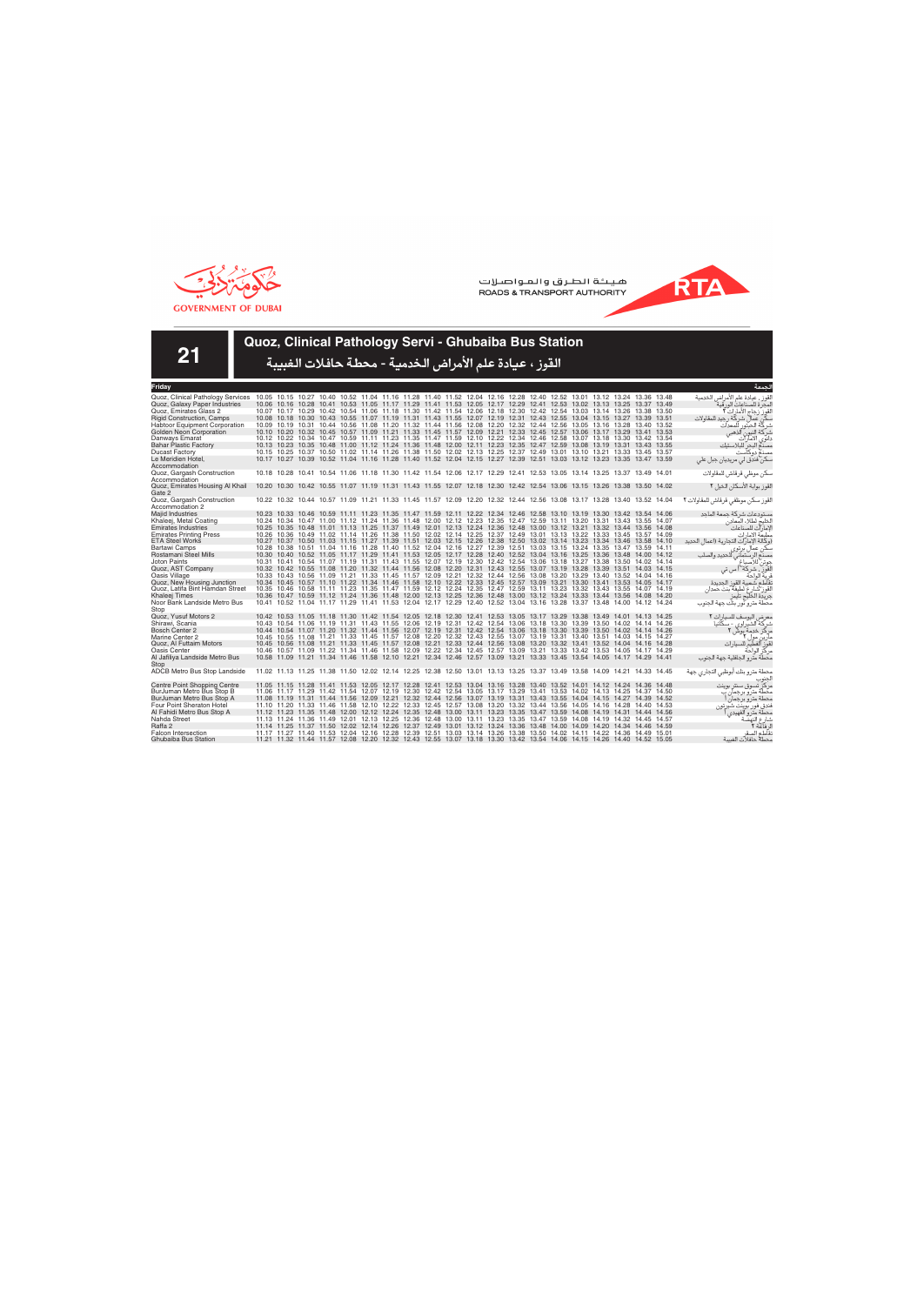



**21**

## **Quoz, Clinical Pathology Servi - Ghubaiba Bus Station**

| Friday                                    |                                                                                                                         |  |                                                                                                                         |  |  |  |  |  |  |  | لحمعة                                   |
|-------------------------------------------|-------------------------------------------------------------------------------------------------------------------------|--|-------------------------------------------------------------------------------------------------------------------------|--|--|--|--|--|--|--|-----------------------------------------|
| Quoz, Clinical Pathology Services         | 13.58 14.10 14.20 14.29 14.39 14.50 15.00 15.10 15.20 15.30 15.40 15.50 16.00 16.10 16.20 16.30 16.40 16.50 17.00 17.10 |  |                                                                                                                         |  |  |  |  |  |  |  | القوز ، عيادة علم الأمراض الخدمية       |
| Quoz, Galaxy Paper Industries             |                                                                                                                         |  | 13.59 14.11 14.21 14.30 14.40 14.51 15.01 15.11 15.21 15.31 15.41 15.51 16.01 16.11 16.21 16.31 16.41 16.51 17.01 17.11 |  |  |  |  |  |  |  | لمحر ة للصناعات الور قية                |
| Quoz. Emirates Glass 2                    |                                                                                                                         |  | 14.00 14.12 14.22 14.31 14.41 14.52 15.02 15.12 15.22 15.32 15.42 15.52 16.02 16.12 16.22 16.32 16.42 16.52 17.02 17.12 |  |  |  |  |  |  |  | القوز زجاج الأمارات ٢ّ                  |
| <b>Rigid Construction, Camps</b>          |                                                                                                                         |  | 14.01 14.13 14.23 14.32 14.42 14.53 15.03 15.13 15.23 15.33 15.43 15.53 16.03 16.13 16.23 16.33 16.43 16.53 17.03 17.13 |  |  |  |  |  |  |  | كن عمال شركة رجيد للمقاولات             |
| Habtoor Equipment Corporation             |                                                                                                                         |  | 14.02 14.14 14.24 14.33 14.43 14.54 15.04 15.14 15.24 15.34 15.44 15.54 16.04 16.14 16.24 16.34 16.44 16.54 17.04 17.14 |  |  |  |  |  |  |  | شركة الحبتور<br>للمعدات                 |
| Golden Neon Corporation                   |                                                                                                                         |  | 14.03 14.15 14.25 14.34 14.44 14.55 15.05 15.15 15.25 15.35 15.45 15.55 16.05 16.15 16.25 16.35 16.45 16.55 17.05 17.15 |  |  |  |  |  |  |  | آلذهبي<br>شركة النيون                   |
| Danways Emarat                            |                                                                                                                         |  | 14.04 14.16 14.26 14.35 14.45 14.56 15.06 15.16 15.26 15.36 15.46 15.56 16.06 16.16 16.26 16.36 16.46 16.56 17.06 17.16 |  |  |  |  |  |  |  | الامآرآت<br>دانوی                       |
| <b>Bahar Plastic Factory</b>              |                                                                                                                         |  | 14.05 14.17 14.27 14.36 14.46 14.57 15.07 15.17 15.27 15.37 15.47 15.57 16.07 16.17 16.27 16.37 16.47 16.57 17.07 17.17 |  |  |  |  |  |  |  | مصدم البحر للبلاستيك                    |
| <b>Ducast Factory</b>                     |                                                                                                                         |  | 14.07 14.19 14.29 14.38 14.48 14.59 15.09 15.19 15.29 15.39 15.49 15.59 16.09 16.19 16.29 16.39 16.49 16.59 17.09 17.19 |  |  |  |  |  |  |  | مصنع دوكآست                             |
| Le Meridien Hotel,                        |                                                                                                                         |  | 14.09 14.21 14.31 14.40 14.50 15.01 15.11 15.21 15.31 15.41 15.51 16.01 16.11 16.21 16.31 16.41 16.51 17.01 17.11 17.21 |  |  |  |  |  |  |  | سکن فندق لی مریدیان جبل علی             |
| Accommodation                             |                                                                                                                         |  |                                                                                                                         |  |  |  |  |  |  |  |                                         |
| Quoz, Gargash Construction                |                                                                                                                         |  | 14.11 14.23 14.33 14.42 14.52 15.03 15.13 15.23 15.33 15.43 15.53 16.03 16.13 16.23 16.33 16.43 16.53 17.03 17.13 17.23 |  |  |  |  |  |  |  | سكن موظى قرقاش للمقاولات                |
| Accommodation                             |                                                                                                                         |  |                                                                                                                         |  |  |  |  |  |  |  |                                         |
| Quoz, Emirates Housing Al Khail<br>Gate 2 | 14.12 14.24 14.34 14.43 14.53 15.04 15.14 15.24 15.34 15.44 15.54 16.05 16.15 16.25 16.35 16.45 16.55 17.05 17.15 17.25 |  |                                                                                                                         |  |  |  |  |  |  |  | لقوز بوابة الأسكان الخيل ٢              |
| Quoz, Gargash Construction                |                                                                                                                         |  | 14.14 14.26 14.36 14.45 14.55 15.06 15.16 15.26 15.36 15.46 15.56 16.07 16.17 16.27 16.37 16.47 16.57 17.07 17.17 17.27 |  |  |  |  |  |  |  | القوز سكن موظفى قرقاش للمقاولات ٢       |
| Accommodation 2                           |                                                                                                                         |  |                                                                                                                         |  |  |  |  |  |  |  |                                         |
| Majid Industries                          |                                                                                                                         |  | 14.16 14.28 14.38 14.47 14.57 15.08 15.18 15.28 15.38 15.48 15.58 16.08 16.18 16.28 16.38 16.48 16.58 17.08 17.18 17.28 |  |  |  |  |  |  |  | مستودعات شركة جمعة الماحد               |
| Khaleej, Metal Coating                    |                                                                                                                         |  | 14.17 14.29 14.39 14.48 14.58 15.09 15.19 15.29 15.39 15.49 15.59 16.09 16.19 16.29 16.39 16.49 16.59 17.09 17.19 17.29 |  |  |  |  |  |  |  | الخليج لطلاء المعادن                    |
| <b>Emirates Industries</b>                |                                                                                                                         |  | 14.18 14.30 14.40 14.49 14.59 15.10 15.20 15.30 15.40 15.50 16.00 16.10 16.20 16.30 16.40 16.50 17.00 17.10 17.20 17.30 |  |  |  |  |  |  |  | الإمارآت للصناعات                       |
| <b>Emirates Printing Press</b>            |                                                                                                                         |  | 14.19 14.31 14.41 14.50 15.00 15.11 15.21 15.31 15.41 15.51 16.01 16.11 16.21 16.31 16.41 16.51 17.01 17.11 17.21 17.31 |  |  |  |  |  |  |  | مطبعة الامارات                          |
| <b>ETA Steel Works</b>                    |                                                                                                                         |  | 14.20 14.32 14.42 14.51 15.01 15.12 15.22 15.32 15.42 15.52 16.02 16.12 16.22 16.32 16.42 16.52 17.02 17.12 17.22 17.32 |  |  |  |  |  |  |  | (وكالة الإمار ات التجارية (اعمال الحديد |
| Bartawi Camps                             |                                                                                                                         |  | 14.21 14.33 14.43 14.52 15.02 15.13 15.23 15.33 15.43 15.53 16.03 16.13 16.23 16.33 16.43 16.53 17.03 17.13 17.23 17.34 |  |  |  |  |  |  |  | سکن عمال بر توی                         |
| Rostamani Steel Mills                     |                                                                                                                         |  | 14.22 14.34 14.44 14.53 15.03 15.14 15.24 15.34 15.44 15.54 16.04 16.15 16.25 16.35 16.45 16.55 17.05 17.15 17.25 17.35 |  |  |  |  |  |  |  | للحديد والصلب<br>مصنع الرستماني         |
| <b>Joton Paints</b>                       |                                                                                                                         |  | 14.24 14.36 14.46 14.55 15.05 15.16 15.26 15.36 15.46 15.56 16.06 16.16 16.26 16.36 16.46 16.56 17.06 17.16 17.26 17.37 |  |  |  |  |  |  |  | جوتن للاصداغ                            |
| Quoz, AST Company                         |                                                                                                                         |  | 14.25 14.37 14.47 14.56 15.06 15.17 15.27 15.37 15.47 15.57 16.07 16.17 16.27 16.37 16.47 16.57 17.07 17.17 17.27 17.38 |  |  |  |  |  |  |  | القوز ، شركة أ س تى                     |
| Oasis Village                             |                                                                                                                         |  | 14.26 14.38 14.48 14.57 15.07 15.18 15.28 15.38 15.48 15.58 16.08 16.19 16.29 16.39 16.49 16.59 17.09 17.19 17.29 17.40 |  |  |  |  |  |  |  | فرية الواحة                             |
| Quoz, New Housing Junction                |                                                                                                                         |  | 14.27 14.39 14.49 14.58 15.08 15.19 15.29 15.39 15.49 15.59 16.09 16.20 16.30 16.40 16.50 17.00 17.10 17.20 17.30 17.41 |  |  |  |  |  |  |  | نقاطع شعبية القوز الجديدة               |
| Quoz, Latifa Bint Hamdan Street           |                                                                                                                         |  | 14.29 14.41 14.51 15.00 15.10 15.21 15.31 15.41 15.51 16.01 16.11 16.21 16.31 16.41 16.51 17.01 17.11 17.21 17.32 17.43 |  |  |  |  |  |  |  | لقوز شارع لطيفة بنت حمدان               |
| Khaleej Times                             |                                                                                                                         |  | 14.30 14.42 14.52 15.01 15.11 15.22 15.32 15.42 15.52 16.02 16.12 16.22 16.32 16.42 16.52 17.02 17.12 17.22 17.33 17.44 |  |  |  |  |  |  |  | جريدة الخليج تايمز                      |
| Noor Bank Landside Metro Bus<br>Stop      |                                                                                                                         |  | 14.35 14.47 14.57 15.06 15.16 15.27 15.37 15.47 15.57 16.08 16.18 16.28 16.38 16.48 16.58 17.08 17.18 17.28 17.38 17.49 |  |  |  |  |  |  |  | محطة مترو نور بنك جهة الجنوب            |
| Quoz, Yusuf Motors 2                      |                                                                                                                         |  | 14.37 14.49 14.59 15.08 15.18 15.29 15.39 15.49 15.58 16.09 16.19 16.29 16.39 16.49 16.59 17.09 17.19 17.30 17.39 17.50 |  |  |  |  |  |  |  | معرض اليوسف للسيارات ٢                  |
| Shirawi, Scania                           |                                                                                                                         |  | 14.37 14.49 14.59 15.08 15.18 15.29 15.39 15.49 15.59 16.10 16.20 16.30 16.40 16.50 17.00 17.10 17.20 17.30 17.40 17.51 |  |  |  |  |  |  |  | شرکة الشير اوي - سکانيا                 |
| Bosch Center 2                            |                                                                                                                         |  | 14.38 14.50 15.00 15.09 15.19 15.30 15.40 15.50 16.00 16.10 16.20 16.31 16.41 16.51 17.01 17.11 17.21 17.31 17.40 17.51 |  |  |  |  |  |  |  | مركز خدمة بوش                           |
| Marine Center 2                           |                                                                                                                         |  | 14.39 14.51 15.01 15.10 15.20 15.31 15.41 15.51 16.01 16.11 16.21 16.32 16.42 16.52 17.02 17.12 17.22 17.32 17.41 17.52 |  |  |  |  |  |  |  | مار ین مول ۲                            |
| Quoz, Al Futtaim Motors                   |                                                                                                                         |  | 14.40 14.52 15.02 15.11 15.21 15.32 15.42 15.51 16.01 16.12 16.22 16.32 16.42 16.52 17.02 17.12 17.22 17.32 17.42 17.53 |  |  |  |  |  |  |  | للسيار ات<br>قوز الفطيم                 |
| Oasis Center                              |                                                                                                                         |  | 14.40 14.52 15.02 15.11 15.21 15.32 15.42 15.52 16.02 16.13 16.23 16.33 16.43 16.53 17.03 17.13 17.23 17.33 17.43 17.54 |  |  |  |  |  |  |  | مركز الواحة                             |
| Al Jafiliya Landside Metro Bus<br>Stop    |                                                                                                                         |  | 14.53 15.05 15.15 15.24 15.34 15.45 15.55 16.05 16.14 16.25 16.35 16.45 16.55 17.05 17.15 17.25 17.35 17.46 17.55 18.06 |  |  |  |  |  |  |  | محطة مترو الجافلية جهة الجنوب           |
| ADCB Metro Bus Stop Landside              |                                                                                                                         |  | 14.57 15.09 15.19 15.28 15.38 15.49 15.59 16.09 16.18 16.29 16.39 16.49 16.59 17.09 17.19 17.29 17.40 17.50 18.00 18.11 |  |  |  |  |  |  |  | محطة مترو بنك أبوظبي التجاري جهة        |
| <b>Centre Point Shopping Centre</b>       |                                                                                                                         |  | 15.00 15.12 15.22 15.31 15.41 15.52 16.03 16.13 16.22 16.33 16.43 16.53 17.03 17.13 17.23 17.33 17.43 17.54 18.03 18.14 |  |  |  |  |  |  |  | مركز تسوق سنتر بوينت                    |
| BurJuman Metro Bus Stop B                 |                                                                                                                         |  | 15.02 15.14 15.24 15.33 15.43 15.54 16.05 16.15 16.24 16.35 16.45 16.55 17.05 17.15 17.25 17.35 17.45 17.56 18.05 18.16 |  |  |  |  |  |  |  | محطة مترو برجمان ب                      |
| BurJuman Metro Bus Stop A                 |                                                                                                                         |  | 15.04 15.16 15.26 15.35 15.45 15.56 16.08 16.18 16.27 16.38 16.48 16.58 17.08 17.18 17.28 17.37 17.48 17.58 18.08 18.19 |  |  |  |  |  |  |  | محطة مترو برجمان                        |
| Four Point Sheraton Hotel                 |                                                                                                                         |  | 15.05 15.17 15.27 15.36 15.46 15.57 16.09 16.19 16.28 16.39 16.49 16.59 17.09 17.19 17.29 17.39 17.49 18.00 18.09 18.20 |  |  |  |  |  |  |  | فندق فور بوينت شير تون                  |
| Al Fahidi Metro Bus Stop A                |                                                                                                                         |  | 15.08 15.20 15.30 15.39 15.49 16.00 16.13 16.22 16.32 16.42 16.52 17.03 17.13 17.23 17.33 17.43 17.53 18.04 18.13 18.24 |  |  |  |  |  |  |  | محطة مترو الفهيدى ا                     |
| Nahda Street                              |                                                                                                                         |  | 15.09 15.21 15.31 15.40 15.50 16.01 16.14 16.23 16.33 16.43 16.53 17.04 17.14 17.24 17.34 17.44 17.54 18.05 18.14 18.25 |  |  |  |  |  |  |  | شارع النهضة                             |
| Raffa 2                                   |                                                                                                                         |  | 15.11 15.23 15.33 15.42 15.52 16.02 16.15 16.24 16.34 16.44 16.54 17.05 17.15 17.25 17.35 17.45 17.55 18.06 18.15 18.26 |  |  |  |  |  |  |  | ل فاعة ٢                                |
| <b>Falcon Intersection</b>                |                                                                                                                         |  | 15.13 15.25 15.35 15.44 15.54 16.05 16.17 16.27 16.36 16.47 16.57 17.07 17.17 17.27 17.38 17.47 17.58 18.08 18.18 18.29 |  |  |  |  |  |  |  | نقآطع الصقر                             |
| Ghubaiba Bus Station                      |                                                                                                                         |  | 15.17 15.29 15.39 15.48 15.58 16.11 16.23 16.33 16.42 16.53 17.03 17.13 17.23 17.33 17.43 17.53 18.03 18.14 18.23 18.34 |  |  |  |  |  |  |  | محطة حافلات الغسة                       |
|                                           |                                                                                                                         |  |                                                                                                                         |  |  |  |  |  |  |  |                                         |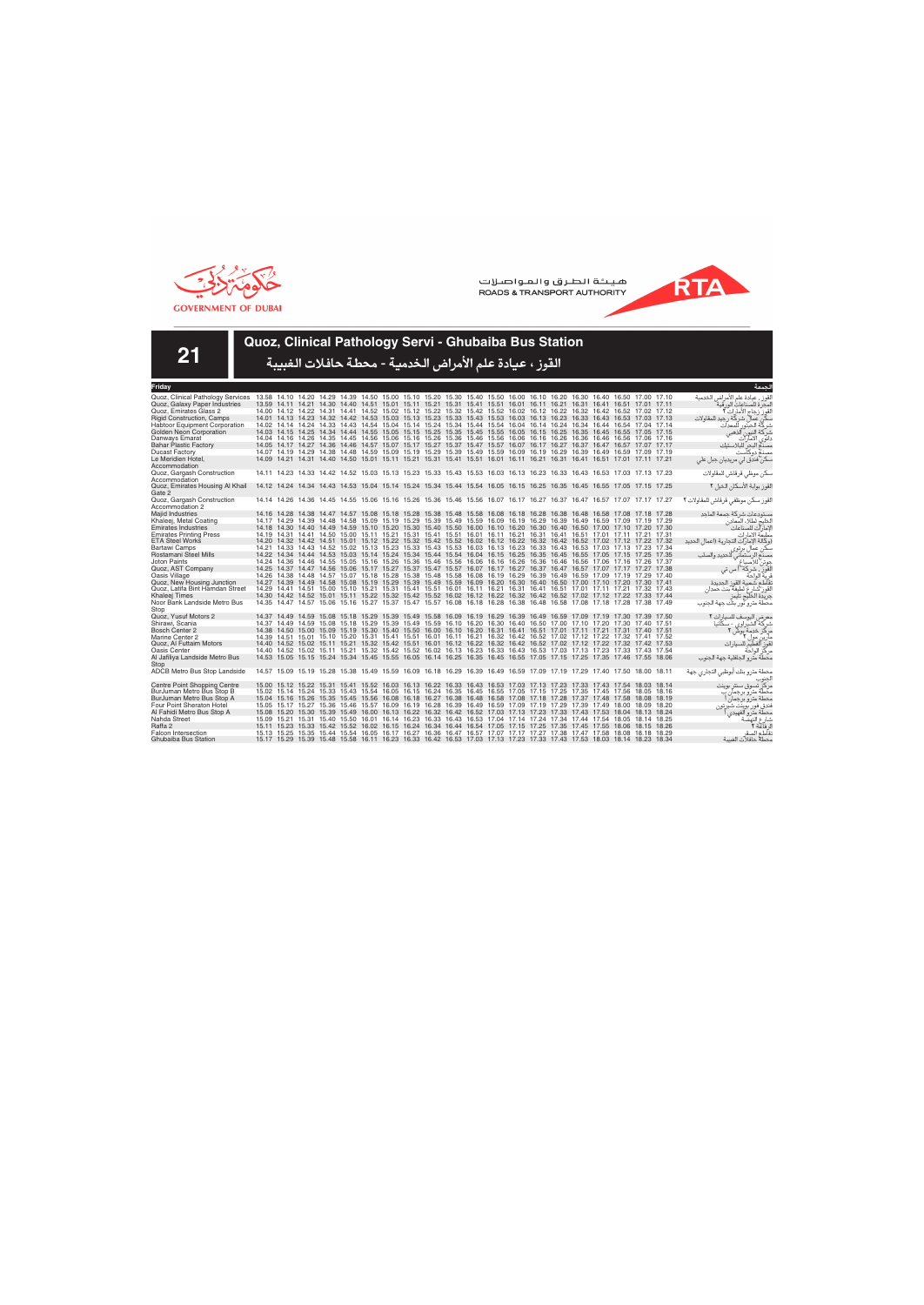



**21**

## **Quoz, Clinical Pathology Servi - Ghubaiba Bus Station**

| Friday                                                                                                                                                    |  |  |  |                                                                                                                                                                                                                                                    |  |  |  |  |  |  | لحمعة                                   |
|-----------------------------------------------------------------------------------------------------------------------------------------------------------|--|--|--|----------------------------------------------------------------------------------------------------------------------------------------------------------------------------------------------------------------------------------------------------|--|--|--|--|--|--|-----------------------------------------|
| Quoz, Clinical Pathology Services 17.20 17.30 17.40 17.50 18.00 18.10 18.20 18.32 18.43 18.55 19.04 19.15 19.25 19.35 19.45 19.54 20.05 20.15 20.25 20.35 |  |  |  |                                                                                                                                                                                                                                                    |  |  |  |  |  |  | لقوز ، عيادة علم الأمراض الخدمية        |
| Quoz, Galaxy Paper Industries                                                                                                                             |  |  |  | 17.21 17.31 17.41 17.51 18.01 18.11 18.21 18.33 18.44 18.56 19.05 19.16 19.26 19.36 19.46 19.55 20.06 20.16 20.26 20.36                                                                                                                            |  |  |  |  |  |  | لمحر ة للصناعات الور قبة                |
| Quoz. Emirates Glass 2                                                                                                                                    |  |  |  | 17.22 17.31 17.41 17.51 18.01 18.11 18.21 18.33 18.44 18.56 19.05 19.16 19.26 19.36 19.46 19.55 20.06 20.16 20.26 20.36                                                                                                                            |  |  |  |  |  |  | القوز زجاج الأمار ات ٢                  |
| <b>Rigid Construction, Camps</b>                                                                                                                          |  |  |  | 17.23 17.32 17.42 17.52 18.02 18.12 18.22 18.34 18.45 18.57 19.06 19.17 19.27 19.37 19.47 19.56 20.07 20.17 20.27 20.37                                                                                                                            |  |  |  |  |  |  | كن عمال شركة رجيد للمقاولات             |
| <b>Habtoor Equipment Corporation</b>                                                                                                                      |  |  |  | 17.24 17.34 17.44 17.54 18.04 18.14 18.24 18.36 18.47 18.59 19.08 19.19 19.29 19.39 19.49 19.58 20.09 20.19 20.29 20.39                                                                                                                            |  |  |  |  |  |  | شر كّة الحبّة ر<br>للمعدات              |
| Golden Neon Corporation                                                                                                                                   |  |  |  | 17.25 17.35 17.45 17.55 18.05 18.15 18.25 18.37 18.48 19.00 19.09 19.20 19.30 19.40 19.50 19.59 20.10 20.20 20.30 20.40                                                                                                                            |  |  |  |  |  |  | آلذهبے<br>شركة النيون                   |
| Danways Emarat                                                                                                                                            |  |  |  | 17.26 17.37 17.47 17.57 18.07 18.17 18.27 18.39 18.50 19.02 19.11 19.22 19.32 19.42 19.52 20.01 20.12 20.22 20.32 20.42                                                                                                                            |  |  |  |  |  |  | دانوي الامآرات                          |
| <b>Bahar Plastic Factory</b>                                                                                                                              |  |  |  | 17.27 17.38 17.48 17.58 18.08 18.18 18.28 18.40 18.51 19.03 19.12 19.23 19.33 19.43 19.53 20.02 20.13 20.23 20.33 20.43                                                                                                                            |  |  |  |  |  |  | مصدع البحر للبلاستيك                    |
| <b>Ducast Factory</b>                                                                                                                                     |  |  |  | 17.29 17.40 17.50 18.00 18.10 18.20 18.30 18.42 18.53 19.05 19.14 19.25 19.35 19.45 19.55 20.04 20.15 20.25 20.35 20.45                                                                                                                            |  |  |  |  |  |  | مصنع دوكآست                             |
| Le Meridien Hotel,                                                                                                                                        |  |  |  | 17.31 17.42 17.52 18.02 18.12 18.22 18.32 18.44 18.55 19.07 19.16 19.27 19.37 19.47 19.57 20.05 20.16 20.26 20.36 20.46                                                                                                                            |  |  |  |  |  |  | سکن فندق لی مریدیان جبل علی             |
| Accommodation                                                                                                                                             |  |  |  |                                                                                                                                                                                                                                                    |  |  |  |  |  |  |                                         |
| Quoz, Gargash Construction                                                                                                                                |  |  |  | 17.33 17.43 17.53 18.03 18.13 18.23 18.33 18.45 18.56 19.08 19.17 19.28 19.38 19.48 19.58 20.07 20.18 20.28 20.38 20.48                                                                                                                            |  |  |  |  |  |  | سكن موظى قرقاش للمقاولات                |
| Accommodation                                                                                                                                             |  |  |  |                                                                                                                                                                                                                                                    |  |  |  |  |  |  |                                         |
| Quoz, Emirates Housing Al Khail                                                                                                                           |  |  |  | 17.35 17.45 17.55 18.05 18.15 18.25 18.35 18.47 18.58 19.10 19.19 19.30 19.40 19.50 20.00 20.09 20.20 20.30 20.40 20.50                                                                                                                            |  |  |  |  |  |  | القوز بوابة الأسكان الخيل ٢             |
| Gate 2                                                                                                                                                    |  |  |  |                                                                                                                                                                                                                                                    |  |  |  |  |  |  |                                         |
| Quoz, Gargash Construction                                                                                                                                |  |  |  | 17.37 17.47 17.57 18.07 18.17 18.27 18.37 18.49 19.00 19.12 19.21 19.32 19.42 19.52 20.02 20.11 20.22 20.32 20.42 20.52                                                                                                                            |  |  |  |  |  |  | القوز سكن موظفى قرقاش للمقاولات ٢       |
| Accommodation 2                                                                                                                                           |  |  |  |                                                                                                                                                                                                                                                    |  |  |  |  |  |  |                                         |
| Majid Industries                                                                                                                                          |  |  |  | 17.38 17.48 17.58 18.08 18.18 18.28 18.38 18.50 19.01 19.13 19.22 19.33 19.43 19.53 20.03 20.12 20.23 20.33 20.43 20.53                                                                                                                            |  |  |  |  |  |  | مستودعات شركة جمعة الماحد               |
| Khaleej, Metal Coating                                                                                                                                    |  |  |  | 17.39 17.50 18.00 18.10 18.20 18.30 18.40 18.52 19.03 19.15 19.24 19.35 19.45 19.55 20.05 20.13 20.24 20.34 20.44 20.54                                                                                                                            |  |  |  |  |  |  | الخليج لطلاء المعادن                    |
| <b>Emirates Industries</b>                                                                                                                                |  |  |  | 17.40 17.51 18.01 18.11 18.21 18.31 18.41 18.53 19.04 19.16 19.25 19.36 19.46 19.56 20.06 20.14 20.25 20.35 20.45 20.55                                                                                                                            |  |  |  |  |  |  | لإمارات للصناعات                        |
| <b>Emirates Printing Press</b>                                                                                                                            |  |  |  | 17.41 17.52 18.02 18.12 18.22 18.32 18.42 18.54 19.05 19.17 19.26 19.37 19.47 19.57 20.07 20.15 20.26 20.36 20.46 20.56                                                                                                                            |  |  |  |  |  |  | مطبعة الامارات                          |
| <b>ETA Steel Works</b><br>Bartawi Camps                                                                                                                   |  |  |  | 17.42 17.53 18.03 18.13 18.23 18.33 18.43 18.55 19.06 19.18 19.27 19.38 19.48 19.58 20.08 20.16 20.27 20.37 20.47 20.57<br>17.44 17.54 18.04 18.14 18.24 18.34 18.44 18.56 19.07 19.19 19.28 19.39 19.49 19.59 20.09 20.18 20.29 20.39 20.49 20.58 |  |  |  |  |  |  | (وكالة الإمار ات التجارية (اعمال الحديد |
| Rostamani Steel Mills                                                                                                                                     |  |  |  | 17.45 17.56 18.06 18.16 18.26 18.36 18.46 18.58 19.09 19.21 19.30 19.41 19.51 20.01 20.11 20.19 20.30 20.40 20.50 21.00                                                                                                                            |  |  |  |  |  |  | سکن عمال بر تو ی                        |
| <b>Joton Paints</b>                                                                                                                                       |  |  |  | 17.47 17.57 18.07 18.17 18.27 18.37 18.47 18.59 19.10 19.22 19.31 19.42 19.52 20.02 20.12 20.21 20.32 20.42 20.52 21.01                                                                                                                            |  |  |  |  |  |  | للحديد والصلب<br>مصنع الرستماني ا       |
| Quoz, AST Company                                                                                                                                         |  |  |  | 17.48 17.58 18.08 18.18 18.28 18.38 18.48 19.00 19.11 19.23 19.32 19.43 19.53 20.03 20.13 20.22 20.33 20.43 20.53 21.02                                                                                                                            |  |  |  |  |  |  | جوتن للاصباغ<br>القور ، شركة أ س تي     |
| Oasis Village                                                                                                                                             |  |  |  | 17.50 18.00 18.10 18.20 18.30 18.40 18.50 19.02 19.13 19.25 19.34 19.45 19.55 20.05 20.15 20.23 20.34 20.44 20.54 21.03                                                                                                                            |  |  |  |  |  |  | ف بة الواحة                             |
| Quoz, New Housing Junction                                                                                                                                |  |  |  | 17.51 18.02 18.12 18.22 18.32 18.42 18.52 19.04 19.15 19.27 19.36 19.47 19.57 20.06 20.16 20.24 20.35 20.45 20.55 21.04                                                                                                                            |  |  |  |  |  |  | تقاطع شعبية القوز الجديدة               |
| Quoz. Latifa Bint Hamdan Street                                                                                                                           |  |  |  | 17.53 18.04 18.14 18.24 18.34 18.44 18.54 19.06 19.17 19.29 19.38 19.49 19.59 20.07 20.17 20.26 20.37 20.47 20.57 21.06                                                                                                                            |  |  |  |  |  |  | لقوز شارع لطيفة بنت حمدان               |
| Khaleei Times                                                                                                                                             |  |  |  | 17.54 18.05 18.15 18.25 18.35 18.45 18.55 19.07 19.18 19.30 19.39 19.50 20.00 20.08 20.18 20.27 20.38 20.48 20.58 21.06                                                                                                                            |  |  |  |  |  |  | جريدة الخليج تايمز                      |
| Noor Bank Landside Metro Bus                                                                                                                              |  |  |  | 17.59 18.09 18.19 18.29 18.39 18.49 18.59 19.11 19.22 19.34 19.43 19.54 20.04 20.13 20.23 20.31 20.42 20.52 21.02 21.11                                                                                                                            |  |  |  |  |  |  | محطة مترو نور بنك جهة الجنوب            |
| Stop                                                                                                                                                      |  |  |  |                                                                                                                                                                                                                                                    |  |  |  |  |  |  |                                         |
| Quoz. Yusuf Motors 2                                                                                                                                      |  |  |  | 18.00 18.11 18.21 18.31 18.41 18.51 19.01 19.13 19.24 19.36 19.45 19.56 20.06 20.14 20.24 20.33 20.44 20.54 21.03 21.12                                                                                                                            |  |  |  |  |  |  | معرض اليوسف للسيارات ٢                  |
| Shirawi, Scania                                                                                                                                           |  |  |  | 18.01 18.11 18.21 18.31 18.41 18.51 19.01 19.13 19.24 19.36 19.45 19.56 20.06 20.15 20.25 20.33 20.44 20.54 21.04 21.13                                                                                                                            |  |  |  |  |  |  | شرکة الشيراوي - سکانيا                  |
| Bosch Center 2                                                                                                                                            |  |  |  | 18.01 18.12 18.22 18.32 18.42 18.52 19.02 19.14 19.25 19.37 19.46 19.57 20.07 20.16 20.26 20.34 20.45 20.55 21.05 21.13                                                                                                                            |  |  |  |  |  |  | مرکز خدمة بوش ۲                         |
| Marine Center 2                                                                                                                                           |  |  |  | 18.02 18.13 18.23 18.33 18.43 18.53 19.03 19.15 19.26 19.38 19.47 19.58 20.08 20.16 20.26 20.35 20.46 20.56 21.06 21.14                                                                                                                            |  |  |  |  |  |  | مار ین مول ۲                            |
| Quoz, Al Futtaim Motors                                                                                                                                   |  |  |  | 18.03 18.13 18.23 18.33 18.43 18.53 19.03 19.15 19.26 19.38 19.47 19.59 20.09 20.17 20.27 20.36 20.47 20.56 21.06 21.15                                                                                                                            |  |  |  |  |  |  | لقوز الفطيم للسيار ات                   |
| <b>Oasis Center</b>                                                                                                                                       |  |  |  | 18.04 18.14 18.24 18.34 18.44 18.54 19.04 19.16 19.27 19.39 19.48 19.59 20.09 20.18 20.28 20.36 20.47 20.57 21.07 21.16                                                                                                                            |  |  |  |  |  |  | مركز الواحة                             |
| Al Jafiliya Landside Metro Bus                                                                                                                            |  |  |  | 18.16 18.27 18.37 18.47 18.57 19.07 19.17 19.29 19.40 19.52 20.01 20.12 20.22 20.31 20.41 20.49 21.00 21.10 21.19 21.28                                                                                                                            |  |  |  |  |  |  | محطة مترو الجافلية جهة الجنوب           |
| Stop                                                                                                                                                      |  |  |  |                                                                                                                                                                                                                                                    |  |  |  |  |  |  |                                         |
| ADCB Metro Bus Stop Landside                                                                                                                              |  |  |  | 18.21 18.31 18.41 18.51 19.01 19.11 19.21 19.33 19.44 19.56 20.05 20.17 20.27 20.35 20.45 20.54 21.04 21.14 21.23 21.32                                                                                                                            |  |  |  |  |  |  | محطة مترو بنك أبوظبي التجاري جهة        |
|                                                                                                                                                           |  |  |  |                                                                                                                                                                                                                                                    |  |  |  |  |  |  |                                         |
| Centre Point Shopping Centre                                                                                                                              |  |  |  | 18.24 18.35 18.45 18.55 19.05 19.15 19.25 19.37 19.48 20.00 20.10 20.21 20.31 20.40 20.50 20.58 21.08 21.17 21.27 21.35                                                                                                                            |  |  |  |  |  |  | مر کز تسوق سنتر بوینت                   |
| BurJuman Metro Bus Stop B                                                                                                                                 |  |  |  | 18.26 18.37 18.47 18.57 19.07 19.17 19.27 19.39 19.50 20.03 20.12 20.24 20.34 20.42 20.52 21.00 21.10 21.19 21.29 21.37                                                                                                                            |  |  |  |  |  |  | محطة متر و بر حمان ب                    |
| BurJuman Metro Bus Stop A                                                                                                                                 |  |  |  | 18.29 18.39 18.49 18.59 19.09 19.19 19.29 19.41 19.52 20.06 20.16 20.27 20.37 20.46 20.56 21.03 21.12 21.22 21.31 21.40                                                                                                                            |  |  |  |  |  |  | محطة مترو برجمان                        |
| Four Point Sheraton Hotel                                                                                                                                 |  |  |  | 18.30 18.41 18.51 19.01 19.11 19.21 19.31 19.43 19.54 20.07 20.17 20.29 20.39 20.47 20.57 21.04 21.13 21.23 21.32 21.41                                                                                                                            |  |  |  |  |  |  | فندق فور بوينت شير تون                  |
| Al Fahidi Metro Bus Stop A                                                                                                                                |  |  |  | 18.34 18.45 18.55 19.05 19.15 19.25 19.35 19.47 19.58 20.11 20.21 20.33 20.43 20.51 21.01 21.08 21.17 21.26 21.36 21.44                                                                                                                            |  |  |  |  |  |  | محطة متر و الفهيدي                      |
| Nahda Street                                                                                                                                              |  |  |  | 18.35 18.46 18.56 19.06 19.16 19.26 19.36 19.48 19.59 20.12 20.22 20.34 20.44 20.52 21.02 21.08 21.17 21.27 21.36 21.45                                                                                                                            |  |  |  |  |  |  | شارع النهضة                             |
| Raffa 2                                                                                                                                                   |  |  |  | 18.36 18.47 18.57 19.07 19.17 19.27 19.37 19.49 20.00 20.13 20.23 20.35 20.45 20.53 21.03 21.09 21.18 21.28 21.37 21.46                                                                                                                            |  |  |  |  |  |  | ل فاعة ٢                                |
| <b>Falcon Intersection</b>                                                                                                                                |  |  |  | 18.39 18.49 18.59 19.09 19.19 19.29 19.39 19.51 20.02 20.16 20.26 20.37 20.47 20.56 21.05 21.11 21.20 21.30 21.39 21.48                                                                                                                            |  |  |  |  |  |  | نقاطع الصقر                             |
| Ghubaiba Bus Station                                                                                                                                      |  |  |  | 18.44 18.55 19.05 19.15 19.25 19.35 19.45 19.57 20.06 20.20 20.30 20.41 20.51 21.00 21.09 21.15 21.24 21.34 21.43 21.52                                                                                                                            |  |  |  |  |  |  | محطة حافلات الغسة                       |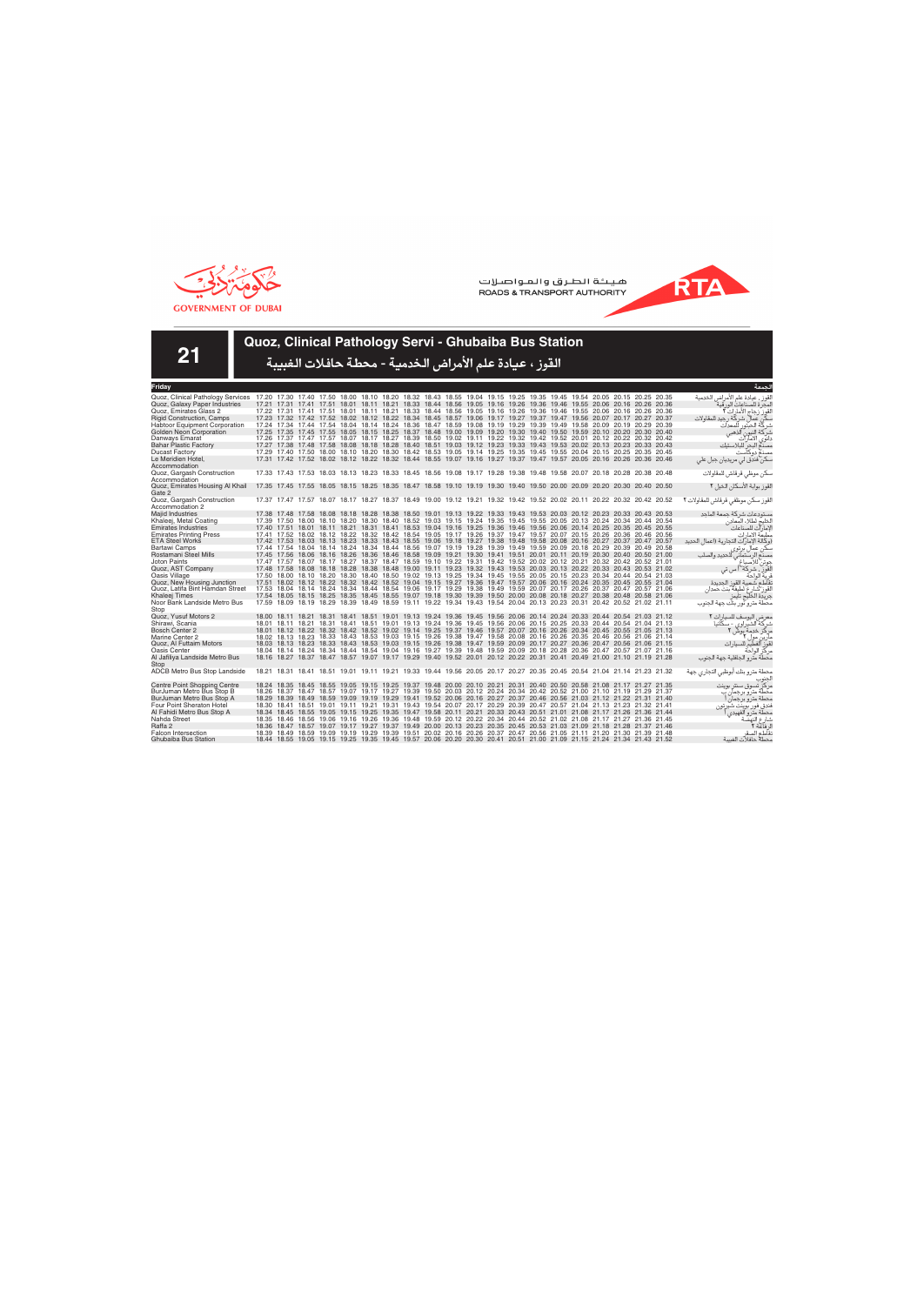



**21**

# **Quoz, Clinical Pathology Servi - Ghubaiba Bus Station**

| Fridav                                |  |                                                                                                                                                                                                    | لحمعة                                   |
|---------------------------------------|--|----------------------------------------------------------------------------------------------------------------------------------------------------------------------------------------------------|-----------------------------------------|
| Quoz, Clinical Pathology Services     |  | 20.45 20.55 21.05 21.13 21.30 21.43 21.56 22.13 22.30 22.45 23.00 23.15 23.30 23.45 00.00 00.15                                                                                                    | لقوز ، عيادة علم الأمراض الخدمية        |
| Quoz, Galaxy Paper Industries         |  | 20.46 20.56 21.06 21.14 21.31 21.44 21.57 22.14 22.31 22.46 23.01 23.16 23.31 23.46 00.01 00.16                                                                                                    | لمحر ة للصناعات الور قبة                |
| Quoz. Emirates Glass 2                |  | 20.46 20.56 21.06 21.14 21.31 21.44 21.57 22.14 22.31 22.46 23.01 23.16 23.31 23.46 00.01 00.16                                                                                                    | القوز رجاج الأمارات ٢                   |
| <b>Rigid Construction, Camps</b>      |  | 20.47 20.57 21.07 21.15 21.32 21.45 21.58 22.15 22.32 22.47 23.02 23.17 23.32 23.47 00.02 00.17                                                                                                    | كة , حدد للمقاولات<br>دن عمال شر        |
| Habtoor Equipment Corporation         |  | 20.49 20.59 21.09 21.17 21.34 21.47 22.00 22.17 22.34 22.49 23.04 23.19 23.33 23.48 00.03 00.18                                                                                                    | شر كّة الحبّتور<br>للمعدات              |
| Golden Neon Corporation               |  | 20.50 21.00 21.10 21.18 21.35 21.48 22.01 22.18 22.35 22.50 23.05 23.20 23.34 23.49 00.04 00.19                                                                                                    | شركة النيون<br>الذهبے                   |
| Danways Emarat                        |  | 20.52 21.02 21.12 21.20 21.37 21.50 22.03 22.20 22.37 22.52 23.07 23.22 23.35 23.50 00.05 00.20                                                                                                    | الامار آت<br>دانوى                      |
| <b>Bahar Plastic Factory</b>          |  | 20.53 21.03 21.13 21.21 21.38 21.51 22.04 22.21 22.38 22.53 23.08 23.23 23.36 23.51 00.06 00.21                                                                                                    | مصدم البحر للبلاستيك                    |
| <b>Ducast Factory</b>                 |  | 20.55 21.05 21.15 21.23 21.40 21.53 22.06 22.23 22.40 22.55 23.10 23.25 23.37 23.52 00.07 00.22                                                                                                    | مصنع دوكآست                             |
| Le Meridien Hotel,                    |  | 20.56 21.06 21.16 21.24 21.41 21.54 22.07 22.24 22.41 22.56 23.11 23.26 23.39 23.54 00.09 00.24                                                                                                    | سکن فندق لی مریدیان جبل علی             |
| Accommodation                         |  |                                                                                                                                                                                                    |                                         |
| Quoz, Gargash Construction            |  | 20.58 21.07 21.17 21.25 21.42 21.55 22.08 22.25 22.42 22.57 23.12 23.27 23.40 23.55 00.10 00.25                                                                                                    | سكن موظى قرقاش للمقاولات                |
| Accommodation                         |  |                                                                                                                                                                                                    |                                         |
| Quoz, Emirates Housing Al Khail       |  | 20.59 21.09 21.19 21.27 21.44 21.57 22.10 22.27 22.44 22.59 23.14 23.29 23.41 23.56 00.11 00.26                                                                                                    | القوز بوابة الأسكان الخيل ٢             |
| Gate 2                                |  |                                                                                                                                                                                                    |                                         |
| Quoz, Gargash Construction            |  | 21.01 21.10 21.20 21.28 21.45 21.58 22.11 22.28 22.45 23.00 23.15 23.30 23.43 23.58 00.13 00.28                                                                                                    | لقوز سكن موظفى قرقاش للمقاولات ٢        |
| Accommodation 2                       |  |                                                                                                                                                                                                    |                                         |
| <b>Majid Industries</b>               |  | 21.02 21.11 21.21 21.29 21.46 21.59 22.12 22.29 22.46 23.01 23.16 23.31 23.44 23.59 00.14 00.29                                                                                                    | مستودعات شركة حمعة الماحد               |
| Khaleej, Metal Coating                |  | 21.03 21.13 21.23 21.31 21.48 22.01 22.14 22.31 22.48 23.03 23.18 23.33 23.45 00.00 00.15 00.30                                                                                                    | الخليج لطلاء المعادن                    |
| <b>Emirates Industries</b>            |  | 21.04 21.13 21.23 21.31 21.48 22.01 22.14 22.31 22.48 23.03 23.18 23.33 23.46 00.01 00.16 00.31                                                                                                    | لإمارآت للصناعات                        |
| <b>Emirates Printing Press</b>        |  | 21.05 21.14 21.24 21.32 21.49 22.02 22.15 22.32 22.49 23.04 23.19 23.34 23.46 00.01 00.16 00.31                                                                                                    | مطبعة الامارات                          |
| <b>ETA Steel Works</b>                |  | 21.06 21.15 21.25 21.33 21.50 22.03 22.16 22.33 22.50 23.05 23.20 23.35 23.47 00.02 00.17 00.32                                                                                                    | (وكالة الإمار ات التجارية (اعمال الحديد |
| Bartawi Camps                         |  | 21.07 21.16 21.26 21.34 21.51 22.04 22.17 22.34 22.51 23.06 23.21 23.36 23.48 00.03 00.18 00.33                                                                                                    | ہکن عما(<br>، بر تو ی                   |
| Rostamani Steel Mills<br>Joton Paints |  | 21.08 21.17 21.27 21.35 21.52 22.05 22.18 22.35 22.52 23.07 23.22 23.37 23.49 00.04 00.19 00.34<br>21.09 21.18 21.28 21.36 21.53 22.06 22.19 22.36 22.53 23.08 23.23 23.38 23.50 00.05 00.20 00.35 | للحديد والصلب<br>الرستماني              |
| Quoz, AST Company                     |  | 21.10 21.19 21.29 21.37 21.54 22.07 22.20 22.37 22.54 23.09 23.24 23.39 23.51 00.06 00.21 00.36                                                                                                    | شركة أس تى                              |
| Oasis Village                         |  | 21.11 21.20 21.30 21.38 21.55 22.08 22.21 22.38 22.55 23.10 23.25 23.40 23.52 00.07 00.22 00.37                                                                                                    | ف بة الواحة                             |
| Quoz, New Housing Junction            |  | 21.12 21.21 21.31 21.39 21.56 22.09 22.22 22.39 22.56 23.11 23.26 23.40 23.53 00.08 00.23 00.38                                                                                                    | نقاطع شعبية القوز الحديدة               |
| Quoz. Latifa Bint Hamdan Street       |  | 21.14 21.23 21.33 21.41 21.58 22.11 22.24 22.41 22.58 23.13 23.28 23.41 23.54 00.09 00.24 00.39                                                                                                    | لقوز شارع لطيفة بنت حمدان               |
| Khaleei Times                         |  | 21.14 21.23 21.33 21.41 21.58 22.11 22.24 22.41 22.58 23.13 23.28 23.42 23.54 00.09 00.24 00.39                                                                                                    | حريدة الخليج تايمز                      |
| Noor Bank Landside Metro Bus          |  | 21.19 21.28 21.38 21.46 22.03 22.16 22.29 22.46 23.03 23.18 23.33 23.46 23.59 00.14 00.29 00.44                                                                                                    | محطة مترو نور بنك جهة الجنوب            |
| Stop                                  |  |                                                                                                                                                                                                    |                                         |
| Quoz. Yusuf Motors 2                  |  | 21.20 21.29 21.39 21.47 22.04 22.17 22.30 22.47 23.04 23.19 23.34 23.47 00.00 00.15 00.30 00.45                                                                                                    | معرض اليوسف للسيارات ٢                  |
| Shirawi, Scania                       |  | 21.21 21.30 21.40 21.48 22.05 22.18 22.31 22.48 23.05 23.20 23.35 23.48 00.01 00.16 00.31 00.46                                                                                                    | شركة الشير اوي - سكانيا                 |
| Bosch Center 2                        |  | 21.21 21.30 21.40 21.48 22.05 22.18 22.31 22.48 23.05 23.20 23.35 23.49 00.01 00.16 00.31 00.46                                                                                                    | مركز خدمة بوش ٢                         |
| Marine Center 2                       |  | 21.22 21.31 21.41 21.49 22.06 22.19 22.32 22.49 23.06 23.21 23.36 23.50 00.02 00.17 00.32 00.47                                                                                                    | مارین مول ۲                             |
| Quoz, Al Futtaim Motors               |  | 21.23 21.32 21.42 21.50 22.07 22.20 22.33 22.50 23.07 23.22 23.37 23.50 00.03 00.18 00.33 00.48                                                                                                    | الفطيم للسيار ات                        |
| Oasis Center                          |  | 21.24 21.33 21.43 21.51 22.08 22.21 22.34 22.51 23.08 23.23 23.38 23.51 00.04 00.19 00.34 00.49                                                                                                    | مركز الواحة                             |
| Al Jafiliya Landside Metro Bus        |  | 21.36 21.45 21.55 22.03 22.20 22.33 22.46 23.03 23.20 23.35 23.50 00.03 00.16 00.31 00.46 01.01                                                                                                    | محطة مترو الجافلية جهة الحنوب           |
| Stop                                  |  |                                                                                                                                                                                                    |                                         |
| ADCB Metro Bus Stop Landside          |  | 21.40 21.49 21.59 22.07 22.24 22.37 22.50 23.07 23.24 23.38 23.53 00.07 00.19 00.34 00.49 01.04                                                                                                    | محطة مترو بنك أبوظبي التجاري جهة        |
|                                       |  |                                                                                                                                                                                                    |                                         |
| <b>Centre Point Shopping Centre</b>   |  | 21.43 21.52 22.02 22.10 22.27 22.40 22.53 23.10 23.27 23.41 23.56 00.10 00.22 00.37 00.52 01.07                                                                                                    | مر کز -تسوق سنتر ابوینت                 |
| BurJuman Metro Bus Stop B             |  | 21.45 21.54 22.04 22.12 22.29 22.42 22.55 23.12 23.29 23.43 23.58 00.12 00.24 00.39 00.54 01.09                                                                                                    | محطة متر و بر حمان ب                    |
| BurJuman Metro Bus Stop A             |  | 21.48 21.57 22.07 22.15 22.32 22.45 22.58 23.15 23.32 23.46 00.01 00.14 00.27 00.42 00.57 01.12                                                                                                    | محطة مترو برجمان                        |
| Four Point Sheraton Hotel             |  | 21.49 21.58 22.08 22.16 22.33 22.46 22.59 23.16 23.33 23.47 00.02 00.15 00.28 00.43 00.58 01.13                                                                                                    | فندق فور بوينت شيرتون                   |
| Al Fahidi Metro Bus Stop A            |  | 21.52 22.01 22.11 22.19 22.36 22.49 23.02 23.19 23.36 23.50 00.05 00.18 00.31 00.46 01.01 01.16                                                                                                    | محطة متر و الفهيدي                      |
| Nahda Street                          |  | 21.53 22.02 22.12 22.20 22.37 22.50 23.03 23.20 23.36 23.50 00.05 00.19 00.31 00.46 01.01 01.16                                                                                                    | شارع النهضة                             |
| Raffa 2                               |  | 21.54 22.03 22.13 22.21 22.38 22.51 23.04 23.21 23.37 23.51 00.06 00.20 00.32 00.47 01.02 01.17                                                                                                    | ل فاعة ٢                                |
| <b>Falcon Intersection</b>            |  | 21.56 22.05 22.15 22.23 22.40 22.53 23.06 23.23 23.39 23.53 00.08 00.22 00.34 00.49 01.04 01.19                                                                                                    | نقاطع الصقر                             |
| Ghubaiba Bus Station                  |  | 22.00 22.09 22.19 22.27 22.44 22.57 23.10 23.27 23.41 23.55 00.10 00.24 00.36 00.51 01.06 01.21                                                                                                    | محطة حافلات الغسة                       |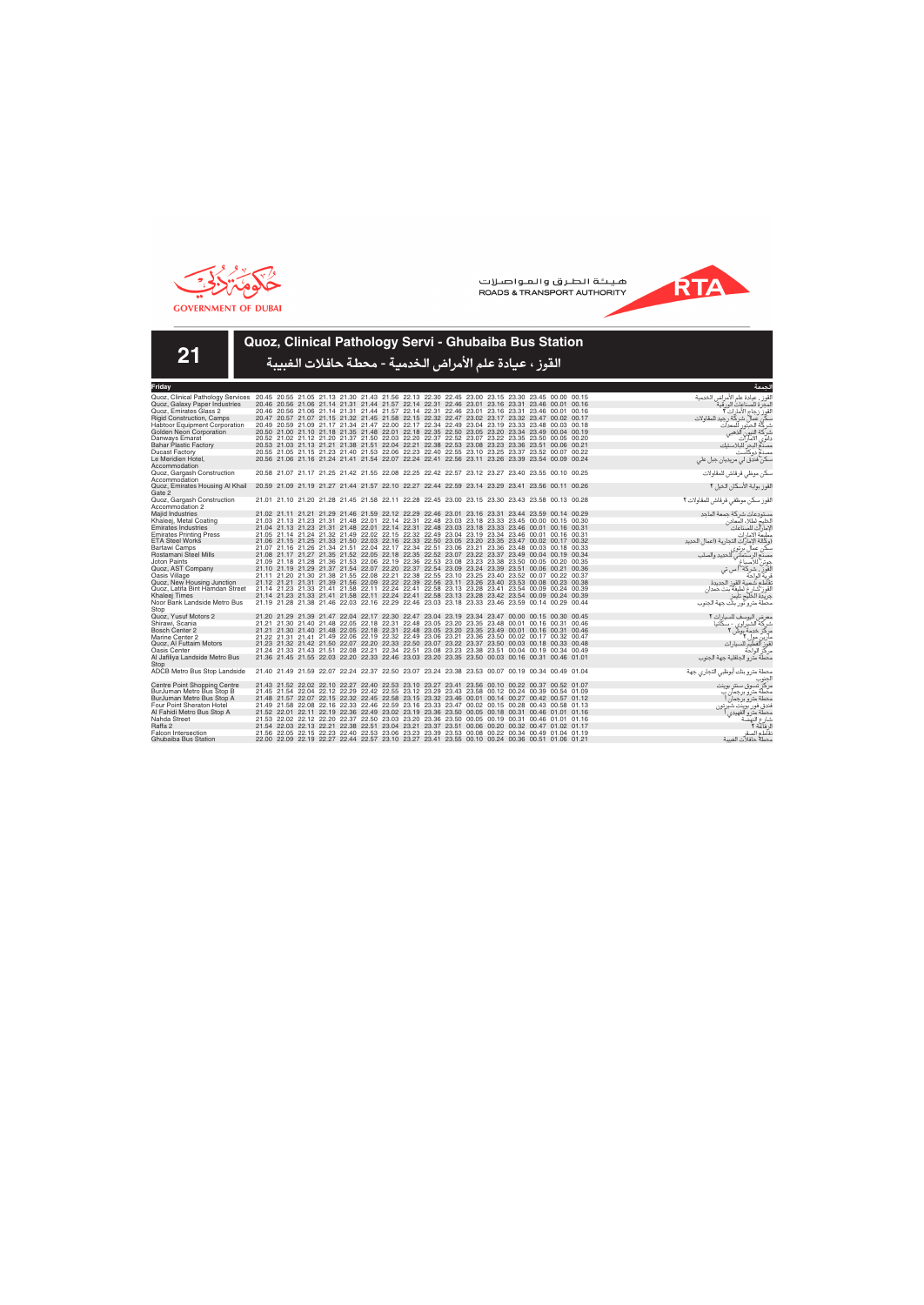



**21**

# **Quoz, Clinical Pathology Servi - Ghubaiba Bus Station**

| <b>Sunday to Wednesday</b>                                                                                                                                |  |  |  |  |  |  |  |                                                                                                                         |  |  | من الأحد إلى<br>الأربعاء                     |
|-----------------------------------------------------------------------------------------------------------------------------------------------------------|--|--|--|--|--|--|--|-------------------------------------------------------------------------------------------------------------------------|--|--|----------------------------------------------|
| Quoz, Clinical Pathology Services 06.00 06.20 06.40 07.00 07.20 07.40 08.00 08.20 08.40 09.00 09.20 09.40 10.00 10.30 11.00 11.30 12.00 12.30 13.00 13.30 |  |  |  |  |  |  |  |                                                                                                                         |  |  | لقوز ، عيادة علم الأمراض الخدمية             |
| Quoz, Galaxy Paper Industries                                                                                                                             |  |  |  |  |  |  |  | 06.01 06.21 06.41 07.01 07.21 07.41 08.01 08.21 08.41 09.01 09.21 09.41 10.01 10.31 11.01 11.31 12.01 12.31 13.01 13.31 |  |  | المحر ة للصناعات الور قية                    |
| Quoz. Emirates Glass 2                                                                                                                                    |  |  |  |  |  |  |  | 06.01 06.21 06.41 07.02 07.22 07.42 08.02 08.22 08.42 09.02 09.22 09.42 10.02 10.32 11.02 11.32 12.02 12.32 13.02 13.32 |  |  | القوز زجاج الأمارات ٢                        |
| <b>Rigid Construction, Camps</b>                                                                                                                          |  |  |  |  |  |  |  | 06.02 06.22 06.42 07.03 07.23 07.43 08.03 08.23 08.43 09.03 09.23 09.43 10.03 10.33 11.03 11.33 12.03 12.33 13.03 13.33 |  |  | سكن عمال شركة رجيد للمقاولات                 |
| <b>Habtoor Equipment Corporation</b>                                                                                                                      |  |  |  |  |  |  |  | 06.04 06.24 06.44 07.04 07.24 07.44 08.04 08.24 08.44 09.04 09.24 09.44 10.04 10.34 11.05 11.35 12.05 12.35 13.05 13.35 |  |  | شركة الحبتور<br>للمعدات                      |
| Golden Neon Corporation                                                                                                                                   |  |  |  |  |  |  |  | 06.05 06.25 06.45 07.06 07.26 07.46 08.06 08.26 08.46 09.06 09.26 09.46 10.06 10.36 11.06 11.36 12.06 12.36 13.06 13.36 |  |  | شركة النيون ألذهبي                           |
| Danways Emarat                                                                                                                                            |  |  |  |  |  |  |  | 06.07 06.27 06.47 07.07 07.27 07.47 08.07 08.27 08.47 09.07 09.27 09.47 10.07 10.37 11.08 11.38 12.08 12.38 13.08 13.38 |  |  | دانوي الامارات                               |
| <b>Bahar Plastic Factory</b>                                                                                                                              |  |  |  |  |  |  |  | 06.08 06.28 06.48 07.08 07.28 07.48 08.08 08.28 08.48 09.08 09.28 09.48 10.08 10.38 11.09 11.39 12.09 12.39 13.09 13.39 |  |  | مصنع البحر للبلاستك                          |
| <b>Ducast Factory</b>                                                                                                                                     |  |  |  |  |  |  |  | 06.10 06.30 06.50 07.10 07.30 07.50 08.10 08.30 08.50 09.10 09.30 09.50 10.10 10.40 11.11 11.41 12.11 12.41 13.11 13.41 |  |  | مصنع دوكآست                                  |
| Le Meridien Hotel.                                                                                                                                        |  |  |  |  |  |  |  | 06.11 06.31 06.51 07.12 07.32 07.52 08.12 08.32 08.52 09.12 09.32 09.52 10.12 10.42 11.13 11.43 12.13 12.43 13.12 13.42 |  |  | سکن فندق لي مريديان جبل علي                  |
| Accommodation                                                                                                                                             |  |  |  |  |  |  |  |                                                                                                                         |  |  |                                              |
| Quoz, Gargash Construction                                                                                                                                |  |  |  |  |  |  |  | 06.13 06.33 06.53 07.14 07.34 07.54 08.14 08.34 08.54 09.14 09.34 09.54 10.14 10.44 11.14 11.44 12.14 12.44 13.14 13.44 |  |  | سكن موظى قرقاش للمقاولات                     |
| Accommodation                                                                                                                                             |  |  |  |  |  |  |  |                                                                                                                         |  |  |                                              |
| Quoz, Emirates Housing Al Khail                                                                                                                           |  |  |  |  |  |  |  | 06.15 06.35 06.55 07.15 07.35 07.55 08.15 08.35 08.55 09.15 09.35 09.55 10.15 10.45 11.16 11.46 12.16 12.46 13.15 13.45 |  |  | القوز بوابة الأسكان الخيل ٢                  |
| Gate 2                                                                                                                                                    |  |  |  |  |  |  |  |                                                                                                                         |  |  |                                              |
| Quoz, Gargash Construction                                                                                                                                |  |  |  |  |  |  |  | 06.17 06.37 06.57 07.17 07.37 07.57 08.17 08.37 08.57 09.17 09.37 09.57 10.17 10.47 11.18 11.48 12.18 12.48 13.17 13.47 |  |  | لقوز سكن موظفى قرقاش للمقاولات ٢             |
| Accommodation 2                                                                                                                                           |  |  |  |  |  |  |  |                                                                                                                         |  |  |                                              |
| Majid Industries                                                                                                                                          |  |  |  |  |  |  |  | 06.18 06.38 06.58 07.19 07.39 07.59 08.19 08.39 08.59 09.19 09.39 09.59 10.19 10.49 11.19 11.49 12.19 12.49 13.18 13.48 |  |  | مستودعات شركة جمعة الماحد                    |
| Khaleej, Metal Coating                                                                                                                                    |  |  |  |  |  |  |  | 06.19 06.39 06.59 07.20 07.40 08.00 08.20 08.40 09.00 09.20 09.40 10.00 10.20 10.50 11.20 11.50 12.20 12.50 13.19 13.49 |  |  | الخليج لطلاء المعادن                         |
| <b>Emirates Industries</b>                                                                                                                                |  |  |  |  |  |  |  | 06.20 06.40 07.00 07.21 07.41 08.01 08.21 08.41 09.01 09.21 09.41 10.01 10.21 10.51 11.21 11.51 12.21 12.51 13.20 13.50 |  |  | لامارآت للصناعات                             |
| <b>Emirates Printing Press</b>                                                                                                                            |  |  |  |  |  |  |  | 06.21 06.41 07.01 07.22 07.42 08.02 08.22 08.42 09.02 09.22 09.42 10.02 10.22 10.52 11.22 11.52 12.22 12.52 13.20 13.50 |  |  | مطبعة الامارات                               |
| <b>ETA Steel Works</b>                                                                                                                                    |  |  |  |  |  |  |  | 06.22 06.42 07.02 07.23 07.43 08.03 08.23 08.43 09.03 09.23 09.43 10.03 10.23 10.53 11.23 11.53 12.23 12.53 13.22 13.52 |  |  | (وكالة الإمار آت التجارية (اعمال الحديد      |
| Bartawi Camps                                                                                                                                             |  |  |  |  |  |  |  | 06.23 06.43 07.04 07.24 07.44 08.04 08.24 08.44 09.04 09.24 09.44 10.04 10.24 10.54 11.24 11.54 12.24 12.54 13.23 13.53 |  |  |                                              |
| Rostamani Steel Mills                                                                                                                                     |  |  |  |  |  |  |  | 06.25 06.45 07.05 07.26 07.46 08.06 08.26 08.46 09.06 09.26 09.46 10.06 10.26 10.56 11.26 11.56 12.26 12.56 13.24 13.54 |  |  | سکن عمال بر توی                              |
| Joton Paints                                                                                                                                              |  |  |  |  |  |  |  | 06.26 06.46 07.07 07.27 07.47 08.07 08.27 08.47 09.07 09.27 09.47 10.07 10.27 10.57 11.27 11.57 12.27 12.57 13.25 13.55 |  |  | مصنع الرستماني للحديد والصلب<br>جوتن للاصباغ |
| Quoz, AST Company                                                                                                                                         |  |  |  |  |  |  |  | 06.27 06.47 07.08 07.28 07.48 08.08 08.28 08.48 09.08 09.28 09.48 10.08 10.28 10.58 11.28 11.58 12.28 12.58 13.26 13.56 |  |  | القوز ، شركة أ س تي                          |
| Oasis Village                                                                                                                                             |  |  |  |  |  |  |  | 06.29 06.49 07.09 07.30 07.50 08.10 08.30 08.50 09.10 09.30 09.50 10.10 10.30 11.00 11.30 12.00 12.30 13.00 13.28 13.58 |  |  | قربة الواحة                                  |
| Quoz, New Housing Junction                                                                                                                                |  |  |  |  |  |  |  | 06.30 06.50 07.11 07.31 07.51 08.11 08.31 08.51 09.11 09.31 09.51 10.11 10.31 11.01 11.31 12.01 12.31 13.01 13.29 13.59 |  |  | تقاطع شعبية القوز الجديدة                    |
| Quoz, Latifa Bint Hamdan Street                                                                                                                           |  |  |  |  |  |  |  | 06.32 06.52 07.12 07.33 07.53 08.13 08.33 08.53 09.13 09.33 09.53 10.13 10.33 11.03 11.33 12.03 12.33 13.03 13.30 14.00 |  |  | لقوز شارع لطيفة بنت حمدان                    |
| Khaleei Times                                                                                                                                             |  |  |  |  |  |  |  | 06.33 06.53 07.13 07.34 07.54 08.14 08.34 08.54 09.14 09.34 09.54 10.14 10.34 11.04 11.34 12.04 12.34 13.04 13.31 14.01 |  |  | جريدة الخليج تايمز                           |
| Noor Bank Landside Metro Bus                                                                                                                              |  |  |  |  |  |  |  | 06.38 06.58 07.19 07.39 07.59 08.19 08.39 08.59 09.19 09.39 09.59 10.19 10.39 11.10 11.40 12.10 12.40 13.09 13.37 14.07 |  |  | محطة مترو نور بنك جهة الجنوب                 |
| Stop                                                                                                                                                      |  |  |  |  |  |  |  |                                                                                                                         |  |  |                                              |
| Quoz. Yusuf Motors 2                                                                                                                                      |  |  |  |  |  |  |  | 06.39 07.00 07.20 07.41 08.01 08.21 08.41 09.01 09.21 09.41 10.01 10.21 10.41 11.11 11.41 12.11 12.41 13.11 13.38 14.08 |  |  | معر ض اليوسف للسيار ات ٢                     |
| Shirawi, Scania                                                                                                                                           |  |  |  |  |  |  |  | 06.40 07.01 07.21 07.42 08.02 08.22 08.42 09.02 09.22 09.42 10.02 10.22 10.42 11.12 11.42 12.12 12.42 13.12 13.39 14.09 |  |  | شرکة الشيراوي - سکانيا                       |
| Bosch Center 2                                                                                                                                            |  |  |  |  |  |  |  | 06.40 07.01 07.22 07.42 08.02 08.22 08.42 09.02 09.22 09.42 10.02 10.22 10.42 11.13 11.43 12.13 12.43 13.13 13.40 14.10 |  |  | مركز خدمة بوش                                |
| Marine Center 2                                                                                                                                           |  |  |  |  |  |  |  | 06.41 07.02 07.23 07.43 08.03 08.23 08.43 09.03 09.23 09.43 10.03 10.23 10.43 11.14 11.44 12.14 12.44 13.14 13.41 14.11 |  |  | مار ین مول ۲                                 |
| Quoz, Al Futtaim Motors                                                                                                                                   |  |  |  |  |  |  |  | 06.41 07.03 07.24 07.44 08.04 08.24 08.44 09.04 09.24 09.44 10.04 10.24 10.44 11.15 11.45 12.15 12.45 13.14 13.42 14.12 |  |  | لقوز الفطيم<br>للسيار ات                     |
| <b>Oasis Center</b>                                                                                                                                       |  |  |  |  |  |  |  | 06.42 07.04 07.25 07.45 08.05 08.25 08.45 09.05 09.25 09.45 10.05 10.25 10.45 11.16 11.46 12.16 12.46 13.15 13.43 14.13 |  |  | مركز الواحة                                  |
| Al Jafiliya Landside Metro Bus                                                                                                                            |  |  |  |  |  |  |  | 06.52 07.18 07.39 08.00 08.20 08.40 09.00 09.20 09.40 10.00 10.20 10.40 11.00 11.31 12.01 12.31 13.01 13.31 13.58 14.28 |  |  | محطة مترو الجافلية جهة الجنوب                |
| Stop                                                                                                                                                      |  |  |  |  |  |  |  |                                                                                                                         |  |  |                                              |
| ADCB Metro Bus Stop Landside                                                                                                                              |  |  |  |  |  |  |  | 06.55 07.22 07.43 08.04 08.24 08.44 09.04 09.24 09.44 10.04 10.24 10.44 11.05 11.37 12.07 12.37 13.06 13.35 14.03 14.33 |  |  | محطة مترو بنك أبوظبى التجارى جهة             |
|                                                                                                                                                           |  |  |  |  |  |  |  |                                                                                                                         |  |  |                                              |
| <b>Centre Point Shopping Centre</b>                                                                                                                       |  |  |  |  |  |  |  | 06.59 07.25 07.47 08.07 08.27 08.47 09.07 09.27 09.47 10.07 10.27 10.47 11.10 11.41 12.11 12.41 13.10 13.39 14.07 14.37 |  |  | مركز تسوق سنتر بوينت                         |
| BurJuman Metro Bus Stop B                                                                                                                                 |  |  |  |  |  |  |  | 07.01 07.27 07.49 08.09 08.29 08.49 09.09 09.29 09.49 10.09 10.29 10.49 11.13 11.44 12.14 12.44 13.12 13.42 14.09 14.39 |  |  | محطة متر و برجمان ب                          |
| BurJuman Metro Bus Stop A                                                                                                                                 |  |  |  |  |  |  |  | 07.03 07.30 07.51 08.12 08.32 08.52 09.12 09.32 09.52 10.12 10.32 10.52 11.16 11.48 12.18 12.48 13.15 13.45 14.12 14.42 |  |  | محطة مترو برجمان                             |
| <b>Four Point Sheraton Hotel</b>                                                                                                                          |  |  |  |  |  |  |  | 07.04 07.31 07.52 08.13 08.33 08.53 09.13 09.33 09.53 10.13 10.33 10.53 11.17 11.49 12.19 12.49 13.16 13.46 14.13 14.43 |  |  | فندق فور بوينت شير تون                       |
| Al Fahidi Metro Bus Stop A                                                                                                                                |  |  |  |  |  |  |  | 07.07 07.34 07.55 08.16 08.36 08.56 09.16 09.36 09.56 10.16 10.36 10.56 11.20 11.51 12.21 12.51 13.19 13.48 14.16 14.46 |  |  | محطة متر و الفهيدي                           |
| Nahda Street                                                                                                                                              |  |  |  |  |  |  |  | 07.08 07.34 07.56 08.16 08.36 08.56 09.16 09.36 09.56 10.16 10.36 10.56 11.21 11.52 12.22 12.52 13.20 13.49 14.17 14.47 |  |  | شارع النهّضّ                                 |
| Raffa 2                                                                                                                                                   |  |  |  |  |  |  |  | 07.09 07.35 07.57 08.17 08.37 08.57 09.17 09.37 09.57 10.17 10.37 10.57 11.22 11.54 12.24 12.54 13.21 13.51 14.18 14.48 |  |  | ل فاعة ٢                                     |
| <b>Falcon Intersection</b>                                                                                                                                |  |  |  |  |  |  |  | 07.11 07.37 07.59 08.19 08.39 08.59 09.19 09.39 09.59 10.19 10.39 10.59 11.25 11.56 12.26 12.56 13.24 13.53 14.21 14.51 |  |  | نقاطع الصق                                   |
| Ghubaiba Bus Station                                                                                                                                      |  |  |  |  |  |  |  | 07.13 07.40 08.01 08.22 08.42 09.02 09.22 09.42 10.02 10.22 10.42 11.03 11.28 12.00 12.30 13.00 13.27 13.57 14.24 14.54 |  |  | محطة حافلات الغسة                            |
|                                                                                                                                                           |  |  |  |  |  |  |  |                                                                                                                         |  |  |                                              |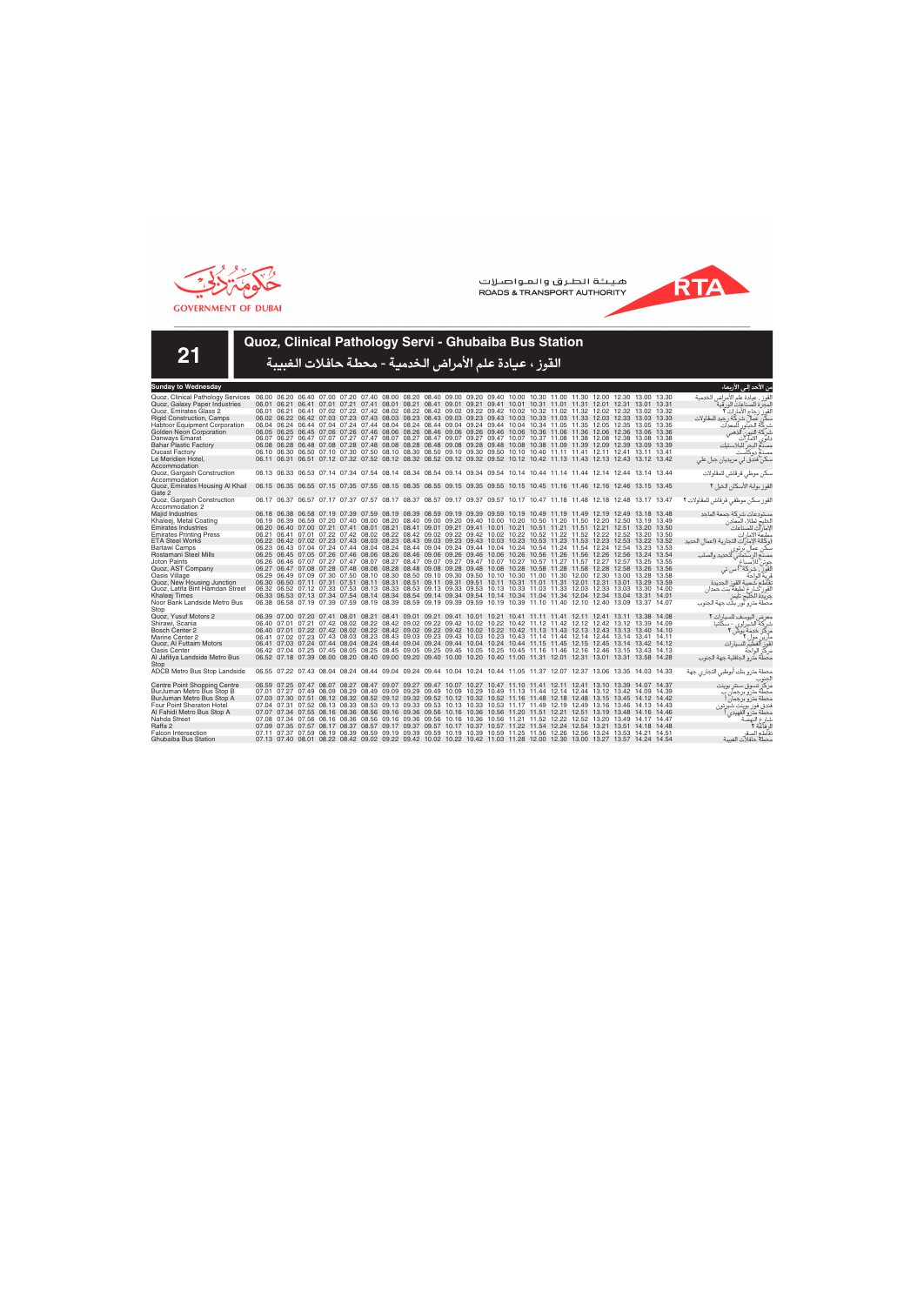



**21**

## **Quoz, Clinical Pathology Servi - Ghubaiba Bus Station**

| Sunday to Wednesday                  |  |  |  |                                                                                                                         |  |  |  |  |  |  | من الأحد إلى الأربعاء                   |
|--------------------------------------|--|--|--|-------------------------------------------------------------------------------------------------------------------------|--|--|--|--|--|--|-----------------------------------------|
| Quoz, Clinical Pathology Services    |  |  |  | 14.00 14.30 15.00 15.30 15.50 16.10 16.30 16.50 17.10 17.30 17.50 18.10 18.30 18.50 19.10 19.30 19.52 20.10 20.30 21.00 |  |  |  |  |  |  | لقوز ، عيادة علم الأمراض الخدمية        |
| Quoz, Galaxy Paper Industries        |  |  |  | 14.01 14.31 15.01 15.31 15.51 16.11 16.31 16.51 17.11 17.31 17.51 18.11 18.31 18.51 19.11 19.31 19.53 20.11 20.31 21.01 |  |  |  |  |  |  | لمحر ة للصناعات الور قبة                |
| Quoz. Emirates Glass 2               |  |  |  | 14.02 14.32 15.02 15.32 15.52 16.12 16.32 16.52 17.12 17.32 17.52 18.12 18.32 18.52 19.12 19.32 19.54 20.12 20.32 21.02 |  |  |  |  |  |  | القوز زجاج الأمارات ٢                   |
| <b>Rigid Construction, Camps</b>     |  |  |  | 14.03 14.33 15.03 15.33 15.53 16.13 16.33 16.53 17.14 17.34 17.54 18.14 18.33 18.53 19.13 19.33 19.55 20.13 20.33 21.03 |  |  |  |  |  |  | یکن عمال شر که ر جید للمقاولات          |
| <b>Habtoor Equipment Corporation</b> |  |  |  | 14.05 14.35 15.05 15.35 15.55 16.15 16.35 16.55 17.15 17.35 17.55 18.15 18.35 18.55 19.15 19.35 19.57 20.14 20.34 21.04 |  |  |  |  |  |  | شركة الحبتور<br>للمعدات                 |
| Golden Neon Corporation              |  |  |  | 14.06 14.36 15.06 15.36 15.56 16.16 16.36 16.56 17.16 17.36 17.56 18.16 18.36 18.56 19.16 19.36 19.58 20.15 20.35 21.05 |  |  |  |  |  |  | شركة النيون<br>آلذهبے                   |
| Danways Emarat                       |  |  |  | 14.08 14.38 15.08 15.38 15.58 16.18 16.38 16.58 17.18 17.38 17.58 18.18 18.38 18.58 19.18 19.38 20.00 20.17 20.37 21.07 |  |  |  |  |  |  | دانوي الامآرات                          |
| <b>Bahar Plastic Factory</b>         |  |  |  | 14.09 14.39 15.09 15.39 15.59 16.19 16.39 16.59 17.19 17.39 17.59 18.19 18.39 18.59 19.19 19.39 20.01 20.18 20.38 21.08 |  |  |  |  |  |  | مصدم البحر للبلاستيك                    |
| <b>Ducast Factory</b>                |  |  |  | 14.11 14.41 15.11 15.41 16.01 16.21 16.41 17.02 17.22 17.42 18.02 18.22 18.41 19.01 19.21 19.41 20.03 20.20 20.40 21.10 |  |  |  |  |  |  | مصنع دوكآست                             |
| Le Meridien Hotel,                   |  |  |  | 14.12 14.42 15.12 15.43 16.03 16.23 16.43 17.03 17.23 17.43 18.03 18.23 18.43 19.03 19.23 19.43 20.05 20.22 20.42 21.11 |  |  |  |  |  |  | سکن فندق لی مریدیان جبل علی             |
| Accommodation                        |  |  |  |                                                                                                                         |  |  |  |  |  |  |                                         |
| Quoz, Gargash Construction           |  |  |  | 14.14 14.44 15.14 15.44 16.04 16.24 16.44 17.06 17.26 17.46 18.06 18.26 18.45 19.05 19.25 19.45 20.06 20.24 20.44 21.13 |  |  |  |  |  |  | سكن موظى قرقاش للمقاولات                |
| Accommodation                        |  |  |  |                                                                                                                         |  |  |  |  |  |  |                                         |
| Quoz, Emirates Housing Al Khail      |  |  |  | 14.15 14.45 15.15 15.46 16.06 16.26 16.46 17.08 17.28 17.48 18.08 18.28 18.47 19.07 19.27 19.47 20.08 20.26 20.46 21.14 |  |  |  |  |  |  | القوز بوابة الأسكان الخيل ٢             |
| Gate 2                               |  |  |  |                                                                                                                         |  |  |  |  |  |  |                                         |
| Quoz, Gargash Construction           |  |  |  | 14.17 14.47 15.17 15.48 16.08 16.28 16.48 17.10 17.30 17.50 18.10 18.30 18.50 19.10 19.30 19.50 20.10 20.28 20.48 21.16 |  |  |  |  |  |  | القوز سكن موظفى قرقاش للمقاولات ٢       |
| Accommodation 2                      |  |  |  |                                                                                                                         |  |  |  |  |  |  |                                         |
| <b>Majid Industries</b>              |  |  |  | 14.18 14.48 15.18 15.49 16.09 16.29 16.49 17.11 17.31 17.51 18.11 18.31 18.51 19.11 19.31 19.51 20.11 20.29 20.49 21.17 |  |  |  |  |  |  | مستودعات شركة جمعة الماحد               |
| Khaleej, Metal Coating               |  |  |  | 14.19 14.49 15.19 15.50 16.10 16.30 16.50 17.13 17.33 17.53 18.13 18.33 18.53 19.13 19.33 19.53 20.13 20.30 20.50 21.18 |  |  |  |  |  |  | الخليج لطلاء المعادن                    |
| <b>Emirates Industries</b>           |  |  |  | 14.20 14.50 15.20 15.51 16.11 16.31 16.51 17.14 17.34 17.54 18.14 18.34 18.54 19.14 19.34 19.54 20.14 20.31 20.51 21.19 |  |  |  |  |  |  | لإمارات للصناعات                        |
| <b>Emirates Printing Press</b>       |  |  |  | 14.20 14.50 15.20 15.52 16.12 16.32 16.52 17.15 17.35 17.55 18.15 18.35 18.55 19.15 19.35 19.55 20.15 20.32 20.52 21.20 |  |  |  |  |  |  | مطبعة الامارات                          |
| <b>ETA Steel Works</b>               |  |  |  | 14.22 14.52 15.22 15.53 16.13 16.33 16.53 17.16 17.36 17.56 18.16 18.36 18.56 19.16 19.36 19.56 20.16 20.33 20.53 21.21 |  |  |  |  |  |  | (وكالة الإمار ات التجارية (اعمال الحديد |
| Bartawi Camps                        |  |  |  | 14.23 14.53 15.23 15.55 16.15 16.35 16.55 17.18 17.38 17.58 18.18 18.38 18.58 19.18 19.38 19.58 20.17 20.34 20.54 21.22 |  |  |  |  |  |  | سکن عمال پر توی                         |
| Rostamani Steel Mills                |  |  |  | 14.24 14.54 15.24 15.56 16.16 16.36 16.56 17.20 17.40 18.00 18.20 18.40 19.00 19.20 19.40 19.59 20.18 20.36 20.56 21.24 |  |  |  |  |  |  | للحديد والصلب<br>مصنع الرستماني ا       |
| Joton Paints                         |  |  |  | 14.25 14.55 15.25 15.58 16.18 16.38 16.58 17.22 17.42 18.02 18.22 18.42 19.02 19.22 19.42 20.01 20.20 20.37 20.57 21.25 |  |  |  |  |  |  | جوتن للاصباغ                            |
| Quoz, AST Company                    |  |  |  | 14.26 14.56 15.26 15.59 16.19 16.39 16.59 17.23 17.43 18.03 18.23 18.43 19.03 19.23 19.43 20.02 20.21 20.38 20.58 21.26 |  |  |  |  |  |  | القور ، شركة أ س تي                     |
| Oasis Village                        |  |  |  | 14.28 14.58 15.28 16.00 16.20 16.40 17.01 17.25 17.45 18.05 18.25 18.46 19.06 19.26 19.46 20.04 20.23 20.40 21.00 21.27 |  |  |  |  |  |  | ف بة الواحة                             |
| Quoz, New Housing Junction           |  |  |  | 14.29 14.59 15.29 16.02 16.22 16.42 17.02 17.27 17.47 18.07 18.27 18.48 19.08 19.28 19.48 20.06 20.24 20.42 21.01 21.29 |  |  |  |  |  |  | نقاطع شعبية القوز الحديدة               |
| Quoz, Latifa Bint Hamdan Street      |  |  |  | 14.30 15.00 15.31 16.04 16.24 16.44 17.04 17.29 17.49 18.09 18.29 18.50 19.10 19.30 19.50 20.08 20.26 20.44 21.03 21.30 |  |  |  |  |  |  | لقوز شارع لطيفة بنت حمدان               |
| Khaleei Times                        |  |  |  | 14.31 15.01 15.32 16.05 16.25 16.45 17.05 17.30 17.50 18.10 18.30 18.52 19.12 19.32 19.52 20.09 20.27 20.45 21.04 21.31 |  |  |  |  |  |  | جريدة الخليج تايمز                      |
| Noor Bank Landside Metro Bus         |  |  |  | 14.37 15.07 15.36 16.09 16.29 16.49 17.12 17.37 17.57 18.17 18.35 18.57 19.17 19.37 19.57 20.14 20.32 20.50 21.08 21.36 |  |  |  |  |  |  | محطة مترو نور بنك جهة الجنوب            |
| Stop                                 |  |  |  |                                                                                                                         |  |  |  |  |  |  |                                         |
| Quoz, Yusuf Motors 2                 |  |  |  | 14.38 15.08 15.38 16.11 16.31 16.51 17.14 17.39 17.59 18.19 18.37 18.59 19.19 19.39 19.58 20.15 20.34 20.51 21.10 21.37 |  |  |  |  |  |  | معرض اليوسف للسيارات ٢                  |
| Shirawi, Scania                      |  |  |  | 14.39 15.09 15.39 16.12 16.32 16.52 17.15 17.40 18.00 18.20 18.38 19.00 19.20 19.40 19.59 20.16 20.34 20.52 21.10 21.38 |  |  |  |  |  |  | شرکة الشيراوي - سکانيا                  |
| <b>Bosch Center 2</b>                |  |  |  | 14.40 15.10 15.39 16.12 16.32 16.53 17.16 17.41 18.01 18.21 18.39 19.01 19.21 19.41 20.00 20.17 20.35 20.53 21.11 21.38 |  |  |  |  |  |  | مرکز خدمة بوش ۲                         |
| Marine Center 2                      |  |  |  | 14.41 15.11 15.40 16.13 16.33 16.54 17.18 17.42 18.02 18.22 18.40 19.02 19.22 19.42 20.01 20.17 20.36 20.53 21.12 21.39 |  |  |  |  |  |  | مار ین مول ۲                            |
| Quoz, Al Futtaim Motors              |  |  |  | 14.42 15.12 15.41 16.14 16.34 16.55 17.18 17.43 18.03 18.23 18.41 19.03 19.23 19.43 20.01 20.18 20.37 20.54 21.12 21.40 |  |  |  |  |  |  | لقوز آلفطيم للسيار ات                   |
| Oasis Center                         |  |  |  | 14.43 15.13 15.42 16.15 16.35 16.56 17.20 17.44 18.04 18.24 18.43 19.05 19.25 19.44 20.02 20.19 20.37 20.55 21.13 21.41 |  |  |  |  |  |  | مركز الواحة                             |
| Al Jafiliya Landside Metro Bus       |  |  |  | 14.58 15.28 15.56 16.29 16.49 17.12 17.38 18.03 18.23 18.43 19.02 19.24 19.44 20.02 20.16 20.32 20.50 21.08 21.26 21.53 |  |  |  |  |  |  | محطة مترو الجافلية جهة الجنوب           |
| Stop                                 |  |  |  |                                                                                                                         |  |  |  |  |  |  |                                         |
| ADCB Metro Bus Stop Landside         |  |  |  | 15.03 15.33 16.01 16.34 16.54 17.17 17.43 18.08 18.28 18.52 19.11 19.33 19.53 20.09 20.22 20.38 20.57 21.11 21.29 21.56 |  |  |  |  |  |  | محطة مترو بنك أبوظبى التجارى جهة        |
|                                      |  |  |  |                                                                                                                         |  |  |  |  |  |  |                                         |
| Centre Point Shopping Centre         |  |  |  | 15.07 15.36 16.04 16.37 16.57 17.21 17.47 18.11 18.31 18.56 19.14 19.36 19.56 20.12 20.25 20.41 21.00 21.14 21.32 21.59 |  |  |  |  |  |  | مر کز تسوق سنتر بوینت                   |
| BurJuman Metro Bus Stop B            |  |  |  | 15.09 15.38 16.06 16.39 16.59 17.23 17.49 18.13 18.33 18.58 19.16 19.38 19.58 20.13 20.27 20.43 21.01 21.15 21.33 22.01 |  |  |  |  |  |  | محطة مترو برجمان ب                      |
| BurJuman Metro Bus Stop A            |  |  |  | 15.12 15.41 16.09 16.42 17.02 17.26 17.52 18.16 18.36 19.00 19.19 19.41 20.01 20.16 20.29 20.45 21.04 21.18 21.36 22.03 |  |  |  |  |  |  | محطة مترو برجمان                        |
| <b>Four Point Sheraton Hotel</b>     |  |  |  | 15.13 15.42 16.10 16.43 17.03 17.27 17.53 18.17 18.37 19.02 19.20 19.42 20.02 20.17 20.31 20.47 21.05 21.19 21.37 22.05 |  |  |  |  |  |  | فندق فور بوينت شيرتون                   |
| Al Fahidi Metro Bus Stop A           |  |  |  | 15.16 15.45 16.13 16.46 17.07 17.31 17.57 18.21 18.41 19.06 19.24 19.46 20.08 20.23 20.36 20.52 21.08 21.22 21.40 22.08 |  |  |  |  |  |  | محطة مترو الفهيدي ا                     |
| Nahda Street                         |  |  |  | 15.17 15.46 16.14 16.47 17.08 17.32 17.58 18.22 18.43 19.07 19.26 19.48 20.09 20.24 20.37 20.53 21.09 21.23 21.41 22.09 |  |  |  |  |  |  | شارع النهضة                             |
| Raffa 2                              |  |  |  | 15.18 15.47 16.15 16.48 17.10 17.33 17.59 18.24 18.46 19.10 19.29 19.51 20.10 20.25 20.39 20.55 21.10 21.24 21.42 22.10 |  |  |  |  |  |  | لا فآعة ٢                               |
| <b>Falcon Intersection</b>           |  |  |  | 15.21 15.50 16.18 16.51 17.12 17.36 18.02 18.26 18.50 19.15 19.33 19.55 20.13 20.28 20.42 20.58 21.12 21.26 21.44 22.12 |  |  |  |  |  |  | نقاطع الصقر                             |
| Ghubaiba Bus Station                 |  |  |  | 15.24 15.53 16.21 16.54 17.14 17.38 18.04 18.28 18.54 19.19 19.37 19.59 20.15 20.30 20.44 21.00 21.14 21.28 21.46 22.14 |  |  |  |  |  |  | محطة حافلات الغسة                       |
|                                      |  |  |  |                                                                                                                         |  |  |  |  |  |  |                                         |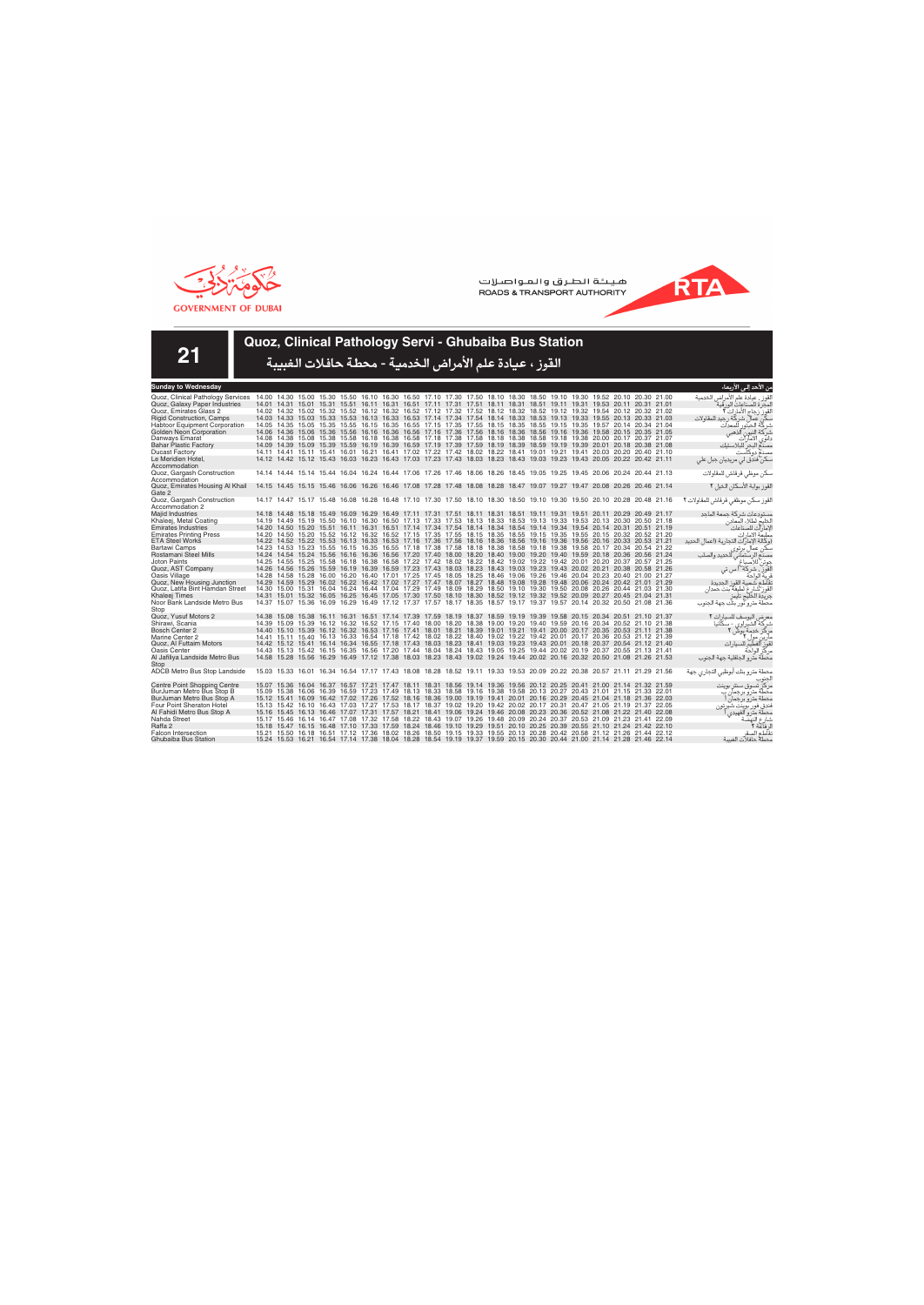



# **Quoz, Clinical Pathology Servi - Ghubaiba Bus Station**

القوز ، عيادة علم الأمراض الخدمية - محطة حافلات الغبيبة

| Sunday to Wednesday                  |       |                               |                         |       |                                     |       |
|--------------------------------------|-------|-------------------------------|-------------------------|-------|-------------------------------------|-------|
| Quoz, Clinical Pathology Services    |       |                               |                         |       | 21.30 22.00 22.30 23.00 23.30 00.15 |       |
| Quoz, Galaxy Paper Industries        | 21.31 |                               |                         |       | 22.01 22.31 23.01 23.31             | 00.16 |
| Quoz, Emirates Glass 2               |       |                               |                         |       | 21.32 22.02 22.32 23.02 23.32       | 00.17 |
| <b>Rigid Construction, Camps</b>     |       |                               |                         |       | 21.33 22.03 22.33 23.03 23.33 00.18 |       |
| <b>Habtoor Equipment Corporation</b> |       |                               |                         |       | 21.34 22.04 22.34 23.04 23.34 00.19 |       |
| Golden Neon Corporation              |       |                               |                         |       | 21.35 22.05 22.35 23.05 23.35 00.20 |       |
| Danways Emarat                       |       |                               |                         |       | 21.37 22.07 22.36 23.06 23.36       | 00.21 |
| <b>Bahar Plastic Factory</b>         |       |                               |                         |       | 21.38 22.08 22.37 23.07 23.37       | 00.22 |
| <b>Ducast Factory</b>                |       |                               |                         |       | 21.40 22.10 22.39 23.09 23.39       | 00.24 |
| Le Meridien Hotel.                   |       |                               |                         |       | 21.41 22.11 22.40 23.10 23.40       | 00.25 |
| Accommodation                        |       |                               |                         |       |                                     |       |
| Quoz, Gargash Construction           |       | 21.43 22.13 22.41 23.11 23.41 |                         |       |                                     | 00.26 |
| Accommodation                        |       |                               |                         |       |                                     |       |
| Quoz, Emirates Housing Al Khail      |       | 21.44 22.14 22.43 23.13 23.43 |                         |       |                                     | 00.28 |
| Gate 2                               |       |                               |                         |       |                                     |       |
| Quoz, Gargash Construction           |       |                               |                         |       | 21.46 22.16 22.44 23.14 23.44 00.29 |       |
| Accommodation 2                      |       |                               |                         |       |                                     |       |
| <b>Majid Industries</b>              | 21.47 |                               | 22.17 22.45 23.15 23.45 |       |                                     | 00.30 |
| Khaleej, Metal Coating               |       |                               |                         |       | 21.48 22.18 22.47 23.17 23.47       | 00.32 |
| <b>Emirates Industries</b>           |       |                               |                         |       | 21.49 22.19 22.47 23.17 23.47       | 00.32 |
| <b>Emirates Printing Press</b>       |       |                               |                         |       | 21.50 22.20 22.48 23.18 23.48       | 00.33 |
| <b>ETA Steel Works</b>               | 21.51 |                               |                         |       | 22.21 22.49 23.19 23.49             | 00.34 |
| Bartawi Camps                        |       |                               |                         |       | 21.52 22.22 22.50 23.20 23.50 00.35 |       |
| Rostamani Steel Mills                |       | 21.54 22.24 22.51             |                         | 23.21 | 23.51                               | 00.36 |
| <b>Joton Paints</b>                  |       |                               |                         |       | 21.55 22.25 22.52 23.22 23.52 00.37 |       |
| Quoz, AST Company                    |       |                               |                         |       | 21.56 22.26 22.53 23.23 23.53 00.38 |       |
| Oasis Village                        |       |                               |                         |       | 21.57 22.27 22.54 23.24 23.54       | 00.39 |
| Quoz, New Housing Junction           |       |                               |                         |       | 21.59 22.28 22.55 23.25 23.55       | 00.40 |
| Quoz, Latifa Bint Hamdan Street      |       |                               |                         |       | 22.00 22.30 22.56 23.26 23.56 00.41 |       |
| Khaleej Times                        | 22.01 |                               | 22.31 22.57 23.27       |       | 23.57                               | 00.42 |
| Noor Bank Landside Metro Bus         |       |                               |                         |       | 22.06 22.34 23.00 23.30 00.00 00.45 |       |
| Stop                                 |       |                               |                         |       |                                     |       |
| Quoz, Yusuf Motors 2                 |       |                               |                         |       | 22.07 22.36 23.02 23.32 00.02       | 00.47 |
| Shirawi. Scania                      |       |                               |                         |       | 22.08 22.36 23.02 23.32 00.02       | 00.47 |
| <b>Bosch Center 2</b>                |       |                               |                         |       | 22.08 22.37 23.03 23.33 00.03 00.48 |       |
| Marine Center 2                      |       |                               |                         |       | 22.09 22.38 23.04 23.34 00.04 00.49 |       |
| Quoz, Al Futtaim Motors              | 22.10 |                               |                         |       | 22.38 23.04 23.34 00.04 00.49       |       |
| Oasis Center                         | 22.11 |                               |                         |       | 22.39 23.05 23.35 00.05             | 00.50 |
| Al Jafiliya Landside Metro Bus       |       |                               |                         |       | 22.23 22.52 23.18 23.48 00.18 01.03 |       |
| Stop                                 |       |                               |                         |       |                                     |       |
| ADCB Metro Bus Stop Landside         |       |                               |                         |       | 22.26 22.55 23.21 23.51 00.21       | 01.06 |
|                                      |       |                               |                         |       |                                     |       |
| Centre Point Shopping Centre         | 22.29 |                               | 22.58 23.24             |       | 23.54 00.24                         | 01.09 |
| BurJuman Metro Bus Stop B            |       |                               |                         |       | 22.31 22.59 23.25 23.55 00.25 01.10 |       |
| BurJuman Metro Bus Stop A            |       |                               |                         |       | 22.33 23.01 23.27 23.57 00.27 01.12 |       |
| Four Point Sheraton Hotel            |       |                               |                         |       | 22.35 23.03 23.29 23.59 00.29 01.14 |       |
| Al Fahidi Metro Bus Stop A           |       |                               |                         |       | 22.38 23.06 23.32 00.02 00.32 01.17 |       |
| Nahda Street                         |       |                               |                         |       | 22.39 23.07 23.33 00.03 00.33 01.18 |       |
| Raffa 2                              | 22.40 |                               |                         |       | 23.08 23.34 00.04 00.34 01.19       |       |
| <b>Falcon Intersection</b>           |       |                               |                         |       | 22.42 23.10 23.36 00.06 00.36 01.21 |       |
| Ghubaiba Bus Station                 |       |                               |                         |       | 22.44 23.12 23.38 00.08 00.38 01.23 |       |
|                                      |       |                               |                         |       |                                     |       |

| القوز ، عيادة علم الامراض الخدمية                                                  |
|------------------------------------------------------------------------------------|
| المجرة للصناعات الورقية                                                            |
| القوز رجاج الأمارات <b>؟</b><br>سكن عمال شركة رجيد للمقاولات                       |
|                                                                                    |
| شركة الحبتور للمعدات                                                               |
|                                                                                    |
| شركة النيون الذهبي<br>دانوي الامارات                                               |
|                                                                                    |
| رب<br>مصنع البحر للبلاستيك<br>مصنع دوكاست                                          |
| سکن فندق لي مريديان جبل علي                                                        |
| سكن موظي قرقاش للمقاولات                                                           |
| القوز بوابة الأسكان الخيل ٢                                                        |
| القوز سكن موظفي قرقاش للمقاولات ٢                                                  |
| مستودعات شركة جمعة الماجد                                                          |
| الخليج لطلاء المعادن                                                               |
| الإمارات للصناعات                                                                  |
| مطبعّة الامارات                                                                    |
| (وكالة الإمارات التجارية (اعمال الحديد                                             |
|                                                                                    |
|                                                                                    |
|                                                                                    |
|                                                                                    |
|                                                                                    |
|                                                                                    |
|                                                                                    |
| .<br>تقاطع شعبية القوز الجديدة<br>القوز شارع لطيفة بنت حمدان<br>جريدة الخليج تايمز |
| .<br>محطة مترو نور بنك جهة الجنوب                                                  |
| معر ض اليوسف للسيارات ٢                                                            |
|                                                                                    |
| شركة الشيراوي - سكانيا<br>مركز خدمة بوش ٢                                          |
|                                                                                    |

RTA

مركز خدمة بوش ٢ مارين مول ٢  $1 - 3$ مركز الواحة<br>محطة مترو الجافلية جهة الجنوب .<br>مطة مترو بنك أبوظبي التجاري جهة

س الأحد إل*ى* الأربعاء

الجنوب ، ق سنڌ بوين*ت* محطة مترو برجمان ب<br>محطة مترو برجمان أ فندق فور بوينت شيرتون محطة مترو الفهيدي ا شارع النهضة<br>الرفاعة ٢ تقاطع الصقر<br>محطه حافلات الغبيبة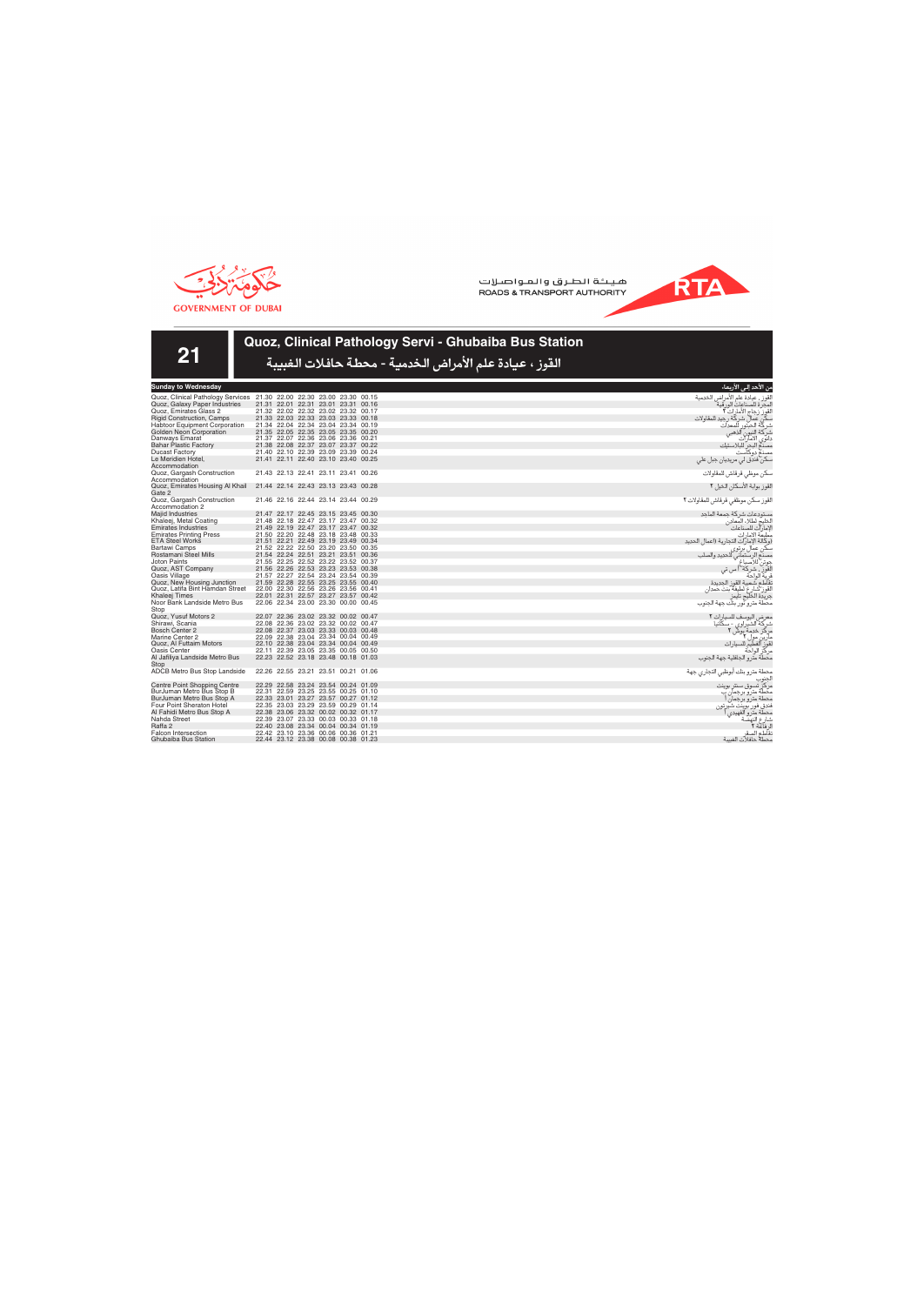



**21**

# **Quoz, Clinical Pathology Servi - Ghubaiba Bus Station**

| <b>Thursdays</b>                     |  |  |                                                                                                                         |  |  |  |  |  |  |  |       | ىن الاحد إلى الخميس                               |
|--------------------------------------|--|--|-------------------------------------------------------------------------------------------------------------------------|--|--|--|--|--|--|--|-------|---------------------------------------------------|
| Quoz, Clinical Pathology Services    |  |  | 06.00 06.20 06.40 07.00 07.20 07.40 08.00 08.20 08.40 09.00 09.20 09.40 10.00 10.30 11.00 11.30 12.00 12.30 13.00 13.30 |  |  |  |  |  |  |  |       | لقوز ، عيادة علم الأمراض الخدمية                  |
| Quoz, Galaxy Paper Industries        |  |  | 06.01 06.21 06.41 07.01 07.21 07.41 08.01 08.21 08.41 09.01 09.21 09.41 10.01 10.31 11.01 11.31 12.01 12.31 13.01 13.31 |  |  |  |  |  |  |  |       | لمحر ة للصناعات الور قية                          |
| Quoz. Emirates Glass 2               |  |  | 06.02 06.22 06.42 07.02 07.22 07.42 08.02 08.22 08.42 09.02 09.22 09.42 10.02 10.32 11.02 11.32 12.03 12.33 13.03 13.33 |  |  |  |  |  |  |  |       | لقوز زجاج الأمارات ٢                              |
| <b>Rigid Construction, Camps</b>     |  |  | 06.03 06.23 06.43 07.03 07.23 07.43 08.03 08.23 08.43 09.03 09.23 09.43 10.03 10.33 11.03 11.33 12.05 12.35 13.04 13.34 |  |  |  |  |  |  |  |       | كِّن عمال شركَّة رجيد للمقاولات                   |
| <b>Habtoor Equipment Corporation</b> |  |  | 06.04 06.24 06.44 07.04 07.24 07.44 08.04 08.24 08.44 09.04 09.24 09.44 10.04 10.34 11.04 11.34 12.06 12.36 13.05       |  |  |  |  |  |  |  | 13.35 | شركة الحبتور<br>للمعدات                           |
| Golden Neon Corporation              |  |  | 06.05 06.25 06.45 07.05 07.25 07.45 08.05 08.25 08.45 09.05 09.25 09.45 10.05 10.35 11.05 11.35 12.08 12.38 13.06       |  |  |  |  |  |  |  | 13.36 | ِ اَلذهبی<br>شركة النيون                          |
| Danways Emarat                       |  |  | 06.07 06.27 06.47 07.07 07.27 07.46 08.06 08.26 08.47 09.07 09.27 09.47 10.07 10.37 11.07 11.37 12.10 12.40 13.07 13.37 |  |  |  |  |  |  |  |       | الامآرات<br>دانوی '                               |
| <b>Bahar Plastic Factory</b>         |  |  | 06.08 06.28 06.48 07.08 07.28 07.47 08.07 08.27 08.48 09.08 09.28 09.48 10.08 10.38 11.08 11.38 12.11 12.41 13.08 13.38 |  |  |  |  |  |  |  |       | مصدع البحر للبلاستيك                              |
| <b>Ducast Factory</b>                |  |  | 06.10 06.30 06.50 07.10 07.30 07.49 08.09 08.29 08.50 09.10 09.30 09.50 10.10 10.40 11.10 11.40 12.13 12.43 13.10 13.40 |  |  |  |  |  |  |  |       | مصنع دوكآست                                       |
| Le Meridien Hotel.                   |  |  | 06.12 06.32 06.52 07.12 07.32 07.51 08.11 08.30 08.51 09.11 09.31 09.51 10.11 10.41 11.11 11.41 12.15 12.45 13.12 13.42 |  |  |  |  |  |  |  |       | سکن فندق لي مريديان جبل علي                       |
| Accommodation                        |  |  |                                                                                                                         |  |  |  |  |  |  |  |       |                                                   |
| Quoz, Gargash Construction           |  |  | 06.13 06.33 06.53 07.13 07.34 07.52 08.12 08.32 08.53 09.13 09.33 09.53 10.13 10.43 11.13 11.43 12.16 12.46 13.14 13.44 |  |  |  |  |  |  |  |       | سكن موظى قرقاش للمقاولات                          |
| Accommodation                        |  |  |                                                                                                                         |  |  |  |  |  |  |  |       |                                                   |
| Quoz, Emirates Housing Al Khail      |  |  | 06.15 06.35 06.55 07.15 07.36 07.54 08.14 08.34 08.55 09.15 09.35 09.55 10.15 10.45 11.15 11.45 12.18 12.48 13.15 13.45 |  |  |  |  |  |  |  |       | القوز بوابة الأسكان الخيل ٢                       |
| Gate 2                               |  |  |                                                                                                                         |  |  |  |  |  |  |  |       |                                                   |
| Quoz, Gargash Construction           |  |  | 06.17 06.37 06.57 07.17 07.38 07.56 08.16 08.35 08.56 09.16 09.36 09.56 10.16 10.46 11.16 11.46 12.20 12.50 13.17 13.47 |  |  |  |  |  |  |  |       | القوز سكن موظفى قرقاش للمقاولات ٢                 |
| Accommodation 2                      |  |  |                                                                                                                         |  |  |  |  |  |  |  |       |                                                   |
| <b>Maiid Industries</b>              |  |  | 06.18 06.38 06.58 07.18 07.39 07.57 08.17 08.37 08.58 09.18 09.38 09.58 10.18 10.48 11.18 11.48 12.21 12.51 13.19 13.49 |  |  |  |  |  |  |  |       | مستودعات شركة جمعة الماحد                         |
| Khaleej, Metal Coating               |  |  | 06.19 06.39 06.59 07.19 07.40 07.59 08.19 08.38 08.59 09.19 09.39 09.59 10.19 10.49 11.19 11.49 12.22 12.52 13.20 13.50 |  |  |  |  |  |  |  |       | الخليج لطلاء المعادن                              |
| <b>Emirates Industries</b>           |  |  | 06.20 06.40 07.00 07.20 07.41 08.00 08.20 08.39 09.00 09.20 09.40 10.00 10.20 10.50 11.20 11.50 12.23 12.53 13.21 13.51 |  |  |  |  |  |  |  |       | لامارآت للصناعات                                  |
| <b>Emirates Printing Press</b>       |  |  | 06.21 06.41 07.01 07.21 07.42 08.01 08.21 08.40 09.01 09.21 09.41 10.01 10.21 10.51 11.21 11.51 12.24 12.54 13.22 13.52 |  |  |  |  |  |  |  |       | مطبعة الامارات                                    |
| <b>ETA Steel Works</b>               |  |  | 06.23 06.43 07.03 07.23 07.43 08.02 08.22 08.41 09.02 09.22 09.42 10.02 10.22 10.52 11.22 11.52 12.25 12.55 13.23 13.53 |  |  |  |  |  |  |  |       | وكالة الإمارات التجارية (اعمال الحديد             |
| Bartawi Camps                        |  |  | 06.24 06.44 07.04 07.24 07.45 08.03 08.23 08.43 09.04 09.24 09.44 10.04 10.24 10.54 11.24 11.54 12.26 12.56 13.24 13.54 |  |  |  |  |  |  |  |       | ڪن عما(<br>ل برتوی                                |
| Rostamani Steel Mills                |  |  | 06.26 06.46 07.06 07.26 07.47 08.05 08.25 08.44 09.05 09.25 09.45 10.05 10.25 10.55 11.25 11.55 12.27 12.57 13.25 13.55 |  |  |  |  |  |  |  |       | بصذع الرستماني للحديد والصلب                      |
| <b>Joton Paints</b>                  |  |  | 06.28 06.48 07.08 07.28 07.48 08.07 08.27 08.46 09.07 09.27 09.47 10.07 10.27 10.57 11.27 11.57 12.29 12.59 13.27       |  |  |  |  |  |  |  | 13.57 | جوتن للأصباغ                                      |
| Quoz, AST Company                    |  |  | 06.29 06.49 07.09 07.29 07.49 08.08 08.28 08.47 09.08 09.28 09.48 10.08 10.28 10.58 11.28 11.58 12.30 13.00 13.28       |  |  |  |  |  |  |  | 13.58 | لقوز ، شركة أ س تي                                |
| Oasis Village                        |  |  | 06.30 06.50 07.10 07.30 07.51 08.09 08.29 08.49 09.10 09.30 09.50 10.10 10.30 11.00 11.30 12.00 12.31 13.02 13.30 13.59 |  |  |  |  |  |  |  |       | قرية الواحة                                       |
| Quoz, New Housing Junction           |  |  | 06.31 06.51 07.11 07.32 07.52 08.11 08.31 08.50 09.11 09.31 09.51 10.11 10.31 11.01 11.31 12.01 12.33 13.04 13.32 14.01 |  |  |  |  |  |  |  |       | نقاطع شعبية القوز الحديدة                         |
| Quoz, Latifa Bint Hamdan Street      |  |  | 06.32 06.52 07.12 07.33 07.54 08.12 08.32 08.52 09.13 09.33 09.53 10.13 10.33 11.03 11.33 12.03 12.05 13.06 13.34 14.03 |  |  |  |  |  |  |  |       | لقوز شارع لطيفة بنت حمدان                         |
| Khaleej Times                        |  |  | 06.33 06.53 07.13 07.34 07.55 08.13 08.33 08.53 09.14 09.34 09.54 10.14 10.34 11.04 11.34 12.04 12.36 13.08 13.36 14.04 |  |  |  |  |  |  |  |       | جريدة الخليج تايمز                                |
| Noor Bank Landside Metro Bus<br>Stop |  |  | 06.39 06.59 07.19 07.41 08.01 08.20 08.39 08.58 09.19 09.39 09.59 10.19 10.39 11.09 11.39 12.10 12.41 13.13 13.41 14.08 |  |  |  |  |  |  |  |       | محطة مترو نور بنك جهة الجنوب                      |
| Quoz, Yusuf Motors 2                 |  |  | 06.40 07.00 07.20 07.42 08.03 08.21 08.40 09.00 09.21 09.41 10.01 10.21 10.41 11.11 11.41 12.11 12.43 13.14 13.42 14.10 |  |  |  |  |  |  |  |       |                                                   |
| Shirawi, Scania                      |  |  | 06.41 07.01 07.21 07.43 08.04 08.22 08.41 09.01 09.22 09.42 10.02 10.22 10.42 11.12 11.42 12.12 12.44 13.16 13.44 14.11 |  |  |  |  |  |  |  |       | معرض اليوسف للسيار ات ٢<br>شرکة الشيراوي - سکانيا |
| <b>Bosch Center 2</b>                |  |  | 06.41 07.01 07.22 07.44 08.05 08.23 08.42 09.02 09.23 09.43 10.03 10.23 10.43 11.13 11.43 12.13 12.45 13.16 13.44 14.12 |  |  |  |  |  |  |  |       |                                                   |
| Marine Center 2                      |  |  | 06.42 07.02 07.22 07.45 08.06 08.24 08.43 09.03 09.24 09.44 10.04 10.24 10.44 11.14 11.44 12.14 12.46 13.18 13.46 14.13 |  |  |  |  |  |  |  |       | مركز خدمة بوش<br>مارین مول ۲                      |
| Quoz, Al Futtaim Motors              |  |  | 06.43 07.03 07.23 07.46 08.06 08.25 08.44 09.03 09.24 09.44 10.04 10.24 10.44 11.14 11.44 12.15 12.46 13.18 13.46       |  |  |  |  |  |  |  | 14.14 | قور الفطيم للسيارات                               |
| Oasis Center                         |  |  | 06.43 07.03 07.24 07.47 08.08 08.26 08.45 09.05 09.26 09.46 10.06 10.26 10.46 11.16 11.46 12.16 12.48 13.20 13.48 14.15 |  |  |  |  |  |  |  |       | مركز الواحة                                       |
| Al Jafiliya Landside Metro Bus       |  |  | 06.55 07.15 07.37 08.03 08.23 08.42 09.01 09.20 09.41 10.01 10.21 10.41 11.01 11.31 12.01 12.31 13.03 13.36 14.04 14.31 |  |  |  |  |  |  |  |       | محطة مترو الجافلية جهة الجنوب                     |
| Stop                                 |  |  |                                                                                                                         |  |  |  |  |  |  |  |       |                                                   |
| ADCB Metro Bus Stop Landside         |  |  | 06.59 07.19 07.43 08.09 08.30 08.46 09.05 09.25 09.46 10.06 10.26 10.46 11.06 11.36 12.06 12.36 13.09 13.42 14.09 14.36 |  |  |  |  |  |  |  |       | محطة مترو بنك أبوظبي التجاري جهة                  |
|                                      |  |  |                                                                                                                         |  |  |  |  |  |  |  |       |                                                   |
| <b>Centre Point Shopping Centre</b>  |  |  | 07.01 07.21 07.47 08.13 08.33 08.50 09.09 09.28 09.49 10.09 10.29 10.49 11.09 11.39 12.11 12.41 13.13 13.46 14.12 14.39 |  |  |  |  |  |  |  |       | مركز تسوق سنتر بوينت                              |
| BurJuman Metro Bus Stop B            |  |  | 07.02 07.22 07.49 08.15 08.35 08.52 09.11 09.30 09.51 10.11 10.31 10.51 11.11 11.41 12.14 12.44 13.15 13.48 14.14 14.40 |  |  |  |  |  |  |  |       | محطة مترو برجمان ب                                |
| BurJuman Metro Bus Stop A            |  |  | 07.04 07.24 07.52 08.18 08.38 08.55 09.14 09.33 09.54 10.14 10.34 10.54 11.14 11.44 12.18 12.48 13.19 13.52 14.16 14.43 |  |  |  |  |  |  |  |       | محطة مترو برجمان                                  |
| Four Point Sheraton Hotel            |  |  | 07.05 07.25 07.53 08.19 08.39 08.56 09.15 09.34 09.55 10.15 10.35 10.55 11.15 11.45 12.19 12.49 13.20 13.53 14.19 14.45 |  |  |  |  |  |  |  |       | فندق فور بوينت شيرتون                             |
| Al Fahidi Metro Bus Stop A           |  |  | 07.08 07.28 07.55 08.21 08.41 08.58 09.17 09.36 09.57 10.17 10.37 10.57 11.17 11.47 12.22 12.52 13.22 13.55 14.21       |  |  |  |  |  |  |  | 14.47 | محطة مترو الفهيدى                                 |
| Nahda Street                         |  |  | 07.08 07.28 07.56 08.22 08.42 08.59 09.18 09.37 09.58 10.18 10.38 10.58 11.18 11.48 12.23 12.53 13.23 13.56 14.22 14.48 |  |  |  |  |  |  |  |       | شارع النهضة                                       |
| Raffa 2                              |  |  | 07.09 07.29 07.57 08.23 08.43 09.00 09.19 09.38 09.59 10.19 10.39 10.59 11.19 11.49 12.24 12.54 13.24 13.57 14.23       |  |  |  |  |  |  |  | 14.49 | ل فاعة ٢                                          |
| <b>Falcon Intersection</b>           |  |  | 07.11 07.31 07.59 08.25 08.45 09.02 09.21 09.40 10.01 10.21 10.41 11.01 11.21 11.51 12.27 12.57 13.26 13.59 14.25 14.52 |  |  |  |  |  |  |  |       | نقآطع الصق                                        |
| Ghubaiba Bus Station                 |  |  | 07.13 07.34 08.02 08.28 08.48 09.04 09.23 09.43 10.04 10.24 10.44 11.04 11.24 11.54 12.28 12.58 13.29 14.03 14.29 14.56 |  |  |  |  |  |  |  |       | محطة حافلات الغبيبة                               |
|                                      |  |  |                                                                                                                         |  |  |  |  |  |  |  |       |                                                   |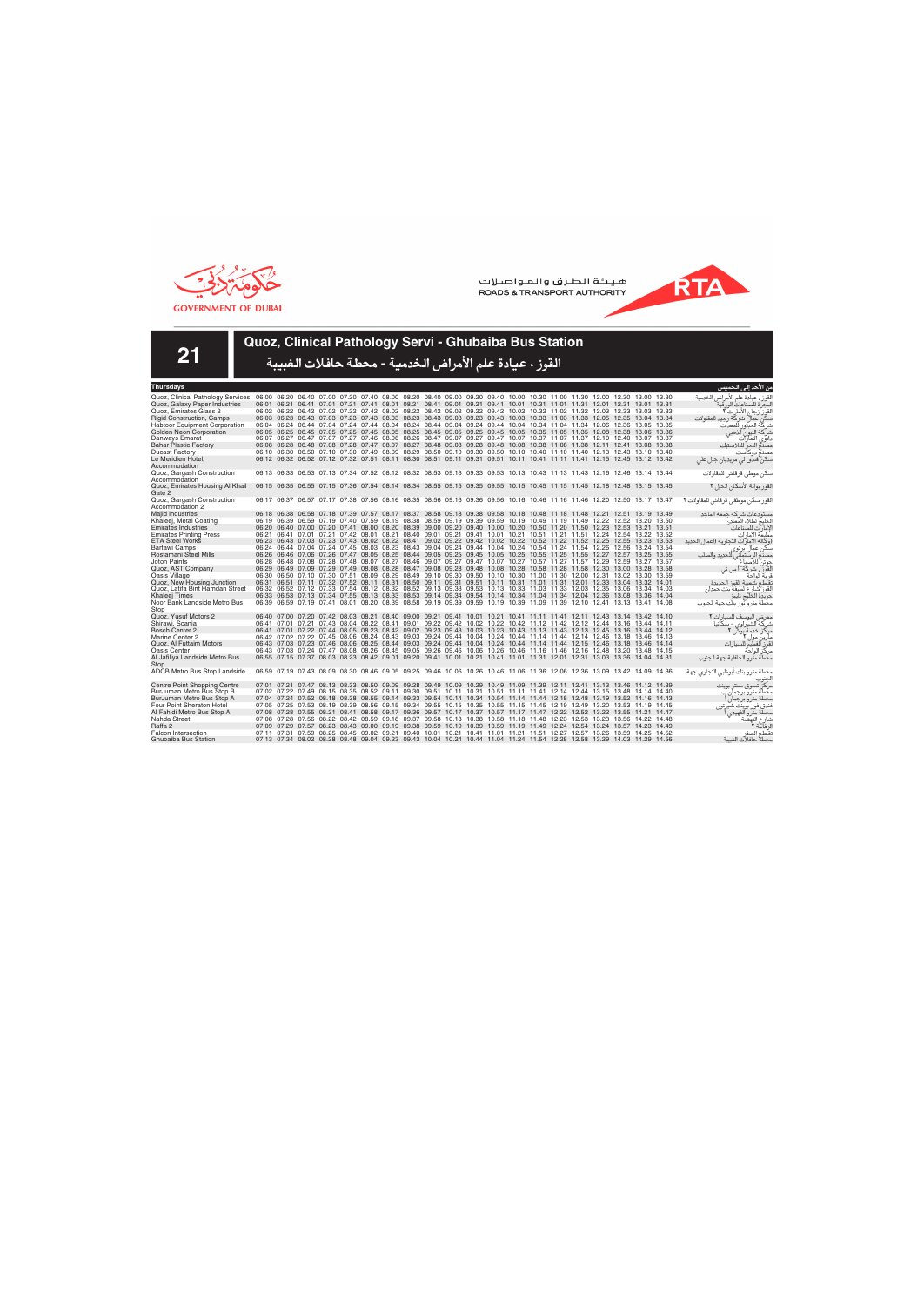



**21**

## **Quoz, Clinical Pathology Servi - Ghubaiba Bus Station**

| Thursdays                            |                                                                                                                         |  |  |                                                                                                                         |  |  |  |  |  |  | من الآحد إلى الخميس                     |
|--------------------------------------|-------------------------------------------------------------------------------------------------------------------------|--|--|-------------------------------------------------------------------------------------------------------------------------|--|--|--|--|--|--|-----------------------------------------|
| Quoz, Clinical Pathology Services    | 14.00 14.30 15.00 15.25 15.45 16.05 16.25 16.46 17.05 17.25 17.45 18.05 18.25 18.45 19.06 19.28 19.55 20.20 20.50 21.25 |  |  |                                                                                                                         |  |  |  |  |  |  | لقوز ، عيادة علم الأمراض الخدمية        |
| Quoz, Galaxy Paper Industries        |                                                                                                                         |  |  | 14.01 14.31 15.01 15.26 15.46 16.06 16.26 16.47 17.06 17.26 17.46 18.06 18.26 18.46 19.07 19.29 19.56 20.21 20.51 21.26 |  |  |  |  |  |  | لمحر ة للصناعات الور قبة                |
| Quoz. Emirates Glass 2               |                                                                                                                         |  |  | 14.02 14.32 15.02 15.27 15.47 16.07 16.27 16.48 17.07 17.27 17.47 18.07 18.27 18.47 19.08 19.30 19.57 20.22 20.52 21.27 |  |  |  |  |  |  | القوز رجاج الأمارات ٢                   |
| <b>Rigid Construction, Camps</b>     |                                                                                                                         |  |  | 14.03 14.33 15.03 15.28 15.48 16.08 16.28 16.49 17.08 17.28 17.48 18.08 18.28 18.48 19.09 19.31 19.58 20.23 20.53 21.28 |  |  |  |  |  |  | كن عمال شركة رجيد للمقاولات             |
| <b>Habtoor Equipment Corporation</b> |                                                                                                                         |  |  | 14.05 14.35 15.05 15.30 15.50 16.10 16.30 16.51 17.10 17.30 17.50 18.10 18.30 18.50 19.11 19.33 20.00 20.25 20.55 21.30 |  |  |  |  |  |  | شر كّة الحبّة ر<br>للمعدات              |
| Golden Neon Corporation              |                                                                                                                         |  |  | 14.06 14.36 15.06 15.31 15.51 16.11 16.31 16.52 17.11 17.31 17.51 18.12 18.32 18.52 19.12 19.34 20.01 20.26 20.56 21.31 |  |  |  |  |  |  | آلذهبے<br>شركة النيون                   |
| Danways Emarat                       |                                                                                                                         |  |  | 14.08 14.38 15.08 15.33 15.53 16.13 16.33 16.54 17.13 17.33 17.53 18.14 18.34 18.54 19.14 19.36 20.03 20.28 20.58 21.33 |  |  |  |  |  |  | دانوي الامآرات                          |
| <b>Bahar Plastic Factory</b>         |                                                                                                                         |  |  | 14.09 14.39 15.09 15.34 15.54 16.14 16.34 16.56 17.15 17.35 17.55 18.15 18.35 18.55 19.15 19.37 20.04 20.29 20.59 21.34 |  |  |  |  |  |  | مصدع البحر للبلاستيك                    |
| <b>Ducast Factory</b>                |                                                                                                                         |  |  | 14.11 14.41 15.11 15.36 15.56 16.16 16.37 16.58 17.17 17.37 17.58 18.18 18.38 18.58 19.18 19.40 20.07 20.32 21.02 21.36 |  |  |  |  |  |  | مصنع دوكآست                             |
| Le Meridien Hotel,                   |                                                                                                                         |  |  | 14.12 14.42 15.12 15.37 15.57 16.17 16.38 17.00 17.19 17.39 18.00 18.20 18.40 19.00 19.20 19.42 20.08 20.33 21.03 21.38 |  |  |  |  |  |  | سکن فندق لی مریدیان جبل علی             |
| Accommodation                        |                                                                                                                         |  |  |                                                                                                                         |  |  |  |  |  |  |                                         |
| Quoz, Gargash Construction           |                                                                                                                         |  |  | 14.14 14.44 15.14 15.39 15.59 16.19 16.40 17.02 17.21 17.41 18.02 18.23 18.43 19.03 19.22 19.44 20.10 20.35 21.05 21.39 |  |  |  |  |  |  | سكن موظى قرقاش للمقاولات                |
| Accommodation                        |                                                                                                                         |  |  |                                                                                                                         |  |  |  |  |  |  |                                         |
| Quoz, Emirates Housing Al Khail      | 14.15 14.45 15.15 15.40 16.00 16.20 16.42 17.04 17.23 17.43 18.04 18.26 18.46 19.05 19.25 19.47 20.12 20.37 21.07 21.41 |  |  |                                                                                                                         |  |  |  |  |  |  | القوز بوابة الأسكان الخيل ٢             |
| Gate 2                               |                                                                                                                         |  |  |                                                                                                                         |  |  |  |  |  |  |                                         |
| Quoz, Gargash Construction           |                                                                                                                         |  |  | 14.17 14.47 15.17 15.42 16.02 16.22 16.44 17.06 17.25 17.45 18.07 18.28 18.48 19.07 19.27 19.49 20.14 20.39 21.09 21.43 |  |  |  |  |  |  | القوز سكن موظفى قرقاش للمقاولات ٢       |
| Accommodation 2                      |                                                                                                                         |  |  |                                                                                                                         |  |  |  |  |  |  |                                         |
| Majid Industries                     |                                                                                                                         |  |  | 14.18 14.48 15.18 15.43 16.03 16.23 16.46 17.07 17.26 17.46 18.08 18.30 18.50 19.09 19.29 19.51 20.15 20.40 21.10 21.44 |  |  |  |  |  |  | مستودعات شركة جمعة الماحد               |
| Khaleej, Metal Coating               |                                                                                                                         |  |  | 14.19 14.49 15.19 15.44 16.04 16.24 16.47 17.09 17.28 17.48 18.10 18.32 18.52 19.11 19.31 19.53 20.17 20.42 21.12 21.45 |  |  |  |  |  |  | الخليج لطلاء المعادن                    |
| <b>Emirates Industries</b>           |                                                                                                                         |  |  | 14.20 14.50 15.20 15.45 16.05 16.25 16.48 17.10 17.29 17.49 18.11 18.33 18.53 19.12 19.32 19.54 20.18 20.43 21.13 21.46 |  |  |  |  |  |  | لإمارات للصناعات                        |
| <b>Emirates Printing Press</b>       |                                                                                                                         |  |  | 14.21 14.51 15.21 15.46 16.06 16.26 16.49 17.11 17.30 17.50 18.12 18.34 18.54 19.13 19.33 19.55 20.19 20.44 21.14 21.47 |  |  |  |  |  |  | مطبعة الامارات                          |
| <b>ETA Steel Works</b>               |                                                                                                                         |  |  | 14.22 14.52 15.22 15.47 16.07 16.28 16.51 17.12 17.31 17.51 18.13 18.35 18.55 19.14 19.34 19.56 20.20 20.45 21.15 21.48 |  |  |  |  |  |  | (وكالة الإمار ات التجارية (اعمال الحديد |
| Bartawi Camps                        |                                                                                                                         |  |  | 14.24 14.54 15.24 15.49 16.09 16.29 16.53 17.14 17.33 17.53 18.15 18.37 18.57 19.16 19.35 19.57 20.21 20.46 21.16 21.49 |  |  |  |  |  |  | سکن عمال بر تو ی                        |
| Rostamani Steel Mills                |                                                                                                                         |  |  | 14.25 14.55 15.25 15.50 16.10 16.31 16.55 17.16 17.35 17.55 18.17 18.39 18.59 19.18 19.37 19.59 20.23 20.48 21.18 21.51 |  |  |  |  |  |  | للحديد والصلب<br>مصذم الرستماني         |
| Joton Paints                         |                                                                                                                         |  |  | 14.27 14.57 15.27 15.52 16.12 16.33 16.56 17.18 17.37 17.57 18.18 18.40 19.00 19.19 19.39 20.01 20.25 20.50 21.20 21.52 |  |  |  |  |  |  | جوتن للاصباغ                            |
| Quoz, AST Company                    |                                                                                                                         |  |  | 14.28 14.58 15.28 15.53 16.13 16.34 16.58 17.19 17.38 17.58 18.19 18.41 19.01 19.20 19.40 20.02 20.26 20.51 21.21 21.53 |  |  |  |  |  |  | القور ، شركة أ س تي                     |
| Oasis Village                        |                                                                                                                         |  |  | 14.29 14.59 15.29 15.54 16.14 16.36 17.00 17.21 17.40 18.01 18.22 18.44 19.04 19.23 19.42 20.04 20.28 20.53 21.23 21.54 |  |  |  |  |  |  | ف بة الواحة                             |
| Quoz, New Housing Junction           |                                                                                                                         |  |  | 14.31 15.01 15.31 15.56 16.16 16.37 17.01 17.23 17.42 18.03 18.24 18.46 19.06 19.25 19.45 20.05 20.29 20.54 21.24 21.56 |  |  |  |  |  |  | تقاطع شعبية القوز الجديدة               |
| Quoz. Latifa Bint Hamdan Street      |                                                                                                                         |  |  | 14.32 15.02 15.32 15.57 16.17 16.40 17.04 17.25 17.44 18.06 18.27 18.49 19.09 19.28 19.48 20.08 20.32 20.57 21.27 21.57 |  |  |  |  |  |  | لقوز شارع لطيفة بنت حمدان               |
| Khaleei Times                        |                                                                                                                         |  |  | 14.33 15.03 15.33 15.58 16.18 16.41 17.05 17.26 17.45 18.07 18.29 18.51 19.11 19.30 19.49 20.09 20.33 20.58 21.28 21.58 |  |  |  |  |  |  | جريدة الخليج تايمز                      |
| Noor Bank Landside Metro Bus         |                                                                                                                         |  |  | 14.38 15.08 15.38 16.03 16.23 16.45 17.09 17.31 17.50 18.14 18.35 18.57 19.15 19.34 19.54 20.13 20.37 21.02 21.32 22.02 |  |  |  |  |  |  | محطة مترو نور بنك جهة الجنوب            |
| Stop                                 |                                                                                                                         |  |  |                                                                                                                         |  |  |  |  |  |  |                                         |
| Quoz. Yusuf Motors 2                 |                                                                                                                         |  |  | 14.39 15.09 15.39 16.04 16.24 16.47 17.11 17.33 17.52 18.16 18.38 18.59 19.17 19.36 19.56 20.15 20.39 21.04 21.34 22.04 |  |  |  |  |  |  | معرض اليوسف للسيارات ٢                  |
| Shirawi, Scania                      |                                                                                                                         |  |  | 14.40 15.10 15.40 16.05 16.26 16.48 17.12 17.34 17.53 18.18 18.39 19.01 19.19 19.38 19.57 20.16 20.40 21.05 21.34 22.04 |  |  |  |  |  |  | شرکة الشيراوي - سکانيا                  |
| Bosch Center 2                       |                                                                                                                         |  |  | 14.41 15.11 15.41 16.06 16.27 16.49 17.13 17.35 17.54 18.19 18.40 19.02 19.20 19.39 19.58 20.17 20.41 21.06 21.35 22.05 |  |  |  |  |  |  | مرکز خدمة بوش ۲                         |
| Marine Center 2                      |                                                                                                                         |  |  | 14.42 15.12 15.42 16.07 16.28 16.50 17.14 17.36 17.56 18.20 18.42 19.03 19.21 19.40 19.59 20.18 20.42 21.07 21.36 22.06 |  |  |  |  |  |  | مار ین مول ۲                            |
| Quoz, Al Futtaim Motors              |                                                                                                                         |  |  | 14.43 15.13 15.43 16.08 16.28 16.51 17.15 17.37 17.57 18.21 18.43 19.04 19.22 19.41 20.00 20.19 20.43 21.08 21.36 22.06 |  |  |  |  |  |  | لقوز الفطيم للسيار ات                   |
| Oasis Center                         |                                                                                                                         |  |  | 14.44 15.14 15.44 16.09 16.30 16.52 17.16 17.38 17.58 18.23 18.44 19.06 19.23 19.42 20.01 20.20 20.44 21.09 21.37 22.07 |  |  |  |  |  |  | مركز الواحة                             |
| Al Jafiliya Landside Metro Bus       |                                                                                                                         |  |  | 15.00 15.30 16.00 16.25 16.47 17.10 17.34 17.56 18.19 18.46 19.07 19.26 19.44 20.02 20.19 20.38 21.02 21.27 21.50 22.20 |  |  |  |  |  |  | محطة مترو الجافلية جهة الجنوب           |
| Stop                                 |                                                                                                                         |  |  |                                                                                                                         |  |  |  |  |  |  |                                         |
| ADCB Metro Bus Stop Landside         |                                                                                                                         |  |  | 15.05 15.35 16.05 16.30 16.52 17.15 17.39 18.01 18.27 18.54 19.18 19.38 19.55 20.11 20.28 20.47 21.11 21.32 21.53 22.23 |  |  |  |  |  |  | محطة مترو بنك أبوظبي التجاري جهة        |
|                                      |                                                                                                                         |  |  |                                                                                                                         |  |  |  |  |  |  |                                         |
| <b>Centre Point Shopping Centre</b>  |                                                                                                                         |  |  | 15.08 15.38 16.08 16.33 16.55 17.18 17.42 18.05 18.31 18.59 19.23 19.42 20.00 20.16 20.33 20.51 21.15 21.36 21.57 22.27 |  |  |  |  |  |  | مر کز تسوق سنتر بوینت                   |
| BurJuman Metro Bus Stop B            |                                                                                                                         |  |  | 15.10 15.40 16.10 16.35 16.56 17.20 17.44 18.08 18.34 19.01 19.25 19.45 20.02 20.18 20.35 20.53 21.17 21.38 21.59 22.29 |  |  |  |  |  |  | محطة متر و بر حمان ب                    |
| BurJuman Metro Bus Stop A            |                                                                                                                         |  |  | 15.12 15.42 16.12 16.37 16.59 17.22 17.46 18.11 18.37 19.04 19.29 19.48 20.05 20.21 20.38 20.57 21.21 21.42 22.03 22.33 |  |  |  |  |  |  | محطة مترو برجمان                        |
| <b>Four Point Sheraton Hotel</b>     |                                                                                                                         |  |  | 15.15 15.45 16.15 16.38 17.00 17.23 17.47 18.14 18.40 19.07 19.31 19.51 20.08 20.24 20.41 20.59 21.23 21.43 22.04 22.34 |  |  |  |  |  |  | فندق فور بوينت شير تون                  |
| Al Fahidi Metro Bus Stop A           |                                                                                                                         |  |  | 15.17 15.47 16.17 16.42 17.03 17.27 17.51 18.18 18.44 19.11 19.35 19.55 20.10 20.26 20.43 21.01 21.25 21.48 22.09 22.39 |  |  |  |  |  |  | محطة متر و الفهيدي                      |
| Nahda Street                         |                                                                                                                         |  |  | 15.18 15.48 16.18 16.43 17.04 17.28 17.52 18.18 18.44 19.12 19.36 19.56 20.10 20.26 20.43 21.02 21.26 21.49 22.10 22.40 |  |  |  |  |  |  | شارع النهضة                             |
| Raffa 2                              |                                                                                                                         |  |  | 15.19 15.49 16.19 16.44 17.06 17.29 17.53 18.19 18.45 19.13 19.37 19.57 20.11 20.27 20.44 21.03 21.27 21.49 22.10 22.40 |  |  |  |  |  |  | لا فاعة ٢                               |
| <b>Falcon Intersection</b>           |                                                                                                                         |  |  | 15.21 15.51 16.21 16.47 17.09 17.32 17.56 18.20 18.46 19.15 19.39 19.59 20.13 20.29 20.46 21.04 21.28 21.51 22.12 22.42 |  |  |  |  |  |  | نقاطع الصقر                             |
| Ghubaiba Bus Station                 |                                                                                                                         |  |  | 15.25 15.55 16.25 16.51 17.12 17.36 18.00 18.23 18.49 19.22 19.46 20.07 20.21 20.37 20.54 21.13 21.32 21.53 22.14 22.44 |  |  |  |  |  |  | محطة حافلات الغسة                       |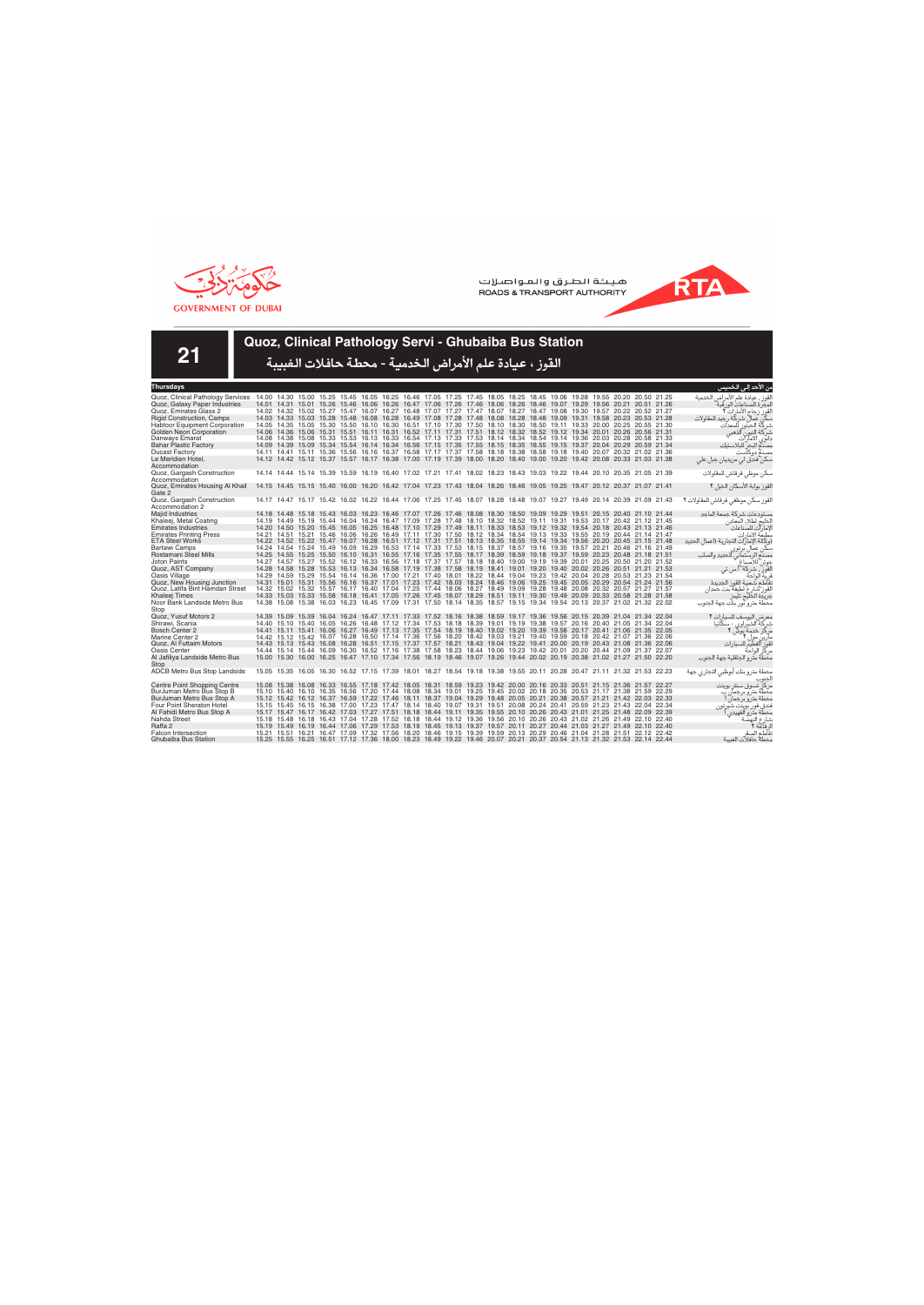

**21**

هيئة الطرق والمواصلات ROADS & TRANSPORT AUTHORITY



# **Quoz, Clinical Pathology Servi - Ghubaiba Bus Station**

القوز ، عيادة علم الأمراض الخدمية - محطة حافلات الغبيبة

| Thursdays                            |       |                         |             |       |       |
|--------------------------------------|-------|-------------------------|-------------|-------|-------|
| Quoz, Clinical Pathology Services    |       | 22.00 22.30 23.00       |             | 23.30 | 00.15 |
| Quoz, Galaxy Paper Industries        | 22.01 | 22.31                   | 23.01       | 23.31 | 00.16 |
| Quoz, Emirates Glass 2               | 22.02 | 22.32                   | 23.01       | 23.31 | 00.16 |
| <b>Rigid Construction, Camps</b>     | 22.03 | 22.33                   | 23.02       | 23.32 | 00.17 |
| Habtoor Equipment Corporation        | 22.05 | 22.35                   | 23.03       | 23.33 | 00.18 |
| <b>Golden Neon Corporation</b>       | 22.06 | 22.36                   | 23.04       | 23.34 | 00.19 |
| Danways Emarat                       |       | 22.08 22.38             | 23.06       | 23.36 | 00.21 |
| <b>Bahar Plastic Factory</b>         |       | 22.09 22.39 23.07       |             | 23.37 | 00.22 |
| <b>Ducast Factory</b>                | 22.11 | 22.41                   | 23.09       | 23.39 | 00.24 |
| Le Meridien Hotel.                   | 22.13 | 22.43                   | 23.10       | 23.40 | 00.25 |
| Accommodation                        |       |                         |             |       |       |
| Quoz, Gargash Construction           |       | 22.14 22.44             | 23.11       | 23.41 | 00.26 |
| Accommodation                        |       |                         |             |       |       |
| Quoz, Emirates Housing Al Khail      | 22.16 | 22.46                   | 23.13       | 23.43 | 00.28 |
| Gate 2                               |       |                         |             |       |       |
| Quoz, Gargash Construction           |       | 22.18 22.48 23.14 23.44 |             |       | 00.29 |
| Accommodation 2                      |       |                         |             |       |       |
| <b>Majid Industries</b>              | 22.19 | 22.49                   | 23.15       | 23.45 | 00.30 |
| Khaleej, Metal Coating               | 22.20 | 22.50                   | 23.17       | 23.47 | 00.32 |
| <b>Emirates Industries</b>           | 22.21 | 22.51                   | 23.17       | 23.47 | 00.32 |
| <b>Emirates Printing Press</b>       | 22.22 |                         | 22.52 23.18 | 23.48 | 00.33 |
| <b>ETA Steel Works</b>               |       | 22.23 22.53 23.19       |             | 23.49 | 00.34 |
| <b>Bartawi Camps</b>                 | 22.24 |                         | 22.54 23.20 | 23.50 | 00.35 |
| Rostamani Steel Mills                | 22.26 |                         | 22.56 23.21 | 23.51 | 00.36 |
| <b>Joton Paints</b>                  | 22.27 | 22.57                   | 23.22       | 23.52 | 00.37 |
| Quoz, AST Company                    | 22.28 | 22.58                   | 23.22       | 23.52 | 00.37 |
| Oasis Village                        |       | 22.29 22.59 23.23       |             | 23.53 | 00.38 |
| Quoz, New Housing Junction           | 22.31 |                         | 23.01 23.25 | 23.55 | 00.40 |
| Quoz, Latifa Bint Hamdan Street      | 22.32 | 23.02                   | 23.26       | 23.56 | 00.41 |
| Khaleej Times                        |       | 22.33 23.03             | 23.27       | 23.57 | 00.42 |
| Noor Bank Landside Metro Bus<br>Stop |       | 22.37 23.07             | 23.31       | 00.01 | 00.46 |
| Quoz, Yusuf Motors 2                 | 22.39 | 23.08                   | 23.32       | 00.02 | 00.47 |
| Shirawi, Scania                      |       | 22.39 23.09 23.33       |             | 00.03 | 00.48 |
| <b>Bosch Center 2</b>                |       | 22.40 23.09 23.33       |             | 00.03 | 00.48 |
| Marine Center 2                      | 22.41 | 23.10                   | 23.34       | 00.04 | 00.49 |
| Quoz, Al Futtaim Motors              | 22.41 | 23.11                   | 23.35       | 00.05 | 00.50 |
| Oasis Center                         | 22.42 | 23.12                   | 23.36       | 00.06 | 00.51 |
| Al Jafiliya Landside Metro Bus       | 22.55 | 23.24                   | 23.48       | 00.18 | 01.03 |
| Stop                                 |       |                         |             |       |       |
| ADCB Metro Bus Stop Landside         |       | 22.58 23.28 23.52       |             | 00.22 | 01.07 |
| Centre Point Shopping Centre         | 23.01 | 23.31                   | 23.55       | 00.25 | 01.10 |
| BurJuman Metro Bus Stop B            | 23.03 | 23.33                   | 23.57       | 00.27 | 01.12 |
| BurJuman Metro Bus Stop A            | 23.06 | 23.35                   | 23.59       | 00.29 | 01.14 |
| Four Point Sheraton Hotel            | 23.06 | 23.36                   | 00.00       | 00.30 | 01.15 |
| Al Fahidi Metro Bus Stop A           | 23.10 | 23.40                   | 00.04       | 00.34 | 01.19 |
| Nahda Street                         | 23.11 | 23.41                   | 00.05       | 00.35 | 01.20 |
| Raffa 2                              | 23.12 | 23.42                   | 00.06       | 00.36 | 01.21 |
| <b>Falcon Intersection</b>           | 23.14 | 23.44                   | 00.08       | 00.38 | 01.23 |
| Ghubaiba Bus Station                 | 23.17 | 23.46                   | 00.10       | 00.40 | 01.25 |

الفروز ، عادة عام الأمراض الخدمية<br>القواز : إن كارة أمراض أكرافي<br>سكن عمال شركة المراضية<br>شركة الفروز الذهبي<br>مصنع البحر للبلاستيك<br>مسكن أفدق لي مريديان جبل علي<br>مسكن فندق لي مريديان جبل علي سكن موظي قرقاش للمقاولات القوز بوابة الأسكان الخيل ٢ القوز سكن موظفي قرقاش للمقاولات ٢ مستودعات شركة جمعة الماجد<br>الخليج لطلاء المعادن<br>الإمارات للصناعات<br>مطبعة الامارات<br>الكن عمال برتوى<br>سكن عمال برتوى ء<br>عمال برتوى<br>الرستماني للحديد والصلب<br>للاصباغ جونن للاصباغ<br>القوز ، شركة أ س تى قرية الواحة<br>تقاطع شعبية القوز الجديدة<br>القوز شارع لطيفة بنت حمدان<br>محطة مترو نور بنك جهة الجنوب معرض اليوسف للسيارات ٢<br>شركة الشيراوي - سكانيا كً: خدمة

**RTA** 

مارين مول **٢**<br>لقوز الفطيم للسيارات مركز الواحة<br>محطة مترو الجافلية جهة الجنوب

.<br>ن الأحد إل*ى* الخ

حطة مترو بنك أبوظبي التجاري جهة الجنوب<br>مركز تسوق سنتر بوينت محطة مترو برجمان ب<br>محطة مترو برجمان أ ϳզ ²ÔÏ Ï' \$' مک<br>فندق ه<br>مطة .<br>شارع النه<br>الرفاعة ٢ الرفاعة ٢<br>تقاطع الصقر<br>محطه حافلات الغبيبة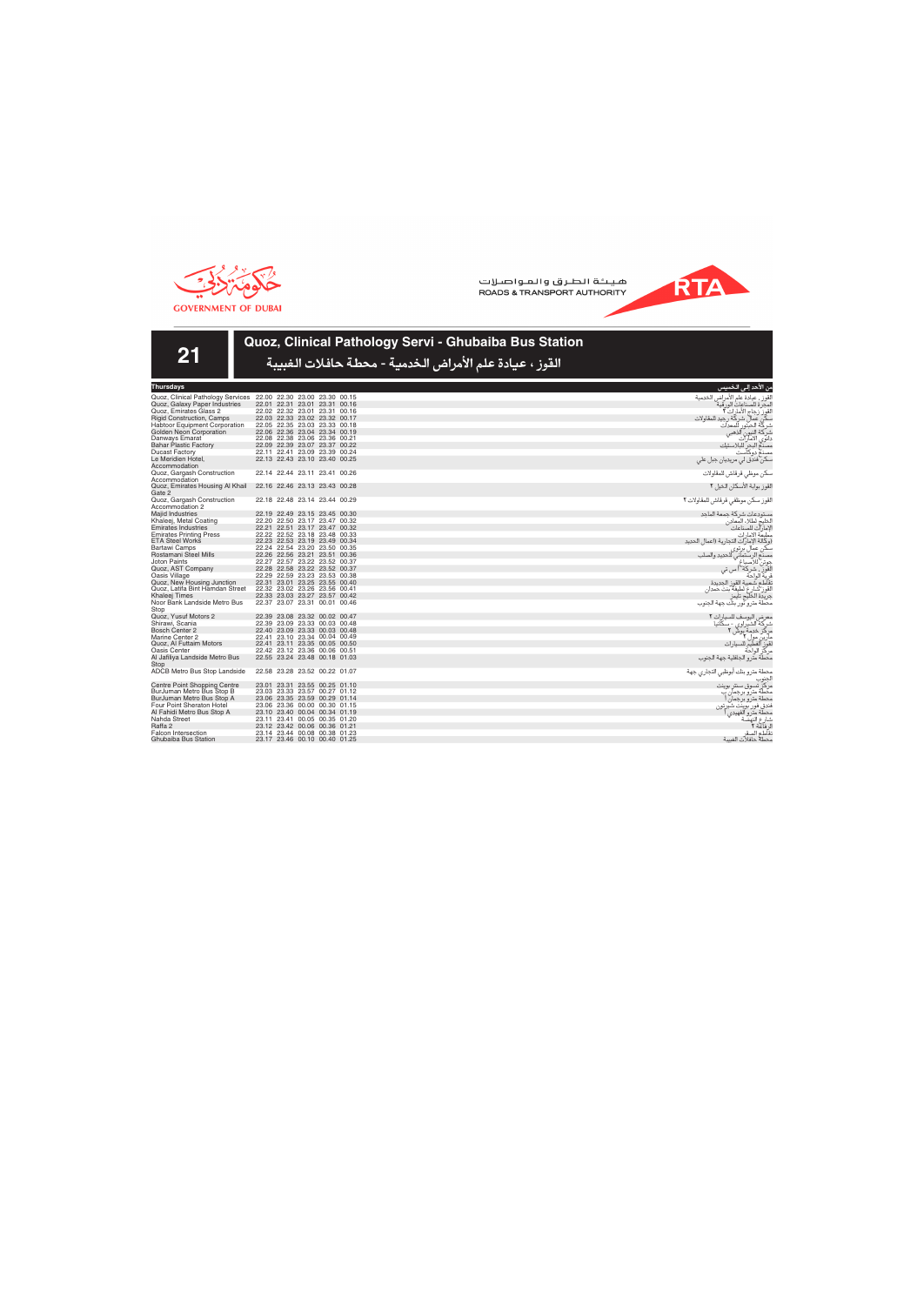



**21**

## **Quoz, Clinical Pathology Servi - Ghubaiba Bus Station**

| Saturdays                            |  |  |                                                                                                                         |  |  |  |  |  |  |  | لسىت                                    |
|--------------------------------------|--|--|-------------------------------------------------------------------------------------------------------------------------|--|--|--|--|--|--|--|-----------------------------------------|
| Quoz, Clinical Pathology Services    |  |  | 06.00 06.30 06.55 07.25 07.55 08.25 09.00 09.35 10.05 10.35 11.05 11.35 12.05 12.35 13.05 13.35 14.05 14.35 15.05 15.35 |  |  |  |  |  |  |  | لقوز ، عيادة علم الأمراض الخدمية        |
| Quoz, Galaxy Paper Industries        |  |  | 06.01 06.31 06.56 07.26 07.56 08.26 09.01 09.36 10.06 10.36 11.06 11.36 12.06 12.36 13.06 13.36 14.06 14.36 15.06 15.36 |  |  |  |  |  |  |  | لمحر ة للصناعات الور قبة                |
| Quoz. Emirates Glass 2               |  |  | 06.02 06.32 06.57 07.27 07.57 08.27 09.02 09.37 10.07 10.37 11.07 11.37 12.07 12.37 13.07 13.37 14.07 14.37 15.07 15.37 |  |  |  |  |  |  |  | القوز زجاج الأمار ات ٢                  |
| <b>Rigid Construction, Camps</b>     |  |  | 06.03 06.33 06.58 07.28 07.58 08.28 09.03 09.38 10.08 10.38 11.08 11.38 12.08 12.38 13.08 13.38 14.08 14.38 15.08 15.38 |  |  |  |  |  |  |  | كن عمال شركة رجيد للمقاولات             |
| <b>Habtoor Equipment Corporation</b> |  |  | 06.04 06.34 06.59 07.29 07.59 08.29 09.04 09.39 10.10 10.40 11.10 11.39 12.09 12.39 13.09 13.39 14.09 14.39 15.09 15.39 |  |  |  |  |  |  |  | شر كّة الحبتور<br>للمعدات               |
| Golden Neon Corporation              |  |  | 06.05 06.35 07.00 07.30 08.00 08.30 09.06 09.41 10.11 10.41 11.11 11.41 12.11 12.41 13.10 13.40 14.10 14.40 15.10 15.40 |  |  |  |  |  |  |  | آلذهبي<br>شركة النيون                   |
| Danways Emarat                       |  |  | 06.07 06.37 07.02 07.32 08.02 08.32 09.07 09.42 10.13 10.43 11.13 11.42 12.12 12.42 13.12 13.42 14.12 14.42 15.12 15.42 |  |  |  |  |  |  |  | دانوي الامآرات                          |
| <b>Bahar Plastic Factory</b>         |  |  | 06.08 06.38 07.03 07.33 08.03 08.33 09.08 09.43 10.14 10.44 11.14 11.43 12.13 12.43 13.13 13.43 14.13 14.43 15.13 15.43 |  |  |  |  |  |  |  | مصدم البحر للبلاستيك                    |
| <b>Ducast Factory</b>                |  |  | 06.10 06.40 07.05 07.35 08.05 08.35 09.10 09.45 10.16 10.46 11.16 11.45 12.15 12.45 13.15 13.45 14.15 14.45 15.15 15.45 |  |  |  |  |  |  |  | مصنع دوكآست                             |
| Le Meridien Hotel,                   |  |  | 06.11 06.41 07.06 07.36 08.06 08.36 09.11 09.46 10.17 10.47 11.17 11.46 12.16 12.46 13.16 13.46 14.16 14.46 15.16 15.46 |  |  |  |  |  |  |  | سکن فندق لی مریدیان جبل علی             |
| Accommodation                        |  |  |                                                                                                                         |  |  |  |  |  |  |  |                                         |
| Quoz, Gargash Construction           |  |  | 06.12 06.42 07.07 07.38 08.08 08.38 09.13 09.48 10.19 10.49 11.19 11.48 12.18 12.48 13.18 13.48 14.18 14.48 15.18 15.48 |  |  |  |  |  |  |  | سكن موظى قرقاش للمقاولات                |
| Accommodation                        |  |  |                                                                                                                         |  |  |  |  |  |  |  |                                         |
| Quoz, Emirates Housing Al Khail      |  |  | 06.14 06.44 07.09 07.40 08.10 08.39 09.15 09.50 10.21 10.51 11.21 11.50 12.20 12.50 13.19 13.49 14.19 14.49 15.19 15.49 |  |  |  |  |  |  |  | القوز بوابة الأسكان الخيل ٢             |
| Gate 2                               |  |  |                                                                                                                         |  |  |  |  |  |  |  |                                         |
| Quoz, Gargash Construction           |  |  | 06.15 06.45 07.10 07.42 08.12 08.41 09.16 09.51 10.22 10.52 11.22 11.51 12.21 12.51 13.21 13.51 14.21 14.51 15.21 15.51 |  |  |  |  |  |  |  | القوز سكن موظفى قرقاش للمقاولات ٢       |
| Accommodation 2                      |  |  |                                                                                                                         |  |  |  |  |  |  |  |                                         |
| Majid Industries                     |  |  | 06.16 06.46 07.11 07.43 08.13 08.42 09.17 09.52 10.23 10.53 11.23 11.52 12.22 12.52 13.22 13.52 14.52 14.52 15.22 15.52 |  |  |  |  |  |  |  | مستودعات شركة حمعة الماحد               |
| Khaleej, Metal Coating               |  |  | 06.18 06.48 07.13 07.44 08.14 08.43 09.18 09.53 10.24 10.54 11.24 11.53 12.23 12.53 13.23 13.53 14.23 14.53 15.23 15.53 |  |  |  |  |  |  |  | الخليج لطلاء المعادن                    |
| <b>Emirates Industries</b>           |  |  | 06.18 06.48 07.13 07.45 08.15 08.44 09.19 09.54 10.25 10.55 11.25 11.54 12.24 12.54 13.24 13.54 14.24 14.54 15.24 15.54 |  |  |  |  |  |  |  | لإمارآت للصناعات                        |
| <b>Emirates Printing Press</b>       |  |  | 06.19 06.49 07.14 07.46 08.16 08.45 09.20 09.55 10.26 10.56 11.26 11.55 12.25 12.55 13.25 13.55 14.25 14.55 15.25 15.55 |  |  |  |  |  |  |  | مطبعة الامارات                          |
| <b>ETA Steel Works</b>               |  |  | 06.20 06.50 07.15 07.47 08.17 08.46 09.21 09.56 10.28 10.58 11.27 11.56 12.26 12.56 13.26 13.56 14.26 14.56 15.26 15.56 |  |  |  |  |  |  |  | (وكالة الإمار ات التجارية (اعمال الحديد |
| Bartawi Camps                        |  |  | 06.22 06.52 07.17 07.49 08.19 08.47 09.23 09.58 10.29 10.59 11.29 11.57 12.27 12.57 13.28 13.58 14.28 14.58 15.28 15.58 |  |  |  |  |  |  |  | سکن عمال پر توی                         |
| Rostamani Steel Mills                |  |  | 06.23 06.53 07.18 07.51 08.21 08.49 09.25 10.00 10.31 11.01 11.31 11.59 12.29 12.59 13.29 13.59 14.29 14.59 15.29 15.59 |  |  |  |  |  |  |  | للحديد والصلب<br>مصنع الرستماني         |
| Joton Paints                         |  |  | 06.25 06.55 07.20 07.52 08.22 08.51 09.26 10.01 10.33 11.03 11.32 12.00 12.30 13.00 13.31 14.01 14.31 15.01 15.31 16.01 |  |  |  |  |  |  |  | جوتن للاصباغ                            |
| Quoz, AST Company                    |  |  | 06.26 06.56 07.21 07.53 08.23 08.52 09.27 10.02 10.34 11.04 11.33 12.01 12.31 13.01 13.32 14.02 14.32 15.02 15.32 16.02 |  |  |  |  |  |  |  | القور ، شركة أ س تي                     |
| Oasis Village                        |  |  | 06.27 06.57 07.22 07.54 08.24 08.53 09.29 10.04 10.35 11.05 11.35 12.03 12.33 13.02 13.33 14.03 14.33 15.03 15.33 16.03 |  |  |  |  |  |  |  | ف بة الواحة                             |
| Quoz, New Housing Junction           |  |  | 06.28 06.58 07.23 07.55 08.25 08.55 09.30 10.05 10.37 11.07 11.37 12.05 12.35 13.04 13.34 14.04 14.34 15.04 15.34 16.04 |  |  |  |  |  |  |  | نقاطع شعبية القوز الحديدة               |
| Quoz, Latifa Bint Hamdan Street      |  |  | 06.29 06.59 07.24 07.57 08.27 08.56 09.32 10.07 10.38 11.08 11.39 12.07 12.37 13.05 13.35 14.05 14.35 15.05 15.35 16.05 |  |  |  |  |  |  |  | لقوز شارع لطيفة بنت حمدان               |
| Khaleej Times                        |  |  | 06.30 07.00 07.25 07.57 08.27 08.57 09.33 10.08 10.39 11.09 11.40 12.08 12.38 13.06 13.36 14.06 14.36 15.06 15.36 16.06 |  |  |  |  |  |  |  | حر بدة الخليج تابمز                     |
| Noor Bank Landside Metro Bus         |  |  | 06.32 07.02 07.27 08.05 08.33 09.02 09.37 10.14 10.45 11.15 11.45 12.13 12.43 13.11 13.41 14.11 14.41 15.11 15.41 16.11 |  |  |  |  |  |  |  | محطة مترو آور بنك جهة الجنوب            |
| Stop                                 |  |  |                                                                                                                         |  |  |  |  |  |  |  |                                         |
| Quoz. Yusuf Motors 2                 |  |  | 06.33 07.03 07.28 08.06 08.34 09.03 09.39 10.15 10.47 11.17 11.46 12.14 12.44 13.12 13.43 14.13 14.43 15.13 15.43 16.13 |  |  |  |  |  |  |  | معرض اليوسف للسيارات ٢                  |
| Shirawi, Scania                      |  |  | 06.34 07.04 07.29 08.07 08.35 09.04 09.39 10.16 10.47 11.17 11.47 12.15 12.45 13.13 13.43 14.13 14.43 15.13 15.43 16.13 |  |  |  |  |  |  |  | شر که الشیر اوی - سکانیا                |
| Bosch Center 2                       |  |  | 06.35 07.05 07.30 08.07 08.36 09.05 09.40 10.17 10.48 11.18 11.48 12.16 12.46 13.14 13.44 14.14 14.44 15.14 15.44 16.14 |  |  |  |  |  |  |  | مرکز خدمة بوش آ                         |
| Marine Center 2                      |  |  | 06.35 07.05 07.31 08.08 08.37 09.06 09.41 10.18 10.49 11.19 11.49 12.17 12.47 13.14 13.45 14.15 14.45 15.15 15.45 16.15 |  |  |  |  |  |  |  | مارین مول ۲                             |
| Quoz, Al Futtaim Motors              |  |  | 06.36 07.06 07.31 08.09 08.37 09.06 09.42 10.18 10.50 11.20 11.49 12.17 12.47 13.15 13.46 14.16 14.46 15.16 15.46 16.16 |  |  |  |  |  |  |  | قوز الفطيم للسيارات                     |
| Oasis Center                         |  |  | 06.37 07.07 07.32 08.10 08.38 09.07 09.43 10.19 10.51 11.21 11.50 12.18 12.48 13.16 13.47 14.17 14.47 15.17 15.47 16.17 |  |  |  |  |  |  |  | مركز الواحة                             |
| Al Jafiliya Landside Metro Bus       |  |  | 06.48 07.18 07.44 08.22 08.52 09.21 09.56 10.33 11.04 11.34 12.04 12.32 13.02 13.29 14.00 14.30 15.00 15.30 16.00 16.30 |  |  |  |  |  |  |  | محطة مترو الجافلية جهة الجنوب           |
| Stop                                 |  |  |                                                                                                                         |  |  |  |  |  |  |  |                                         |
| ADCB Metro Bus Stop Landside         |  |  | 06.51 07.21 07.48 08.26 08.54 09.23 09.59 10.38 11.09 11.40 12.09 12.37 13.07 13.35 14.05 14.35 15.05 15.35 16.05 16.35 |  |  |  |  |  |  |  | محطة مترو بنك أبوظبي التجاري جهة        |
|                                      |  |  |                                                                                                                         |  |  |  |  |  |  |  |                                         |
| <b>Centre Point Shopping Centre</b>  |  |  | 06.53 07.23 07.49 08.27 08.57 09.26 10.02 10.41 11.12 11.43 12.12 12.40 13.11 13.38 14.09 14.39 15.09 15.39 16.09 16.39 |  |  |  |  |  |  |  | مركز تسوق سنتر بوينت                    |
| BurJuman Metro Bus Stop B            |  |  | 06.54 07.24 07.50 08.28 08.59 09.28 10.04 10.43 11.14 11.45 12.14 12.42 13.13 13.40 14.11 14.41 15.11 15.41 16.11 16.41 |  |  |  |  |  |  |  | محطة مترو بر جمان ب                     |
| BurJuman Metro Bus Stop A            |  |  | 06.55 07.25 07.52 08.30 09.01 09.30 10.06 10.45 11.17 11.47 12.17 12.45 13.15 13.43 14.13 14.43 15.13 15.43 16.13 16.43 |  |  |  |  |  |  |  | محطة مترو برجمان                        |
| <b>Four Point Sheraton Hotel</b>     |  |  | 06.56 07.26 07.52 08.30 09.01 09.30 10.08 10.47 11.19 11.48 12.17 12.45 13.17 13.44 14.15 14.45 15.15 15.45 16.15 16.45 |  |  |  |  |  |  |  | فندق فور بوينت شيرتون                   |
| Al Fahidi Metro Bus Stop A           |  |  | 06.57 07.27 07.56 08.34 09.05 09.34 10.12 10.51 11.22 11.53 12.22 12.50 13.20 13.47 14.18 14.48 15.18 15.48 16.18 16.48 |  |  |  |  |  |  |  | محطة مترو الفهيدي ا                     |
| Nahda Street                         |  |  | 06.58 07.28 07.57 08.34 09.05 09.34 10.12 10.51 11.23 11.54 12.23 12.51 13.21 13.48 14.19 14.49 15.19 15.49 16.19 16.49 |  |  |  |  |  |  |  | شارع النهضة                             |
| Raffa 2                              |  |  | 06.58 07.28 07.58 08.35 09.06 09.35 10.13 10.52 11.24 11.55 12.25 12.53 13.22 13.49 14.20 14.50 15.20 15.50 16.20 16.50 |  |  |  |  |  |  |  | لا فآعة ٢                               |
| <b>Falcon Intersection</b>           |  |  | 07.00 07.30 08.00 08.37 09.08 09.37 10.15 10.54 11.25 11.58 12.28 12.56 13.24 13.52 14.22 14.52 15.22 15.52 16.22 16.52 |  |  |  |  |  |  |  | نقاطع الصقر                             |
| Ghubaiba Bus Station                 |  |  | 07.02 07.33 08.03 08.40 09.11 09.40 10.19 10.58 11.29 12.02 12.32 13.00 13.28 13.55 14.26 14.56 15.26 15.56 16.26 16.56 |  |  |  |  |  |  |  | محطة حافلات الغسة                       |